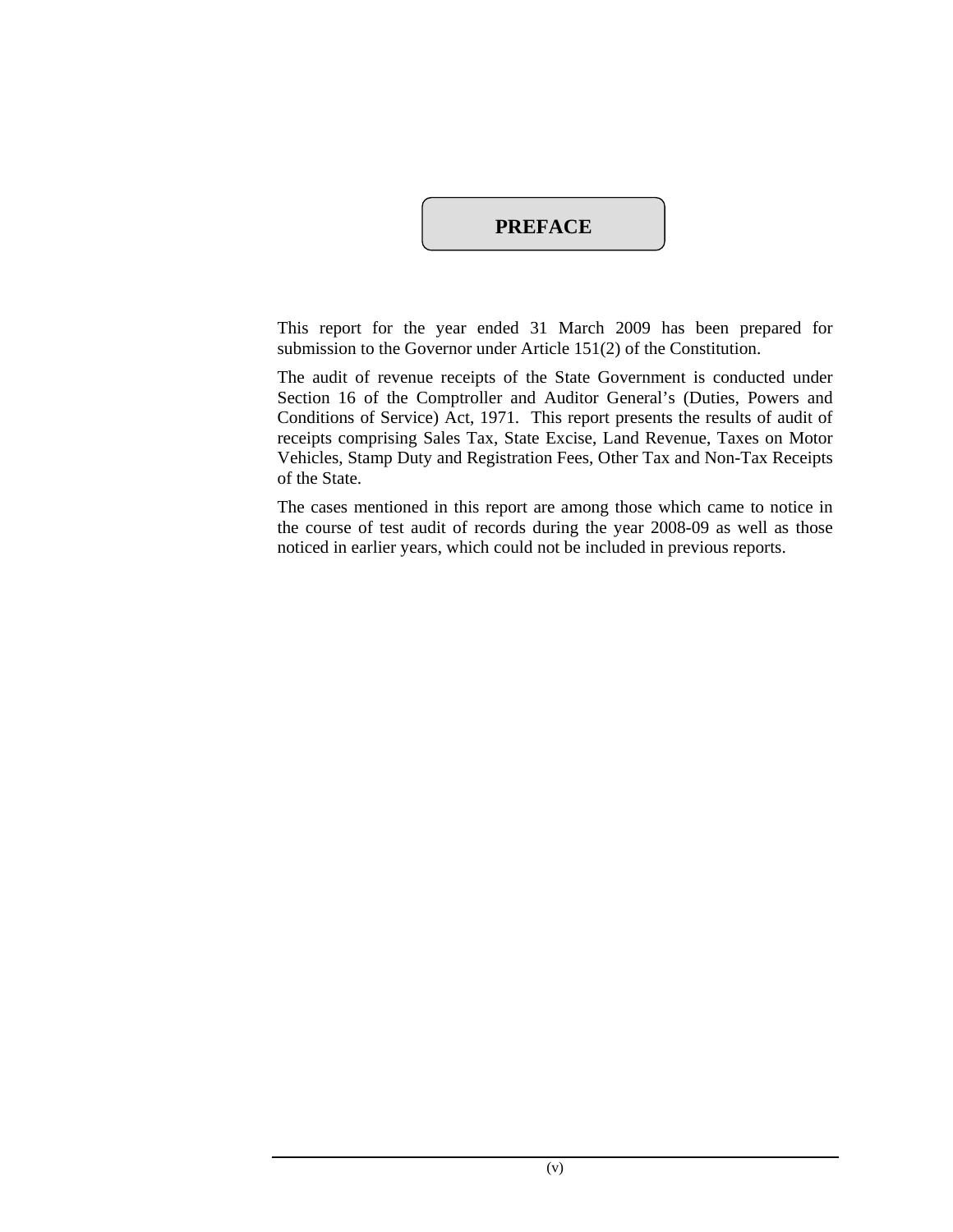# **OVERVIEW**

This Report contains 35 paragraphs including four reviews relating to non/ short levy of taxes, duties, interest and penalty, etc., involving Rs. 3,246.16 crore. Some of the major findings are mentioned below:

# **I. General**

• The total receipts of the State during the year 2008-09 amounted to Rs. 81,231.51 crore, of which the revenue raised by the State Government was Rs. 61,780.71 crore and receipts from the Government of India were Rs. 19,450.80 crore. The revenue raised constituted 76 *per cent* of the total net receipts of the State. The receipts from the Government of India included Rs. 8,018.41 crore on account of the State's share of divisible Union taxes and Rs. 11,432.39 crore as grants-in-aid and registered an increase of 5.54 *per cent* and 52.24 *per cent* respectively over 2007-08.

### **(Paragraph 1.1)**

• At the end of 2008-09 arrears in respect of some taxes administered by the departments of Finance, Home and Energy amounted to Rs. 34,185.26 crore, of which sales tax etc., alone accounted for Rs. 33,971.82 crore.

### **(Paragraph 1.5)**

In respect of the taxes administered by the Finance Department, such as sales tax, motor spirit tax, profession tax, purchase tax on sugarcane, entry tax, lease tax, luxury tax and tax on works contracts etc., 1,64,994 assessments were completed during 2008-09, leaving a balance of 11,50,197 assessments as on 31 March 2009.

### **(Paragraph 1.6)**

• At the end of June 2009, 10,101 paragraphs involving Rs. 1,154.08 crore relating to 4,672 inspection reports issued upto 31 December 2008 remained outstanding.

# **(Paragraph 1.10)**

• During the years between 2001-02 and 2007-08, the department/ Government accepted audit observations involving Rs. 2,574.31 crore, out of which an amount of Rs. 878.50 crore was recovered till 31 March 2009.

# **(Paragraph 1.14)**

Test check of the records of sales tax, State excise, motor vehicles tax, stamp duty and registration fees, land revenue and other departmental offices conducted during the year 2008-09 revealed underassessment, short levy and loss of revenue, etc., amounting to Rs. 3,185.28 crore in 7,205 cases. The concerned departments accepted underassessment, short levy, etc., of Rs. 174.39 crore in 4,321 cases pointed out in 2008- 09 and earlier years and recovered Rs. 154.29 crore.

# **(Paragraph 1.16)**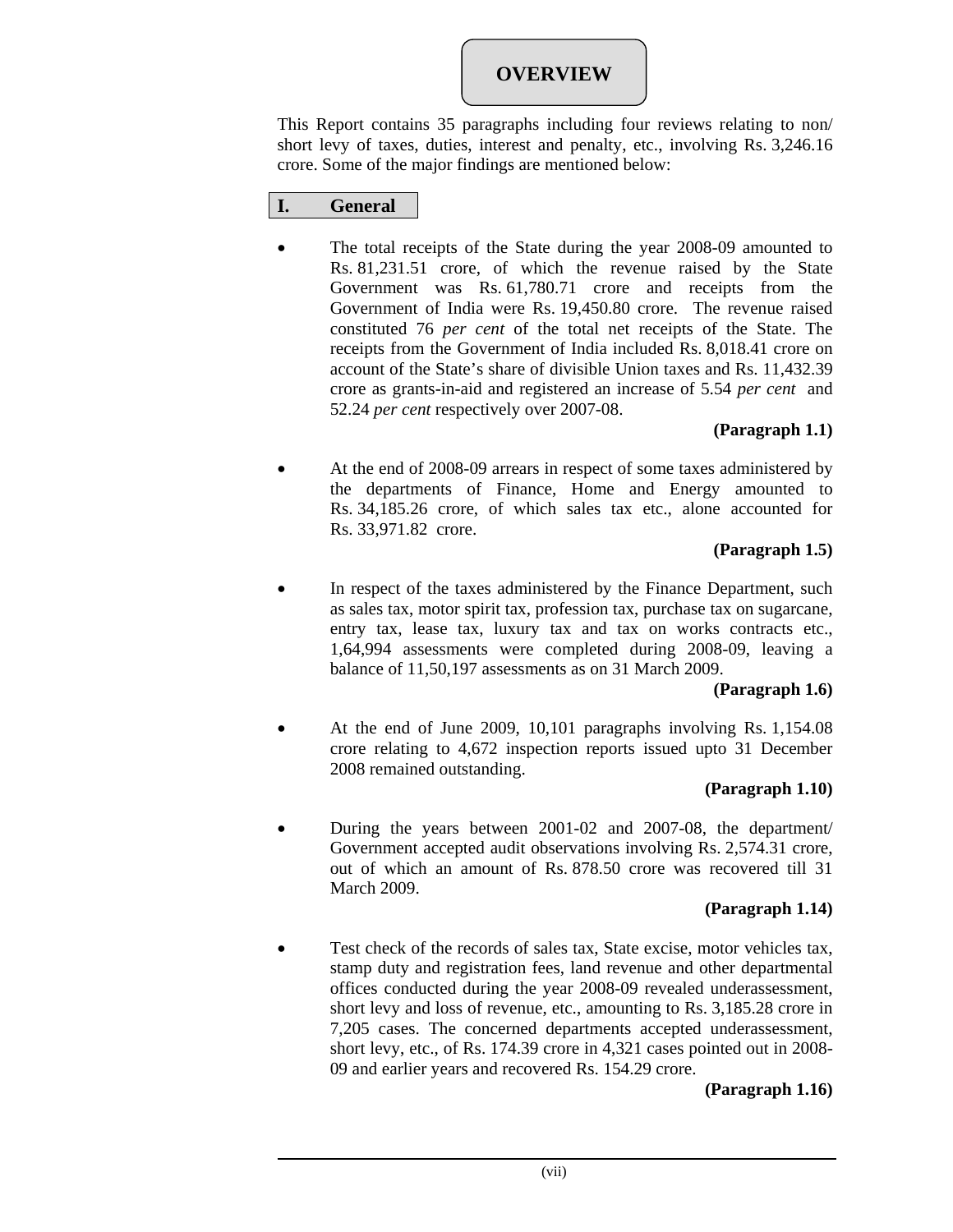### **II. Sales tax**

A review on "**Sales Tax incentives under Package Scheme of Incentives**" revealed as under :

• Centralised database of incentives sanctioned, availed of by way of exemption and deferred tax was not available with the department.

**(Paragraph 2.2.6)** 

Incentives of Rs. 11.32 crore were not recovered from 45 units which were closed during the operative period of the eligibility certificate.

### **(Paragraph 2.2.7.2)**

In four divisions, 6,956 cases were pending for assessment of which 177 assessments were pending for more than 10 years.

#### **(Paragraph 2.2.9)**

• In five divisions, instalments of deferred taxes amounting to Rs. 39.21 crore were not recovered in 74 cases.

#### **(Paragraph 2.2.10)**

Breach of conditions of production resulted in non-recovery of incentives of Rs. 258.41 crore including the interest.

#### **(Paragraph 2.2.11)**

Incentives amounting to Rs. 1,034.47 crore were sanctioned to 30 units in excess of the prescribed norms.

#### **(Paragraphs 2.2.12 and 2.2.13)**

Incorrect allowance of exemption to one unit resulted in underassessment of tax of Rs. 174.10 crore including the interest of Rs. 46.08 crore.

#### **(Paragraph 2.2.15)**

In respect of four units, taxes of Rs. 13.48 crore on inter-State sale of goods not supported by declarations in form 'C' was incorrectly considered for calculation of cumulative quantum of benefits.

#### **(Paragraph 2.2.16)**

• Incorrect levy of sales tax, surcharge and turnover tax in respect of five units resulted in short levy of tax of Rs. 3.17 crore and consequential short determination of cumulative quantum of benefits.

### **(Paragraph 2.2.17)**

A review on "**Transition from Sales Tax to VAT**" revealed as under :

Implementation of the VAT was slow due to delay of 27 months in implementation of all the functional branches under the VAT and nonestablishing of border check post resulted in non-utilisation of posts for the purpose for which they were created.

### **(Paragraph 2.3.7.2)**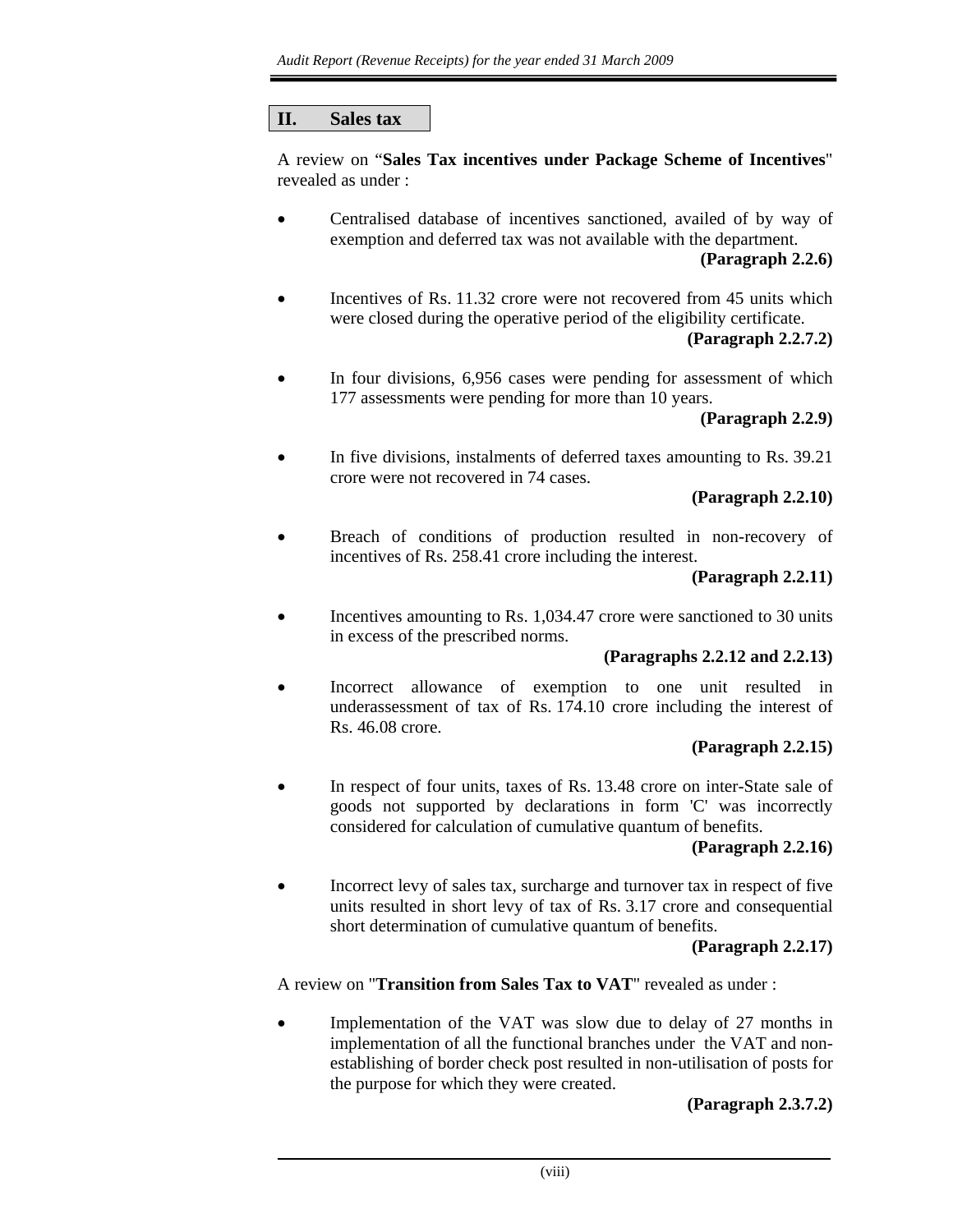• Due to non-preparation of all the basic modules the automation process in the department could not keep pace with the changes for implementation of VAT.

#### **(Paragraph 2.3.7.3)**

• Huge number of pending assessments under the repealed Act resulted in non-realisation of amounts blocked in these cases.

### **(Paragraph 2.3.7.4)**

• In the absence of timely validation of the data the correctness of the database maintained by the department could not be ensured. Further, delay in validation of data and consequential delay in issue of RCs and holograms adversely affected the authentication of the dealers.

#### **(Paragraph 2.3.8.3)**

• In respect of 43,48,342 returns received during the year 2007-08 and 2008-09 no defect notices were issued.

### **(Paragraph 2.3.9.1)**

• Non-inclusion of refund for computation of cumulative quantum of benefit resulted in short determination of it by Rs. 60.81 lakh.

### **(Paragraph 2.3.12.1)**

• Non-assessment of cases relating to short payment of tax detected by the business audit/refund audit branches resulted in non-levy of penalty in cases relating to willful default.

### **(Paragraph 2.3.14.1)**

Absence of internal audit under the VAT deprived department of the vital area of internal control.

### **(Paragraph 2.3.16.1)**

• Delay in grant of refund under VAT resulted in claim of less compensation of Rs. 5.72 crore for loss of revenue from the Government of India.

### **(Paragraph 2.3.17)**

Excess claim of Rs. 277.99 crore for compensation of loss of revenue due to introduction of Value added tax.

### **(Paragraph 2.5)**

Incorrect exemption from tax, application of incorrect rate of tax, nonlevy of tax, incorrect computation of tax and error in computation of tax in 15 cases resulted in underassessment of tax including interest of Rs. 14.15 crore.

# **(Paragraph 2.6.1)**

• Non/short levy of turnover tax and surcharge on turnover of sales aggregating Rs. 19.68 crore in two cases resulted in underassessment of tax including interest of Rs. 45.78 lakh.

# **(Paragraph 2.6.2)**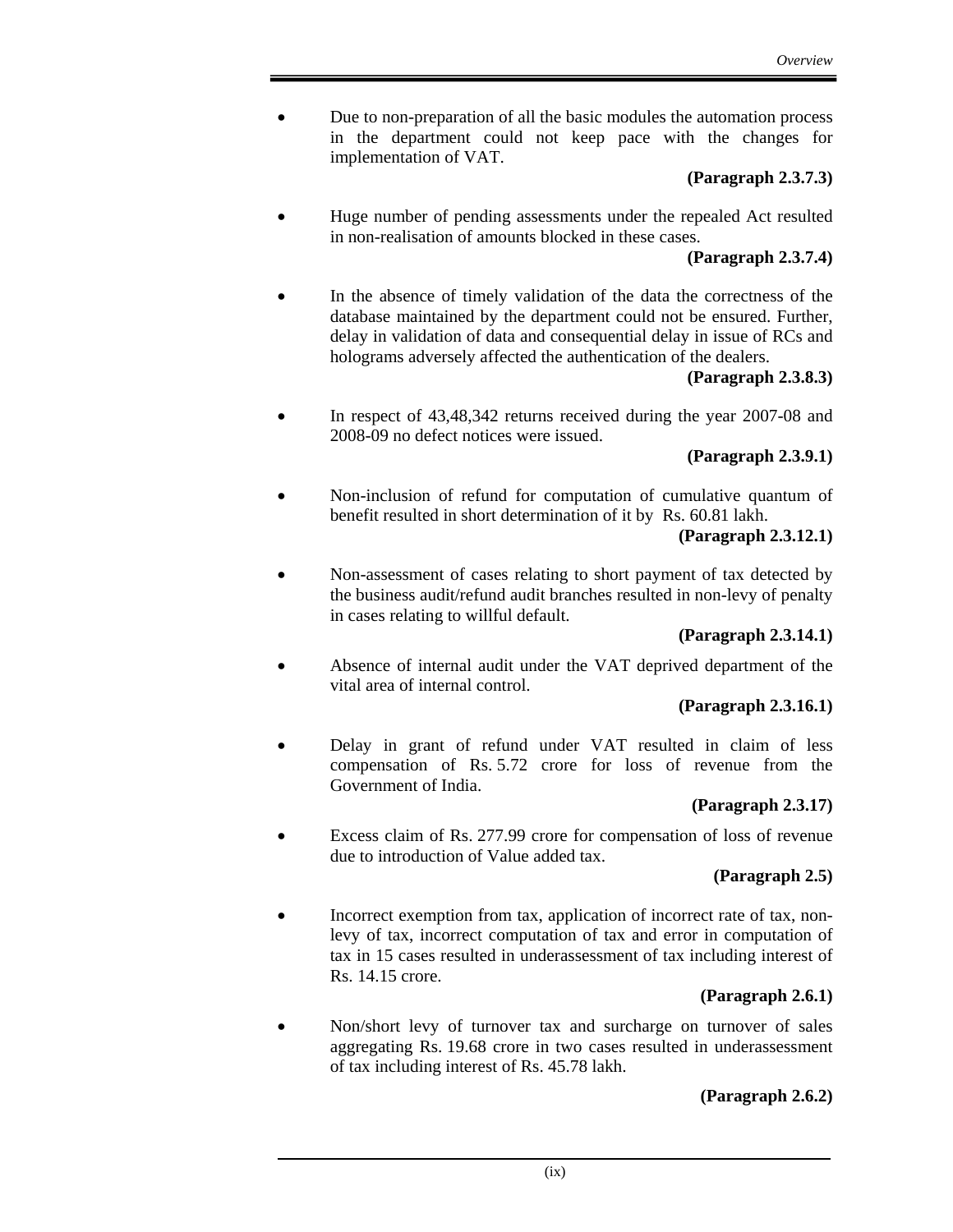• Failure to register 289 licenced dealers of sand resulted in nonrealisation of Value Added Tax of Rs. 6.66 crore.

# **(Paragraph 2.6.4)**

Incorrect adjustment of refund in one case resulted in grant of excess credit of tax of Rs. 4.47 crore.

# **(Paragraph 2.6.5)**

Irregular grant of exemption from tax on sales against form '14 B' valued at Rs. 11.98 crore in five cases resulted in underassessment of tax of Rs. 2.23 crore including the interest.

# **(Paragraph 2.6.6)**

• Incorrect deferment of tax under package scheme of incentives in one case resulted in underassessment of tax of Rs. 64.74 lakh including the interest.

# **(Paragraph 2.6.9)**

# **III. Stamp duty and registration fees**

• Undervaluation of property resulted in short levy of stamp duty of Rs. 2.25 crore.

### **(Paragraph 3.3.1)**

• Incorrect application of rate resulted in short levy of stamp duty of Rs. 63.74 lakh

# (**Paragraph 3.3.4)**

# **IV. Land revenue**

• Incorrect adoption of market rate resulted in short realisation of land revenue of Rs. 138.93 crore.

### **(Paragraph 4.3)**

Non-recovery of balance auction money from original bidders amounted to Rs. 1.57 crore.

# **(Paragraph 4.4)**

# **V. Taxes on motor vehicles and State excise**

- **Misappropriation of Government revenue of Rs. 43.13 lakh in office of the Deputy Regional Transport Officer, Ambejogai. (Paragraph 5.3.1)**
- Non-recovery of motor vehicle tax from 747 vehicle owners resulted in non-realistion of Rs. 1.04 crore.

**(Paragraph 5.3.2 )**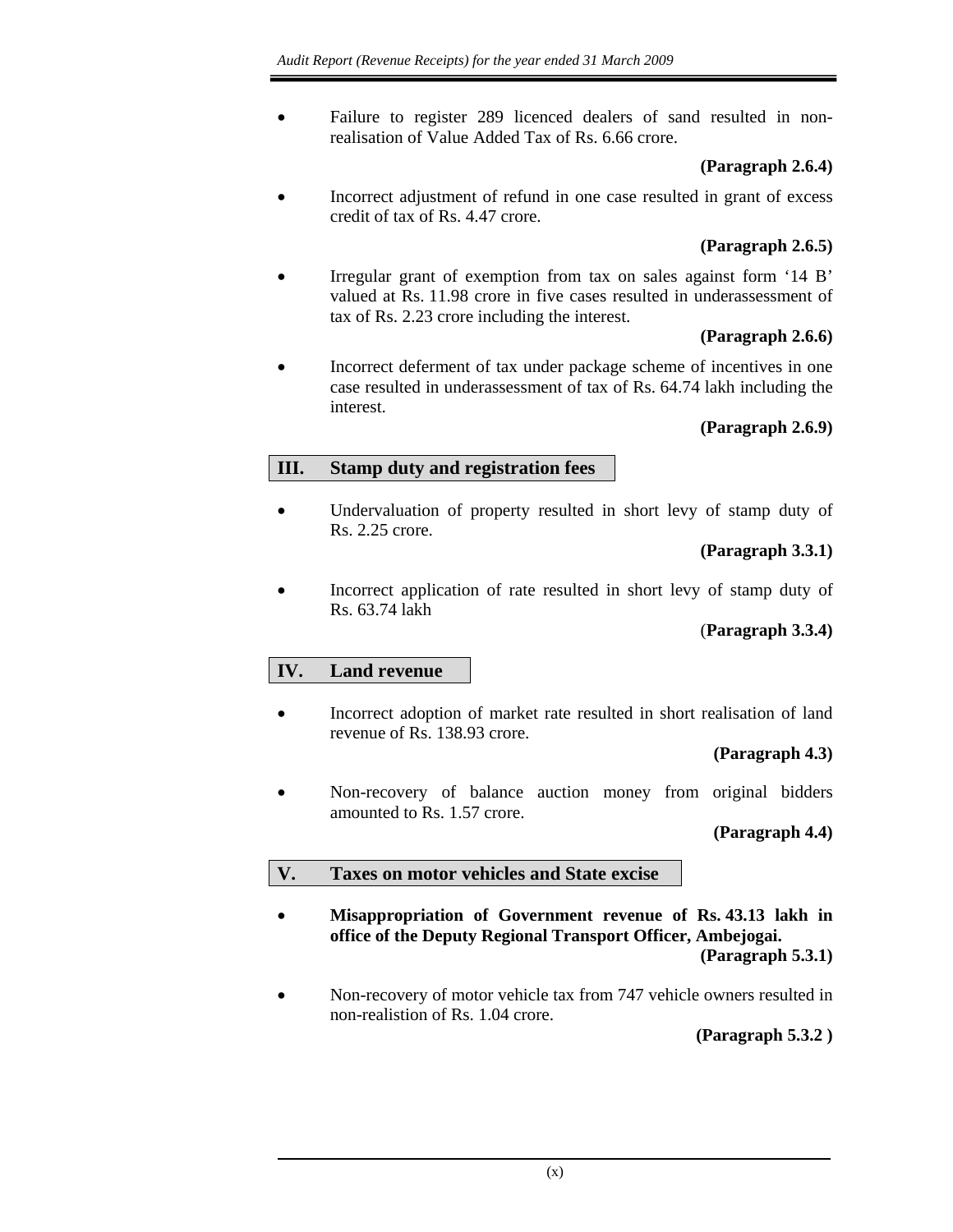# **VI. Other tax receipts**

A review on "**Levy and collection of entertainment duty**" revealed as under:

• Incorrect grant of exemption of Rs. 160.40 crore to Multiplex Theatre Complexes on account of non-fulfillment of prescribed conditions.

**(Paragraph 6.2.7)** 

• Absence of a provision in the Act led to unjust enrichment of Rs. 1.16 crore.

# **(Paragraph 6.2.8)**

Non-raising of demand of Rs. 201.27 crore for recovery of entertainment duty from 1350 cable operators.

# **(Paragraph 6.2.9)**

• Non-levy of entertainment duty of Rs. 4.99 crore on Indian Premier League Cricket Matches held in Mumbai.

### **(Paragraph 6.2.10)**

• Non/short levy of surcharge of Rs. 8.13 crore in respect of eight water parks.

# **(Paragraph 6.2.17)**

Incorrect exemption of entertainment duty of Rs. 2.26 crore granted to seven films.

# **(Paragraph 6.2.18)**

• Non-forfeiture of security deposit of Rs. 1.87 crore collected from organisers of special events.

# **(Paragraph 6.2.19)**

• Non-recovery of entertainment duty from 317 cable operators resulted in non- realisation of Rs. 81.59 lakh.

# **(Paragraph 6.4)**

State education and employment guarantee cess of Rs. 180.41 crore collected by Bhiwandi-Nizampur and Brihan Mumbai Municipal Corporations was not remitted into the Government account.

# **(Paragraph 6.5)**

• Non-prescribing of revised rates of repair cess resulted in foregoing of revenue of Rs. 14.50 crore.

# **(Paragraph 6.6)**

• Non-remittance of tax on buildings (with larger residential premises) collected by the Mumbai and Pune Municipal Corporations amounted to Rs. 2.14 crore.

# **(Paragraph 6.7)**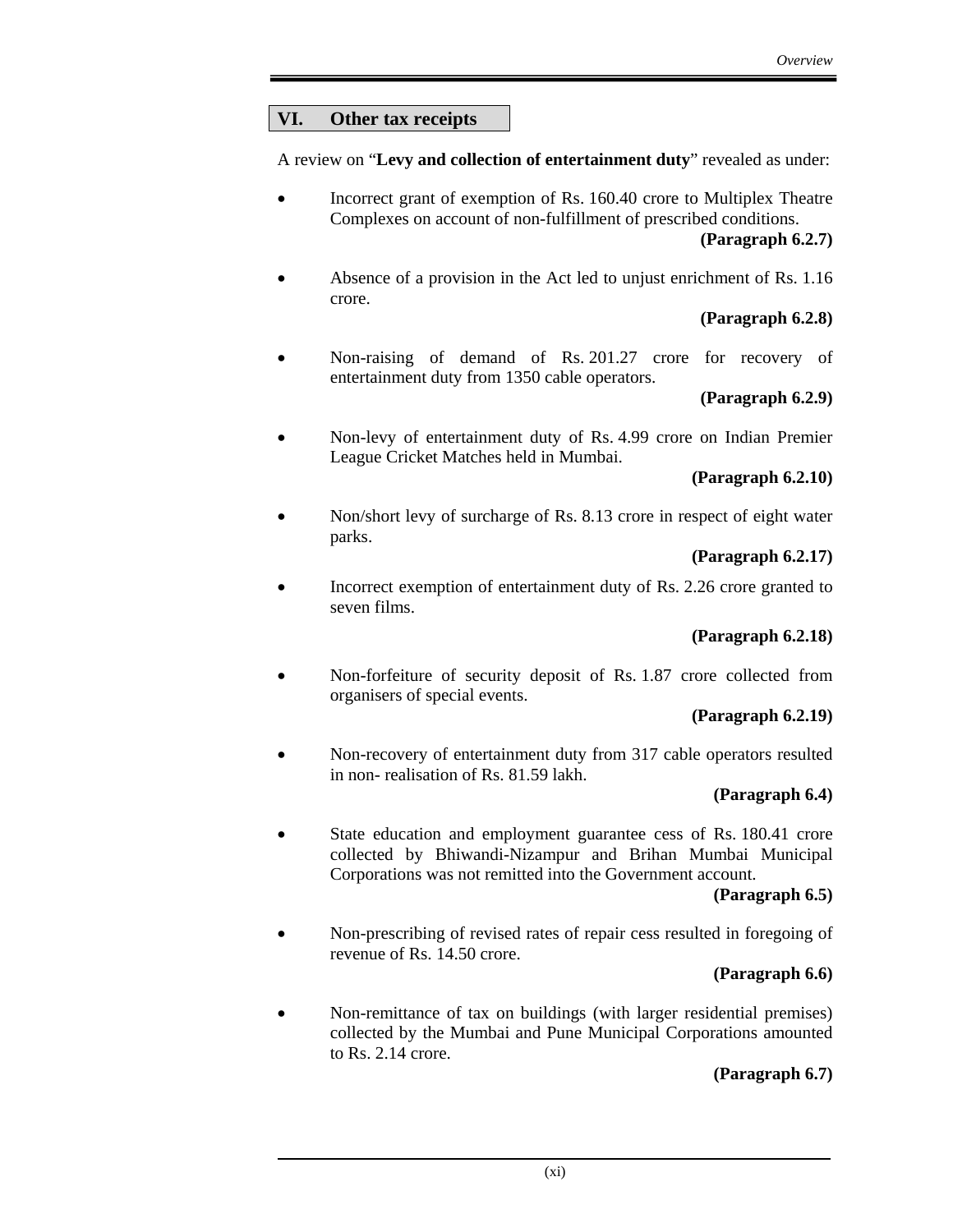• Incorrect retention of tax on sale of electricity and non-recovery of interest amounted to Rs. 123.44 crore.

### **(Paragraph 6.8)**

Incorrect retention of electricity duty and non-levy of interest amounted to Rs. 86.77 crore.

### **(Paragraph 6.9)**

• Non-enrolment of 16,381 Medical Practitioners liable for enrolment under the Profession Tax Act resulted in non-realisation of Rs. 14.35 crore.

### **(Paragraph 6.11)**

# **VII. Non-tax receipts**

A review on **"User charges for supply of water from Irrigation Projects"**  revealed as under :

Huge arrears of water charges amounting to Rs. 1,005.21 crore were pending for recovery as on 31 March 2009.

### **(Paragraph 7.2.8)**

• Shortfall in utilisation of irrigation facilities created resulted in loss of Rs. 125.77 crore during the period 2004-05 to 2008-09.

### **(Paragraph 7.2.9.1)**

• Wastage and non-utilisation of water resulted in loss of Rs. 57.01 crore.

### **(Paragraph 7.2.10)**

• Non-recovery of water charges from well owners amounted to Rs. 36.15 crore.

### **(Paragraph 7.2.13)**

Supply of water to the tune of Rs. 12.80 crore was made without executing agreement.

### **(Paragraph 7.2.14)**

• Non-recovery of interest from Maharashtra State Textile Corporation amounted to Rs. 292.60 crore.

### **(Paragraph 7.3)**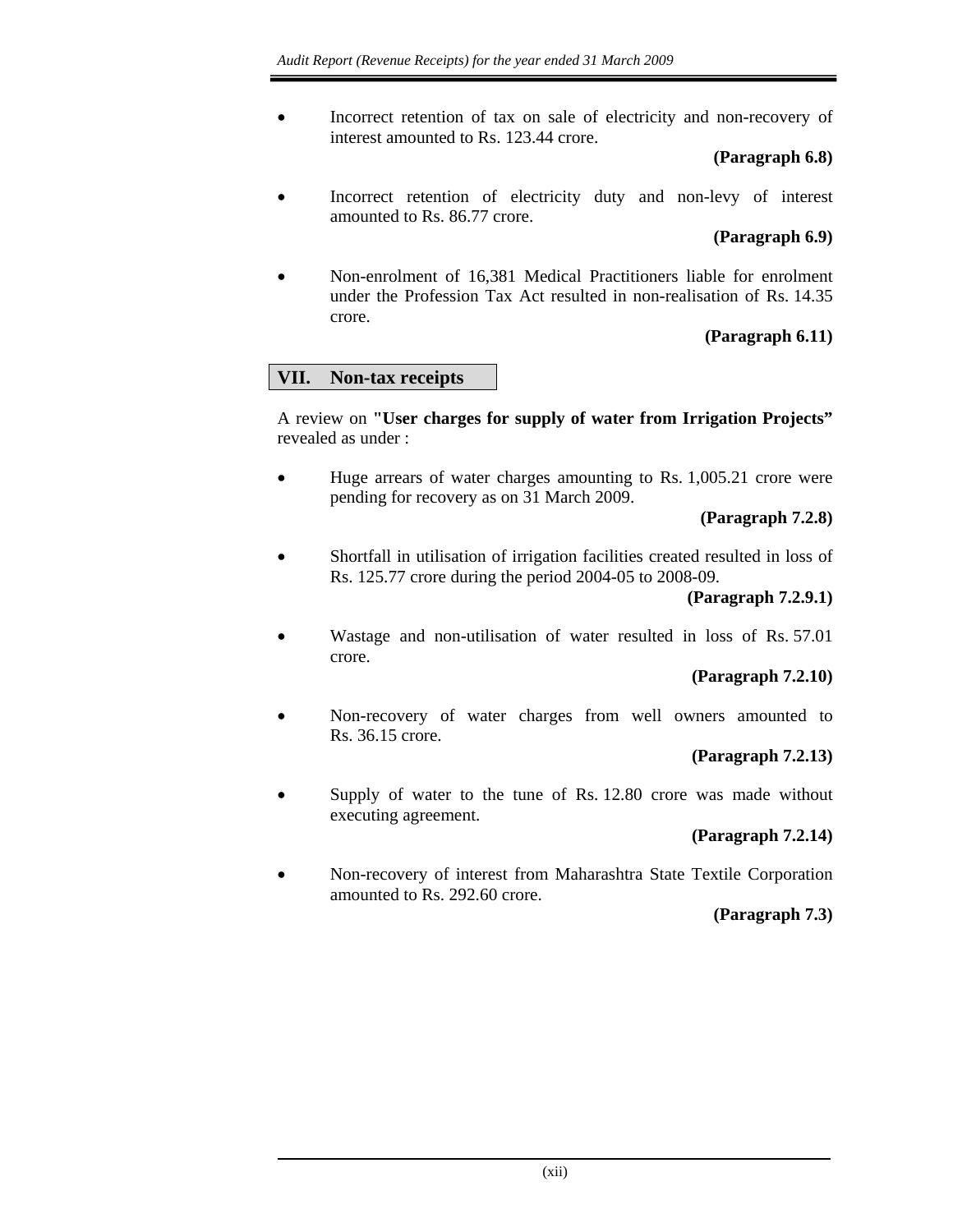### **CHAPTER I : GENERAL**

#### **1.1 Trend of revenue receipts**

 $\overline{a}$ 1

**1.1.1** The tax and non-tax revenue raised by the Government of Maharashtra during the year 2008-09, the State's share of divisible Union taxes, grants-inaid received from the Government of India during the year and the corresponding figures for the preceding four years are given below:

|     |                                                  |              |                        |              |               | (Rupees in crore) |
|-----|--------------------------------------------------|--------------|------------------------|--------------|---------------|-------------------|
| SI. | <b>Particulars</b>                               | 2004-05      | 2005-06                | 2006-07      | 2007-08       | 2008-09           |
| no. |                                                  |              |                        |              |               |                   |
| I.  | <b>Revenue raised by the State Government</b>    |              |                        |              |               |                   |
|     | Tax revenue<br>$\bullet$                         | 30,605.75    | 33,540.24              | 40,099.24    | 47,528.41     | 52,029.94         |
|     | Non-tax                                          | 3,505.22     | 5,167.92               | 6,706.50     | 16,935.25     | 9,750.77          |
|     | revenue <sup>1</sup>                             | (4, 118.83)  | (5,935.05)             | (7,518.25)   | (16,947.97)   | (9,789.94)        |
|     | <b>Total</b>                                     | 34,110.97    | 38,708.16<br>46,805.74 |              | 64,463.66     | 61,780.71         |
|     |                                                  | (34, 724.58) | (39, 475.29)           | (47, 617.49) | (64, 476, 38) | (61, 819.88)      |
| П.  | <b>Receipts from the Government of India</b>     |              |                        |              |               |                   |
|     | State's<br>share<br>$\bullet$<br>of<br>divisible | 3,595.03     | 4,982.00               | 6,022.76     | 7,597.22      | 8,018.41          |
|     | Union taxes                                      |              |                        |              |               |                   |
|     | Grants-in-aid                                    | 2,693.72     | 3,981.00               | 8,555.13     | 7,509.55      | 11,432.39         |
|     | <b>Total</b>                                     | 6,288.75     | 8,963.00               | 14,577.89    | 15,106.77     | 19,450.80         |
| Ш.  | Total<br>of<br>receipts                          | 40,399.72    | 47,671.16              | 61,383.63    | 79,570.43     | 81,231.51         |
|     | the State                                        | (41, 013.33) | (48, 438.29)           | (62, 195.38) | (79, 583.15)  | (81,270.68)       |
| IV. | of<br>Percentage<br>I to III                     | 84           | 81                     | 76           | 81            | 76                |

The above table indicates that during the year 2008-09, the revenue raised by the State Government was 76 *per cent* of the total net revenue receipts (Rs. 81,231.51 crore) against 81 *per cent* in 2007-08. The balance 24 *per cent* of receipts during 2008-09 was received from the Government of India.

Figures in brackets indicate gross receipts, the details of which are available in Statement No. 11 - Detailed accounts of revenue by minor heads in the Finance Accounts of the Government of Maharashtra for the year 2008-09. The figures above those in brackets are lower because of netting of expenditure on prize winning tickets from Lottery receipts. Further, figures under the heads '0020 - corporation tax, 0021 - taxes on income other than corporation tax, 0028 - other taxes on income and expenditure, 0032 – wealth tax, 0037 -customs, 0038 - Union excise duties, 0044 - service tax and 0045 - other taxes and duties on commodities and services' - share of net proceeds assigned to the State booked in the Finance Accounts under tax revenue have been excluded from the revenue raised by the state and included in the State's share of divisible Union taxes in this statement.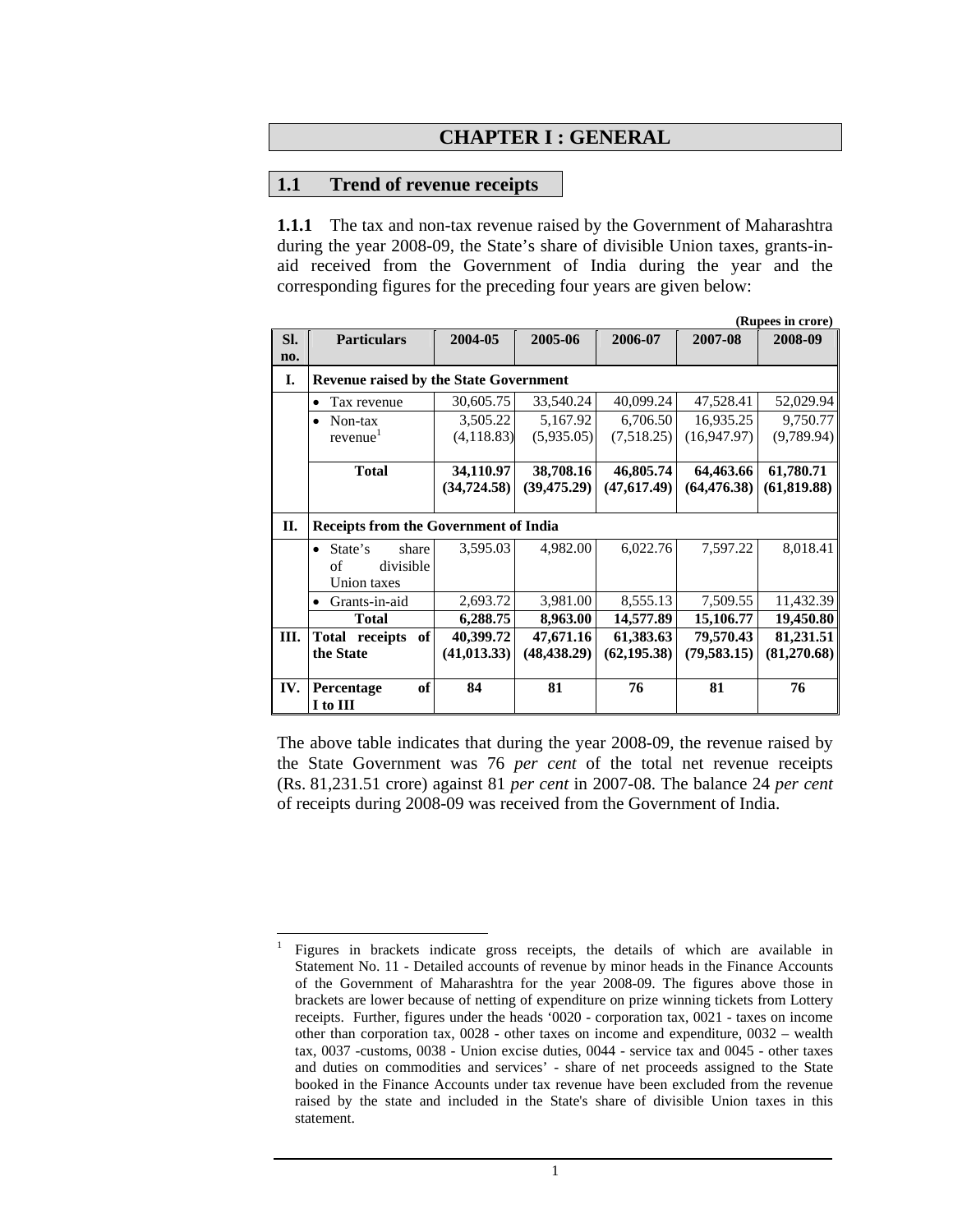The comparative figures of sources of revenue for 2007-08 and 2008-09 and trend of growth of tax and non-tax revenue during the period 2004-05 to 2008- 09 are shown below in the pie charts and the bar chart.





**Growth of tax and non-tax revenue from 2004-05 to 2008-09**

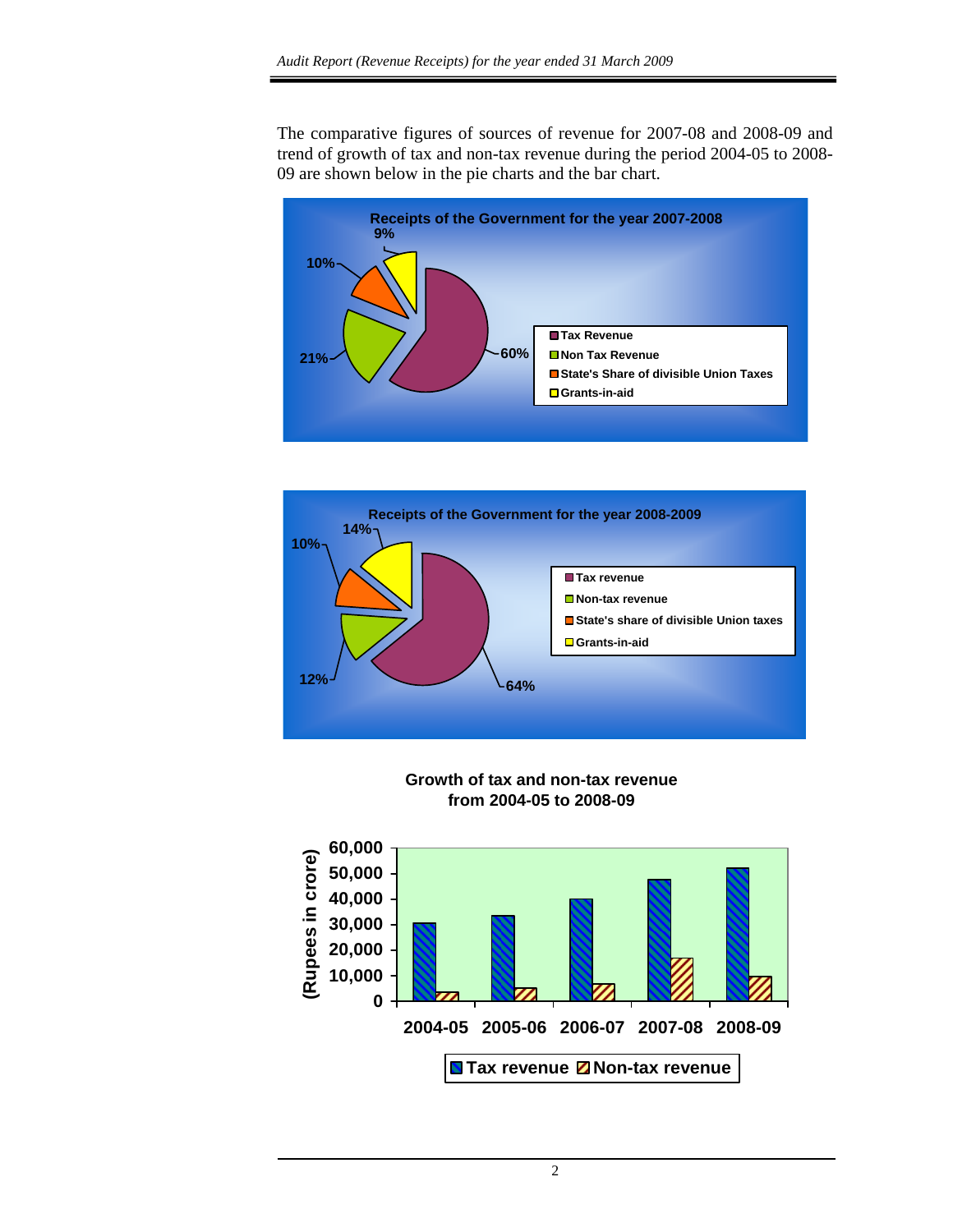**1.1.2** The following table presents the details of tax revenue raised during the period 2004-05 to 2008-09:

|                  |                         |           |           |           |                                         |           | (Rupees in crore) |
|------------------|-------------------------|-----------|-----------|-----------|-----------------------------------------|-----------|-------------------|
| Sl.              | <b>Head of</b>          | 2004-05   | 2005-06   | 2006-07   | 2007-08                                 | 2008-09   | Percentage        |
| no.              | revenue                 |           |           |           |                                         |           | of increase       |
|                  |                         |           |           |           |                                         |           | $(+)/$ decrease   |
|                  |                         |           |           |           |                                         |           | $(-)$ in 2008-09  |
|                  |                         |           |           |           |                                         |           | over 2007-08      |
| 1.               | Sales tax/VAT           |           |           |           |                                         |           |                   |
|                  | sales<br><b>State</b>   | 16,399.62 | 17,358.56 | 21,583.06 | 24,368.22                               | 27,805.30 | $(+)14.10$        |
|                  | VAT<br>tax,             |           |           |           |                                         |           |                   |
|                  | etc.                    |           |           |           |                                         |           |                   |
|                  | • Central               | 2,417.10  | 2,318.18  | 2,547.66  | 2,384.58                                | 2,875.23  | $(+)20.58$        |
|                  | sales tax               |           |           |           |                                         |           |                   |
| 2.               | State excise            | 2,218.87  | 2,823.85  | 3,300.70  | 3,963.05                                | 4,433.76  | $(+)11.88$        |
| 3.               | Stamp<br>duty           | 4,116.49  | 5,265.86  | 6,415.72  | 8,549.57                                | 8,287.63  | $(-)$ 3.06        |
|                  | and                     |           |           |           |                                         |           |                   |
|                  | registration            |           |           |           |                                         |           |                   |
|                  | fees                    |           |           |           |                                         |           |                   |
| $\overline{4}$ . | <b>Taxes</b><br>and     | 1,673.76  | 1,660.87  | 1,577.19  | 2,687.87                                | 2,394.86  | $(-)10.90$        |
|                  | duties<br>on            |           |           |           |                                         |           |                   |
|                  | electricity             |           |           |           |                                         |           |                   |
| 5.               | <b>Taxes</b><br>on      | 1,177.14  | 1,309.11  | 1,841.06  | 2,143.11                                | 2,220.22  | $(+)3.60$         |
|                  | vehicles                |           |           |           |                                         |           |                   |
| 6.               | <b>Taxes</b><br>on      | 427.75    | 504.63    | 224.48    | 388.27                                  | 891.95    | $(+)129.72$       |
|                  | goods<br>and            |           |           |           |                                         |           |                   |
|                  | passengers              |           |           |           |                                         |           |                   |
| $\overline{7}$ . | Other taxes on          | 1,076.57  | 1,157.70  | 1,246.72  | 1,488.26                                | 1,561.17  | $(+)4.90$         |
|                  | income<br>and           |           |           |           |                                         |           |                   |
|                  | expenditure-            |           |           |           |                                         |           |                   |
|                  | taxes<br>on             |           |           |           |                                         |           |                   |
|                  | professions,            |           |           |           |                                         |           |                   |
|                  | trades, callings<br>and |           |           |           |                                         |           |                   |
|                  | employments             |           |           |           |                                         |           |                   |
| 8.               | Other<br>taxes          | 737.73    | 712.40    | 878.31    | 1,043.17                                | 1,013.58  | $(-)2.84$         |
|                  | and duties on           |           |           |           |                                         |           |                   |
|                  | commodities             |           |           |           |                                         |           |                   |
|                  | and services            |           |           |           |                                         |           |                   |
| 9.               | Land revenue            | 360.72    | 428.97    | 484.17    | 512.22                                  | 546.22    | $(+)6.64$         |
| 10.              | Service tax             |           | 0.11      | 0.17      | 0.09                                    | 0.02      | $(-)77.78$        |
|                  | <b>Total</b>            |           |           |           | 30,605.75 33,540.24 40,099.24 47,528.41 | 52,029.94 |                   |

The reasons for significant variations in the receipts in 2008-09 from that of 2007-08, in respect of principal heads of revenue as furnished by the concerned departments were as under:

**Sales tax:** The increase in receipts is mainly due to the lifting of stay granted during the earlier years for levy of tax on sugarcane purchase which was not extended for the year 2008-09 by the department, introduction of filing of e-returns resulting in the increase of compliance level of the dealers, economic growth upto November 2008 and increase in the receipts on sale of motor spirit.

**State excise:** The increase was mainly due to the increase in the rates of State excise duties on country liquor, medicinal and toilet preparations containing alcohol, opium etc., and licence fees. Further, there was increase in receipts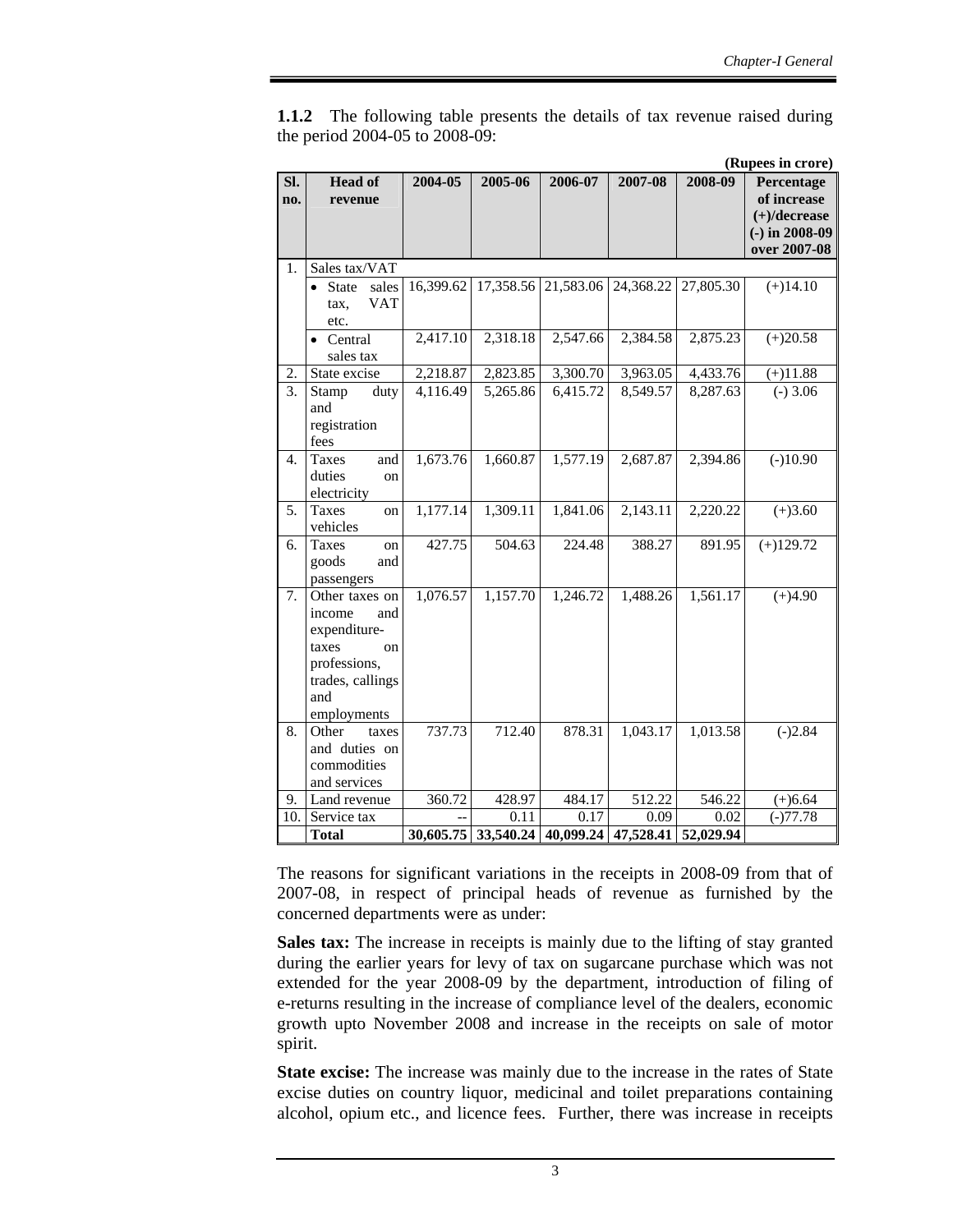on account of fines and confiscations, service and service fees and other receipts.

The other departments did not inform (November 2009) the reasons for variation, despite being requested (April 2009).

**1.1.3** The following table presents the details of the non-tax revenue raised during the period from 2004-05 to 2008-09:

|                  | (Rupees in crore)                                                                       |          |          |          |           |          |                                                                                  |  |  |
|------------------|-----------------------------------------------------------------------------------------|----------|----------|----------|-----------|----------|----------------------------------------------------------------------------------|--|--|
| Sl.<br>no.       | <b>Head of</b><br>revenue                                                               | 2004-05  | 2005-06  | 2006-07  | 2007-08   | 2008-09  | Percentage<br>of increase<br>$(+)/$ decrease<br>$(-)$ in 2008-09<br>over 2007-08 |  |  |
| 1.               | Interest<br>receipts                                                                    | 737.46   | 1,737.24 | 2,503.92 | 1,170.17  | 1,016.67 | $(-)13.12$                                                                       |  |  |
| 2.               | Dairy<br>development                                                                    | 676.10   | 612.25   | 611.87   | 453.60    | 471.01   | $(+)3.84$                                                                        |  |  |
| 3.               | Other non-tax<br>receipts                                                               | 584.56   | 614.21   | 696.03   | 953.87    | 1,200.60 | $(+)25.87$                                                                       |  |  |
| $\overline{4}$ . | Forestry<br>and<br>wild life                                                            | 88.62    | 92.02    | 121.37   | 195.73    | 259.76   | $(+)32.71$                                                                       |  |  |
| 5.               | Non-ferrous<br>mining<br>and<br>metallurgical<br>industries                             | 574.80   | 698.00   | 819.44   | 1,091.19  | 1,215.67 | $(+)11.41$                                                                       |  |  |
| 6.               | Miscellaneous<br>general <sup>2</sup><br>services<br>(including<br>lottery<br>receipts) | 117.17   | 390.69   | 801.64   | 11,509.38 | 3,913.08 | $(-)66.00$                                                                       |  |  |
| 7.               | Power                                                                                   | 5.16     | 174.61   | 133.83   | 344.07    | 413.28   | $(+)20.12$                                                                       |  |  |
| 8.               | Major<br>and<br>medium<br>irrigation                                                    | 335.68   | 372.39   | 444.93   | 626.41    | 631.77   | $(+)0.86$                                                                        |  |  |
| 9.               | Medical<br>and<br>public health                                                         | 107.98   | 126.92   | 159.20   | 170.69    | 131.22   | $(-)23.12$                                                                       |  |  |
| 10.              | Co-operation                                                                            | 48.86    | 55.76    | 64.46    | 67.72     | 87.78    | $(+)29.62$                                                                       |  |  |
| 11.              | Public works                                                                            | 64.29    | 88.82    | 154.09   | 101.91    | 154.77   | $(+)51.87$                                                                       |  |  |
| 12.              | Police                                                                                  | 96.63    | 106.60   | 101.84   | 140.20    | 137.27   | $(-)2.09$                                                                        |  |  |
| 13               | Other<br>administrative<br>services                                                     | 67.91    | 98.41    | 93.88    | 110.31    | 117.89   | $(+)6.87$                                                                        |  |  |
|                  | <b>Total</b>                                                                            | 3,505.22 | 5,167.92 | 6,706.50 | 16,935.25 | 9,750.77 |                                                                                  |  |  |

The reasons for variations in the receipts for 2008-09 from that of 2007-08, in respect of principal heads of revenue though called for (April 2009) from concerned departments, were not received (November 2009). However, some of the significant variations in the receipts during 2008-09 over those of the previous year, as observed by audit, were as follows:

**Other non-tax receipts:** The increase was mainly due to increase in receipts under "Urban Development" (375 *per cent*) on account of receipt of fees on the additional Floor Space Index (FSI) granted by the Government during the

 $\frac{1}{2}$ Net of expenditure on prize winning lottery tickets.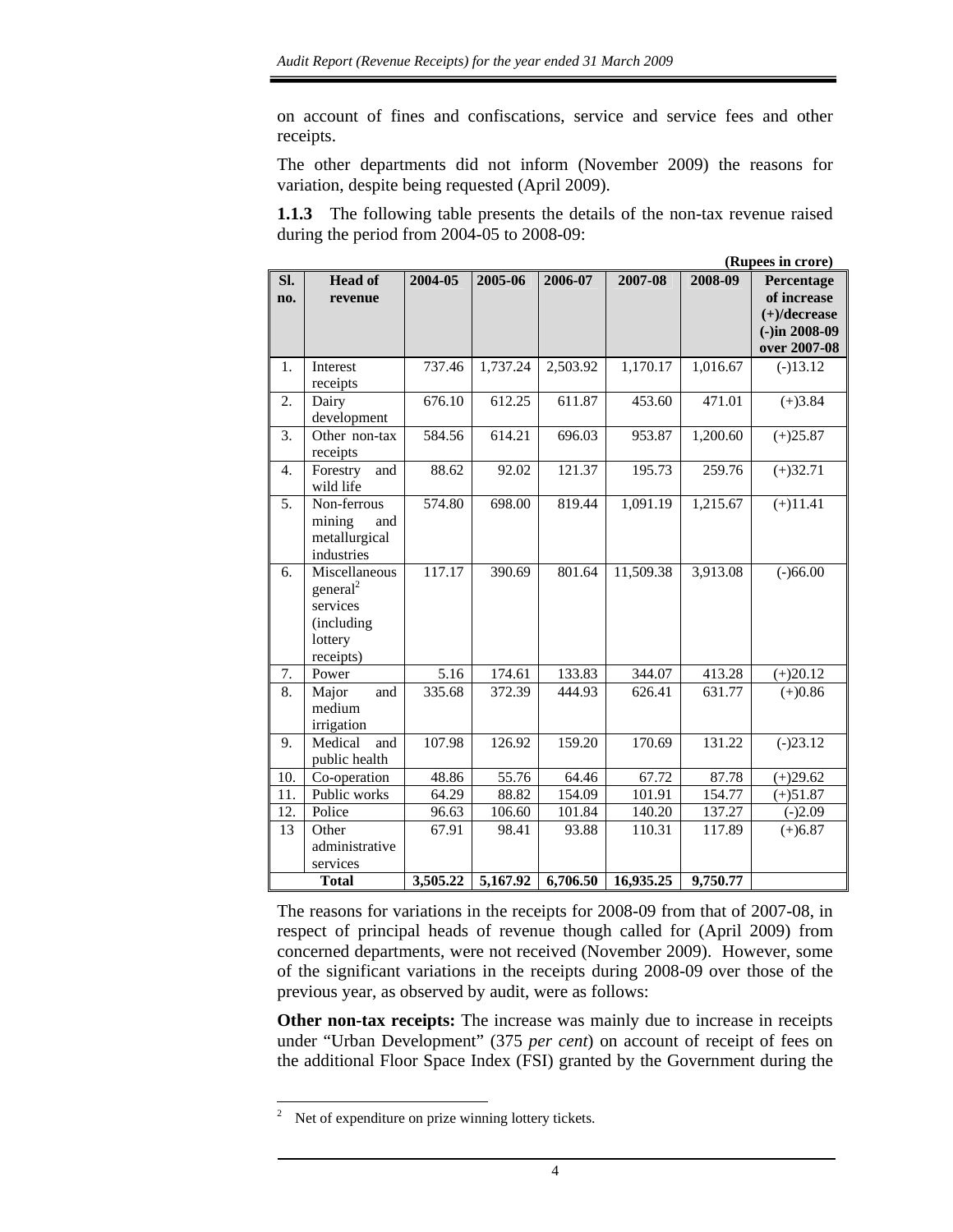**(Rupees in crore)** 

year 2008-09 and receipts on account of increase in sale of seeds, manures, fertilisers, agricultural implements and machinery under the head "Crop Husbandry" (77 *per cent*).

**Miscellaneous General Services:** The decrease of Rs. 7,596.30 crore mainly on account of the transfer<sup>3</sup> of Rs. 10,868 crore by the State Government from 18 statutory funds maintained in Public Account to Consolidated Fund of the State as non-tax receipts. Had such transfer not been made, the receipts under this head would have been Rs. 641.38 crore in the year 2007-08 and would have shown an increase of Rs. 3,271.70 crore in 2008-09 mainly due to crediting of Guarantee fees of Rs. 3,432.36 crore by various irrigation corporations.

**Power:** The increase was mainly due to increase in receipts from "Vaitarna" Dam Foot Power House".

**Medical and public health:** The decrease was mainly due to less receipts under "Employees State Insurance Schemes" which reduced by 88 *per cent.* 

**Co-operation:** The increase was mainly due to increase in "Audit fees" on account of collection of arrears of audit fees and fees received from special audit of Primary Agricultural Societies and other receipts which increased by 33 *per cent* and 28 *per cent* respectively.

### **1.2 Variations between the budget estimates and actuals**

The variations between the budget estimates and the actuals of revenue receipts for the year 2008-09 in respect of the principal heads of tax and nontax revenue were as follows:

|            |                                                                                                                                                    |                            |                |                                                                 | (Kupees ill clote)         |
|------------|----------------------------------------------------------------------------------------------------------------------------------------------------|----------------------------|----------------|-----------------------------------------------------------------|----------------------------|
| SI.<br>no. | <b>Head of revenue</b>                                                                                                                             | <b>Budget</b><br>estimates | <b>Actuals</b> | <b>Variations</b><br>$excess (+)$<br><b>or</b><br>shortfall (-) | Percentage<br>of variation |
| 1.         | Sales tax and other taxes <sup>4</sup>                                                                                                             | 29,039.00                  | 30,680.53      | $(+)1,641.53$                                                   | $(+)5.65$                  |
| 2.         | State excise                                                                                                                                       | 4,500.00                   | 4,433.76       | $(-)66.24$                                                      | $(-)1.47$                  |
| 3.         | Stamp duty and registration<br>fees                                                                                                                | 9,600.00                   | 8,287.63       | $(-)1,312.37$                                                   | $(-)13.67$                 |
| 4.         | duties<br>and<br><b>Taxes</b><br><sub>on</sub><br>electricity                                                                                      | 2,600.00                   | 2,394.86       | $(-)205.14$                                                     | $(-)7.89$                  |
| 5.         | Taxes on vehicles                                                                                                                                  | 2,426.18                   | 2,220.22       | $(-)205.96$                                                     | $(-)8.49$                  |
| 6.         | Taxes on goods and<br>passengers                                                                                                                   | 594.00                     | 891.95         | $(+)297.95$                                                     | $(+)50.16$                 |
| 7.         | Other taxes on income and<br>expenditure<br>taxes<br>$\overline{\phantom{a}}$<br><sub>on</sub><br>professions, trades, callings<br>and employments | 1,449.88                   | 1,561.17       | $(+)111.29$                                                     | $(+)7.68$                  |

 $\overline{a}$ 3 This transfer was effected through Government Resolutions dated 10 and 15 March 2008, issued in pursuance to Maharashtra Ordinance No. II of 2008 dated 22 February 2008 and ratified vide Maharashtra Act No. V of 2008 dated 19 March 2008 and cabinet decision dated 3 May 2007 respectively, on the plea that the same cannot be utilised for any other purposes other than those mentioned in the Acts under which these funds are maintained.

<sup>4</sup> Other taxes totalling Rs. 130.21 crore, included tax on sale of motor spirits and lubricants, surcharge on sales tax and tax on purchase of sugarcane.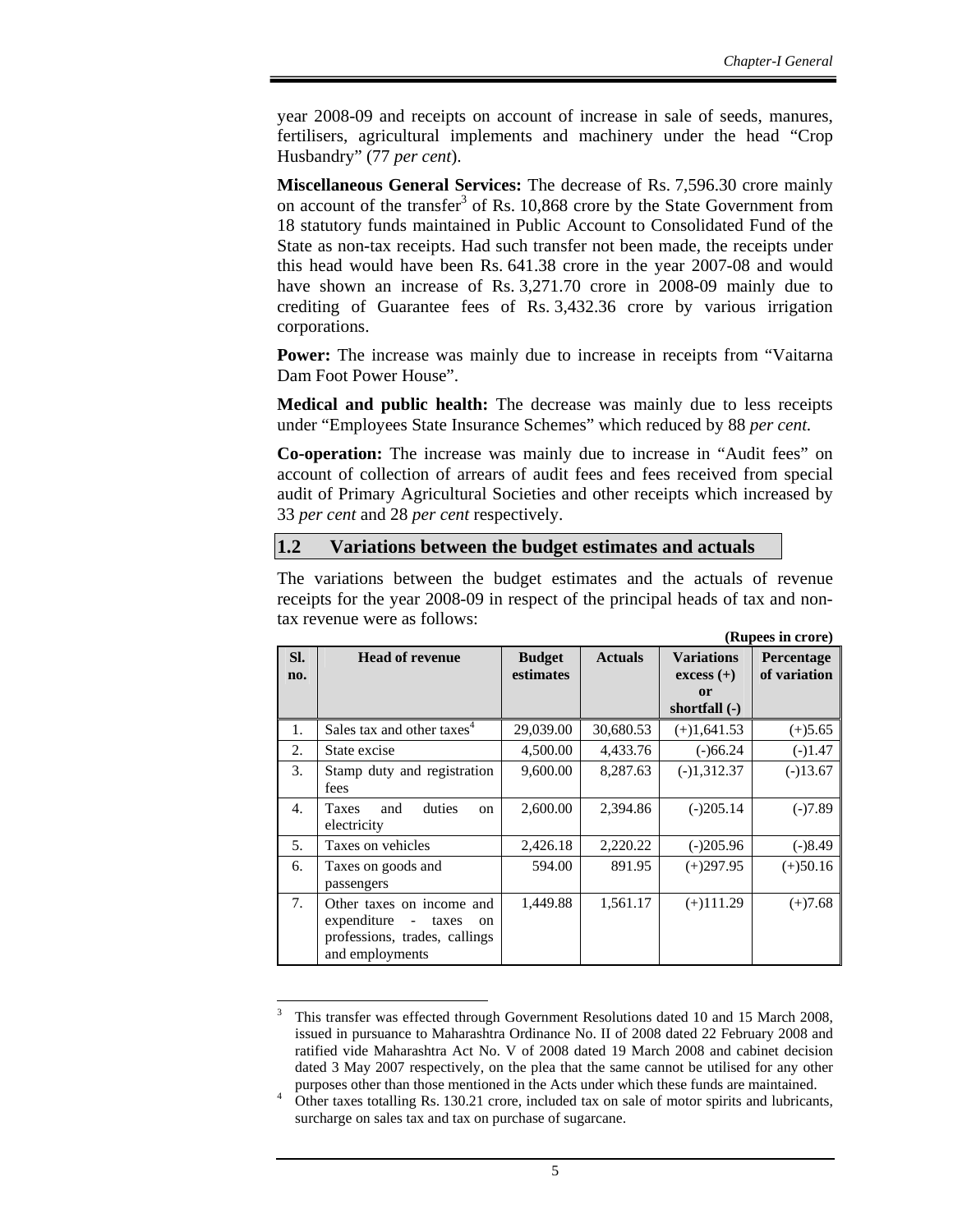| 8.  | Other taxes and duties on<br>commodities and services | 984.28    | 1,013.58  | $(+)29.30$    | $(+)2.98$     |
|-----|-------------------------------------------------------|-----------|-----------|---------------|---------------|
| 9.  | Land revenue                                          | 700.00    | 546.22    | $(-)153.78$   | $(-)21.97$    |
| 10. | Interest receipts                                     | 1,085.36  | 1,016.67  | $(-)68.69$    | $(-)6.33$     |
| 11. | Dairy development                                     | 611.93    | 471.01    | $(-)140.92$   | $(-)23.03$    |
| 12. | Other non-tax receipts                                | 824.75    | 1,200.60  | $(+)375.85$   | $(+)45.57$    |
| 13. | Forestry and wild life                                | 254.31    | 259.76    | $(+)5.45$     | $(+)2.14$     |
| 14. | Non-ferrous mining and<br>metallurgical industries    | 1,146.00  | 1,215.67  | $(+)69.67$    | $(+)6.08$     |
| 15. | Miscellaneous general services                        |           |           |               |               |
|     | Lottery receipts<br>$\bullet$                         | 48.57     | 3.79      | $(-)44.78$    | $(-)92.20$    |
|     | Other receipts <sup>5</sup>                           | 281.35    | 3,909.29  | $(+)3,627.94$ | $(+)1,289.48$ |
| 16. | Power                                                 | 399.58    | 413.28    | $(+)13.70$    | $(+)3.43$     |
| 17. | Major<br>medium<br>and<br>irrigation                  | 718.58    | 631.77    | $(-)86.81$    | $(-)12.08$    |
| 18. | Medical and public health                             | 199.04    | 131.22    | $(-)67.82$    | $(-)34.07$    |
| 19. | Co-operation                                          | 103.76    | 87.78     | $(-)15.98$    | $(-)15.40$    |
| 20. | Public works                                          | 102.15    | 154.77    | $(+)52.62$    | $(+)51.51$    |
| 21. | Police                                                | 139.70    | 137.27    | $(-)2.43$     | $(-)1.74$     |
| 22. | administrative<br>Other<br>services                   | 106.55    | 117.89    | $(+)11.34$    | $(+)10.64$    |
| 23. | Service tax                                           | 0.00      | 0.02      | $(+)0.02$     |               |
|     | <b>Total</b>                                          | 57,914.97 | 61,780.71 |               |               |

**Taxes on goods and passengers:** The increase was mainly due to receipt of passenger tax of Rs. 298.53 crore receivable from Maharashtra State Road Transport Corporation for the year 2007-08 which was adjusted during the year 2008-09.

The reasons for variations, though called for (April 2009) from the concerned departments were not furnished to audit except the Motor vehicle department (November 2009).

# **1.3 Analysis of collection**

The break-up of the total collection at the pre-assessment stage and after regular assessments of sales tax, profession tax, entry tax and luxury tax for the year 2008-09 and the corresponding figures for the preceding two years as furnished by the department is as mentioned in the following table:

 $\overline{a}$ 5 Includes Debt Relief of Rs. 339.97 crore given by Department of Expenditure, Ministry of Finance, Government of India on repayment of consolidated loan.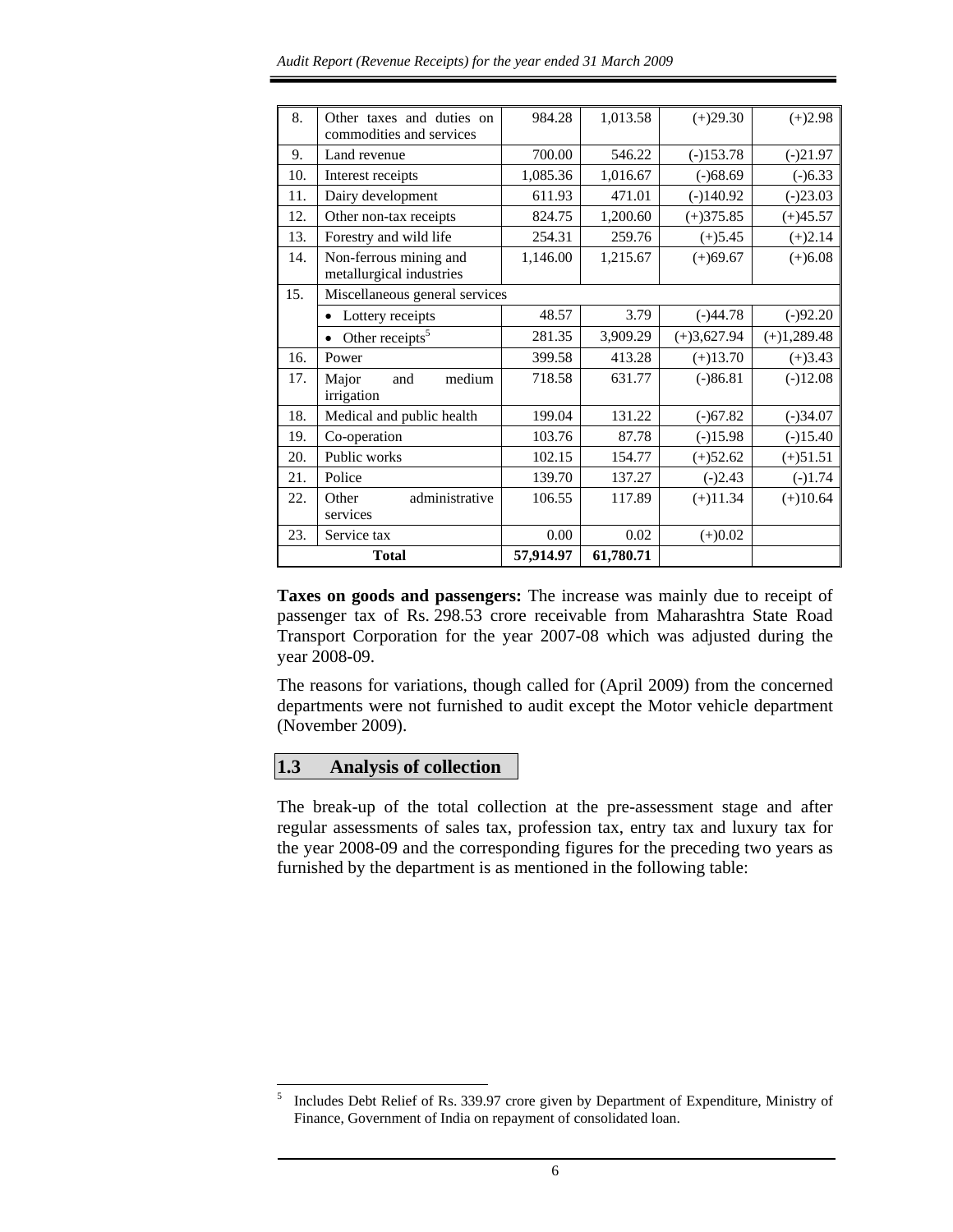|                           |                               |                                                              |                                                                                                  |                                                                             |                                        |                                     | (Rupees in crore)                      |
|---------------------------|-------------------------------|--------------------------------------------------------------|--------------------------------------------------------------------------------------------------|-----------------------------------------------------------------------------|----------------------------------------|-------------------------------------|----------------------------------------|
| <b>Head of</b><br>revenue | Year                          | <b>Amount</b><br>collected<br>at pre-<br>assessment<br>stage | <b>Amount</b><br>collected<br>after<br>regular<br>assess-<br>ment<br>(addi-<br>tional<br>demand) | <b>Penalties</b><br>for delay<br>in<br>payment<br>of taxes<br>and<br>duties | <b>Amount</b><br>refunded              | <b>Net</b><br>collection            | Percen-<br>tage of<br>column<br>3 to 7 |
| (1)                       | (2)                           | (3)                                                          | (4)                                                                                              | (5)                                                                         | (6)                                    | (7)                                 | (8)                                    |
| <b>Finance Department</b> |                               |                                                              |                                                                                                  |                                                                             |                                        |                                     |                                        |
| Sales tax/<br>VAT, etc.   | 2006-07<br>2007-08<br>2008-09 | 25,259.71<br>28,903.67<br>32,234.87                          | 389.34<br>324.84<br>$248.10^{6}$                                                                 | 25.67<br>43.02                                                              | 1,799.49<br>2,709.67<br>2,057.84       | 23,875.23<br>26,561.86<br>30,425.13 | 106<br>109<br>106                      |
| Profession<br>tax         | 2006-07<br>2007-08<br>2008-09 | 1,203.04<br>1,454.49<br>1.489.39                             | 38.66<br>24.22<br>67.23                                                                          | 2.40<br>5.17                                                                | 0.35<br>1.28<br>0.46                   | 1,243.75<br>1,482.60<br>1,556.16    | 97<br>98<br>96                         |
| Entry tax                 | 2006-07<br>2007-08<br>2008-09 | 3.66<br>4.43<br>5.04                                         | 2.25<br>2.84<br>0.20                                                                             | N <sub>il</sub><br>0.35                                                     | <b>Nil</b><br><b>Nil</b><br><b>Nil</b> | 5.91<br>7.62<br>5.24                | 62<br>58<br>96                         |
| Luxury<br>tax             | 2006-07<br>2007-08<br>2008-09 | 192.96<br>246.25<br>261.48                                   | 0.88<br>42.56<br>1.18                                                                            | 0.26<br>19.45                                                               | <b>Nil</b><br><b>Nil</b><br>Nil        | 194.10<br>308.26<br>262.66          | 99<br>80<br>100                        |

The above table shows that collection of revenue at the pre-assessment stage ranged between 58 and 109 *per cent* during 2006-07 to 2008-09.Under VAT, the collection of revenue at pre-assessment stage to the net collection ranged between 106 to 109 *per cent* for the period 2006-07 to 2008-09. This indicates that the VAT collection is mainly through voluntary compliance. During this period the amount collected at the pre-assessment stage was more than the amount due to the Government resulting in refunds aggregating Rs. 6,567 crore. The revenue collected after pre-assessment stage was quite low.

# **1.4 Cost of collection**

 $\overline{a}$ 

The gross collection in respect of major revenue receipts, the expenditure incurred on their collection and the percentage of such expenditure to the gross collection during the years 2006-07, 2007-08 and 2008-09 alongwith the relevant all India average percentage of expenditure on collection to gross collection for the year 2007-08 are given in the following table:

<sup>6</sup> Figure includes penalties for delay in payment of sales tax, etc. bifurcation of which was not made available.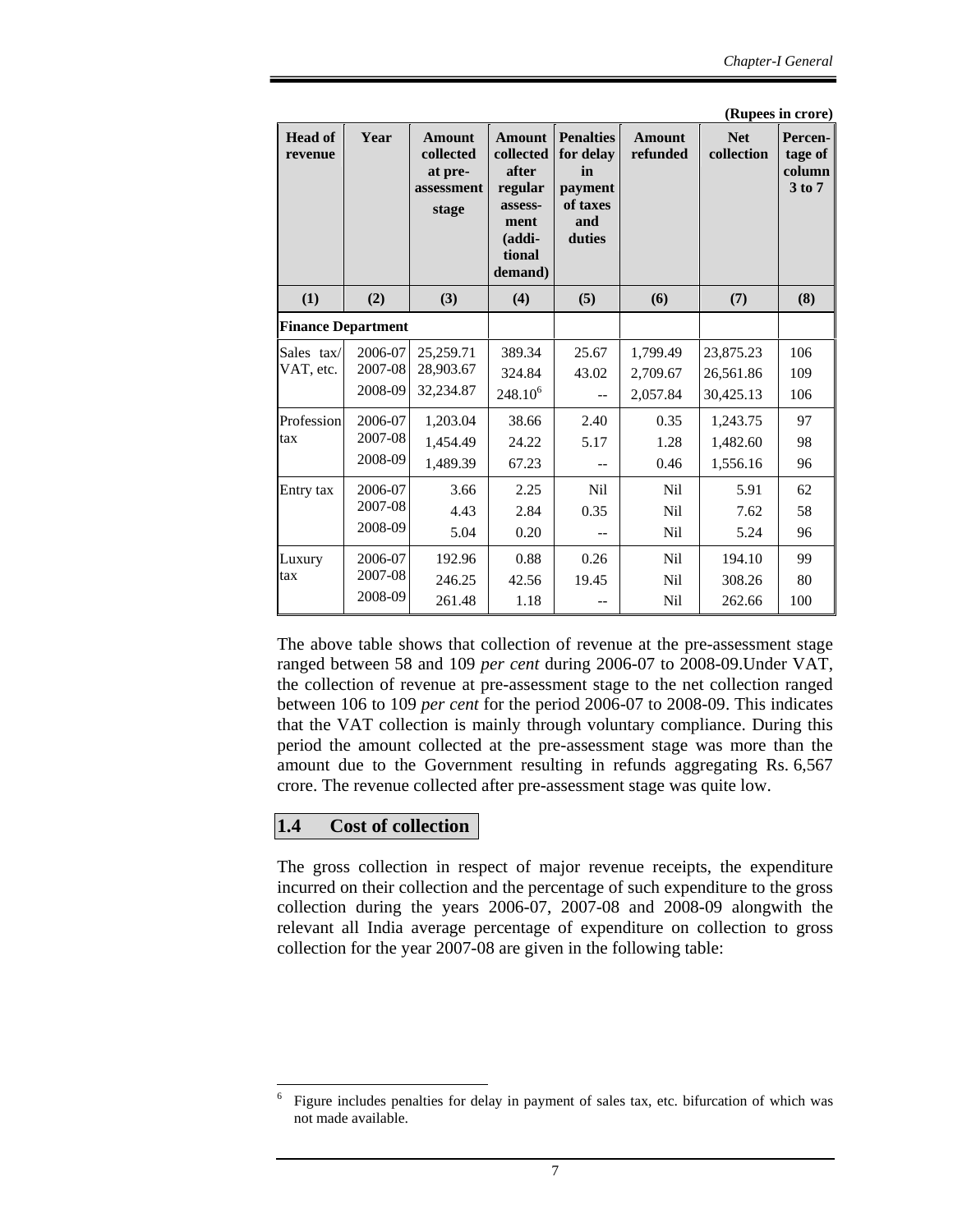|         |                           |                               |                                     |                                     |                                                        | (Rupees in crore)                                                    |
|---------|---------------------------|-------------------------------|-------------------------------------|-------------------------------------|--------------------------------------------------------|----------------------------------------------------------------------|
| Sl. no. | <b>Head of</b><br>revenue | Year                          | Gross<br>$\textbf{collection}^7$    | <b>Expenditure</b><br>on collection | Percentage of<br>expenditure<br>to gross<br>collection | <b>All India</b><br>average<br>percentage for<br>the year<br>2007-08 |
| 1.      | <b>VAT</b>                | 2006-07<br>2007-08<br>2008-09 | 24,130.72<br>26,752.80<br>30.680.53 | 139.19<br>155.53<br>216.38          | 0.58<br>0.58<br>0.71                                   | 0.83                                                                 |
| 2.      | State excise              | 2006-07<br>2007-08<br>2008-09 | 3.300.70<br>3,963.05<br>4.433.76    | 42.22<br>39.45<br>39.25             | 1.28<br>1.00<br>0.89                                   | 3.27                                                                 |
| 3.      | Taxes<br>onl<br>vehicles  | 2006-07<br>2007-08<br>2008-09 | 1.841.06<br>2,143.11<br>2.220.22    | 41.06<br>46.52<br>57.93             | 2.23<br>2.17<br>2.61                                   | 2.58                                                                 |

The overall cost of collection is lower as compared to all India average except for collection of taxes on motor vehicles which is marginally higher than the all India average for the year 2007-08.

# **1.5 Analysis of arrears of revenue**

The arrears of revenue as on 31 March 2009 in respect of some principal heads of revenue as furnished by the department amounted to Rs. 34,185.26 crore, of which Rs. 6,904.71 crore had been outstanding for more than five years, as mentioned in the following table:

|                  | (Rupees in crore)                          |                                                           |                                                                                           |                                                                                                                                                                                                                                                              |  |  |  |  |
|------------------|--------------------------------------------|-----------------------------------------------------------|-------------------------------------------------------------------------------------------|--------------------------------------------------------------------------------------------------------------------------------------------------------------------------------------------------------------------------------------------------------------|--|--|--|--|
| Sl.<br>no.       | <b>Head of</b><br>revenue                  | <b>Amount</b><br>outstanding<br>as on<br>31 March<br>2009 | <b>Amount</b><br>outstanding for<br>more than five<br>years as on<br><b>31 March 2009</b> | <b>Remarks</b>                                                                                                                                                                                                                                               |  |  |  |  |
| 1.               | Sales tax,<br>etc.                         | 33,971.82                                                 | 6,824.87                                                                                  | Stay orders were granted by the<br>appellate authorities for Rs. 11,439.68<br>crore; recovery proceedings for<br>Rs. 9,382.70 crore were not initiated as<br>the time limit was not over and the<br>remaining amount was in different<br>stages of recovery. |  |  |  |  |
| $\overline{2}$ . | State<br>excise                            | 8.52                                                      | 7.71                                                                                      | Recoveries amounting to Rs. 2.05 crore<br>were pending in the courts. Out of the<br>balance amount of Rs. 6.47 crore,<br>recovery of Rs. 1.71 crore was in<br>progress as arrears of land revenue and<br>Rs. 4.76 crore was in the process of<br>recovery.   |  |  |  |  |
| 3.               | Sale of<br>jail<br>articles                | 10.44                                                     | 6.27                                                                                      | instructions<br>Suitable<br>regarding<br>recovery of arrears of revenue have<br>already been issued to subordinate<br>offices. Efforts were being made for<br>speedy recovery.                                                                               |  |  |  |  |
| $\overline{4}$ . | Electricity<br>duty/<br>Inspection<br>fees | 194.48                                                    | 65.86                                                                                     | The Government had instructed the<br>concerned district collectors to recover<br>the arrears of electricity duty as arrears<br>of land revenue.                                                                                                              |  |  |  |  |
|                  | <b>Total</b>                               | 34,185.26                                                 | 6,904.71                                                                                  |                                                                                                                                                                                                                                                              |  |  |  |  |

-<br>7 Figures as per the Finance Accounts.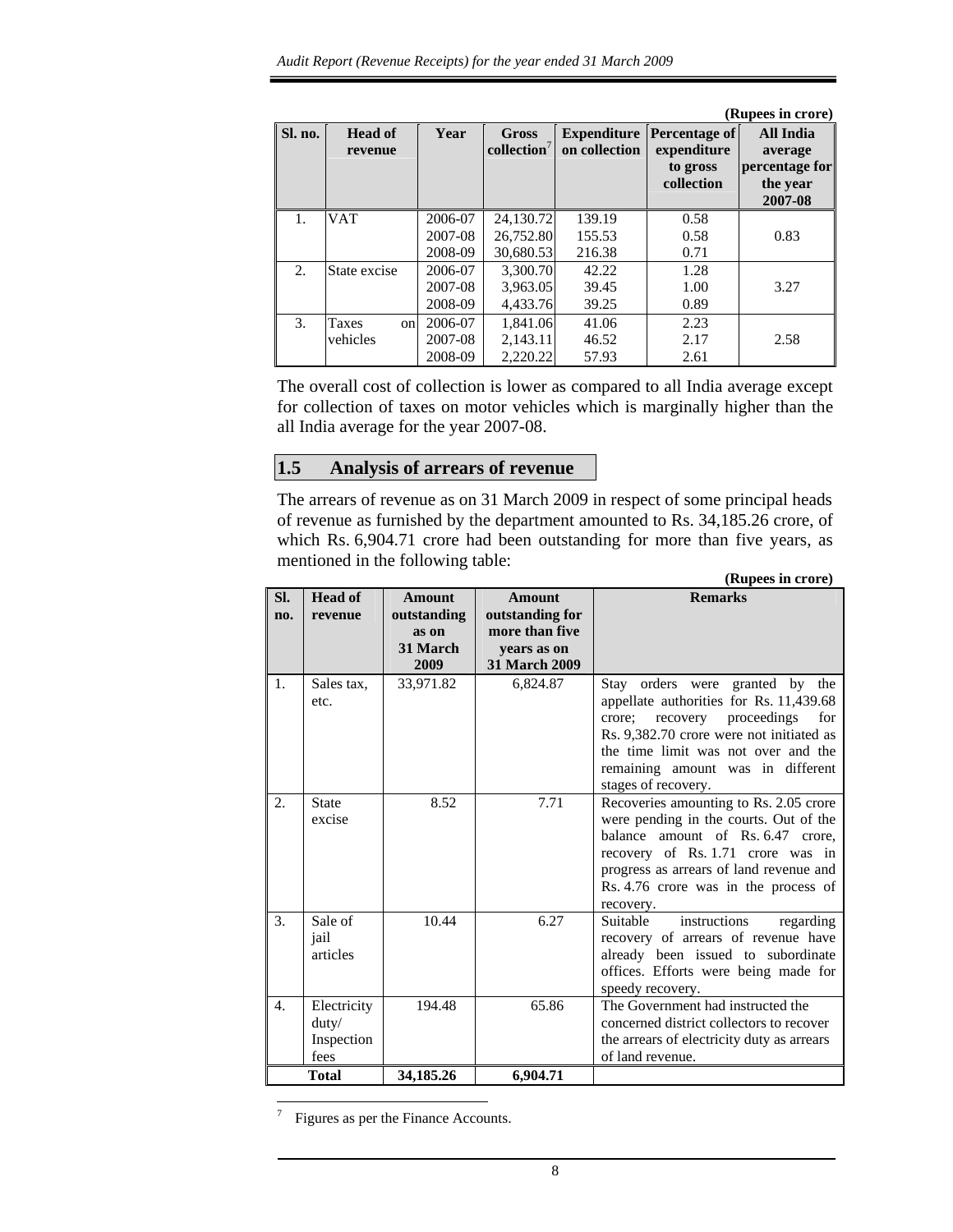### **1.6 Arrears in assessment**

The following table shows the details of pending assessment cases for the years 2006-07, 2007-08 and 2008-09 as furnished by the departments :

| Year                 | Opening                   | <b>New</b>       | <b>Total</b>            |                          | <b>Disposal</b> |              | <b>Balance</b>   | Percentage          |
|----------------------|---------------------------|------------------|-------------------------|--------------------------|-----------------|--------------|------------------|---------------------|
|                      | balance                   | cases due<br>for | assess-<br>ments        | <b>Cases not</b>         | <b>Cases</b>    | <b>Total</b> | at the<br>end of | of column<br>8 to 4 |
|                      |                           | assess-          | due                     | to be<br>$assessed^8$    | disposed        |              | the year         |                     |
|                      |                           | ment             |                         |                          |                 |              |                  |                     |
| (1)                  | (2)                       | (3)              | (4)                     | (5)                      | (6)             | (7)          | (8)              | (9)                 |
| Sales tax, VAT, etc. |                           |                  |                         |                          |                 |              |                  |                     |
| 2006-07              | 35,15,907                 | Nil <sup>9</sup> | 35,15,907 16,74,602     |                          | 9,21,801        | 25,96,403    | 9,19,504         | 26                  |
| 2007-08              | 9,19,504                  | Nil <sup>9</sup> | 9,19,504                | 2,86,634                 | 95,755          | 3,82,389     | 5,37,115         | 58                  |
| 2008-09              | 5,37,115                  | 91,024           | 6,28,139                | 3,04,881                 | 1,39,266        | 4,44,147     | 1,83,992         | 29                  |
| Motor spirit tax     |                           |                  |                         |                          |                 |              |                  |                     |
| 2006-07              | 8,333                     | $\mathrm{Nil}^9$ | 8,333                   | 223                      | 500             | 723          | 7,610            | 91                  |
| 2007-08              | 7,610                     | Nil <sup>9</sup> | 7,610                   | 531                      | 303             | 834          | 6,776            | 89                  |
| 2008-09              | 6,776                     | 102              | 6,878                   | 2,384                    | 152             | 2,536        | 4,342            | 63                  |
| Profession tax       |                           |                  |                         |                          |                 |              |                  |                     |
| 2006-07              | 7,07,093                  | 2,28,437         | 9,35,530                | $-$                      | 3,08,041        | 3,08,041     | 6,27,489         | 67                  |
| 2007-08              | 6,27,489                  | 1,07,363         | 7,34,852                |                          | 1,09,044        | 1,09,044     | 6,25,808         | 85                  |
| 2008-09              | 6,25,808                  | 2,46,934         | 8,72,742                | 28,155                   | 16,609          | 44,764       | 8,27,978         | 95                  |
|                      | Purchase tax on sugarcane |                  |                         |                          |                 |              |                  |                     |
| 2006-07              | 1,104                     | 93               | 1,197                   | $\overline{\phantom{a}}$ | 488             | 488          | 709              | 59                  |
| 2007-08              | 709                       | 3                | 712                     | $\overline{\phantom{a}}$ | 68              | 68           | 644              | 90                  |
| 2008-09              | 644                       | 313              | 957                     | 9                        | 67              | 76           | 881              | 92                  |
| Entry tax            |                           |                  |                         |                          |                 |              |                  |                     |
| 2006-07              | 39                        | 528              | 567                     | $\overline{\phantom{a}}$ | 201             | 201          | 366              | 65                  |
| 2007-08              | 366                       | 496              | 862                     |                          | 809             | 809          | 53               | 6                   |
| 2008-09              | 53                        | 96               | 149                     | 34                       | 50              | 84           | 65               | 44                  |
| Lease tax            |                           |                  |                         |                          |                 |              |                  |                     |
| 2006-07              | 6,460                     | Nil <sup>9</sup> | 6,460                   | 189                      | 720             | 909          | 5,551            | 86                  |
| 2007-08              | 5,551                     | Nil <sup>9</sup> | 5,551                   | 475                      | 322             | 797          | 4,754            | 86                  |
| 2008-09              | 4,754                     | 407              | 5,161                   | 477                      | 448             | 925          | 4,236            | 82                  |
| Luxury tax           |                           |                  |                         |                          |                 |              |                  |                     |
| 2006-07              | 7,483                     | 1,019            | 8,502                   |                          | 1,212           | 1,212        | 7,290            | 86                  |
| 2007-08              | 7,290                     | 388              | 7,678                   |                          | 1,535           | 1,535        | 6,143            | $80\,$              |
| 2008-09              | 6,143                     | 3,547            | 9,690                   | 1,455                    | 2,040           | 3,495        | 6,195            | 64                  |
|                      | Tax on works contracts    |                  |                         |                          |                 |              |                  |                     |
| 2006-07              | 1,72,972                  | Nil <sup>9</sup> | 1,72,972                | 3,570                    | 13,540          | 17,110       | 1,55,862         | 90                  |
| 2007-08              | 1,55,862                  | Nil <sup>9</sup> | 1,55,862                | 9,501                    | 5,146           | 14,647       | 1,41,215         | 91                  |
| 2008-09              | 1,41,215                  | 4,814            | 1,46,029                | 17,159                   | 6,362           | 23,521       | 1,22,508         | 84                  |
| <b>Total</b>         |                           |                  |                         |                          |                 |              |                  |                     |
| 2006-07              | 44,19,391                 | 2,30,077         | 46, 49, 468 16, 78, 584 |                          | 12,46,503       | 29,25,087    | 17,24,381        | 37                  |
| 2007-08              | 17,24,381                 | 1,08,250         | 18,32,631               | 2,97,141                 | 2,12,982        | 5,10,123     | 13,22,508        | 72                  |
| 2008-09              | 13,22,508                 | 3,47,237         | 16,69,745               | 3,54,554                 | 1,64,994        | 5,19,548     | 11,50,197        | 69                  |

8 These cases were not to be assessed according to the Government Resolution dated 5 January 2007. 9

 $\overline{a}$ 

No cases were identified for assessment by the department after the implementation of VAT.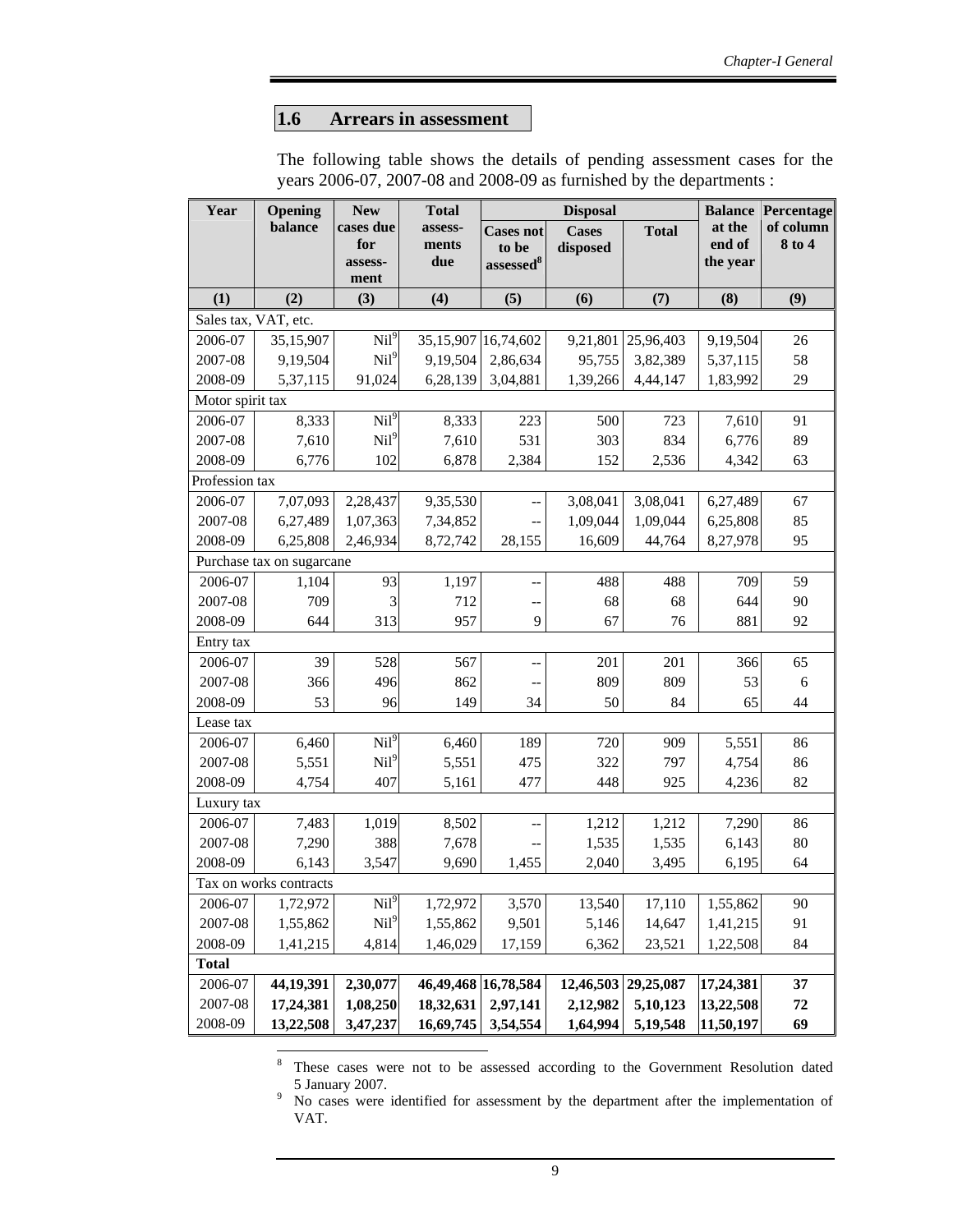Immediate action needs to be taken to finalise the remaining cases in sales tax as VAT has been introduced in the state from 2005-06. However, the number of pending cases in profession tax and tax on works contracts is large. The department should initiate steps to complete the assessments within a definite time frame.

### **1.7 Evasion of tax**

The details of cases of evasion of tax detected, assessed/finalised and the demands for additional tax raised as reported by the Sales Tax, State Excise and Transport Department are mentioned in the following table:

| Name of<br>tax                            | <b>Cases</b><br>pending as<br><b>on</b><br>31 March<br>2008 | <b>Cases</b><br>detected<br>during<br>2008-09 | <b>Total</b> | No. of cases in which<br>assessments/investigations<br>completed and additional<br>demand including penalty<br>etc., raised<br>No. of cases | <b>Amount of</b><br>demand<br>(Rupees in<br>crore) | No. of cases<br>pending<br>finalisation<br>as on<br>31 March<br>2009 |
|-------------------------------------------|-------------------------------------------------------------|-----------------------------------------------|--------------|---------------------------------------------------------------------------------------------------------------------------------------------|----------------------------------------------------|----------------------------------------------------------------------|
| Sales Tax                                 | $2,425^{10}$                                                | 855                                           | 3,280        | 471                                                                                                                                         | 128.10                                             | 2,809                                                                |
| <b>State</b><br>Excise                    | Nil                                                         |                                               |              |                                                                                                                                             | 0.11                                               | N <sub>i</sub> l                                                     |
| <b>Taxes</b><br><sub>on</sub><br>vehicles | 3,223                                                       | 745                                           | 3,968        | 2,037                                                                                                                                       | 2.75                                               | 1,931                                                                |

As against a total of 3,280 cases detected upto 2008-09, the Sales Tax Department could finalise only 471 cases (14.36 *per cent*).

### **1.8 Write-off and waiver of revenue**

During the year 2008-09, demands for Rs. 3.33 crore in 6,510 cases and Rs. 12.83 lakh in 17 cases, relating to Sales Tax and State Excise respectively were written off by the respective departments as irrecoverable due to the following reasons:

|     |                                           |                |               |                     | (Rupees in lakh) |  |
|-----|-------------------------------------------|----------------|---------------|---------------------|------------------|--|
| SI. | <b>Reasons</b>                            | Sales tax, etc |               | <b>State excise</b> |                  |  |
| no. |                                           | No. of cases   | <b>Amount</b> | No. of cases        | <b>Amount</b>    |  |
| 1.  | Whereabouts<br>of<br>defaulters not known | 217            | 280.06        | 07                  | 4.74             |  |
| 2.  | Defaulters<br>longer<br>no<br>alive       |                |               | 03                  | 0.24             |  |
| 3.  | Defaulters not having<br>any property     | 6,292          | 52.83         | 01                  | 0.50             |  |
| 4.  | adjudged<br>Defaulters<br>insolvent       |                |               | 02                  | 0.30             |  |
| 5.  | Other reasons                             |                | 0.38          | 04                  | 7.05             |  |
| 6.  | Remission of penalty                      |                | --            |                     |                  |  |
|     | <b>Total</b>                              | 6,510          | 333.27        | 17                  | 12.83            |  |

 $10\,$ Reconciled position furnished by the Department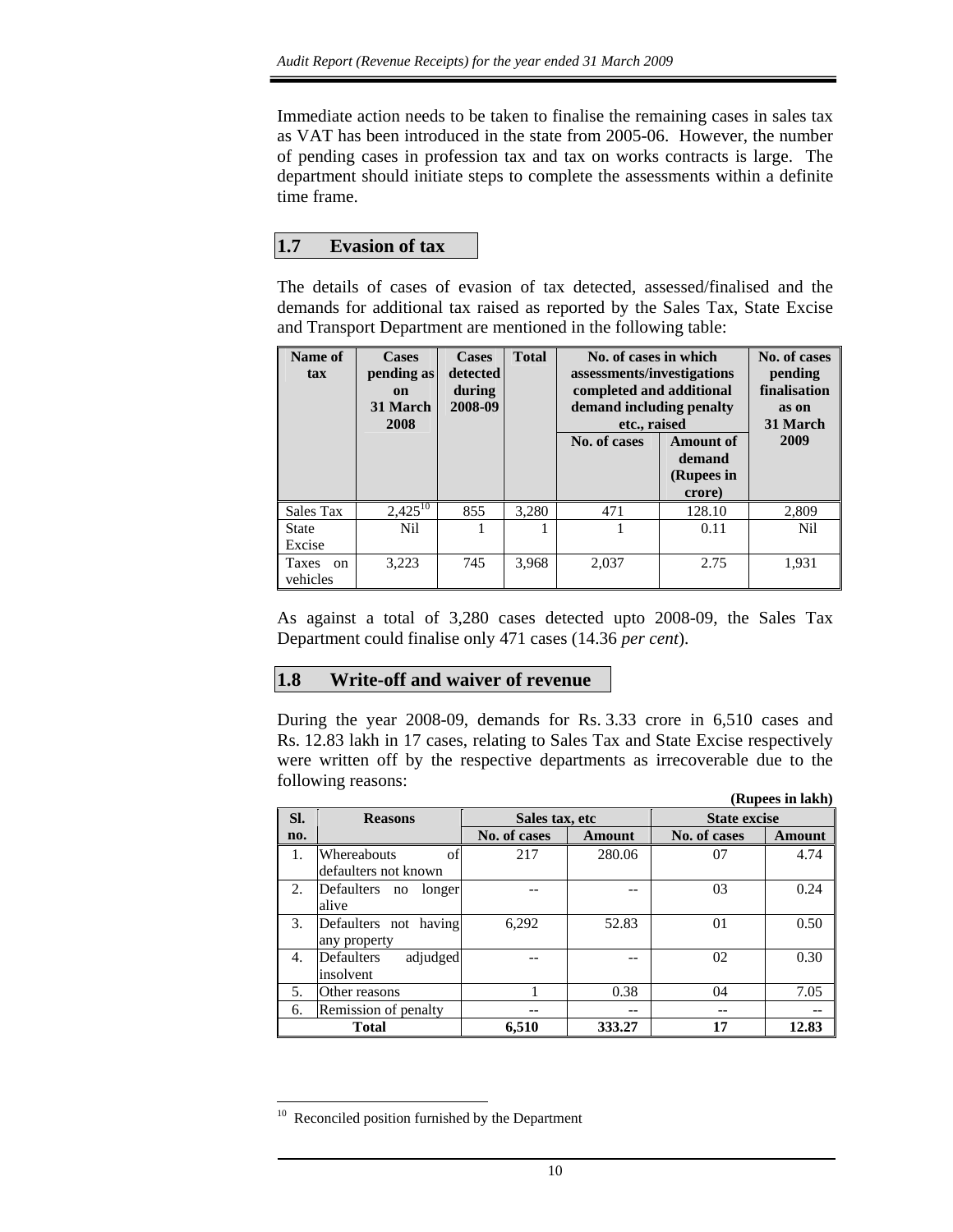# **1.9 Refunds**

The number of refund cases pending at the beginning of the year 2008-09, claims received during the year, refunds allowed during the year and cases pending at the close of the year 2008-09, as reported by the departments are mentioned in the following table: **(Rupees in crore)** 

| $(\mathbf{N} \mathbf{u} \mathbf{p} \mathbf{c} \mathbf{s} \mathbf{m} \mathbf{u} \mathbf{v} \mathbf{r})$ |                             |      |                                           |               |                     |               |                     |               |
|--------------------------------------------------------------------------------------------------------|-----------------------------|------|-------------------------------------------|---------------|---------------------|---------------|---------------------|---------------|
| Category                                                                                               | <b>Taxes on</b><br>vehicles |      | <b>Taxes and duties</b><br>on electricity |               | <b>State excise</b> |               | Sales Tax, VAT, etc |               |
|                                                                                                        | No. of                      | Amo  | No. of                                    | <b>Amount</b> | No. of              | <b>Amount</b> | No. of              | <b>Amount</b> |
|                                                                                                        | cases                       | unt  | cases                                     |               | cases               |               | cases               |               |
| Claims outstanding                                                                                     | 1.105                       | 0.87 | 93                                        | 5.77          | 78                  | $1.65^{11}$   | 4,577               | 502.94        |
| at the beginning of                                                                                    |                             |      |                                           |               |                     |               |                     |               |
| the year                                                                                               |                             |      |                                           |               |                     |               |                     |               |
| <b>Claims</b><br>received                                                                              | 656                         | 0.47 | 308                                       | 24.39         | 23                  | 0.20          | 25.573              | 4,382.34      |
| during the year                                                                                        |                             |      |                                           |               |                     |               |                     |               |
| Refunds<br>made                                                                                        | 680                         | 0.96 | 256                                       | 28.26         | 20                  | 0.17          | 14.311              | 3.018.79      |
| during the year                                                                                        |                             |      |                                           |               |                     |               |                     |               |
| Balance outstanding                                                                                    | 1.081                       | 0.38 | 145                                       | 1.90          | 81                  | 1.68          | 15.839              | 1.866.49      |
| at the end of the                                                                                      |                             |      |                                           |               |                     |               |                     |               |
| year                                                                                                   |                             |      |                                           |               |                     |               |                     |               |

It was noticed that while there was marginal improvement in processing of refunds in case of taxes on vehicles. In all other taxes/duty the pending refund cases have increased at the close of the year.

#### **1.10 Response of the Government to audit observations**

The offices of the Principal Accountant General (Audit)-I, Mumbai (AsG) and the Accountant General (Audit)-II, Nagpur (AsG) arrange to conduct periodical inspections of the various offices of the Government departments to test check transactions of the tax and non-tax receipts and verify the maintenance of important accounting and other records as per the prescribed rules and procedures. These inspections are followed by inspection reports (IRs) issued to the heads of offices, with copies to the next higher authorities. The Government of Maharashtra, Finance Department's circular dated 10 July 1967 provides for response by the executive to the IRs issued by the offices of the AsG, within one month, after ensuring action in compliance to the observations made during audit inspections. Serious irregularities are also brought to the notice of the heads of departments by the offices of the AsG. Half yearly reports are sent to the secretaries of the concerned departments in respect of the pending IRs to facilitate the monitoring of audit observations.

Inspection reports issued upto 31 December 2008, disclosed that 10,101 observations relating to 4,672 IRs involving Rs. 1,154.08 crore, remained outstanding at the end of June 2009. Of these, 1,741 IRs containing 3,314 observations involving Rs. 383.59 crore had not been settled for more than four years. The year-wise position of the outstanding IRs and paragraphs is detailed in the **Annexure-I**.

In respect of 1,824 paragraphs relating to 658 IRs involving Rs. 237.15 crore, issued upto December 2008, even the first replies, which were required to be received from the heads of offices within one month, had not been received.

 $11\,$ Reconciled position furnished by the Department.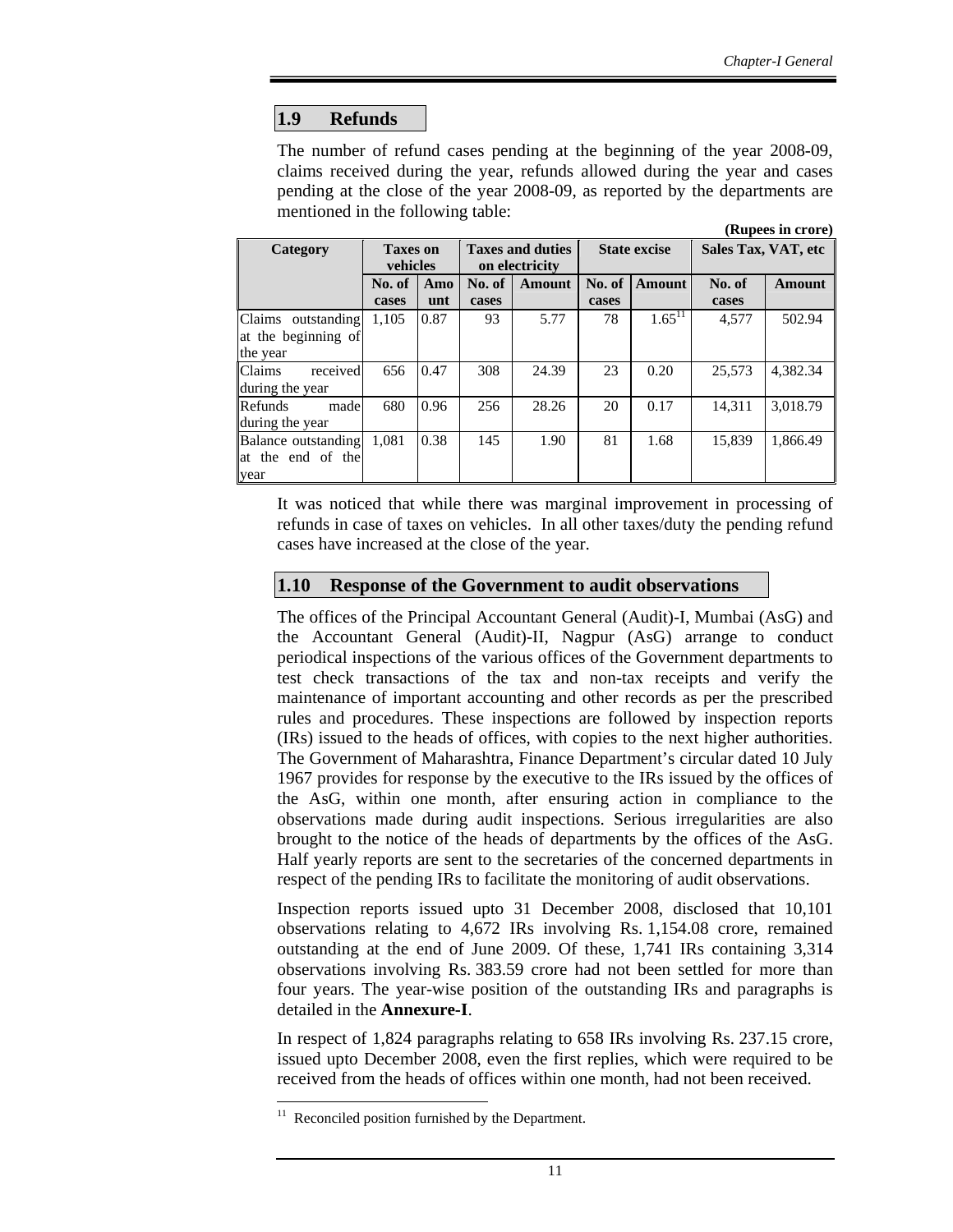A review of the IRs which were pending due to non-receipt of replies from various departments, revealed that the heads of the offices and the heads of the departments (Secretaries) had failed to send replies to a large number of IRs/paragraphs, indicating that proper action was not being taken to rectify the defects, omissions and irregularities pointed out in the IRs issued by the AsG. The Secretaries of the departments, who were informed of the position through half yearly reports, did not ensure prompt and timely action. Such inaction could result in the perpetuation of serious financial irregularities and loss of revenue to the Government, despite these having been pointed out in audit.

The details of outstanding IRs were reported to the Government in August 2009; their reply had not been received (October 2009).

# **1.11 Departmental audit committee meetings**

In order to expedite the settlement of the outstanding audit observations contained in the IRs, departmental audit committees are constituted by the Government. These committees are chaired by the joint secretary/deputy secretary of the administrative department concerned and attended, among others, by the concerned officers of the State Government and offices of the AsG.

In order to expedite clearance of the outstanding audit observations, it is necessary that the audit committees meet regularly and ensure that final action is taken in respect of all the audit observations outstanding for more than a year, leading to their settlement. During the year 2008-09, 12 meetings by the Finance Department, three meetings by the Revenue and Forest Department, one meeting by the Urban Development Department and one meeting by the Industry, Energy and Labour Department were convened. During the meetings 878 paragraphs involving Rs. 41.40 crore of money value were settled. Meetings were not held by Home, Housing, Public Works, Irrigation and Agriculture and Co-operation departments. The Government departments may make effective use of the machinery created for settling outstanding audit observations.

# **1.12 Response of the departments to draft audit paragraphs**

The Finance Department had issued directions to all the departments in July 1967 to send their responses to the draft audit paragraphs proposed for inclusion in the Report of the Comptroller and Auditor General of India within six weeks. The draft paragraphs were forwarded by Audit to the secretaries of the concerned departments through demi-official letters, drawing their attention to the audit findings and requesting them to send their response within the prescribed time. The fact of non-receipt of replies from the Government was invariably indicated at the end of each paragraph included in the Audit Report.

Draft paragraphs (clubbed into 35 paragraphs) included in the Report of the Comptroller and Auditor General of India (Revenue Receipts) for the year ended 31 March 2009 were forwarded to the secretaries of the respective departments between April and August 2009 through demi-official letters.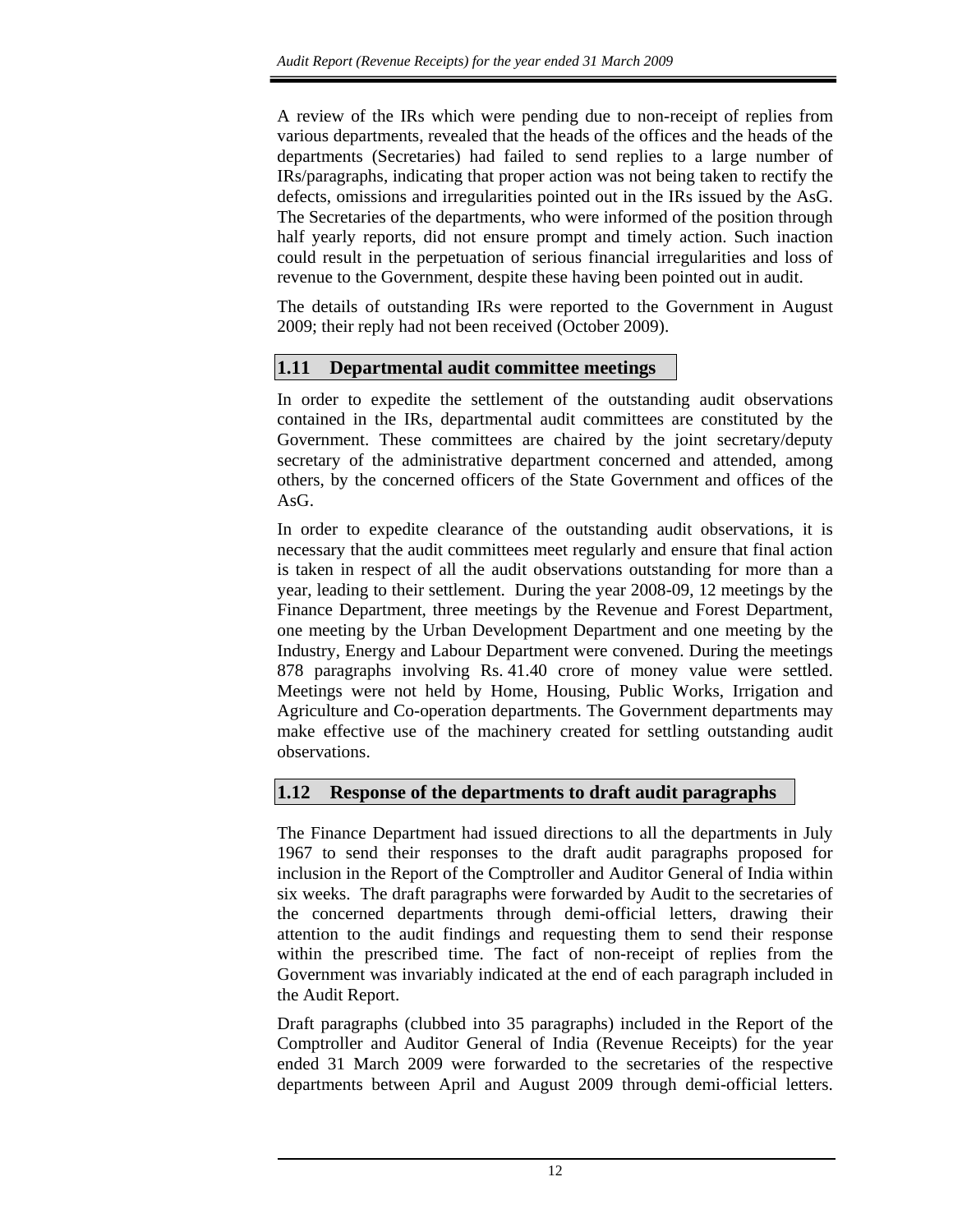Replies to most of the paragraphs (clubbed into 35 paragraphs) have not been received. Such paragraphs have been included in this report.

# **1.13 Follow-up on Audit Reports - summarised position**

According to the instructions issued by the Finance Department, all the departments were required to furnish explanatory memoranda, vetted by Audit, to the Maharashtra Legislative Secretariat, in respect of paragraphs included in the Audit Reports, within one month of their being laid on the table of the House.

A review of the outstanding explanatory memoranda on paragraphs included in the Reports of the Comptroller and Auditor General of India (Revenue Receipts) which were still to be discussed by the Public Accounts Committee (PAC), disclosed that as on 30 September 2009, the departments had not submitted remedial explanatory memoranda on 55 paragraphs for the years from 1997-98 to 2006-07 (excluding 1999-2000)<sup>12</sup> as detailed below:

| SI. | Name of the        |                |                | 1997-1998-2000-2001-2002-2003-2004-1 |                |                |    |                | $2005 -$       | <b>2006-</b> Total |                             |
|-----|--------------------|----------------|----------------|--------------------------------------|----------------|----------------|----|----------------|----------------|--------------------|-----------------------------|
| no. | department         | 98             | 99             | 01                                   | 02             | 0 <sub>3</sub> | 04 | 0 <sub>5</sub> | 06             | 07                 |                             |
| 1.  | Revenue<br>and     | $\overline{4}$ | $\overline{c}$ |                                      | 5              |                | 5  | 3              |                | 11                 | 31                          |
|     | forests            |                |                |                                      |                |                |    |                |                |                    |                             |
| 2.  | Finance            |                |                |                                      |                |                | 1  |                |                | 3                  | $\overline{4}$              |
| 3.  | Home               |                | --             | --                                   |                | --             |    | --             | $\mathfrak{D}$ |                    | $\overline{4}$              |
| 4.  | Urban              |                | --             |                                      | $\overline{2}$ |                |    |                |                |                    | $\overline{4}$              |
|     | development        |                |                |                                      |                |                |    |                |                |                    |                             |
| 5.  | Industries, energy |                |                |                                      | 1              |                |    |                |                | 1                  | $\mathcal{D}_{\mathcal{L}}$ |
|     | and labour         |                |                |                                      |                |                |    |                |                |                    |                             |
| 6.  | Relief<br>and      |                | $\mathcal{R}$  |                                      | 1              |                |    |                |                | 1                  | 7                           |
|     | rehabilitation     |                |                |                                      |                |                |    |                |                |                    |                             |
|     | Co-operation       |                |                |                                      |                |                | 1  | --             |                |                    | 2                           |
| 8   | Publc<br>Works     |                |                |                                      |                |                |    |                |                |                    |                             |
|     | Department         |                |                |                                      |                |                |    |                |                |                    |                             |
|     | <b>Total</b>       | 5              | 6              | 1                                    | 10             | 3              | 7  | 3              | 3              | 17                 | 55                          |

With a view to ensure accountability of the executive in respect of all the issues dealt with in the Audit Reports, the PAC lays down in each case, the period within which action taken notes (ATNs) on its recommendations should be sent.

The PAC discussed 204 selected paragraphs pertaining to the Audit Reports for the years from 1986-87 to 2002-03 and its recommendations on 82 paragraphs were incorporated in their  $27<sup>th</sup>$  Report (1994-95), 9<sup>th</sup> Report (1995-96),  $12^{th}$ ,  $13^{th}$ ,  $14^{th}$  and  $18^{th}$  Reports (1996-97),  $21^{st}$  Report (1997-98),  $5^{th}$ Report (2000-01),  $12^{th}$  Report (2002-03),  $5^{th}$  Report (2006-07) and 6<sup>th</sup> Report (2007-08). However, ATNs had not been received in respect of 46 recommendations of the PAC from the departments concerned as mentioned in the following table:

 $\overline{a}$ 

 $12$  1999-2000 – Explanatory memoranda were received and the Audit Report discussed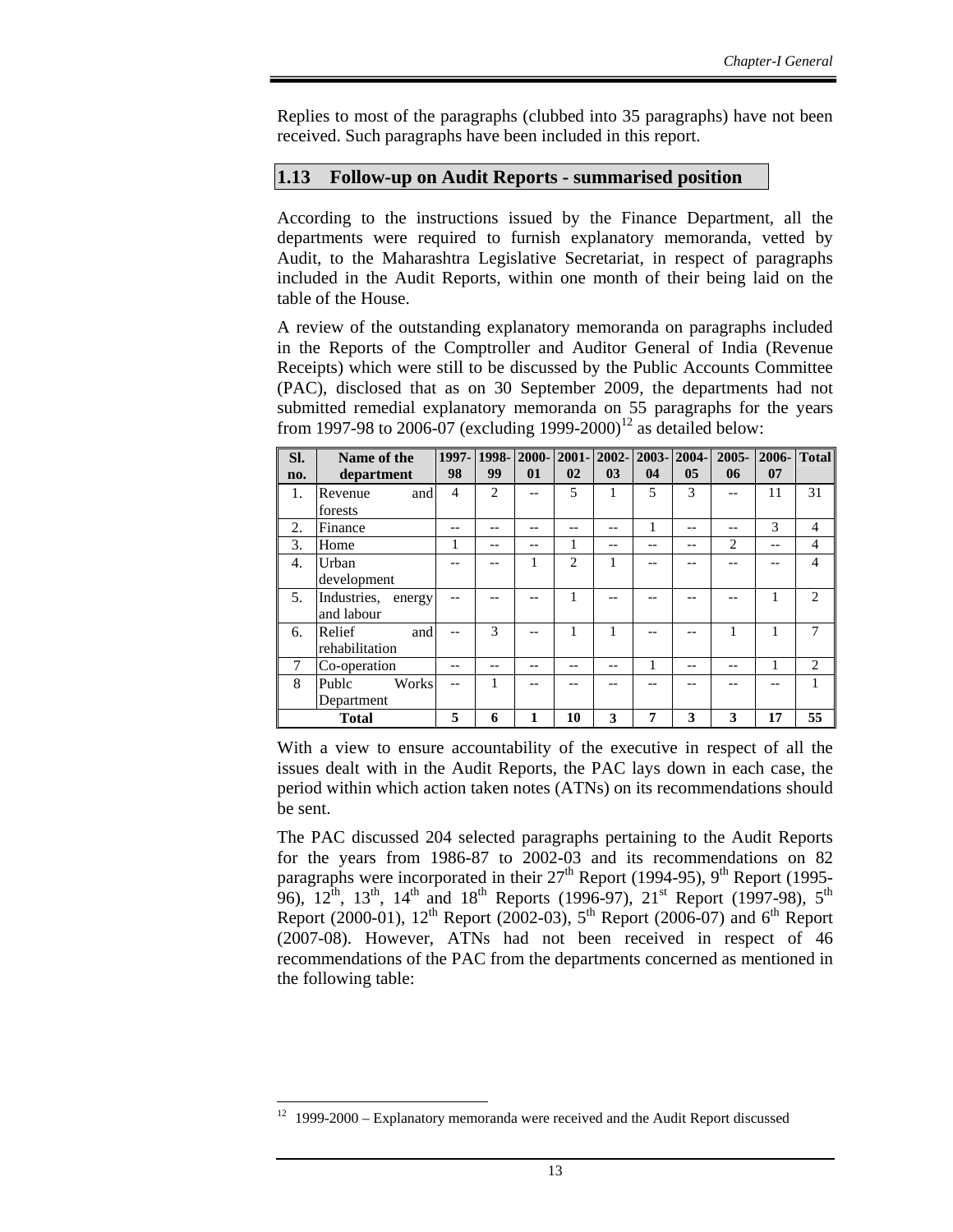| Year         |      |                | Name of the department       |                                            |                                            | <b>Total</b> |
|--------------|------|----------------|------------------------------|--------------------------------------------|--------------------------------------------|--------------|
|              | Home | <b>Finance</b> | <b>Revenue and</b><br>Forest | Industries,<br><b>Energy and</b><br>Labour | <b>Relief</b> and<br><b>Rehabilitation</b> |              |
| 1986-87      |      |                |                              |                                            |                                            |              |
| 1987-88      |      |                |                              |                                            |                                            |              |
| 1988-89      |      |                |                              |                                            |                                            |              |
| 1989-90      |      | $\overline{c}$ | 4                            |                                            |                                            |              |
| 1990-91      |      | 4              | $\overline{c}$               | --                                         |                                            | 13           |
| 1991-92      |      |                | --                           |                                            |                                            | 3            |
| 1992-93      |      |                |                              |                                            |                                            | 3            |
| 1993-94      | 3    |                | 2                            |                                            |                                            | 6            |
| 1995-96      |      |                |                              |                                            |                                            |              |
| 1996-97      |      |                |                              |                                            |                                            |              |
| 1997-98      |      |                | 3                            |                                            |                                            | 4            |
| 1998-99      |      |                | 4                            |                                            |                                            | 5            |
| <b>Total</b> | 13   | 11             | 18                           | $\mathbf{2}$                               | 2                                          | 46           |

### **1.14 Compliance with the earlier Audit Reports**

During the period from 2001-02 to 2007-08, the departments/Government accepted audit observations involving Rs. 2,574.31 crore, out of which an amount of Rs. 878.50 crore had been recovered till 31 March 2009 as mentioned below: **(Rupees in crore)** 

|                                       |                          |                                | (Kupees in crore)    |
|---------------------------------------|--------------------------|--------------------------------|----------------------|
| <b>Year of Audit</b><br><b>Report</b> | <b>Total money value</b> | <b>Accepted money</b><br>value | <b>Recovery made</b> |
|                                       |                          |                                |                      |
| 2001-02                               | 493.85                   | 206.13                         | 99.01                |
| 2002-03                               | 1,999.22                 | 553.98                         | 95.17                |
| 2003-04                               | 1,246.50                 | 693.77                         | 590.75               |
| 2004-05                               | 555.47                   | 333.92                         | 31.15                |
| 2005-06                               | 1,332.03                 | 123.15                         | 19.73                |
| 2006-07                               | 854.63                   | 495.92                         | 8.62                 |
| 2007-08                               | 818.90                   | 167.44                         | 34.07                |
| <b>Total</b>                          | 7.300.60                 | 2,574.31                       | 878.50               |

Despite the matter being taken up with the concerned secretaries a number of times, the position relating to recovery of dues as pointed out by audit, remains highly unsatisfactory. The Government may institute a mechanism to monitor the position of recoveries pointed out in the audit reports and take effective steps to recover the amounts early.

### **1.15 Amendment to Act/Rules**

During the year 2008-09, the Government had amended Act/Rules addressing the concerns raised by audit through audit reports. These changes are briefly mentioned in the following table :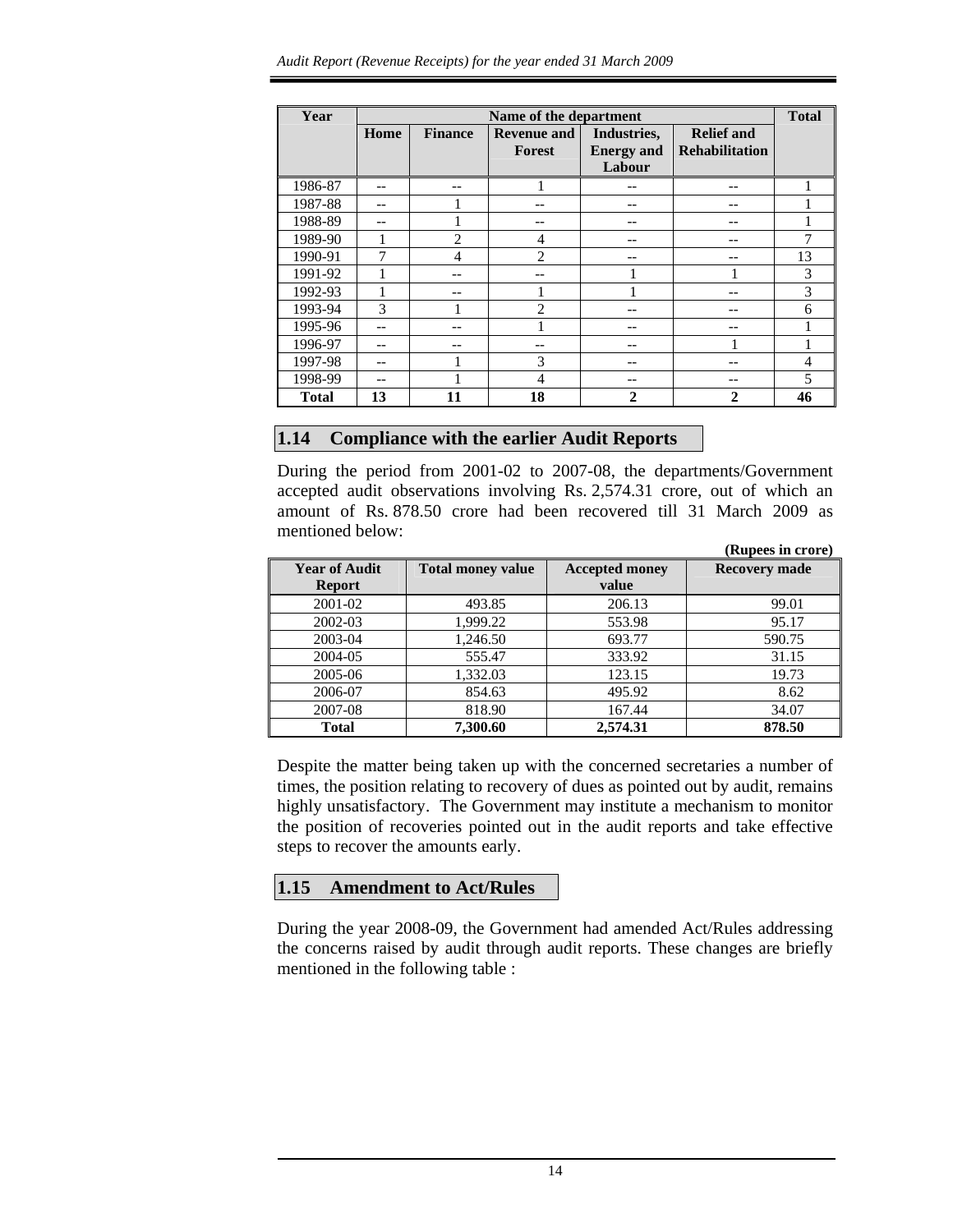| Reference of<br><b>Audit Report</b><br>(AR)           | <b>Issue raised in audit</b>                                                                                                                                                                                                                                                                                                                                                                                                                                                                                                                                      | <b>Amendment to Act/Rules etc.</b>                                                                                                                                                                                                                                                                                                                                                                                                                                                       |
|-------------------------------------------------------|-------------------------------------------------------------------------------------------------------------------------------------------------------------------------------------------------------------------------------------------------------------------------------------------------------------------------------------------------------------------------------------------------------------------------------------------------------------------------------------------------------------------------------------------------------------------|------------------------------------------------------------------------------------------------------------------------------------------------------------------------------------------------------------------------------------------------------------------------------------------------------------------------------------------------------------------------------------------------------------------------------------------------------------------------------------------|
| paragraph<br>Paragraph<br>3.2.3 of AR<br>2005-06 (RR) | Scrutiny of instruments of Sub-<br>Registrar offices revealed that though<br>vendors/owners paid/received<br>the<br>consideration authorising them to<br>develop/construct<br>and<br>sell<br>the<br>immovable property, these instruments<br>were misclassified as development<br>agreements instead of power of<br>attorney with consideration.<br>In reply the department stated that they<br>were correctly classified. The replies<br>are not tenable as it is evident from the<br>recitals of the instruments that the<br>owners on receipt of consideration | The Government vide gazette<br>notification dated 2 May 2008<br>amended in article 5, in clause<br>$(g-a)$ .<br>$(i)$ in sub-clause $(i)$ , in column 2,<br>for the portion beginning with the<br>words "Five rupees" and ending<br>with the words "value of the<br>property", the following portion<br>shall be substituted, namely :<br>"The same duty as is leviable on a<br>Conveyance under clause (b), (c)<br>or (d), as the case may be, of<br>Article 25, on the market value of |
|                                                       | developers/promoters<br>the<br>from<br>authorised the developer to enter into<br>agreement to sell the constructed<br>property to the prospective buyers and<br>therefore, instrument should have been<br>construed as power of attorney with<br>consideration and stamped accordingly.                                                                                                                                                                                                                                                                           | the property."                                                                                                                                                                                                                                                                                                                                                                                                                                                                           |

# **1.16 Results of audit**

Test check of the records relating to sales tax, stamp duty and registration fees, land revenue, motor vehicles tax, state excise, other tax receipts, forest receipts and other non-tax receipts conducted during 2008-09 revealed under assessments/short levy/loss of revenue amounting to Rs. 3,185.28 crore in 7,205 cases. During the course of the year, the departments accepted under assessments of Rs. 174.39 crore in 4,321 cases of which 699 cases involving Rs. 128.27 crore were pointed out in 2008-09 and rest in earlier years and recovered Rs. 154.29 crore. No replies have been received in respect of the remaining cases (November 2009).

This report contains 35 paragraphs including four reviews relating to non/ short levy of taxes, duties, interest and penalty etc., involving Rs. 3,246.16 crore. The departments/Government accepted audit observations involving Rs. 857.72 crore, of which Rs. 83.61 crore alongwith an interest of Rs. 2.87 lakh had been recovered upto November 2009. No replies have been received in the other cases (November 2009). These are discussed in succeeding chapters II to VII.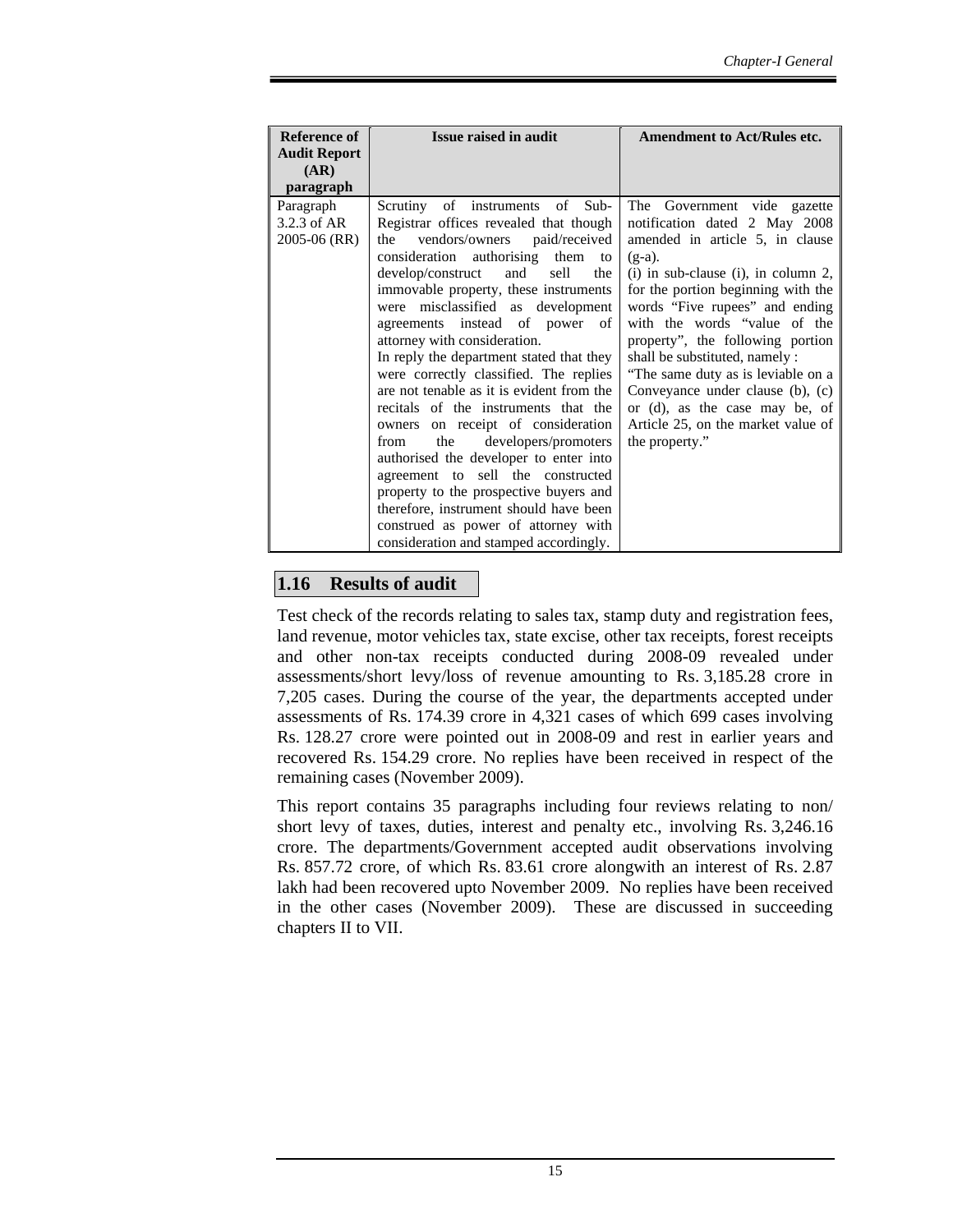# **CHAPTER II : SALES TAX**

### **2.1 Results of audit**

Test check of the records of the Sales Tax Department conducted during the year 2008-09, revealed underassessment/short levy/loss of revenue amounting to Rs. 1,862.78 crore in 734 cases as shown below :

|            |                                                                              |                 | (Rupees in crore) |
|------------|------------------------------------------------------------------------------|-----------------|-------------------|
| SI.<br>no. | Category                                                                     | No. of<br>cases | Amount            |
| 1.         | Sales Tax incentives under Package Scheme of<br><b>Incentives (A Review)</b> | 1               | 1,501.04          |
| 2.         | <b>Transition from Sales Tax to VAT (A Review)</b>                           |                 | 5.72              |
| 3.         | Excess claim of compensation under VAT                                       | 31              | 277.99            |
| 4.         | Non/short levy of tax                                                        | 461             | 16.15             |
| 5.         | Incorrect grant of set off/Input Tax Credit                                  | 85              | 9.11              |
| 6.         | Non/short levy of Interest/Penalty                                           | 34              | 13.39             |
| 7.         | Other Irregularities                                                         | 121             | 39.38             |
|            | <b>Total</b>                                                                 | 734             | 1.862.78          |

In response to the observations made in the local audit reports during the year 2008-09 as well as during earlier years, the department accepted underassessments/other deficiencies involving Rs. 20.62 crore in 242 cases. Out of this, 10 cases involving Rs. 6.04 lakh were pointed out during 2008-09 and the rest during earlier years. During the year 2008-09, the department recovered Rs. 52.33 lakh in 122 cases out of which Rs. 4.19 lakh in four cases were pointed out during 2008-09 and the rest in earlier years.

Two reviews, viz. "**Sales Tax incentives under Package Scheme of Incentives**" and "**Transition from Sales Tax to VAT**" involving a total financial effect of Rs. 1,506.76 crore and a few audit observations involving Rs. 307.46 crore are mentioned in the following paragraphs, against which an amount of Rs. 4.02 lakh had been recovered upto November 2009.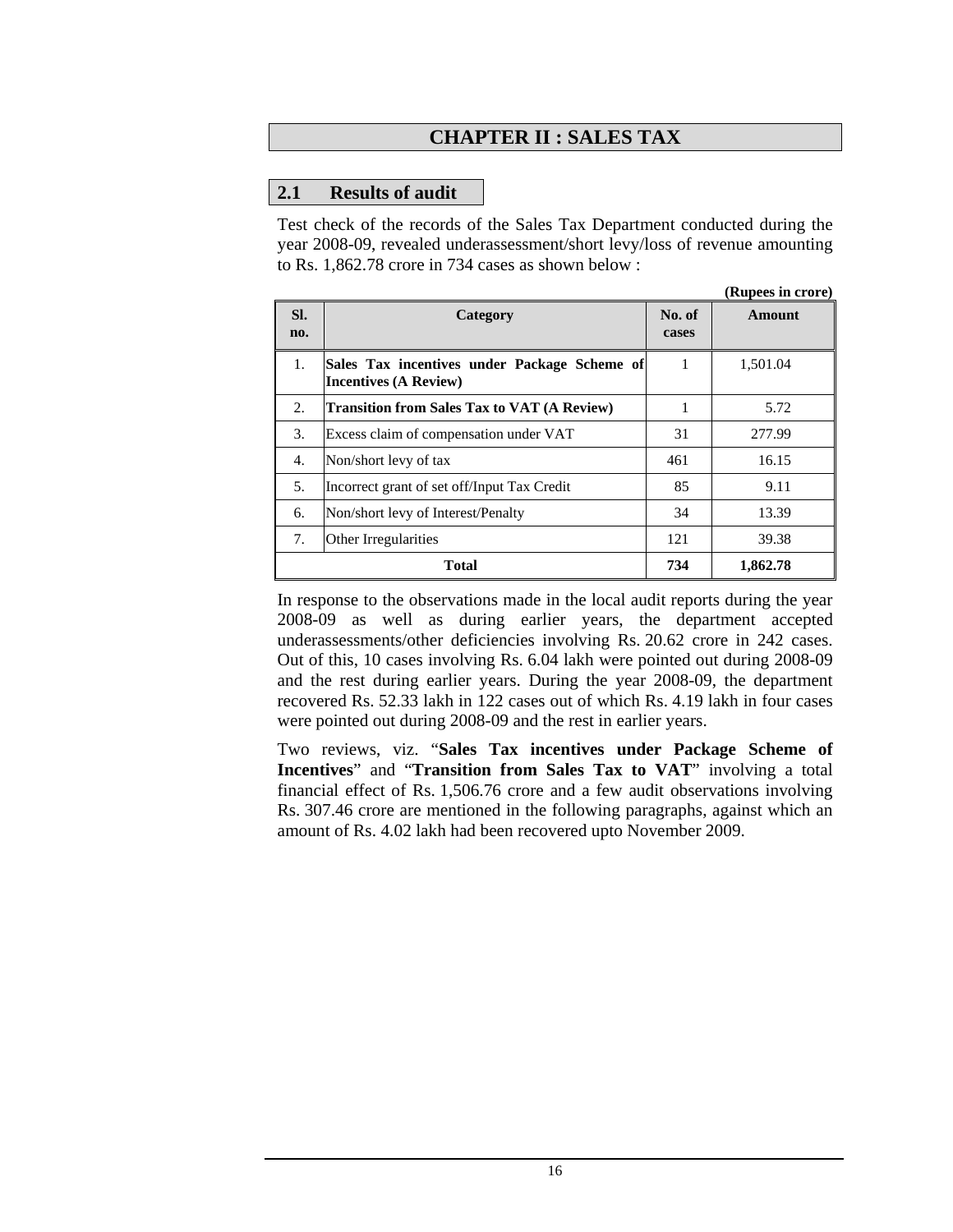### **2.2 Review on Sales Tax incentives under "Package Scheme of Incentives"**

# **Highlights**

Centralised database of incentives sanctioned, availed of by way of exemption and deferred tax was not available with the department.

### **(Paragraph 2.2.6)**

Incentives of Rs. 11.32 crore were not recovered from 45 units which were closed during the operative period of the Eligibility Certificate.

### **(Paragraph 2.2.7.2)**

In three of the five test checked divisions, the Sales Tax Department did not have the information of 66 closed units; in two of these divisions 20 units had availed incentives of Rs. 3.93 crore.

# **(Paragraphs 2.2.7.3)**

In four divisions, 6,956 cases were pending for assessment of which 177 assessments were pending for more than 10 years.

# **(Paragraph 2.2.9)**

In five divisions, instalments of deferred taxes amounting to Rs. 39.21 crore were not recovered in 74 cases.

### **(Paragraph 2.2.10)**

Breach of conditions of production in one case resulted in non-recovery of incentives of Rs. 258.41 crore.

# **(Paragraph 2.2.11)**

Incentives amounting to Rs. 1,034.47 crore were sanctioned to 30 units in excess of the prescribed norms.

### **(Paragraphs 2.2.12 and 2.2.13)**

Incorrect allowance of exemption to one unit resulted in underassessment of tax of Rs. 174.10 crore including the interest of Rs. 46.08 crore.

### **(Paragraph 2.2.15)**

In respect of four units, taxes of Rs. 13.48 crore on inter-State sale of goods not supported by declarations in form "C" was incorrectly considered for calculation of Cumulative Quantum of Benefits (CQB).

### **(Paragraph 2.2.16)**

Incorrect levy of sales tax, surcharge and turnover tax in respect of five units resulted in short levy of tax of Rs. 3.17 crore and consequential short determination of CQB.

# **(Paragraph 2.2.17)**

# **2.2.1 Introduction**

A Package Scheme of Incentives (PSI) was introduced in 1964 to encourage dispersal of industries outside Bombay-Thane-Pune belt and attract industries to the developing and undeveloped areas of the State. The scheme was amended from time to time, the last amendment being in 2007. Under the scheme, sales tax incentives by way of exemption/deferral/interest free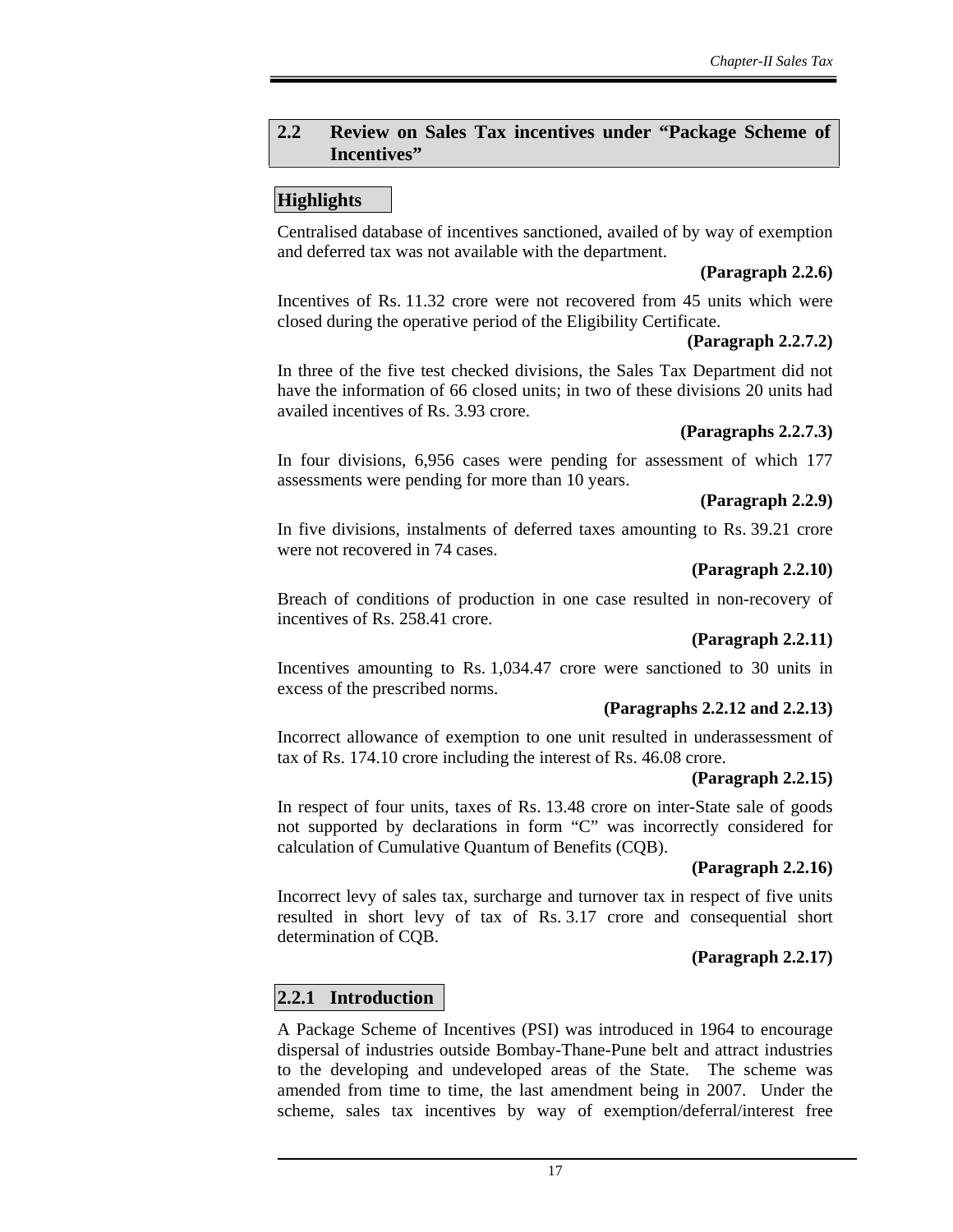unsecured loan, special capital incentives for Small Scale Industries units, refund of octroi/entry tax/electricity duty, concession in the capital cost of power supply and contribution towards the cost of feasibility study were given to new/pioneer/prestigious units as well as to the existing units undertaking expansion/diversification.

The Industries Department issues Eligibility Certificates (ECs) to the PSI units for sales tax incentives indicating quantum of benefits to be availed of, period of eligibility, finished products to be manufactured and other terms and conditions. On the basis of ECs, the Sales Tax Department issues Certificates of Entitlement (COEs) and monitors the quantum of benefits availed by the PSI units. The review mainly focused on the PSI schemes of 1988 and 1993. The salient features of the 1988 and 1993 Schemes relating to sales tax incentives are mentioned in the following table:

| <b>Scheme</b>      | <b>Sales Tax</b><br>incentives                                                                                                                                                                                                                                                 | <b>Monetary ceiling</b>                                                                                                                                                                                                                                                           | Period of<br>eligibility                                                                                                                       | <b>Remarks</b>                                                                                                                                                                                                                                                                                                         |
|--------------------|--------------------------------------------------------------------------------------------------------------------------------------------------------------------------------------------------------------------------------------------------------------------------------|-----------------------------------------------------------------------------------------------------------------------------------------------------------------------------------------------------------------------------------------------------------------------------------|------------------------------------------------------------------------------------------------------------------------------------------------|------------------------------------------------------------------------------------------------------------------------------------------------------------------------------------------------------------------------------------------------------------------------------------------------------------------------|
| PSI<br>1988        | Exemption<br><b>or</b><br>deferring of sales<br>tax, turnover tax<br>and additional tax<br>on sale of finished<br>products, purchase<br>tax/additional tax<br>on purchases of<br>raw<br>materials<br>under $BST1$ Act<br>and tax payable<br>Central<br>under<br>Sales Tax Act. | i) For original unit.<br>$60$ per cent to $100$<br>per cent of Fixed<br>Capital Investment.<br>ii) For expansion/<br>diversification.<br>50 per cent to 90<br>per cent of Fixed<br>Capital Investment.                                                                            | 10<br>Five<br>to<br>vears or earlier<br>if the ceilings<br>are reached.<br>Four to nine<br>years or earlier<br>if the ceilings<br>are reached. | of<br><b>Ouantum</b><br>$\mathbf{i}$<br>incentives<br>and<br>period linked with<br>category of unit and<br>location.<br>ii) Finished product<br>includes scrap and<br>byproducts.<br>iii) Deferring of tax<br>for 10 years and the<br>deferred<br>amount<br>thereafter payable in<br>five equal annual<br>instalments. |
| <b>PSI</b><br>1993 | Same as above                                                                                                                                                                                                                                                                  | i) For original unit<br>$60$ per cent to $160$<br>per cent of Fixed<br>Capital Investment.<br>ii) For expansion<br>/diversification<br>undertaken by the<br>SSI/LSI/MSI <sup>2</sup><br>the<br>percentage restricted<br>to 75 per cent of<br>admissible<br>amount<br>to new unit. | Five<br>15<br>to<br>years or earlier<br>if the ceilings<br>are reached.                                                                        | Same as above.                                                                                                                                                                                                                                                                                                         |

**Table: PSI Schemes 1988 and 1993**

# **2.2.2 Organisational set-up**

The Industries Department is responsible for implementation of the PSI through the Development Commissioner (DC) (Industries), Mumbai, its Regional Offices and District Industries Centres (DIC).

 $\overline{a}$ 

<sup>1</sup> Bombay Sales Tax

<sup>2</sup> Small Scale Industry, Large Scale Industry and Medium Scale Industry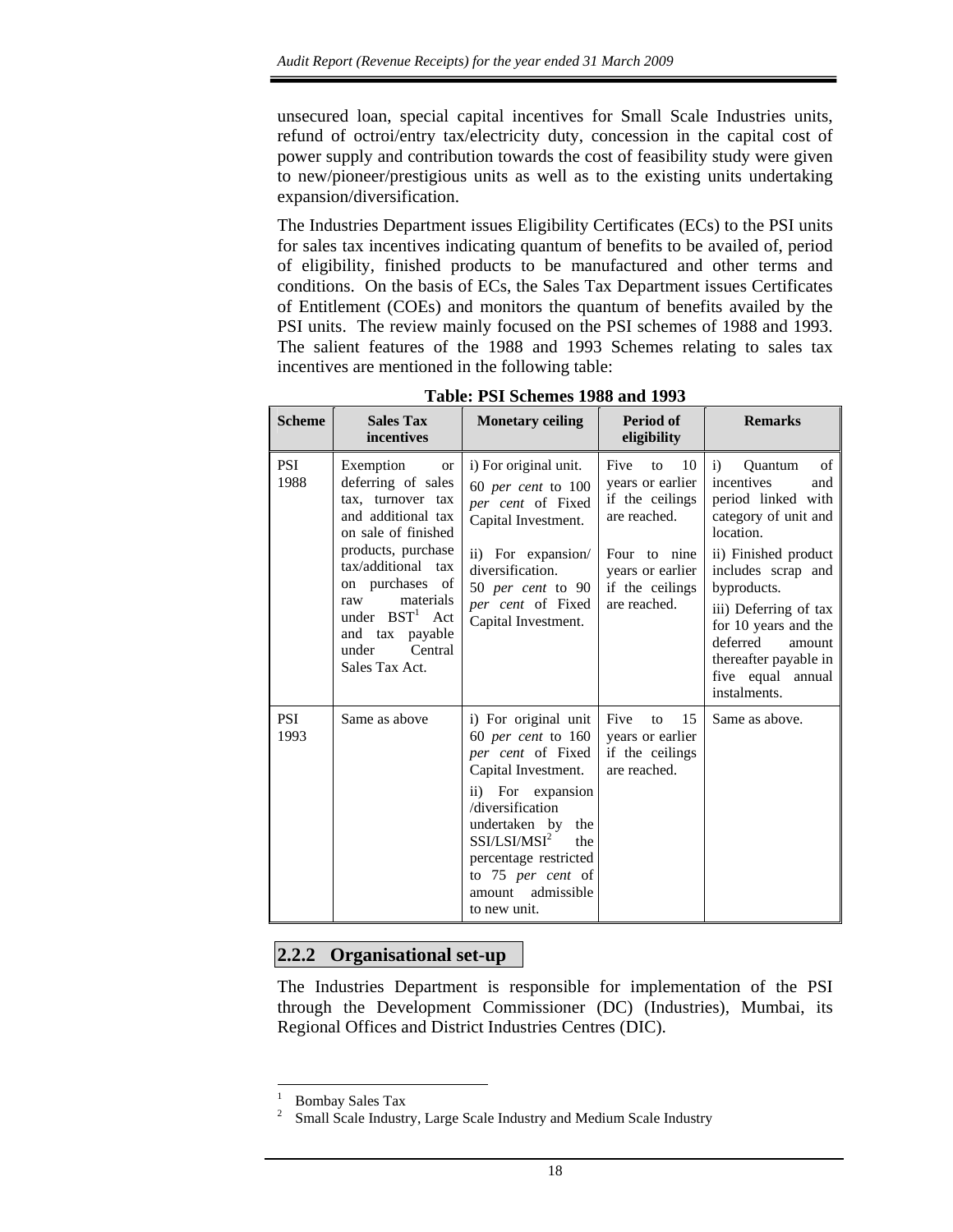The Finance Department through the Commissioner of Sales Tax monitors the sales tax incentives availed of by the PSI units and effects the recovery in the deferral cases. Commissioner of Sales Tax is assisted by the Additional Commissioners, Joint Commissioners, Senior Deputy Commissioners, Deputy Commissioners, Assistant Commissioners and Sales Tax Officers. At functional level the sales tax divisions are headed by the Joint Commissioners.

# **2.2.3 Scope of audit**

This review was limited to the PSI schemes of 1988 and 1993. The assessments finalised during the period 2003-04 to 2007-08 under the BST Act along with the records of the Development Commissioner and the DICs were test checked between December 2008 and June 2009 for the purpose of the review. Out of nine divisions<sup>3</sup> in which the schemes were implemented, five divisions<sup>4</sup> which covered 93 *per cent* of the incentives sanctioned were selected by adopting statistical sampling technique (Probability Proportional to Size method). The details of the statistical sampling technique is explained at **Annexure II.** 

# **2.2.4 Audit objectives**

The review was conducted with a view to ascertain whether:

- incentives sanctioned by the implementing agencies were as per norms;
- assessment of the units was taken up on priority to detect excess/ incorrect availing of incentives;
- repayment of instalments of incentives due from the deferral units were effected within the prescribed time period;
- prompt action was taken to recover the incentives from the units which were closed prematurely;
- quantum of incentives claimed by the eligible units were properly assessed;
- a system existed for sharing of information between implementing agencies and sales tax authorities; and
- an internal control mechanism existed to prevent the loss of revenue and misuse of the provisions of the schemes.

# **2.2.5 Acknowledgement**

 $\overline{a}$ 

The Indian Audit and Accounts Department acknowledges the co-operation of Sales Tax Department and Offices of the Development Commissioner and DICs for providing necessary information and records for audit. An entry conference was held (February 2009) and the executives were informed about the selection of divisions and scope and methodology of audit. The Joint Commissioner of Sales Tax (Incentives), Deputy Commissioner of Sales Tax (Incentives) and other officers of the Sales Tax Department explained the

<sup>3</sup> Amravati, Aurangabad, Kolhapur, Nagpur, Nanded, Nashik, Pune, Solapur and Thane. 4

Aurangabad, Nagpur, Nashik, Pune and Thane.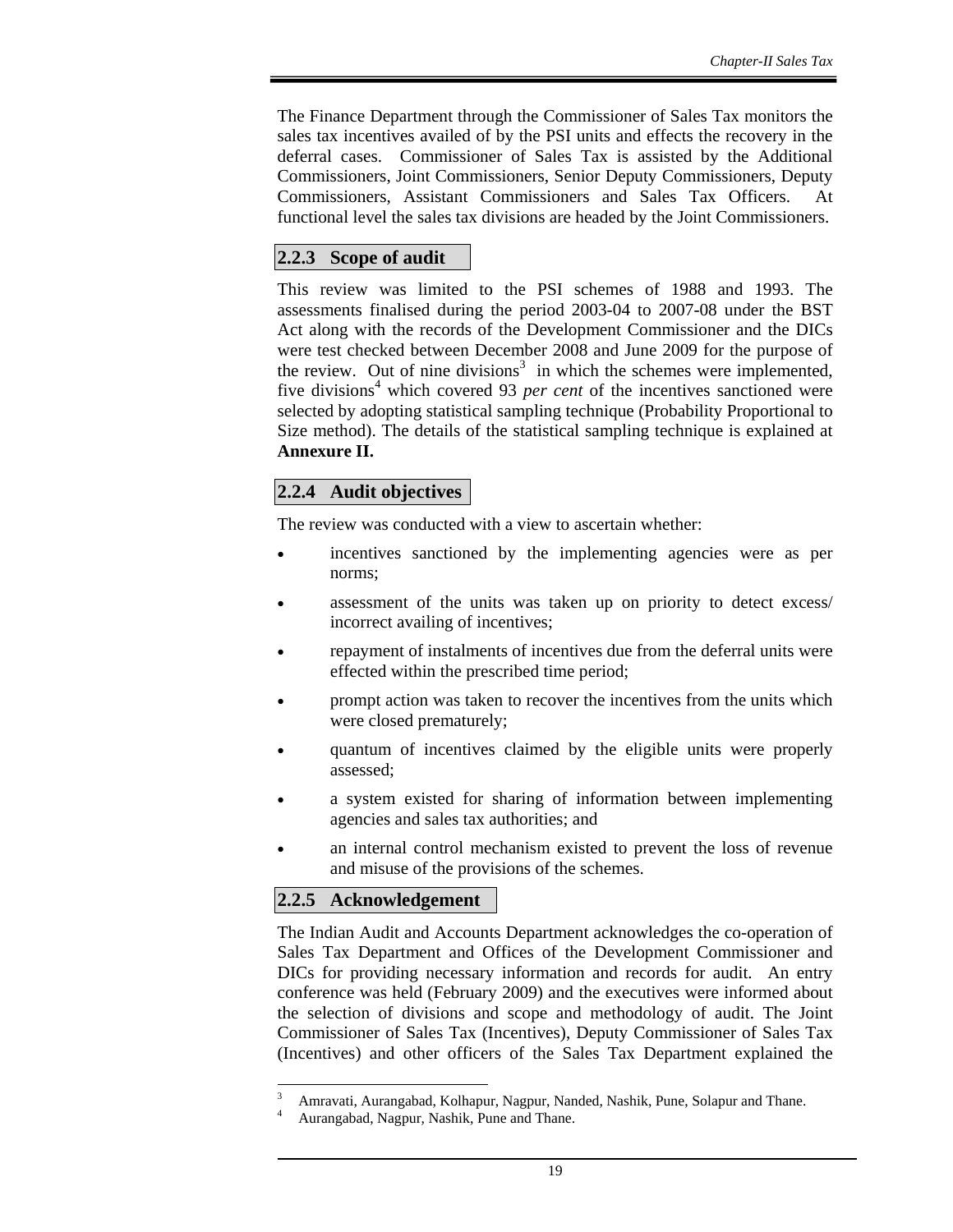various aspects of the scheme viz. maintenance of records, determination of sales tax incentives, procedure for assessments and recovery. The draft review report was forwarded to the Government and to the department in July 2009 and the audit conclusions and recommendations were discussed in the exit conference held in October 2009. Principal Secretary, Finance Department and Under Secretary, Industries Department represented the Government while Commissioner of Sales Tax and Joint Director, Director of Industries represented the department. The replies given during the discussion and at other times have been appropriately included in the relevant paragraphs.

### **Audit findings**

 $\overline{a}$ 

### **System deficiencies**

### **2.2.6 Absence of database on incentives availed**

Under the Package Scheme of Incentives, the Government of Maharashtra (GoM) allowed the manufacturing units to either defer or exempt the payment of Sales Tax, Central Sales Tax, Turnover Tax (TOT), Surcharge (SC) and the Purchase Tax (PT) including the SC on the purchase of raw materials. The details of incentives<sup>5</sup> for which ECs have been issued to large scale industries/medium scale industries under 1988 and 1993 schemes are as under:

|                                             |        |                                |               |              |                        |            | (Rupees in crore)            |  |
|---------------------------------------------|--------|--------------------------------|---------------|--------------|------------------------|------------|------------------------------|--|
|                                             |        | 1988 Scheme                    |               |              | 1993 Scheme            |            |                              |  |
| <b>Deferral</b>                             |        | <b>Exemption</b>               |               |              | <b>Deferral</b>        |            | <b>Exemption</b>             |  |
| No of                                       | Amount | No of                          | <b>Amount</b> | No of        | Amount                 | No of      | Amount                       |  |
| <b>ECs</b>                                  |        | <b>ECs</b>                     |               | <b>ECs</b>   |                        | <b>ECs</b> |                              |  |
| 556                                         | 3.992  | 752                            | 7.531         | 697          | 12,954                 | 628        | 21,683                       |  |
| Incentive<br>periods<br>from 1992 to $2012$ |        | Incentive<br>from 1992 to 2014 | periods       | 1996 to 2022 | Incentive periods from | Incentive  | periods<br>from 1999 to 2013 |  |

In order to keep a proper watch on the implementation of the PSI schemes it is essential to have a database of unit-wise incentives sanctioned, progressive incentives availed of by the units, units closed prematurely, incentives availed of by the closed units, recoveries effected from these closed units and recoveries made from the deferral units after the moratorium period provided under the schemes.

Audit scrutiny indicated that neither the implementing agencies nor the Sales Tax Department had maintained a database in this regard. In the absence of any database, the departments could not monitor the performance of the PSI units effectively as brought out in the succeeding paragraphs.

After this was pointed out, the Development Commissioner stated (June 2009) that the information would be available with the Sales Tax Department. However, the Sales Tax Department also did not have the database of the above information. This revealed the lack of coordination between the Sales Tax Department and the Implementing Agency.

<sup>5</sup> Details of incentives in respect of small scale industries (SSI) are awaited from the department.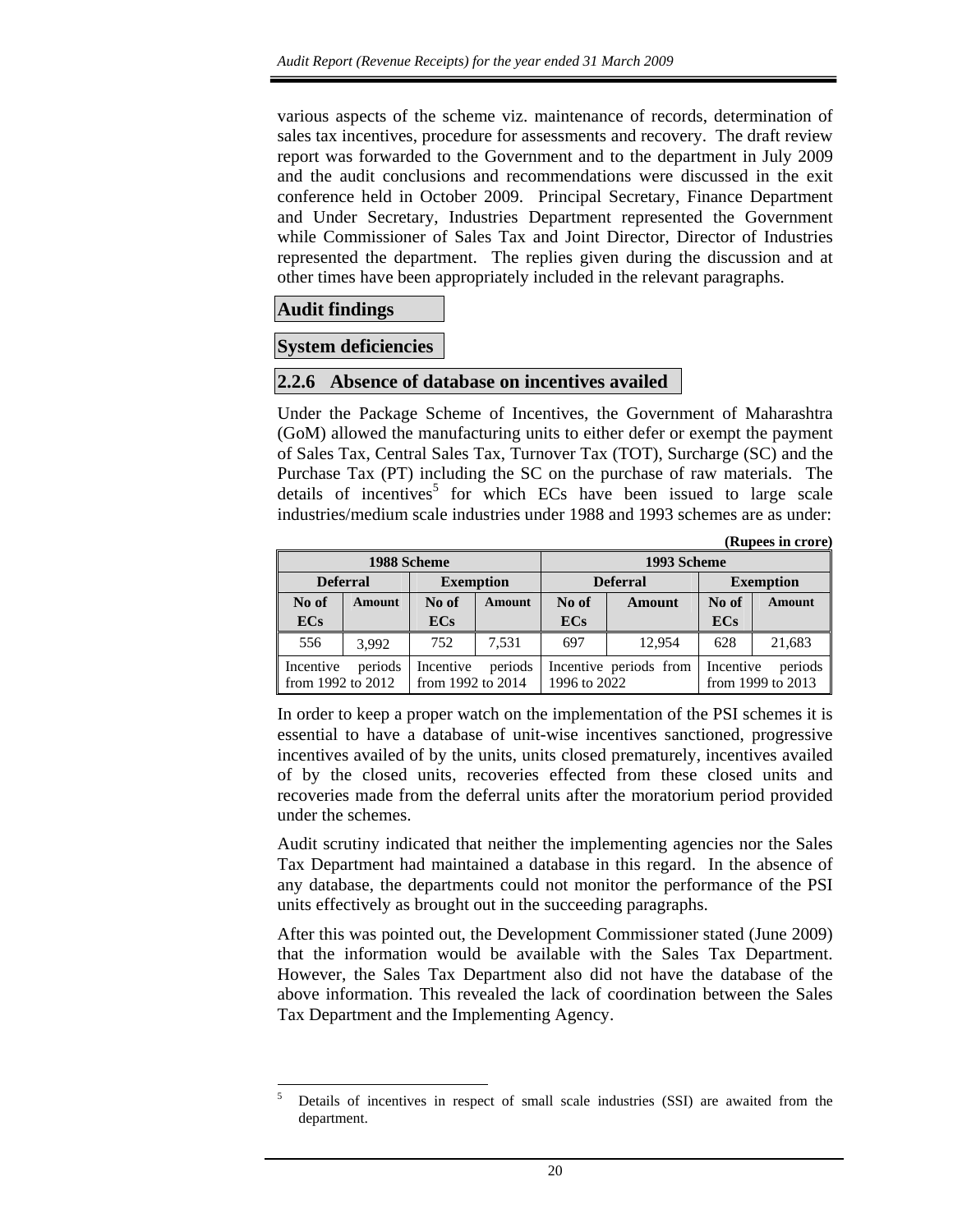**The Government may consider maintaining a centralised database of incentives sanctioned, availed of etc., for proper evaluation and implementation of the PSI**.

### **2.2.7 Absence of recovery and monitoring mechanisms**

As per the Package Scheme of Incentives and the eligibility certificates issued by the implementing agencies, if a unit is closed or continues to remain at below normal production during the operative period of the agreement or the eligibility certificate is cancelled, the amount of sales tax incentives availed of by the unit is recoverable forthwith with interest/penalty at the prescribed rates. Further, in respect of the exemption and deferral mode of incentives, the Sales Tax Department is required to intimate the date of closure as well as the quantum of incentives availed of by the unit upto the date of closure to the implementing agency for cancellation of the eligibility certificate. Under the deferral mode, Commissioner of Sales Tax may be moved by the implementing agency to recover the amount of sales tax liability deferred alongwith penal interest (at the rate of 22.5 *per cent*). In respect of the units under the exemption mode the implementing agency has to initiate recovery proceedings alongwith interest at the rate of 16.5 *per cent,* if not paid on demand, the Government shall be entitled to recover the same as arrears of land revenue.

**2.2.7.1** Audit scrutiny revealed that neither the Implementing Agency nor the Sales Tax Department has taken appropriate measures to ensure timely recovery of the incentives from closed units. The information furnished by the Development Commissioner (Industries) revealed that incentives aggregating Rs. 680 crore were recoverable from 85 closed units which had availed of incentives under 1993 scheme, but Revenue Recovery Certificates (RRCs) had been issued in seven cases only**.** This necessitates the creation of a suitable mechanism to ensure recovery of the Government revenue.

**2.2.7.2** Information obtained from five divisions<sup>6</sup> indicated that  $45$  eligible units which had availed incentives of Rs. 11.49 crore between March 1985 and April 2007 were closed during various periods between March 2004 and April 2007 as shown below: **(Rupees in crore)** 

|                 |                                      |                    |        |                                       |                    |               |                               | (Kupees in crore) |
|-----------------|--------------------------------------|--------------------|--------|---------------------------------------|--------------------|---------------|-------------------------------|-------------------|
|                 |                                      | <b>Exemption</b>   |        | <b>Deferral</b>                       | <b>Total</b>       |               |                               |                   |
| <b>Division</b> | Period of<br>scheme<br>closure       | No.<br>of<br>units | Amount | Period of<br>scheme<br>closure        | No.<br>of<br>units | <b>Amount</b> | No. of<br>units               | <b>Amount</b>     |
| Nashik          | $10/00$ to $9/06$<br>9/06            |                    | 0.13   | $1/96$ to $12/06$<br>10/0.5           |                    | 0.15          | $\mathfrak{D}_{\mathfrak{p}}$ | 0.28              |
| Thane           | $1/90$ to $4/06$<br>$4/04$ to $4/06$ | 8                  | 3.01   | $3/85$ to $4/07$<br>$9/04$ to $4/07$  | 6                  | 1.35          | 14                            | 4.36              |
| Pune            | 12/91 to 4/05<br>$4/04$ to $4/05$    | 13                 | 1.95   | $10/97$ to $4/06$<br>$4/04$ to $4/06$ | 2                  | 0.68          | 15                            | 2.63              |
| Nagpur          | 5/95 to 7/06<br>$4/04$ to $7/06$     | 10                 | 0.37   |                                       | $\Omega$           | $\Omega$      | 10                            | 0.37              |
| Auran-<br>gabad | 4/94 to 3/04<br>3/04                 |                    | 1.23   | 11/88 to 6/05<br>$3/04$ to $6/05$     | $\mathcal{R}$      | 2.62          | $\overline{4}$                | 3.85              |
| <b>Total</b>    | $1/90$ to $9/06$                     | 33                 | 6.69   | 3/85 to 4/07                          | 12                 | 4.80          | 45                            | 11.49             |

<sup>6</sup> Aurangabad, Nagpur, Nashik, Pune and Thane.

 $\overline{a}$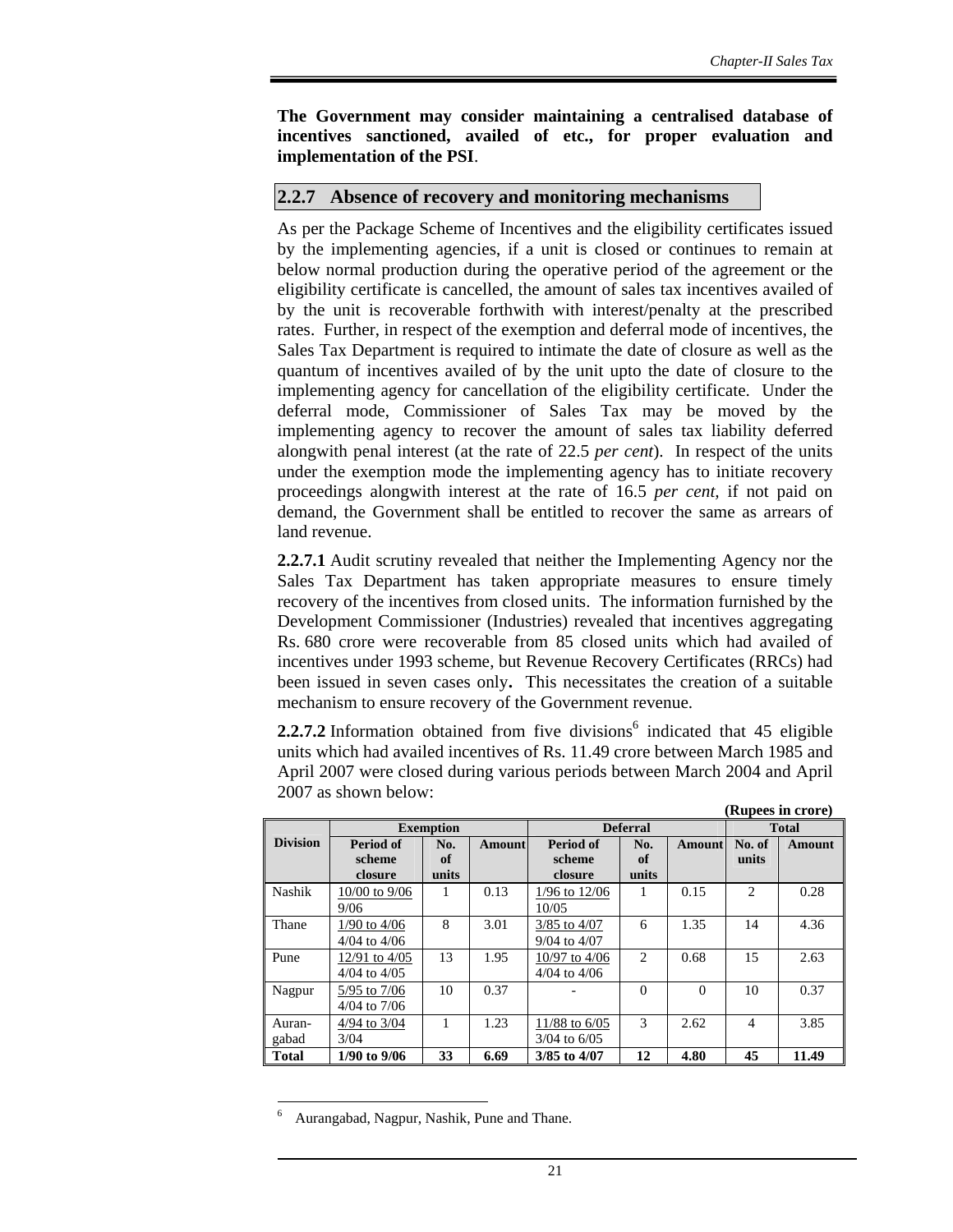The Sales Tax Department intimated closure in respect of 34 units to the implementing agencies after delays ranging from five to 58 months. An amount aggregating Rs. 17.16 lakh only, out of Rs. 9.66 crore recoverable from these units had been recovered upto March 2009. In the remaining 11 cases, no information was furnished by the department to the implementing agency to cancel the EC and to recover the amount. Sales tax incentives availed of by these units aggregated Rs. 1.83 crore till the date of closure. Non/delayed intimation on the part of the Sales Tax Department thus resulted in non-recovery of Rs. 11.32 crore and possibility of loss of this revenue due to passage of time.

**2.2.7.3** In order to ascertain the correctness of the information of closed units furnished by the department, audit called for information from the test checked divisions for carrying out independent cross-check of the data furnished by the Sales Tax Department in respect of the units covered under the 'Package Scheme of Incentives'. Information was received from three out of the five test checked divisions only which were cross-checked with the data obtained from the Industries Department and the Central Excise Department.

• Cross-check of the information received in respect of Nagpur and Pune divisions of the Sales Tax Department with the information furnished by the concerned DICs revealed that 41 units of Nagpur division and 10 units of Pune division which were closed during the operative period of the agreement did not feature in the list furnished by the Sales Tax Department. In respect of the 10 units of Pune division, the incentives availed of by the units was Rs. 2.43 crore. Details of incentives availed of by the closed units under Nagpur division have not been received so far.

• Cross-check of information pertaining to live units collected from the Sales Tax Department (Thane Division) with the data of live units furnished by the concerned Central Excise Department (CED) revealed that of the 94 units considered as live by the Sales Tax Department, 15 units did not feature in the list of live units furnished by the CED. On further verification with the records of Sales Tax Department it was noticed that actually six of these units were closed, three were filing 'nil' returns with effect from 1 April 2005 and one unit had not renewed its registration after the introduction of Value Added Tax. These 10 units had availed of incentives totalling Rs. 1.50 crore. The Sales Tax Department had not taken any action to get the ECs of these defaulting 10 units cancelled. Information in respect of the remaining five units was not available with the department.

This indicated lack of coordination between the Sales Tax Department and the implementing agencies and also absence of monitoring of the status of units for timely recovery of incentives from the closed units.

**The Government may institute an effective system in the implementing agencies for initiating action for prompt recovery and a system may be put in place by the Government for effective coordination between the implementing agencies and the Sales Tax Department for monitoring of recoveries in respect of closed units.**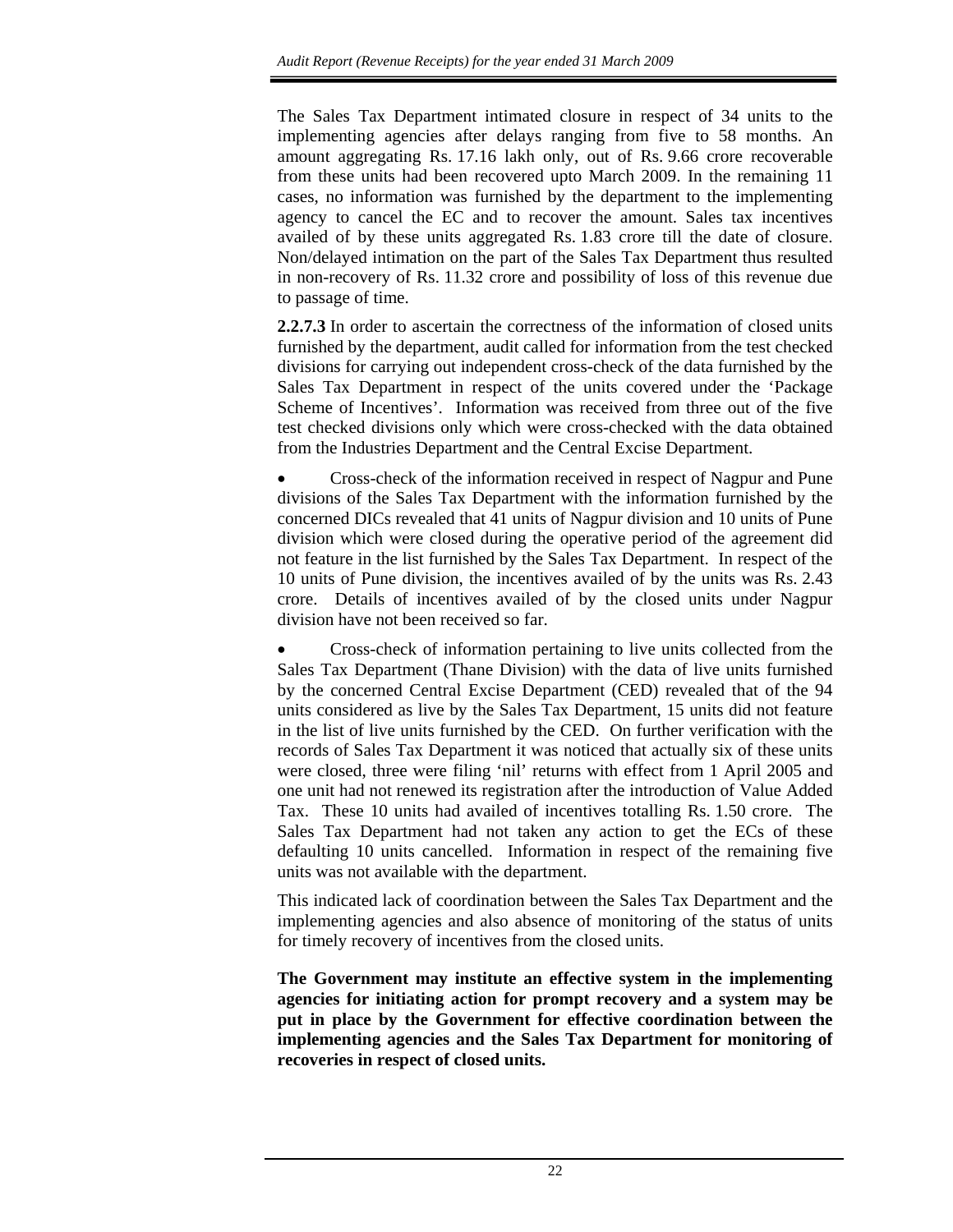### **Compliance deficiencies**

### **2.2.8 Absence of monitoring of the units through prescribed returns**

The Government resolution (GR) relating to PSIs stipulates that the PSI units have to submit the certified true copy of annual sales tax returns within one month from the date of its submission to the Sales Tax Department and audited annual statement of accounts and balance sheet within nine months from close of the year to the implementing agency. The PSI units are also required to furnish information regarding production and sales indicating the period of stoppage of production and /or closure, if any, with reasons thereof. Failure on the part of the eligible unit to submit any of the above information/ document within the specified time period shall tantamount to breach of the provision entailing cancellation of EC and recovery of incentives.

Test check of the records of the Development Commissioner, Mumbai indicated that 284 out of 1,325 units, were sanctioned sales tax incentives of Rs. 8,893.44 crore under 1993 scheme, did not submit the annual sales tax returns, report comprising details of production and sales, stoppage of production, closure of unit, addition to fixed capital investment, disposal of fixed assets, change in the constitution of the unit and certified true copies of audited annual accounts. Though there was breach of conditions prescribed in the G.R. by these units, the implementing agency did not initiate action to cancel the EC as per the provisions of the GR (July 2009).

### **2.2.9 Delay in assessment**

As per the provisions of the BST Act, 1959 and the rules made thereunder, where a dealer files all the returns within six months of the end of the assessment year, the assessments are to be completed within three years and in other cases the assessments are to be completed within eight years. In respect of units covered under the PSI the Sales Tax Department is required to assess the returns of the eligible units on priority and take appropriate and timely steps to prevent availing of incentives in excess of admissible monetary ceiling.

Test check of the records in Aurangabad, Nagpur, Pune and Thane divisions indicated that 6,956 assessments of dealers covered by the PSI schemes (both under deferral and exemption modes) were pending as of March 2008, of which 177 assessments were pending for more than 10 years. Out of 30 units in Thane division assessments in 22 units were pending, returns in respect of seven dealers were not available with the department and one dealer had not filed any return. In the case of 22 units where assessments were pending, the sales tax incentives availed as per returns were Rs. 2.71 crore. Since in the case of deferral units, the maximum period upto which tax was allowed to be deferred was 4 to 15 years depending upon the schemes, non-assessment of these units not only resulted in non-fixation of instalments for recovery but there was also the possibility of the amount not being recovered due to closure of such units. Similarly, in respect of cases covered by the exemption mode, due to non-finalisation of assessment on time, the cumulative quantum of benefit availed by these units in excess of monitory ceiling was not available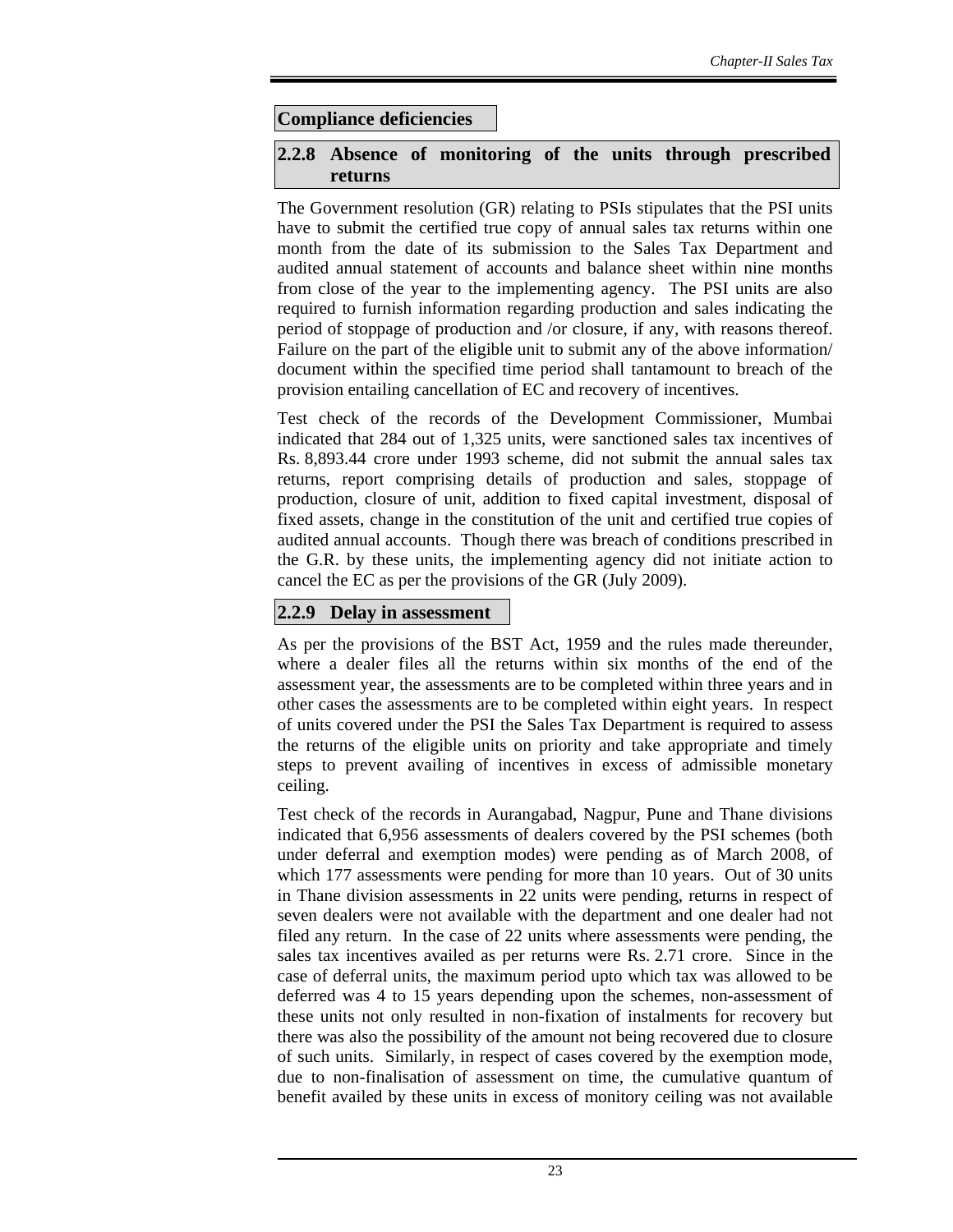with the department. Though the status of pending assessments with the assessing authority is watched by the department no effective steps were taken to liquidate the huge arrears in assessment. Thus, Sales Tax Department was not following its own directions to assess the eligible units on priority basis. Audit observed that no mechanism was evolved in the Sales Tax Department to monitor completion of assessments of exempted/deferred units on priority basis.

# **2.2.10 Non-payment of instalments**

Under the PSI the tax allowed to be deferred is payable after 10 years in five equal annual instalments. After completion of the deferral period Sales Tax Department fixes the instalments after assessment of the dealer to recover the deferred taxes. As per the circular dated 4 December 1991 issued by the Commissioner of Sales Tax, the respective assessing officers are required to maintain a register in Form 78 and note the details of instalments fixed and the due date of payment of instalment.

Scrutiny of the register in Form 78 in five test checked divisions indicated that deferred instalments aggregating Rs. 39.21 crore were not recovered in 74 cases as shown below**:** 

|         |                 |                              |                | (Rupees in crore) |
|---------|-----------------|------------------------------|----------------|-------------------|
| Sl. no. | <b>Division</b> | No. of assessing<br>officers | No. of dealers | <b>Amount</b>     |
|         | Aurangabad      |                              |                | 7.03              |
|         | Nagpur          |                              |                | 1.53              |
|         | <b>Nashik</b>   |                              |                | 7.13              |
|         | Pune            |                              |                | 8.85              |
|         | Thane           |                              | 32             | 14.67             |
|         | <b>Total</b>    |                              | 74             | 39.21             |

After the cases were pointed out by audit, between December 2008 and April 2009, the department stated that recovery of Rs. 6.34 crore was under progress in respect of 16 units. Incentives aggregating Rs. 6.10 crore recoverable from five units were referred to the Board of Industrial and Financial Reconstruction (BIFR) and Rs. 5.31 crore recoverable from six units were already closed. Reply is still awaited for remaining 47 units (October 2009).

This indicated that recovery from the dealers was not being monitored by the department effectively.

### **2.2.11 Non-recovery of incentives for breach of conditions of production**

As per procedural rules of 1988, a pioneer unit was required to maintain normal level of production for a period of 25 years from the date of grant of EC. The incentives availed were liable to be recovered on breach of condition to maintain the normal level of production.

In Thane Division, M/s. Reliance Industries Limited (manufacturer) was granted three separate ECs under 1983, 1988 and 1993 schemes for expansion. The EC period under 1983 scheme was between 1988 and 1997 and the operative period was upto 2012 as the unit was a pioneer unit. Test check of the assessment records of the manufacturer, for the year 1999-2000 and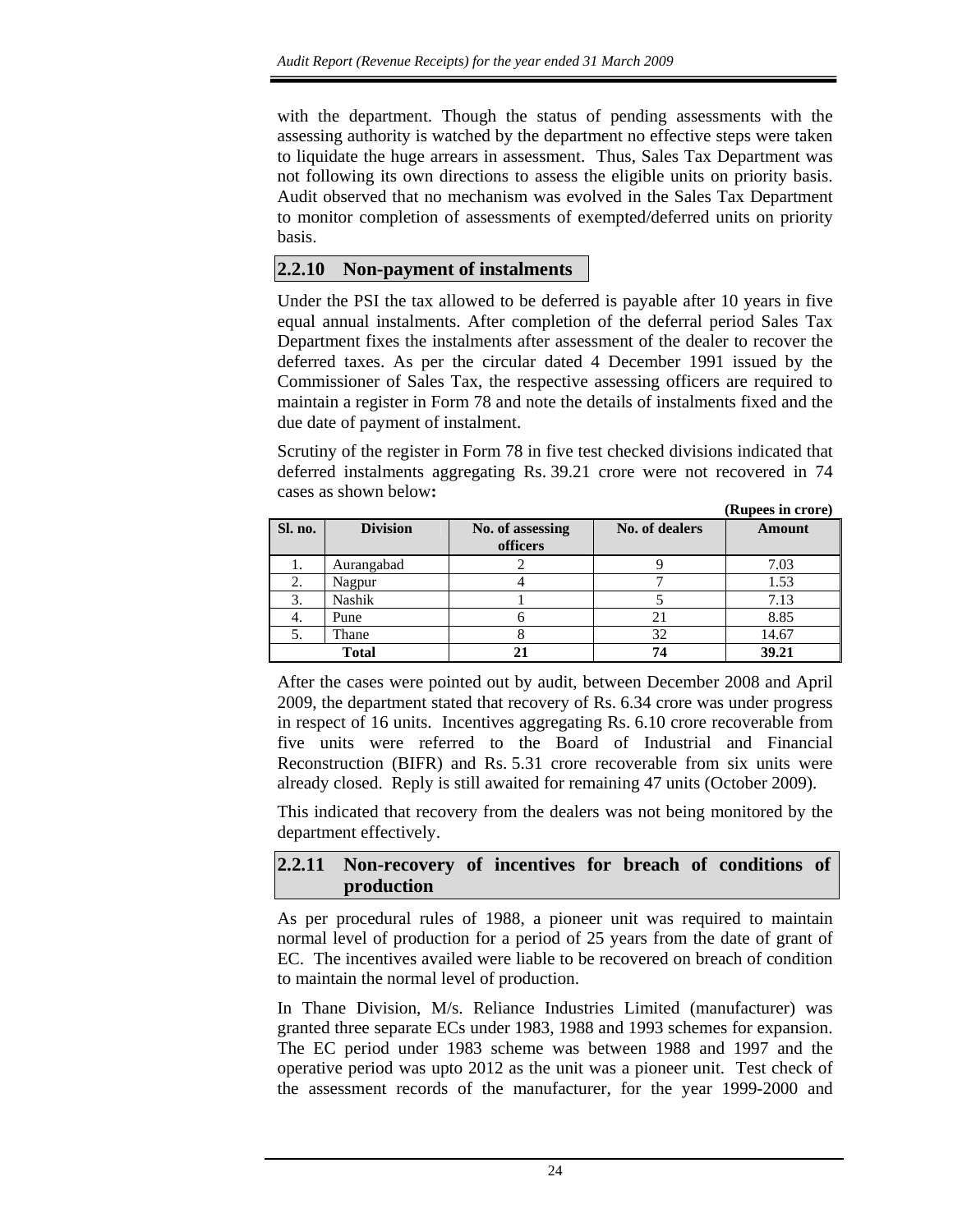2000-01, finalised in September and October 2004 respectively, indicated that the manufacturer had bifurcated his entire production under the ECs granted for expansion of 1988 and 1993 Schemes. The manufacturer did not show production from expansion made under EC of 1983, though the operative period under that scheme was not over. Hence, the manufacturer had breached the condition of maintaining normal production as far as it relates to 1983 Scheme. Thus incentive of Rs. 258.41 crore availed of by the manufacturer in the form of exemption during October 1993 to June 1997 was liable to be recovered. No action was taken by the department to recover the amount (November 2009).

# **2.2.12 Excess sanction of incentives under PSI 1988**

As per the provisions contained in paragraph 5.2(i) and 5.2(ii) of the GR dated 30 September 1988, the quantum of sales tax incentives admissible to a new unit/pioneer unit was 95 *per cent* of the fixed capital investment (FCI) and a pioneer unit undertaking expansion/diversification was 80 *per cent* of FCI under PSI 1988 scheme irrespective of the area in which the unit was located. Further, as per clause 5.9(d) of the said GR the implementing agency and the sales tax authorities shall independently examine the position to ensure that the sales tax incentives availed of are well within the ceilings specified, relates to the eligible product manufactured by the unit and the production capacity specified therein.

Test check of the records in Thane Division indicated that the erstwhile implementing agency namely State Industries and Investment Corporation of Maharashtra Limited (SICOM Ltd.) sanctioned (October 1995) sales tax incentives of Rs. 555.85 crore at 95 *per cent* of the fixed capital investment of Rs. 585.11 crore. However, being a pioneer unit seeking expansion/ diversification, the sales tax incentives were admissible at 80 *per cent* of Rs. 585.11 crore which worked out to Rs. 468.09 crore. This resulted in excess sanction of incentives of Rs. 87.76 crore.

After the case was pointed out, the Department stated (January 2009) that the EC for the said amount had been issued by the implementing agency and the case would be reported to them. The fact remains that Sales Tax Department was required to independently verify the correctness of the sales tax incentives sanctioned for granting certificate of entitlement. The reply from the Development Commissioner is awaited (November 2009).

### **2.2.13 Excess sanction of incentives under PSI 1993**

As per the provisions contained in paragraph 5.1 (ii) of the GR dated 7 May 1993, regulating the PSI 1993, the quantum of sales tax incentives sanctioned to a new unit/pioneer unit in 'B' and 'C' area was 80 and 95 *per cent* of fixed capital investment respectively. The eligibility period was for a period of seven years or on reaching the ceiling, whichever was earlier. The resolution was amended (July 1994) whereby the period was extended upto 14 years if the investment made was Rs. 300 crore and above. Further, the quantum of incentives admissible to any unit seeking expansion was restricted to 75 *per cent* of that admissible to a new unit. As per clause 6.1(iv) of the said GR the implementing agency and the sales tax authorities shall independently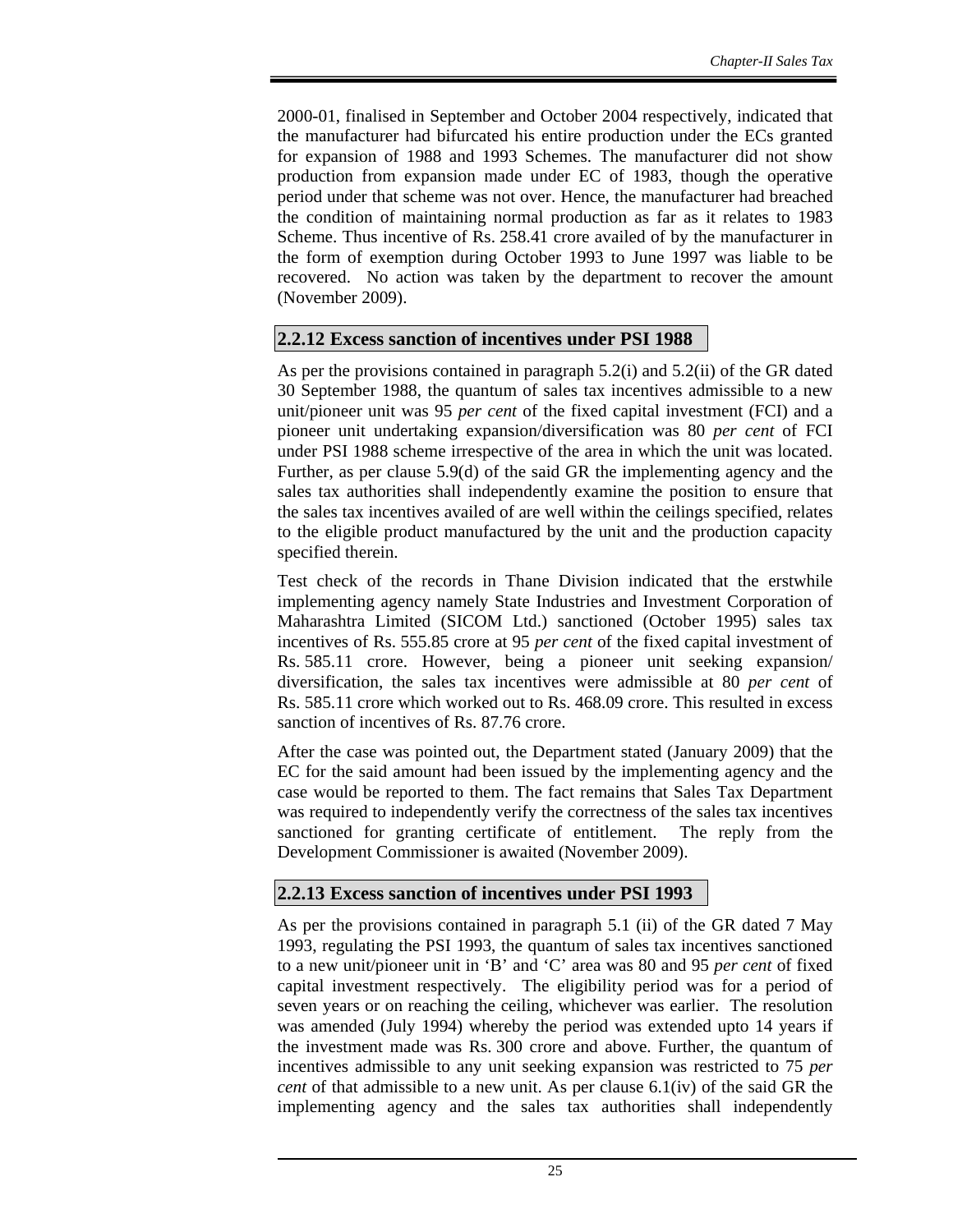examine the position to ensure that the sales tax incentives drawn/availed of are well within the ceilings specified and relates to the eligible product and capacity.

**2.2.13.1** Test check of the records in Thane Division revealed that the erstwhile implementing agency SICOM Ltd. had sanctioned (December 1994) sales tax incentives of Rs. 651.83 crore at 95 *per cent* of the fixed capital investment of Rs. 686.13 crore to one unit. However, being a new pioneer unit in 'B' area, the sales tax incentive was admissible at 80 *per cent* of FCI (Rs. 683.13 crore) which worked out to Rs. 548.90 crore. This resulted in excess sanction of incentives of Rs. 102.93 crore.

After the case was pointed out, the Development Commissioner stated (June 2009) that the case was being examined in the light of the audit observation.

**2.2.13.2** Test check of the records of Development Commissioner, Mumbai revealed that in respect of 28 units seeking expansion, ECs were issued sanctioning sales tax incentives aggregating Rs. 3,375.10 crore. However, in these cases the dealers had sought sales tax incentives for expansion of existing pioneer units, hence the incentives admissible was aggregating Rs. 2,531.32 crore only. This resulted in excess sanction of incentives of Rs. 843.78 crore.

After these cases were pointed out, the Development Commissioner stated (June 2009) that the issue of granting incentives to pioneer units at the rate of 75 *per cent* was pending in the High Court at Mumbai in respect of the petition filed by M/s. ACC Ltd. and M/s. Jain Irrigation Ltd.

# **2.2.14 Non-maintenance of normal level of production**

As per paragraph 11.16 of the procedural rules for regulating PSI, if the eligible unit to which an EC has been issued fails to maintain normal level of production during a year, the unit shall be liable to repay the sales tax incentives availed of upto the date of stoppage of the normal production in the manner and the extent prescribed in the rules.

Test check of the records in Pune division indicated that two units failed to maintain normal production during the operative period of the agreement after availing of incentives aggregating Rs. 52 lakh on which interest of Rs. 14 lakh was leviable as shown below:

|            |                                      |                                                       |                                    |                                                    |                | (Rupees in crore) |
|------------|--------------------------------------|-------------------------------------------------------|------------------------------------|----------------------------------------------------|----------------|-------------------|
| SI.<br>no. | <b>Division</b><br>No. of<br>dealers | <b>EC</b> Period<br><b>Operative period</b>           | <b>Period</b><br>of avail-<br>ment | $\textbf{Tax}/$<br><b>Interest</b><br><b>Total</b> | Amount<br>paid | <b>Balance</b>    |
| 1.         | Pune<br>$\overline{2}$               | March 1996 -<br>December 2000<br>upto February 2011   | 1998-<br>2001                      | 0.38/Nil<br>0.38                                   | Nil            | 0.38              |
|            |                                      | December 1997 -<br>October 2004<br>upto November 2012 | 1998-<br>2001                      | 0.14/0.14<br>0.28                                  | N <sub>i</sub> | 0.28              |
|            |                                      | <b>Total</b>                                          | 0.52/0.14<br>0.66                  |                                                    | 0.66           |                   |

26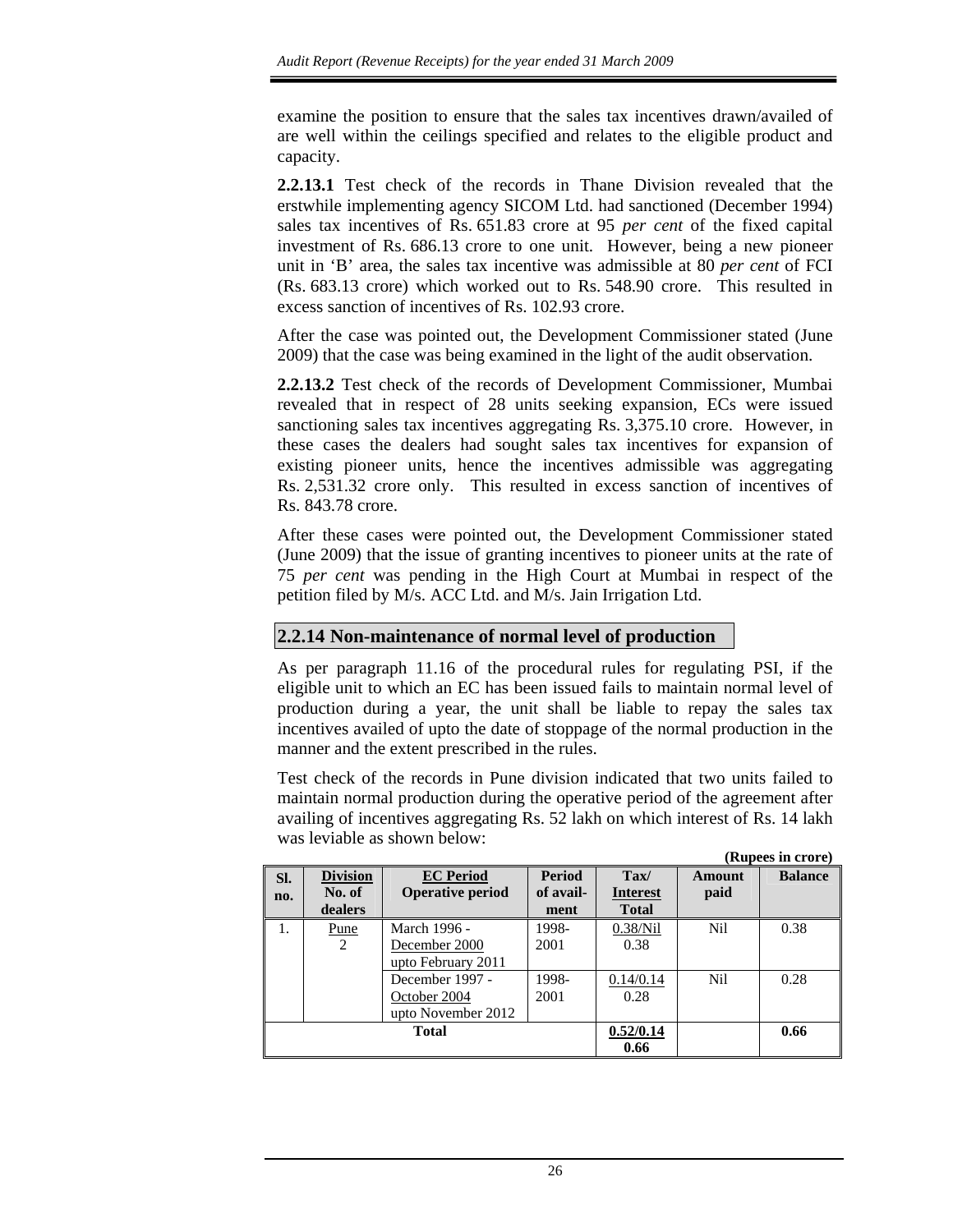After the cases were pointed out, the department stated (March 2009) that implementing agency would be intimated to cancel the EC and recover the incentive availed.

### **2.2.15 Incorrect allowance of CQB resulting in underassessment of tax**

As per the PSI, a manufacturer in an eligible unit is entitled to avail of incentives under the exemption mode in respect of sales tax, purchase tax, Central Sales Tax and sales of finished goods, which are mentioned in the EC during the period covered in the eligibility and entitlement certificates within the admissible monetary ceiling. Further, as per the determination order<sup> $\prime$ </sup> passed by the Commissioner of Sales Tax in September 2006 in the case of M/s.Bharat Petroleum Corporation Ltd. (BPCL), it was held that the return of kerosene purchased from BPCL after extraction of "N-Paraffin" therefrom is a 'goods return' as the physical and chemical characteristics of the returned kerosene remains the same. Thus, kerosene after extraction of "N-Paraffin" would not be a different product.

Test check of the records of Thane division revealed that M/s. Reliance Industries Limited, a dealer who was granted EC by the implementing agency for manufacturing purified teraphthalic acid (PTA), linear alkyl benzene (LAB), polyster filament yarn (PFY) and polyster staple fibre (PSF) had imported kerosene valued at Rs. 828.87 crore and also purchased kerosene for Rs. 826.57 crore from the BPCL during the years 1999-2000 and 2000-01. After extraction of "N-Paraffin" from the kerosene, the balance quantity valued at Rs. 697.27 crore was returned to BPCL without levy of tax as per the determination order passed by the Commissioner of Sales Tax, Mumbai. The remaining kerosene valued at Rs. 816.11 crore out of the imported purchases was sold locally as well as inter-State. Since the sales were first point sales in the State of Maharashtra, tax of Rs. 128.02 crore was levied on these sales in the assessment orders passed in September and October 2004 and was considered for calculating the CQB for exemption from payment of the tax. Since kerosene was not manufactured in the eligible unit and was not covered by EC, exemption of payment of tax on kerosene was incorrect and was liable to be recovered. Grant of incorrect exemption resulted in underassessment of tax of Rs. 174.10 crore including interest of Rs. 46.08 crore.

After this was pointed out, the department stated (April 2009) that the case was under revision.

# **2.2.16 Incorrect allowance of CQB on inter-State sales**

Under the provisions of the Central Sales Tax Act, tax on sales in the course of inter-State trade or commerce, supported by valid declarations in form 'C', is leviable at the rate of four *per cent* of the sale price. In respect of declared goods, tax is leviable at twice the rate applicable on sales inside the State and in respect of goods other than declared goods, at 10 *per cent* or at the rate of tax applicable to the sale or purchase of such goods inside the State, whichever is higher. Further, the Commissioner of Sales Tax by a trade circular dated

 $\overline{a}$ 7 Determination Order No. DDQ-11/2005/Adm-5/Remand/86-87/B-2 dated: 11 September 2006 in the case of M/s. Bharat Petroleum Corporation Ltd. and Reliance Industries Ltd.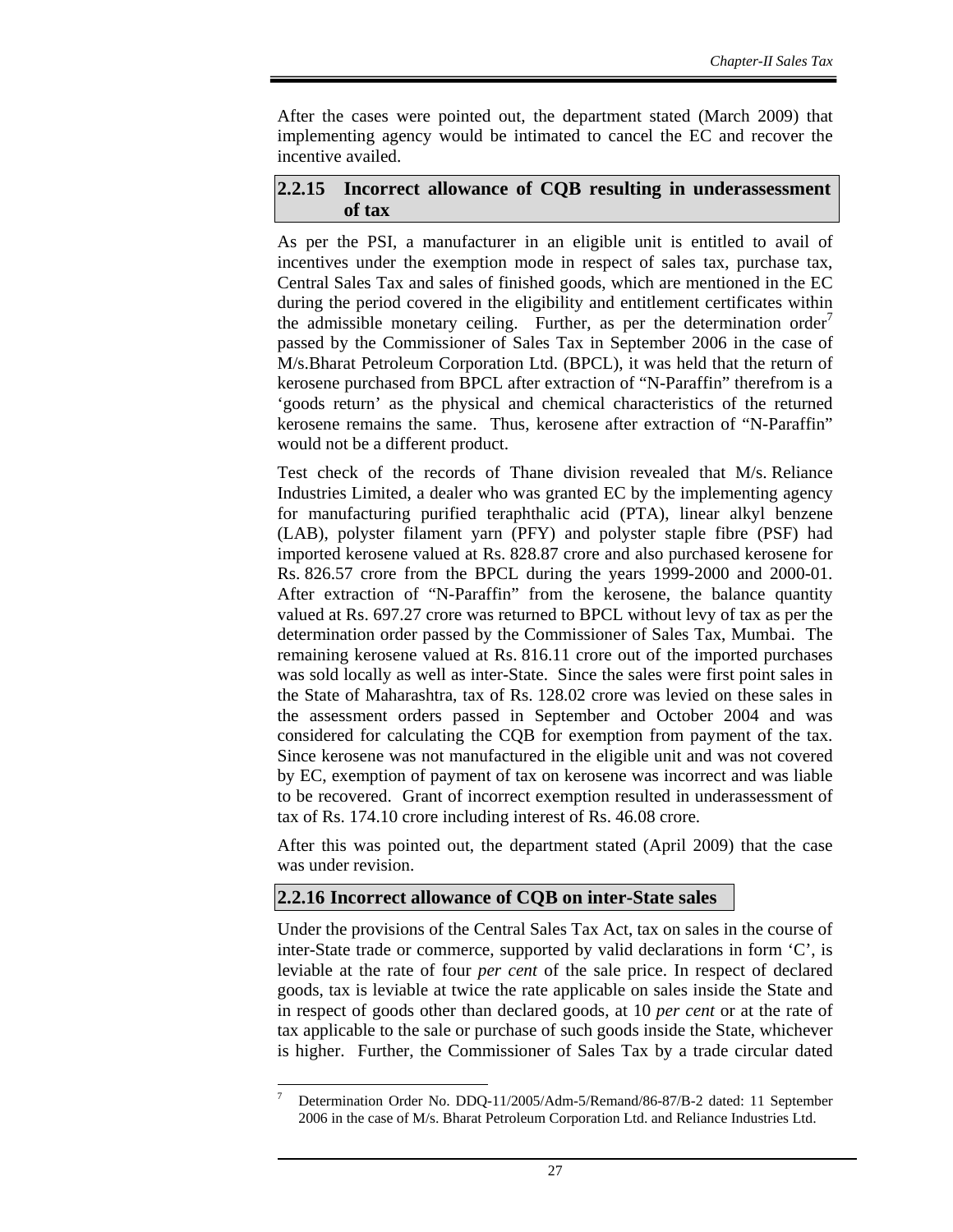20 July 2002 clarified that inter-State sales by a registered dealer, which are supported with declarations in form 'C', of an eligible unit, will alone qualify for benefit of exemption from Central Sales Tax under the PSI with effect from June 2002. Due to this, inter-State sales which are not supported with declarations in form 'C' cannot be considered for calculation of CQB under PSI.

Test check of records in Thane and Pune divisions indicated that in the assessments of four cases, finalised between January 2006 and October 2007, inter-State sales of Rs. 106.69 crore effected during the periods 2002-03 and 2004-05 were incorrectly exempted from levy of tax though these sales were not supported by declarations in form 'C'. As a result, Central Sales Tax aggregating Rs. 13.48 crore was incorrectly considered for determining the CQB. Thus, Central Sales Tax aggregating Rs. 14.73 crore including interest of Rs. 1.25 crore was recoverable from these units.

After this was pointed out, the department intimated (January 2009), that action to revise the assessment in one case involving Rs. 10.87 crore of Thane division had been initiated. Replies in the remaining three cases are awaited (November 2009).

# **2.2.17 Short determination of CQB**

Under the PSI an eligible unit is entitled for exemption from sales tax, TOT and SC payable on sales and PT and SC on tax payable on purchase of raw material used in the manufacture of finished goods mentioned in the EC. Rule 31AA(2)(e) of BST Rules, 1959 contains provision for the calculation of the quantum of incentives admissible to the unit. The rate of tax leviable on any commodity is determined with reference to the relevant entry in schedule B or C of the BST Act, 1959.

Test check of the records in Nashik, Nagpur and Thane divisions indicated that in the assessments of five dealers finalised between January 2006 and June 2007, for various periods between 2000-01 and 2004-05, there was underassessment of tax aggregating Rs. 3.17 crore due to non/short levy of sales tax, TOT, SC and PT, resulting in short determination of CQB.

After the cases were pointed out between December 2008 and April 2009, the department accepted the observations and stated (October 2009) that corrective action had been initiated.

# **2.2.18 Short deferment of tax**

As per the BST Rules, an eligible industrial unit registered under the BST Act was allowed to defer the payment of sales tax and PT on the purchase of raw materials. Besides, TOT and SC leviable was also allowed to be deferred. Further, if a dealer purchased goods specified in Part-I of Schedule 'C' of the Act and used such goods in the manufacture of taxable goods and had dispatched the manufactured goods to his own place of business or to his agent's place of business situated outside the state but within India, then such a dealer was liable to pay PT at the rate of two *per cent* on the turnover of such purchases.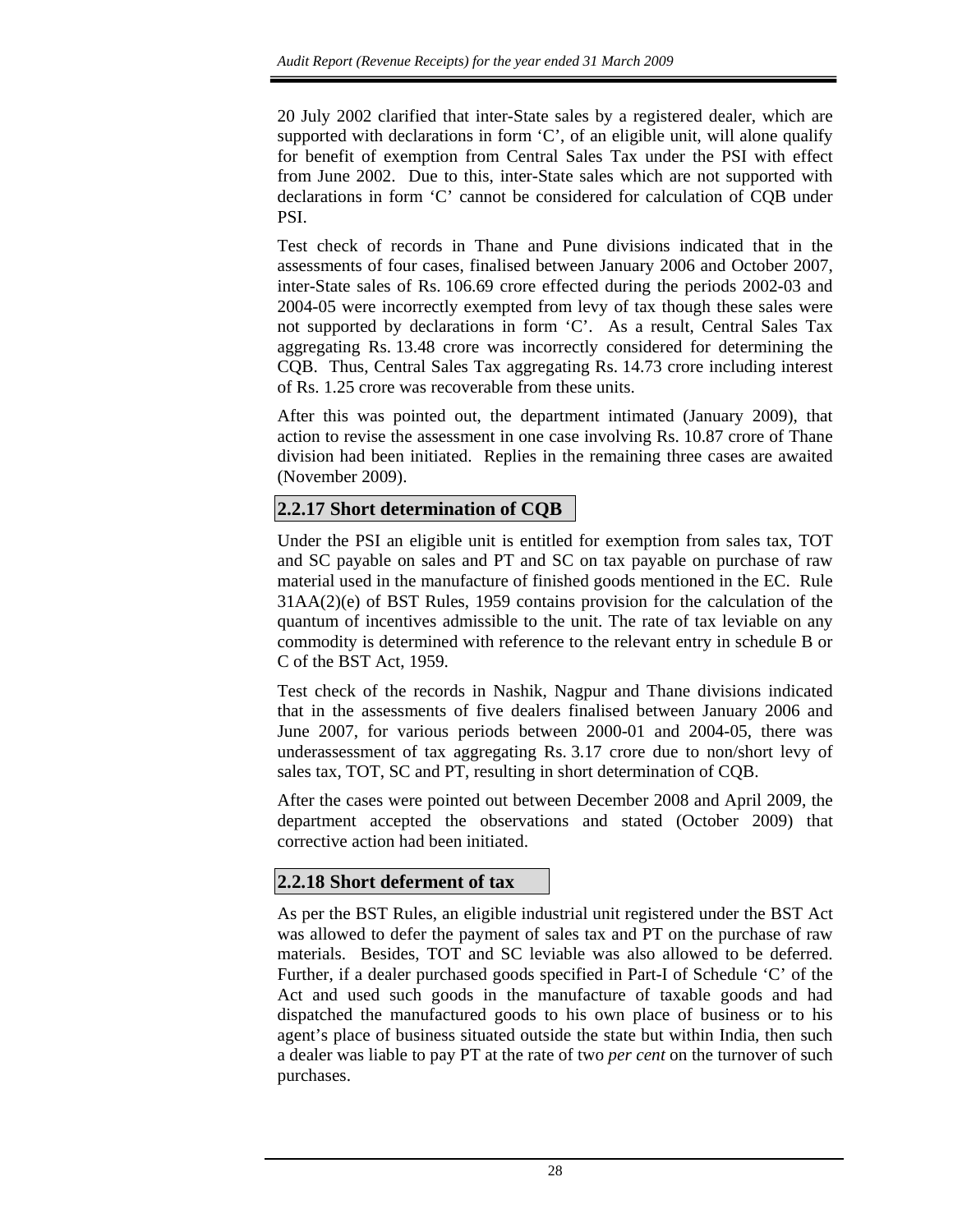Test check of the records in Nagpur and Nashik divisions indicated that in the assessment of three dealers for various periods between 1999-00 and 2002-03 there was underassessment and consequential short deferring of taxes of Rs. 24.92 lakh due to incorrect levy of sales tax, PT, SC and TOT as mentioned below:

|            |                                      |                  |                             |                                                                                                                                                                              |                                           |                                                          | (Rupees in lakh)                                                     |              |
|------------|--------------------------------------|------------------|-----------------------------|------------------------------------------------------------------------------------------------------------------------------------------------------------------------------|-------------------------------------------|----------------------------------------------------------|----------------------------------------------------------------------|--------------|
| SI.<br>no. | <b>Division</b><br>No. of<br>dealers | <b>Period</b>    | Name of<br><b>Commodity</b> | <b>Nature of</b><br><i>irregularity</i>                                                                                                                                      | <b>Turnover</b><br>of sales/<br>purchases | <b>Tax</b><br>leviable<br><b>levied</b><br>(per<br>cent) | <b>Under</b><br>assess<br>ment<br>$\text{Tax}/$<br>TOT/<br><b>SC</b> | <b>Total</b> |
| 1.         | Nashik<br>1                          | 1999-<br>2000    | Paints                      | PT $u/s$ 14(1) was not<br>levied on purchases<br>against Form 15EC,<br>used in the<br>manufacture of<br>goods and sent to<br>branches outside<br>Maharashtra within<br>India | 671.38                                    | $\overline{2}$<br>Nil                                    | 13.43<br>4.03                                                        | 17.46        |
| 2.         | Nagpur<br>$\mathfrak{D}$             | $2002 -$<br>2003 | Grinding<br>wheels          | $-do -$                                                                                                                                                                      | 140.41                                    | $\overline{2}$<br>Nil                                    | 2.80<br>0.84                                                         | 3.64         |
|            |                                      | $2001 -$<br>2003 | Chemicals                   | Sales of chemicals<br>was incorrectly<br>subjected to tax rate<br>of 8 <i>per cent</i> instead<br>of 13 per cent                                                             | 69.48                                     | 13<br>$\mathbf{8}$                                       | 3.47<br>0.35                                                         | 3.82         |
|            |                                      |                  |                             | <b>Total</b>                                                                                                                                                                 |                                           |                                                          | 19.70<br>5.22                                                        | 24.92        |

After the cases were pointed out between January 2009 and April 2009, the department accepted the observation in two cases involving Rs. 7.46 lakh and initiated corrective action. Reply has not been received in the remaining case (November 2009).

# **2.2.19 Conclusion**

The review revealed that no centralised database of incentives sanctioned, availed etc., was maintained either by the implementing agencies or by the Sales Tax Department for evaluation and proper implementation of the scheme. Action was not initiated for effecting timely recovery of the incentives availed. Co-ordination between the implementing agencies and Sales Tax Department was lacking. There was no mechanism in the implementing agencies to ascertain whether periodic returns were submitted regularly by the units. Due to large number of pending assessments in the Sales Tax Department it could not be ascertained whether monetary ceilings prescribed for incentives availed by the eligible units had been exceeded. The Sales Tax Department has failed to implement its own directives to assess the returns of eligible units on priority.

# **2.2.20 Summary of recommendations**

**The Government may consider:** 

• **maintaining a centralised database of incentives sanctioned, availed of etc., for proper evaluation and implementation of the PSI; and**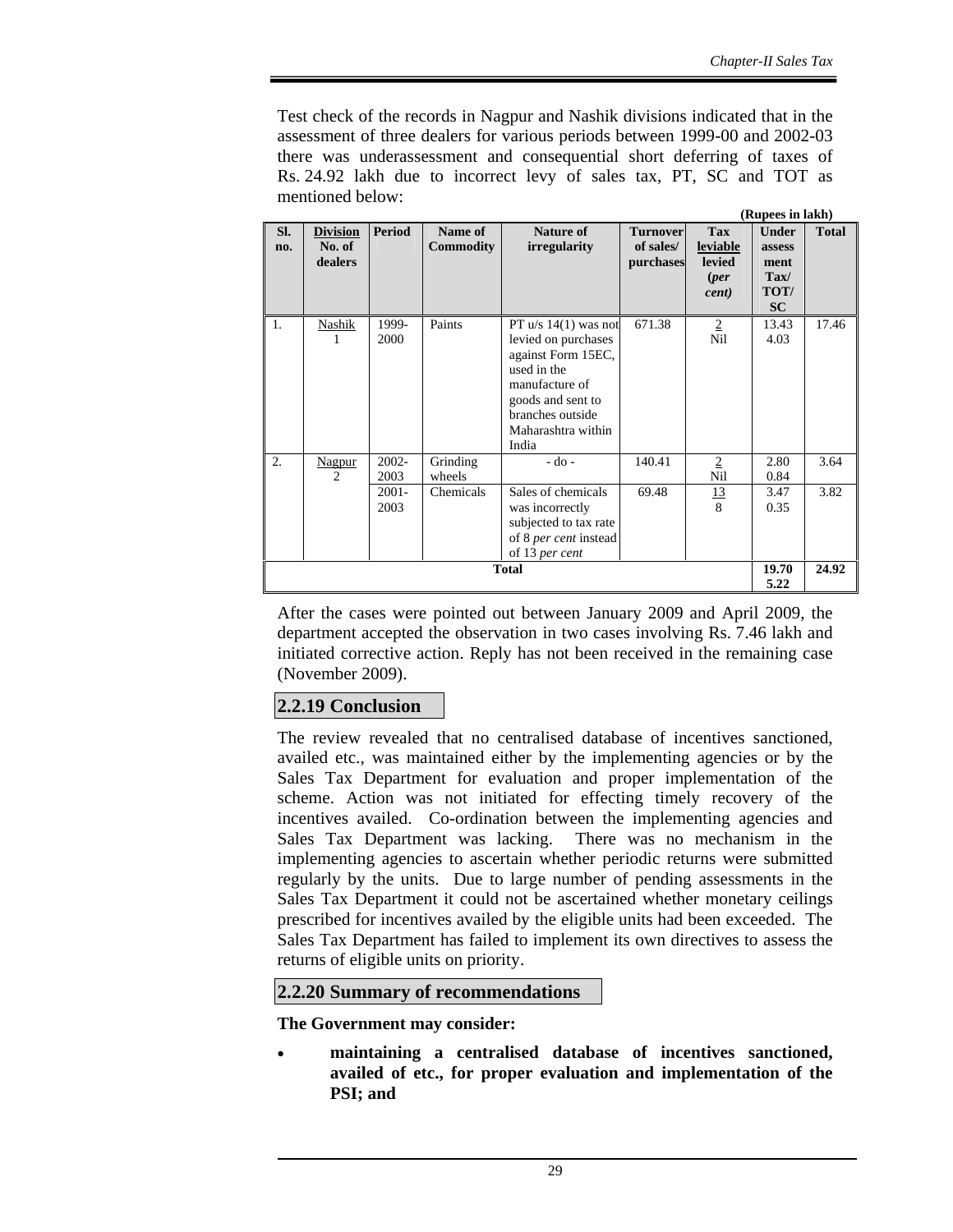• **instituting an effective system in the implementing agencies for initiating action for prompt recovery and a system may be put in place by the Government for effective co-ordination between the implementing agencies and the Sales Tax Department for monitoring of recoveries in respect of closed units.**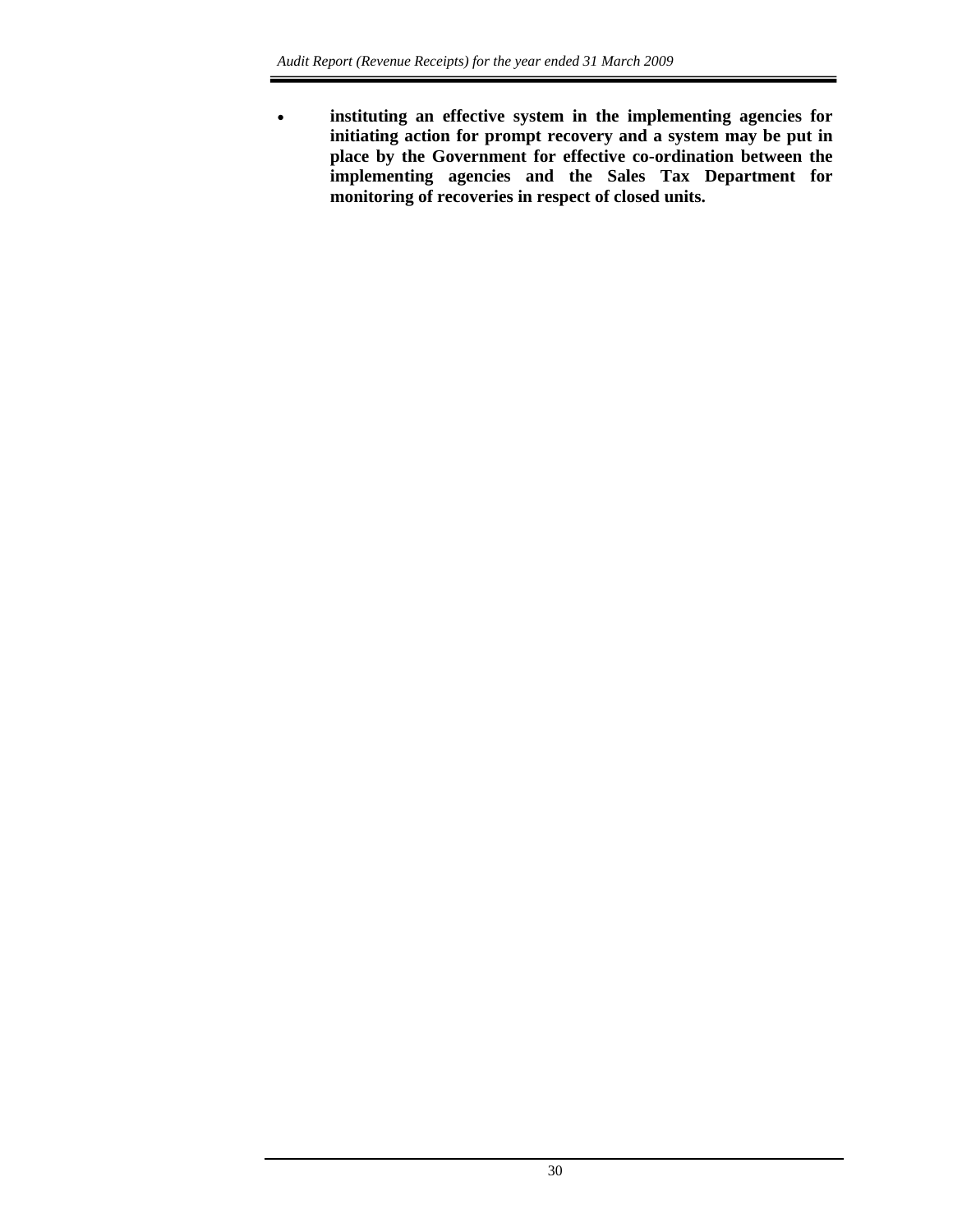## **2.3 Review on "Transition from Sales Tax to VAT"**

## **Highlights**

Implementation of the Value Added Tax (VAT) was slow due to delay of 27 months in implementation of all the functional branches under the VAT and non-establishing of Border Check Post resulted in non-utilisation of posts for the purpose for which they were created.

### **(Paragraph 2.3.7.2)**

Due to non-preparation of all the basic modules the automation process in the department could not keep pace with the changes for implementation of VAT. **(Paragraph 2.3.7.3)** 

Huge number of pending assessments under the repealed Acts resulted in nonrealisation of amounts blocked in these cases.

### **(Paragraph 2.3.7.4)**

In the absence of timely validation of the data the correctness of the database maintained by the department could not be ensured. Further, delay in validation of data and consequential delay in issue of RCs and holograms adversely affected the authentication of the dealers.

#### **(Paragraph 2.3.8.3)**

In respect of 43,48,342 returns received during the year 2007-08 and 2008-09 no defect notices were issued.

### **(Paragraph 2.3.9.1)**

Non-inclusion of refund for computation of cumulative quantum of benefit (CQB) resulted in short determination of CQB of Rs. 60.81 lakh.

#### **(Paragraph 2.3.12.1)**

Non-assessment of cases relating to short payment of tax detected by the Business Audit/Refund Audit branches resulted in non-levy of penalty in cases relating to willful default.

### **(Paragraph 2.3.14.1)**

Absence of internal audit under the VAT deprived department of the vital area of internal control.

### **(Paragraph 2.3.16.1)**

Delay in grant of refund under VAT resulted in claim of less compensation of Rs. 5.72 crore for loss of revenue from the Government of India.

#### **(Paragraph 2.3.17)**

### **2.3.1 Introduction**

The Empowered Committee of State Finance Ministers had in its meeting held on 23 January 2002 resolved to implement VAT in India. Accordingly, the President of India accorded approval to the Maharashtra VAT (MVAT) Act, 2002 in March 2005. Further, the Empowered Committee in its meeting held on 7 March 2005 decided to implement VAT from 1 April 2005 in various States. The Government of Maharashtra (GoM) repealed the Bombay Sales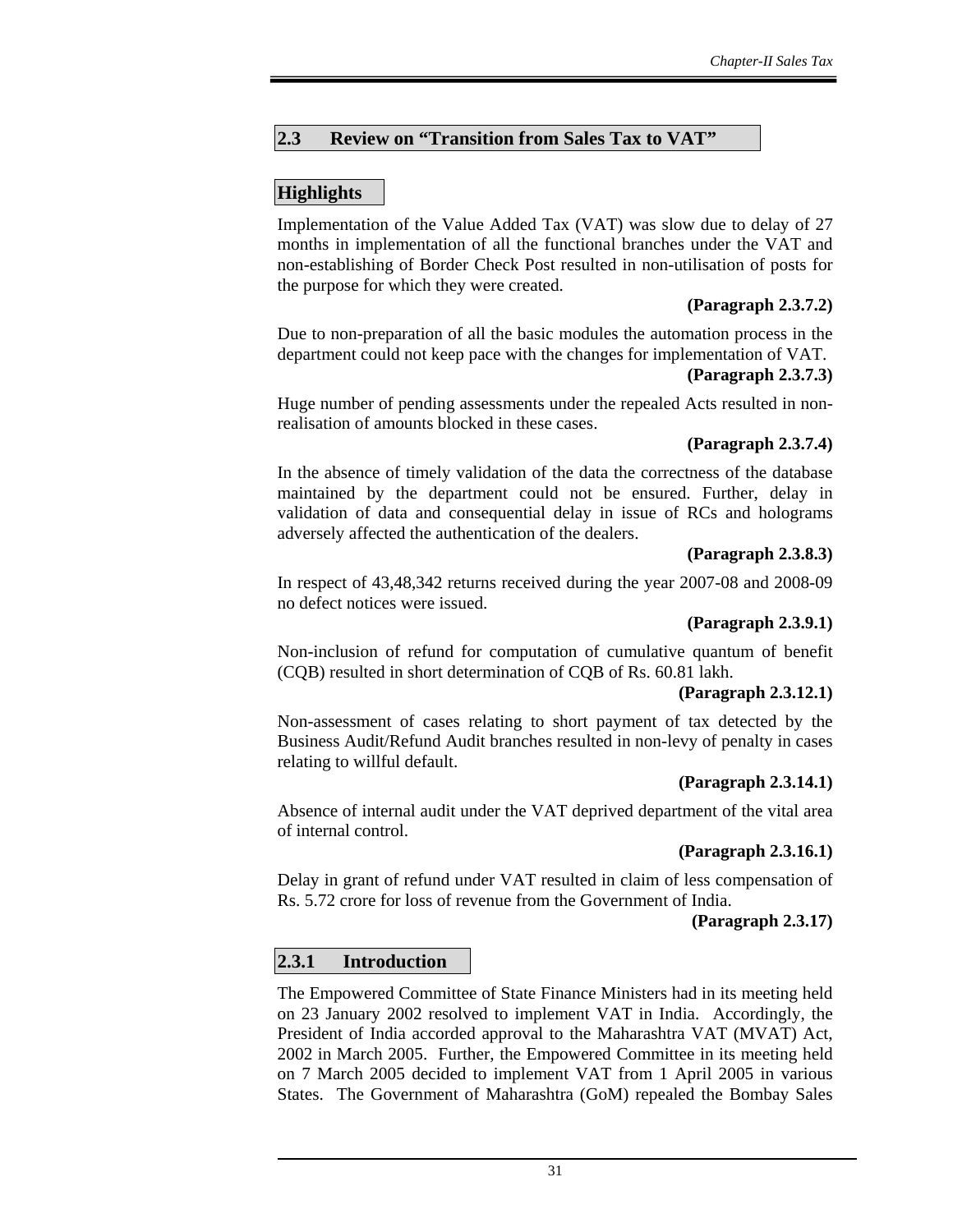Tax (BST) Act, 1959 and enacted the MVAT Act, 2002 with effect from 1 April 2005.

VAT in Maharashtra is levied as per MVAT Act, and the MVAT Rules, 2002 made thereunder. VAT is levied on sale of goods including intangible goods. VAT is a taxation system that avoids double taxation. In addition to granting set-off of tax paid on purchases to the dealers, VAT has various other advantages for both business and Government, such as, eliminating cascading effect of double taxation and promoting economic efficiency. It is primarily a self-assessment system with more trust put on the dealers. It also has the potential for a stronger manufacturing base and more competitive export pricing. It has an improved control mechanism resulting in better compliance.

### **Difference between MVAT and BST**

- VAT is a multipoint taxation system unlike BST which was a single/double point taxation system.
- The independent Acts which were in existence upto 31 March 2005 such as Works Contract Tax (WCT) Act, Motor Spirit Taxation Act and Lease Act have been merged with VAT.
- VAT system relies more on self compliance of tax by the dealers. Assessment is not compulsory in all the cases unlike in the repealed Acts where returns filed by the dealers were subjected to cent *per cent* assessment.
- In VAT, supporting documents like statement of sales and purchases, copy of annual accounts, etc., are not required to be submitted by the dealers along with the returns. In the repealed BST Act, however all such documents were required to be produced at the time of assessment.
- VAT provides for selection of dealers on scientific basis for audit of records. Under the repealed Acts there was assessment in all the cases.

### **Salient features of VAT**

In Maharashtra, registration of dealers is compulsory for importers whose gross turnover of sales or purchases exceeds rupees one lakh and for others whose turnover of sales or purchases exceeds rupees five lakh in a financial year. A new dealer has to get himself registered under the Act within 30 days from the date on which he is liable to get registered. There is also a provision for voluntary registration by the dealers. Under the VAT Act there are mainly two rates for levying tax on various goods viz. four *per cent* and 12.5 *per cent*. Under schedule 'A' certain goods are tax free. There is a special rate of one *per cent* on precious metals, stones and jewellery, and on liquor, petrol, diesel, etc. the rate is 20 *per cent*. Multiple rates as was in existence under the repealed BST Act has been significantly brought down under VAT. There is also a composition scheme for manufacturers and retailers whose turnover of sales/tax liability is within the limit specified in the concerned notification. Dealers opting for composition scheme are not entitled for grant of set-off.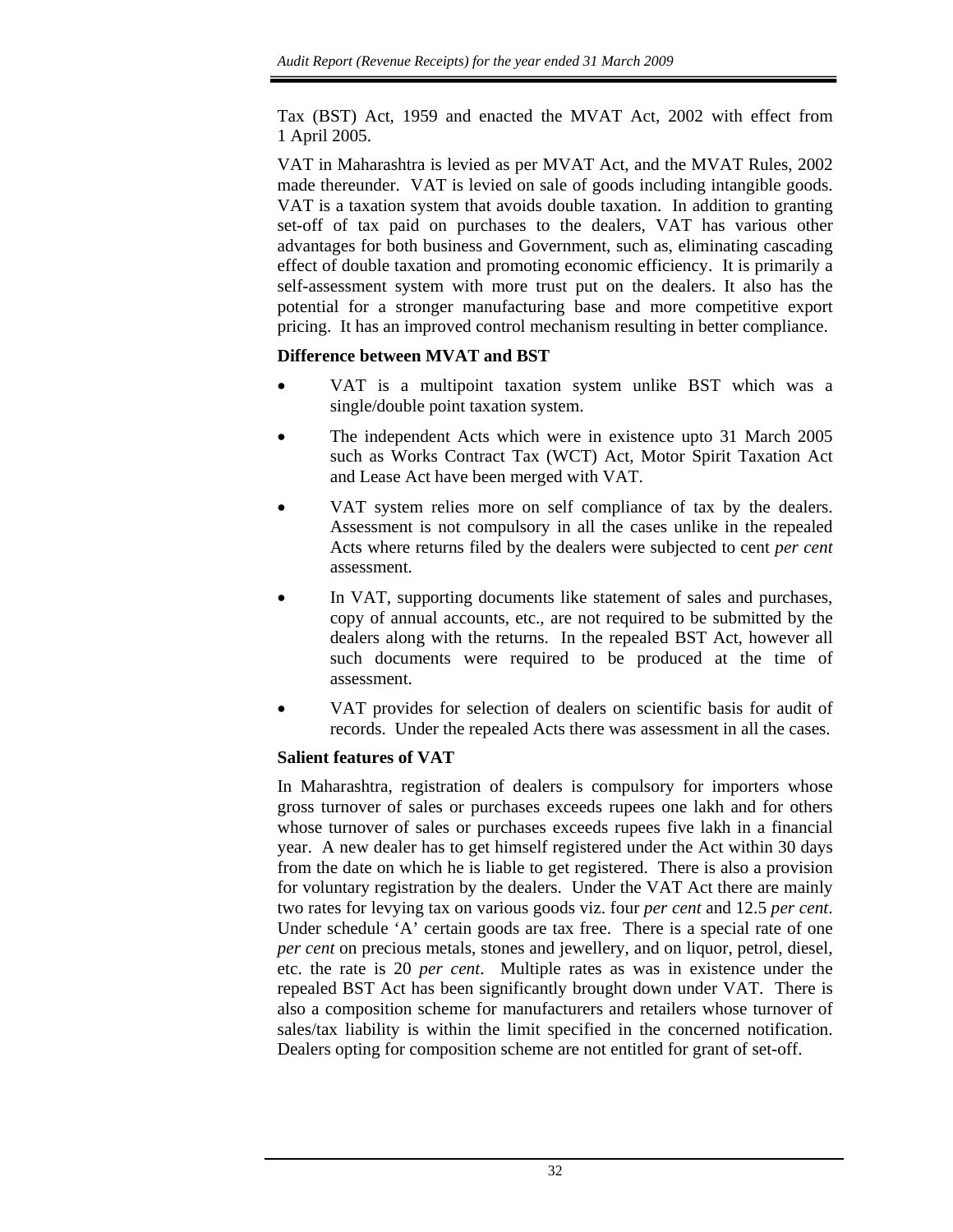### **2.3.2 Organisational set up**

VAT is administered by the Sales Tax Department. The Commissioner of Sales Tax (CST) heads the Sales Tax Department and he is assisted by the Additional Commissioners/Joint Commissioners (JCs)/Deputy Commissioners (DCs)/Assistant Commissioners (ACs) and Sales Tax Officers (STOs) at various levels. There are nine sanctioned posts of Additional Commissioners as shown in **Annexure III**. Of this, eight posts are sanctioned for VAT and one post for administration of remaining items of work under the repealed Acts. Of the eight posts of Additional Commissioners under VAT, five are in Mumbai and remaining three are in the Zonal offices at Nagpur, Pune and Thane. VAT is being implemented in Maharashtra with functional jurisdiction unlike the repealed Act which was administered with territorial jurisdiction. In Mumbai, each functional branch is headed by a JC whereas in the divisions outside Mumbai the JC heads all the functional branches. The functional branches/units in the divisions are headed by DCs. The GoM has established 70 Large Taxpayer Units (LTUs) in the State in January 2007 with the objective that these units will function as single window system. These LTUs are headed by DCs. The dealers whose tax liability is rupees one crore and above are assigned to these LTUs.

## **2.3.3 Audit objectives**

The review was conducted to ascertain whether:

- the planning for transition from BST to VAT as well as implementation of VAT was done in time and efficiently;
- the organisational structure was adequate and effective;
- the provisions of the VAT Act and Rules made thereunder were adequate and were enforced properly to safeguard the revenue of the State;
- an internal control mechanism is in place to ensure timely collection of revenue; and
- the system after being put in place was working efficiently.

### **2.3.4 Scope and methodology of audit**

The review was conducted between April and August 2009 in four<sup>8</sup> out of 13 selected divisions<sup>9</sup>. Records pertaining to the period 2005-06 to 2008-09 were test checked during the review. The divisions were selected by applying statistical sampling technique (Simple Random Sampling Without Replacement). The details of the technique adopted is explained in **Annexure IV**.

l

<sup>8</sup> Mumbai, Nashik, Pune and Thane (Rural).

<sup>9</sup> Amravati, Aurangabad, Dhule, Kolhapur, Mumbai, Nagpur, Nanded, Nashik, Pune, Raigad, Solapur, Thane (City) and Thane (Rural).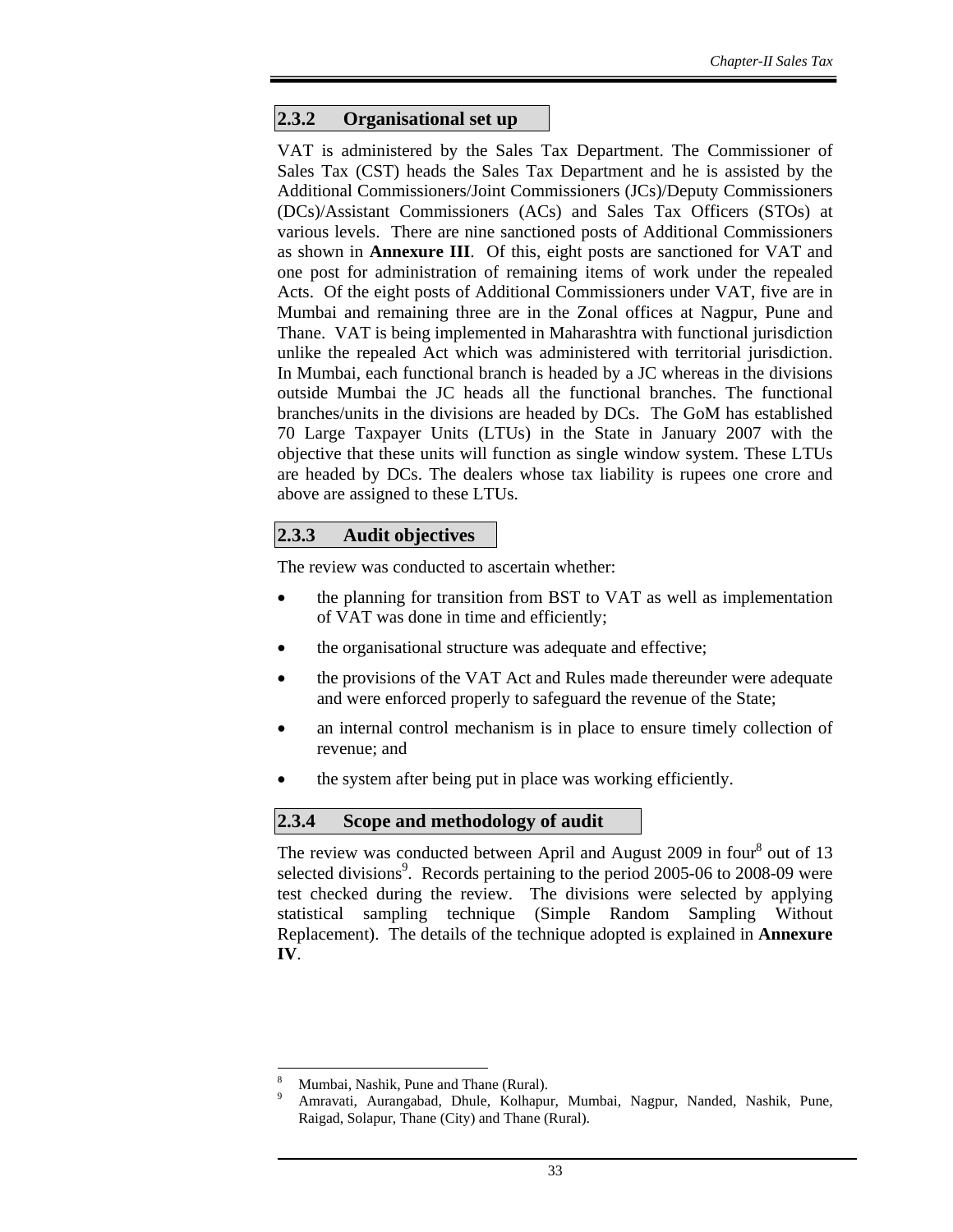### **2.3.5 Acknowledgement**

The Indian Audit and Accounts Department acknowledges the cooperation of the Sales Tax Department for providing necessary information and records for the audit. An entry conference for the review was held on 23 July 2009 and the executive was informed about selection of divisions and scope and methodology of audit. The Additional Commissioner of Sales Tax (Headquarters), Officer on Special Duty (Finance Department), Joint Commissioners of the respective branches and Deputy Commissioners explained the various aspects of VAT administration and its implementation. The draft review report was forwarded to the Government and to the department in October 2009. No reply to the Review Report has been received. The exit conference to discuss the audit conclusions and recommendations could not be held despite request from audit (October 2009).

## **Audit findings**

Audit scrutiny revealed a number of deficiencies in the process of transition from sales tax to VAT which are discussed in the following paragraphs.

#### **2.3.6 Pre-VAT and post-VAT revenue collection**

The Whitepaper by the empowered committee of State Finance Ministers while justifying the introduction of VAT envisaged that after introduction of VAT there will be growth in the revenue of the State.

The revenue collections in the State during various periods between 2002-03 to 2007-08 are as under:

|         | (Rupees in crore) |                   |                                     |                   |        |  |  |  |  |
|---------|-------------------|-------------------|-------------------------------------|-------------------|--------|--|--|--|--|
|         | <b>Pre-VAT</b>    |                   | Post-VAT                            |                   |        |  |  |  |  |
| Year    | <b>Net</b>        | <b>Percentage</b> | Year<br><b>Net</b><br>Percentage of |                   |        |  |  |  |  |
|         | <b>Collection</b> | of growth         |                                     | <b>Collection</b> | growth |  |  |  |  |
| 2002-03 | 9,847.61          | $6.60^{10}$       | 2005-06                             | 19,476.06         | 42.10  |  |  |  |  |
| 2003-04 | 11,116.18         | 12.88             | 2006-07                             | 23,875.23         | 22.59  |  |  |  |  |
| 2004-05 | 13,705.93         | 23.30             | 2007-08                             | 26,561.86         | 11.25  |  |  |  |  |



#### **Revenue collection**

10 Actual collection for the year 2001-02 was Rs. 9,237.59 crore.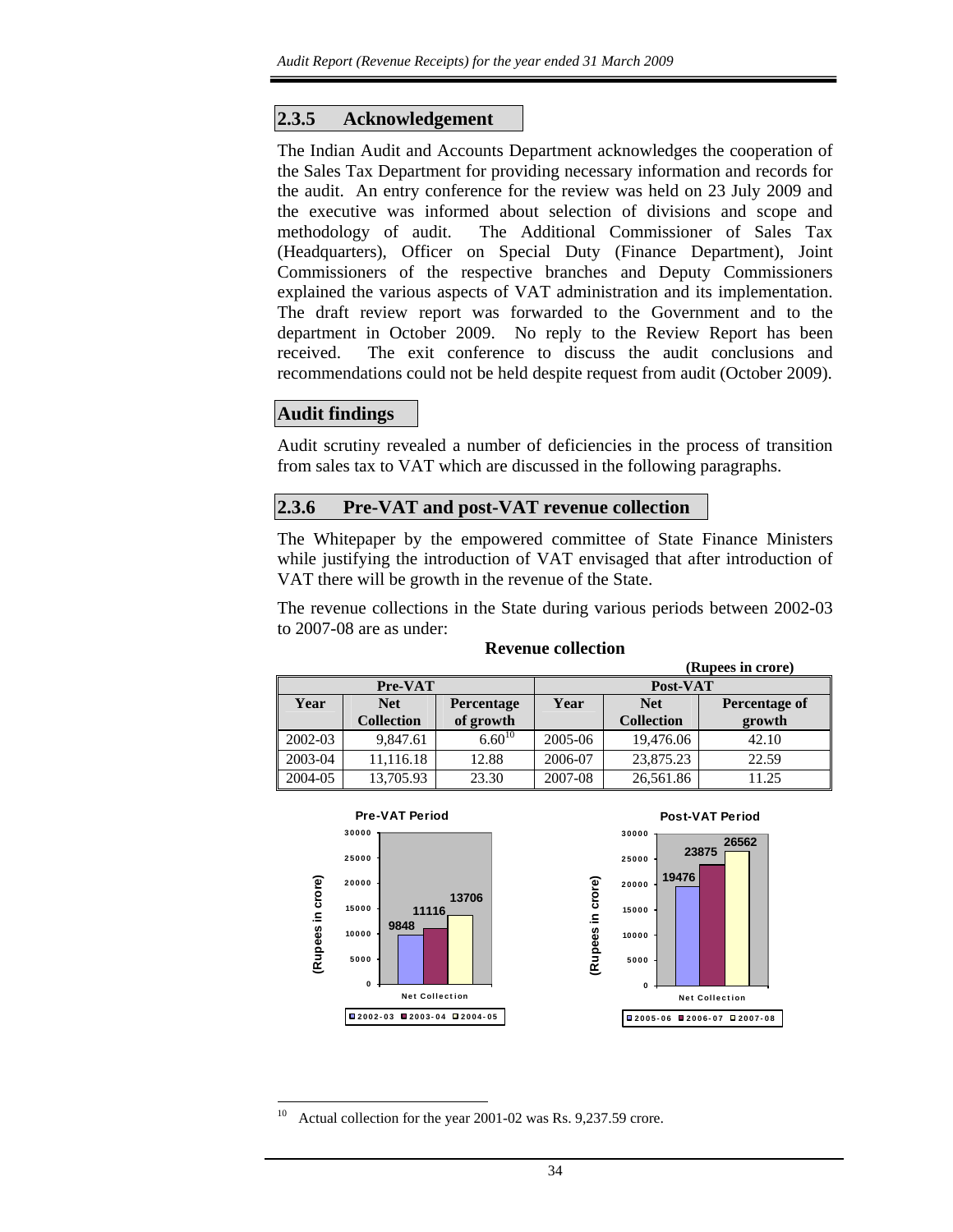As seen from the table, there was an increase in the growth of net revenue collection of 42.10 *per cent* after introduction of VAT during the year 2005-06.

### **2.3.7 Preparedness and transitional process**

### **2.3.7.1 Planning for implementation of VAT in the State**

Empowered Committee through several rounds of discussions held between November 1999 and March 2005 finalised the design of State level MVAT Act, where various issues concerning the implementation of the VAT and common points of convergence among the states like returns, issue of tax invoice, grant of set-off, composition scheme for payment of tax, treatment of the exports, carrying forward of tax credit, procedure of self assessment under VAT liability, provision of the audit, grant of the incentives, abolition of taxes like turnover tax and surcharge, position of declaration forms, etc. were discussed.

In Maharashtra, the necessary draft bill styled as Maharashtra Value Added Sales Tax Act, 2002 L.A. Bill No. LX of 2002 was introduced in the state legislature in the year 2002 and was passed in the year 2003. The MVAT Act is implemented by the Sales Tax Department from April 2005.

Consequent upon the presentation of the draft bill on VAT in 2002, the department arranged a seminar in February 2003 to clear doubts of the departmental officers in respect of implementation of VAT. A Taxpayer's guide was also issued in July 2006 for the benefit of the dealers.

The department has prepared manuals for all the functional branches except for the LTU branch. All the departmental officers and staff were trained before introduction of VAT.

### **2.3.7.2 Analysis of staff requirement and re-organisation of the Sales Tax department**

The GoM issued a resolution in January 2007 for re-organisation of VAT administration on functional basis. However, all the branches were established in the year 2005. Out of this, the registration, refund, return and refund audit branches had become operational from the year 2005 itself. The remaining branches namely; business audit, survey, investigation, LTUs and recovery became operational from July 2007.

(i) GoM through Government Resolution dated 5 January 2007 created additional posts of 704 officers and 1,812 class-III posts for a period upto 31 March 2010 purely on temporary basis. These temporary posts were to be filled in by way of promotion, deputation, hiring retired employees or appointing new employees on contract basis only. However, the department had filled 1,195 posts only by promoting employees from lower posts as on 31 July 2009.

Hence, though the Act was drafted in 2002 and enacted in 2005, the department started the operation of all its functions 27 months after the date of its implementation.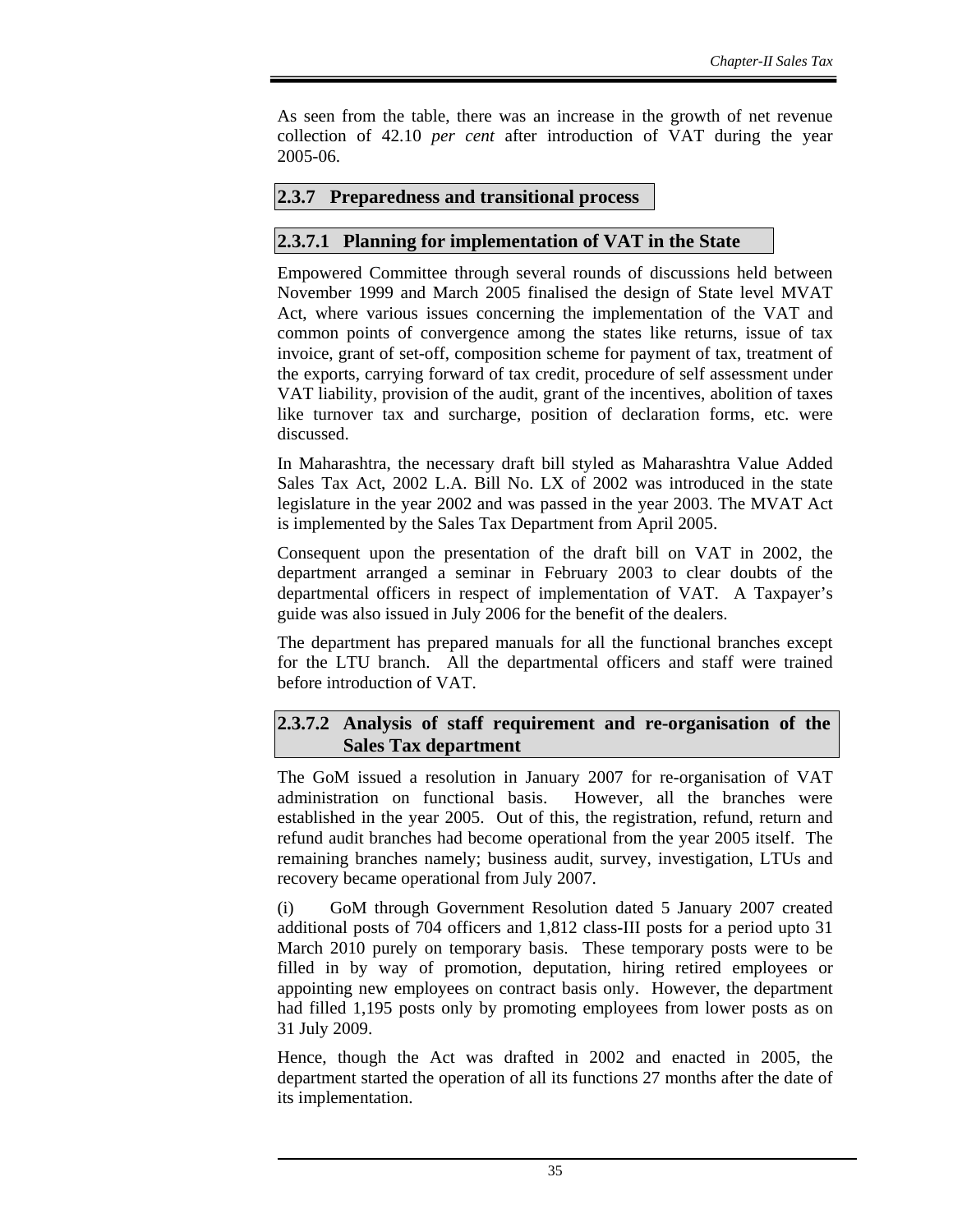After this was pointed out, the department stated (July 2009) that though VAT was implemented with effect from 1 April 2005, the department was not immediately ready with the functional branches/units and the total re-organisation has been completed only in April 2007.

(ii) Under Section 67 of the Act, if the state considers it necessary it may establish Border Check Posts (BCPs) and barriers to prevent or check the evasion of tax. The Government while issuing the order in January 2007 for reorganisation of the VAT administration also sanctioned various posts for establishing 30 BCPs in the state under the VAT as given below:

| Sl.<br>no.    | <b>Designation</b> | <b>Sanctioned</b><br>staff | <b>Total</b><br>filled | <b>Used</b><br>for<br><b>BCP</b> | <b>Used in</b><br>other<br><b>branches</b> | <b>Shortfall</b> |
|---------------|--------------------|----------------------------|------------------------|----------------------------------|--------------------------------------------|------------------|
|               | DC                 | 10                         |                        |                                  |                                            |                  |
| $\mathcal{D}$ | AC                 | 50                         | 3                      |                                  | 3                                          | 47               |
| 3.            | <b>STO</b>         | 60                         |                        |                                  |                                            | 59               |
| 4.            | <b>STI</b>         | 30                         |                        |                                  |                                            | 30               |
| 5.            | Clerk              | 850                        | 192                    | 16                               | 176                                        | 658              |
|               | <b>Total</b>       | 1,000                      | 197                    | 18                               | 179                                        | 803              |

Information received from the department (July 2009) indicated that the BCPs were not established in the State even after a lapse of 30 months from the date of sanction of the posts. Due to this, out of the 197 posts filled by the department for this purpose, 179 posts were diverted to other branches on deputation basis and 18 posts were utilised for establishing of work relating to drawing and disbursement of pay and allowances of the staff on deputation work.

Non-establishing the BCPs resulted not only in non-utilisation of the posts for the purpose for which it was created but also in non-implementation of the process of collection of tax in respect of interstate movement of goods.

## **2.3.7.3 Computerisation of the Taxation Department and the check gates**

The project of automation of Sales Tax Department is identified as Maharashtra Vikrikar Automation System (MAHAVIKAS). The contract for software development was awarded in 2001 to an agency M/s. Mastek Ltd. for Rs. 1.80 crore. Another agency M/s. Electronic Corporation of India Ltd. (ECIL) was awarded contract to provide hardware support.

Information received (July 2009) from the department revealed that in all, 22 software modules was developed (20 of which were ready by 2003 and two thereafter). Out of this, one module (Registration) is being used fully, three modules (Returns, Refund and Investigation) are being used partly and the remaining 18 modules have not been put to use till date.

Thus, the objective of automation of the VAT functions which has a vital role in effective implementation of the VAT remained largely unfulfilled.

The department stated (July 2009) that the business processes had not been crystallised. Therefore, some of the basic MODULES like the Audit MODULE were yet to be completed.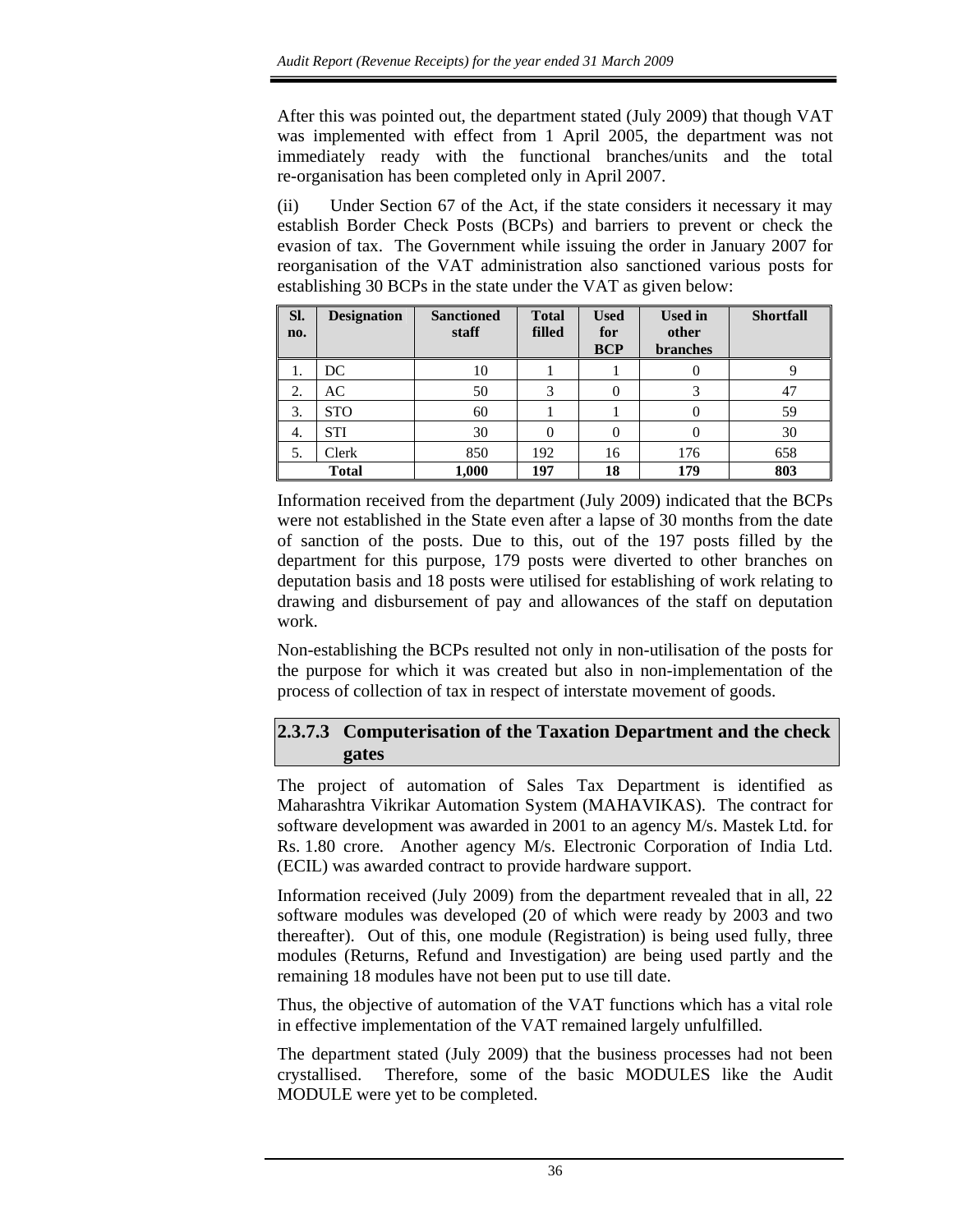This indicated that the automation process did not keep pace with the changes taking place in the department for implementation of the VAT even after a lapse of six years from the commencement of the automation process.

#### **The Government may consider preparing modules in tune with the VAT functions for effective implementation of VAT**.

#### **2.3.7.4 Completion of BST/Central Sales Tax assessments under the repealed Acts**

As per the provisions of the repealed BST Act, each return filed by the dealer was to be assessed. As of 31 March 2005, 24,46,280 assessments of dealers under the BST and allied Acts were pending and the pendency during the period 2005-06 to 2007-08 was as under:

| Year         | <b>Opening</b> | <b>Additions</b> | <b>Total</b>        |                                       | <b>Disposal</b>                 |              |                              |  |
|--------------|----------------|------------------|---------------------|---------------------------------------|---------------------------------|--------------|------------------------------|--|
|              | <b>Balance</b> |                  | assess-<br>ment due | <b>Cases not</b><br>to be<br>assessed | <b>Cases</b><br><b>Assessed</b> | <b>Total</b> | at the<br>end of<br>the year |  |
|              |                |                  | $\boldsymbol{4}$    | 5                                     | 6                               | 7            | 8                            |  |
| 2005-06      | 24,46,280      | 15,24,278        | 39,70,558           | $\Omega$                              | 2,58,260                        | 2,58,260     | 37, 12, 298                  |  |
| 2006-07      | 37, 12, 298    | 1,640            | 37,13,938           | 16,78,584                             | 9,38,462                        | 26,17,046    | 10,96,892                    |  |
| 2007-08      | 10,96,892      | 887              | 10,97,779           | 2,97,141                              | 1,03,938                        | 4,01,079     | 6,96,700                     |  |
| <b>Total</b> |                | 15,26,805        |                     | 19,75,725                             | 13,00,660                       | 32,76,385    |                              |  |

Out of the 24,46,280 pending assessments as on 1 April 2005, only 2,58,260, 9,38,462 and 1,03,938 assessments were completed during the periods 2005- 06, 2006-07 and 2007-08, respectively. Considering the fact that VAT functional branches had become fully operational from July 2007 the staff could have been effectively deployed for clearing the pending assessments under the old acts.

#### **The Government may consider evolving a mechanism to complete the assessments early to realise any dues blocked in such pending assessments.**

### **2.3.7.5 Collection of arrears of taxes due under the repealed Acts**

As on 31 March 2005, total arrears of revenue in the test checked divisions under the repealed Acts i.e. BST, Central Sales Tax, WCT Act, etc., was Rs. 8,446.89 crore in respect of 2,43,789 cases. The arrears had increased to Rs. 29,457.48 crore in respect of 2,90,798 cases as on 31 March 2009. These outstanding dues comprised recoverable dues of Rs. 8,995.62 crore, dues of Rs. 6,515.39 crore recoverable but in difficult zone, dues of Rs. 10,986.77 crore locked up in stay orders and Rs. 2,959.70 crore not really pursuable but need to be kept under watch.

Analysis of outstanding dues revealed that, though the recoverable dues were Rs. 2,296.23 crore as of 31 March 2005, same had increased to Rs. 8,995.62 crore. This indicated that efforts made by the Department to liquidate the arrears were not adequate.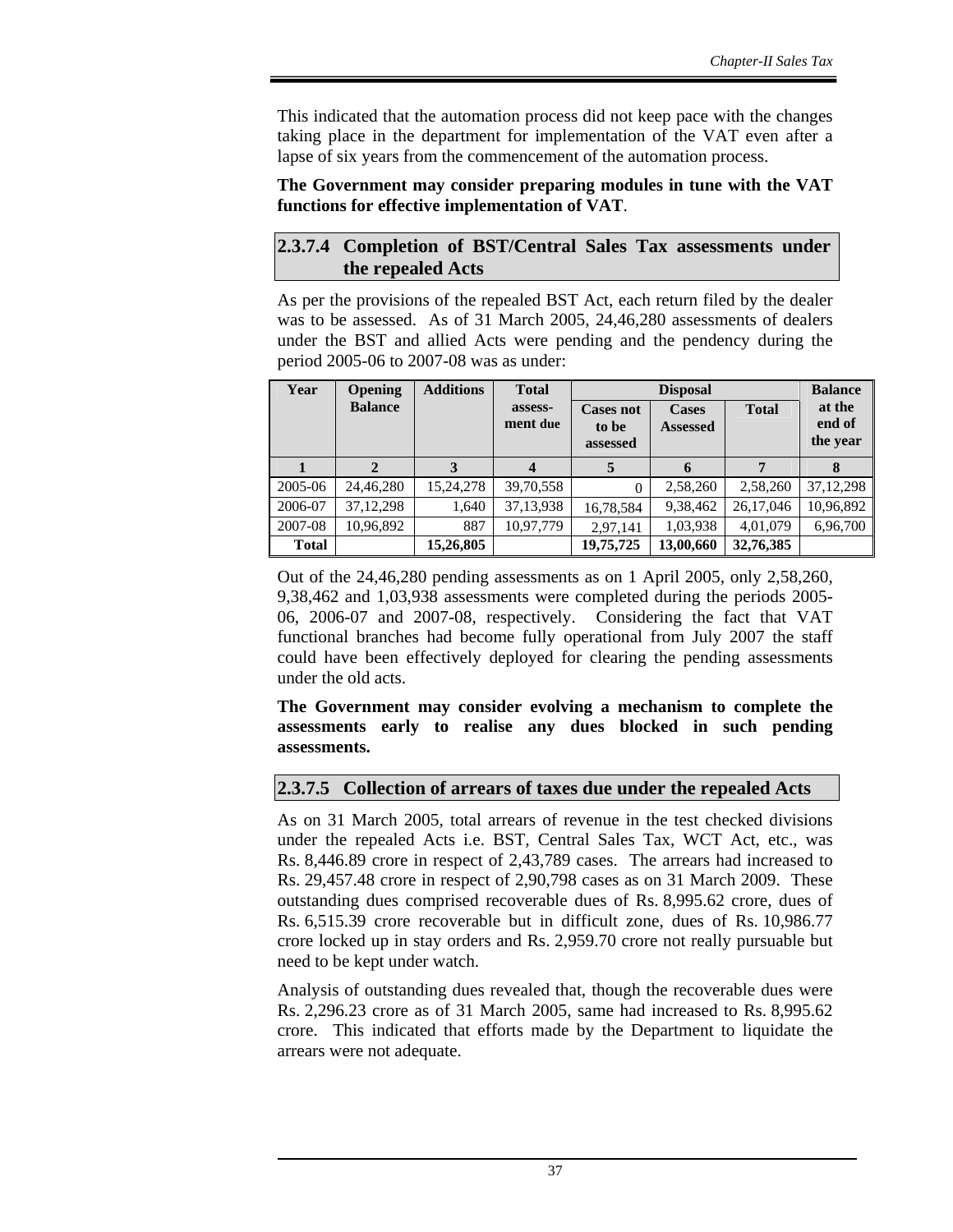#### **2.3.8 Registration and database of dealers**

#### **2.3.8.1 Creation of database of dealers**

The database of Registered Dealers (RDs) maintained in the MAHAVIKAS system gets periodically updated by the registration branch in respect of new registration, cancellation, amendment of registration certificates (RCs) etc.

## **2.3.8.2 Carrying forward of the database of dealers under the repealed Acts and confirmation of the securities provided by them**

After implementation of VAT, a dealer, who was already registered under the repealed BST Act, was not required to apply for registration immediately. However, such dealers were required to apply by 31 December 2005 for registration in form 108 for obtaining a new RC, failing which the RC, issued under the repealed act was liable to be cancelled.

#### **2.3.8.3 Registration and monitoring process of dealers**

Under the provisions of the MVAT Act dealers holding RCs under the other repealed  $Acts<sup>11</sup>$  as well as new dealers were required to apply for grant of registration and were liable to pay taxes. A 12 digit Tax payers Identification Number (TIN) was to be allotted first, followed by issue of RCs for this purpose. After allotment of TIN, the TIN forms were to be scanned and forwarded to an agency<sup>12</sup> appointed by the department for data entry, printing of TIN certificates and issuing of RCs. The data entry made by the agency was also required to be validated by the department. As per Rule 10(2) of the said act every registered dealer under VAT has to be issued a hologram for each place of their business for displaying in a prominent place of their business. The issue of RC to the dealer completes the process of registration.

The details of dealers who had applied for TIN, number of TINs allotted and RCs issued, number of cases validated, shortfall in issue of RCs and number of cases not validated in the three test checked divisions, as of 31 March 2009 were as shown in the table under:

| Sl.<br>no. | Year         | Appli-<br>cations<br>received | Number of<br><b>TIN</b><br>allotted <sup>13</sup> | <b>Number</b><br>of RCs<br>issued | Number of<br><b>RCs</b> not<br>issued | <b>Number</b><br>of vali-<br>dations<br>done | Number of<br>validations<br>not done |
|------------|--------------|-------------------------------|---------------------------------------------------|-----------------------------------|---------------------------------------|----------------------------------------------|--------------------------------------|
| 1.         | 2005-06      | 42,247                        | 39,409                                            | 28,391                            | 11,018                                | 3,907                                        | 35,502                               |
| 2.         | 2006-07      | 30,774                        | 29,580                                            | 4,727                             | 24,853                                | 24,099                                       | 5,481                                |
| 3.         | 2007-08      | 22,315                        | 20,816                                            | 11,142                            | 9,674                                 | 19.240                                       | 1,576                                |
| 4.         | 2008-09      | 23,752                        | 22,916                                            | 15,245                            | 7,671                                 | 15.276                                       | 7,640                                |
|            | <b>Total</b> | 1,19,088                      | 1,12,721                                          | 59,505                            | 53,216                                | 62,522                                       | 50,199                               |

l

<sup>11</sup> Works Contract Tax Act, Motor Spirit Taxation Act and Lease Act.

 $12$  M/s. ECIL Ltd.<br> $13$  Net of the TIN

<sup>13</sup> Net of the TINs/RCs issued and cancelled subsequently during the period 2005-06 to 2008-09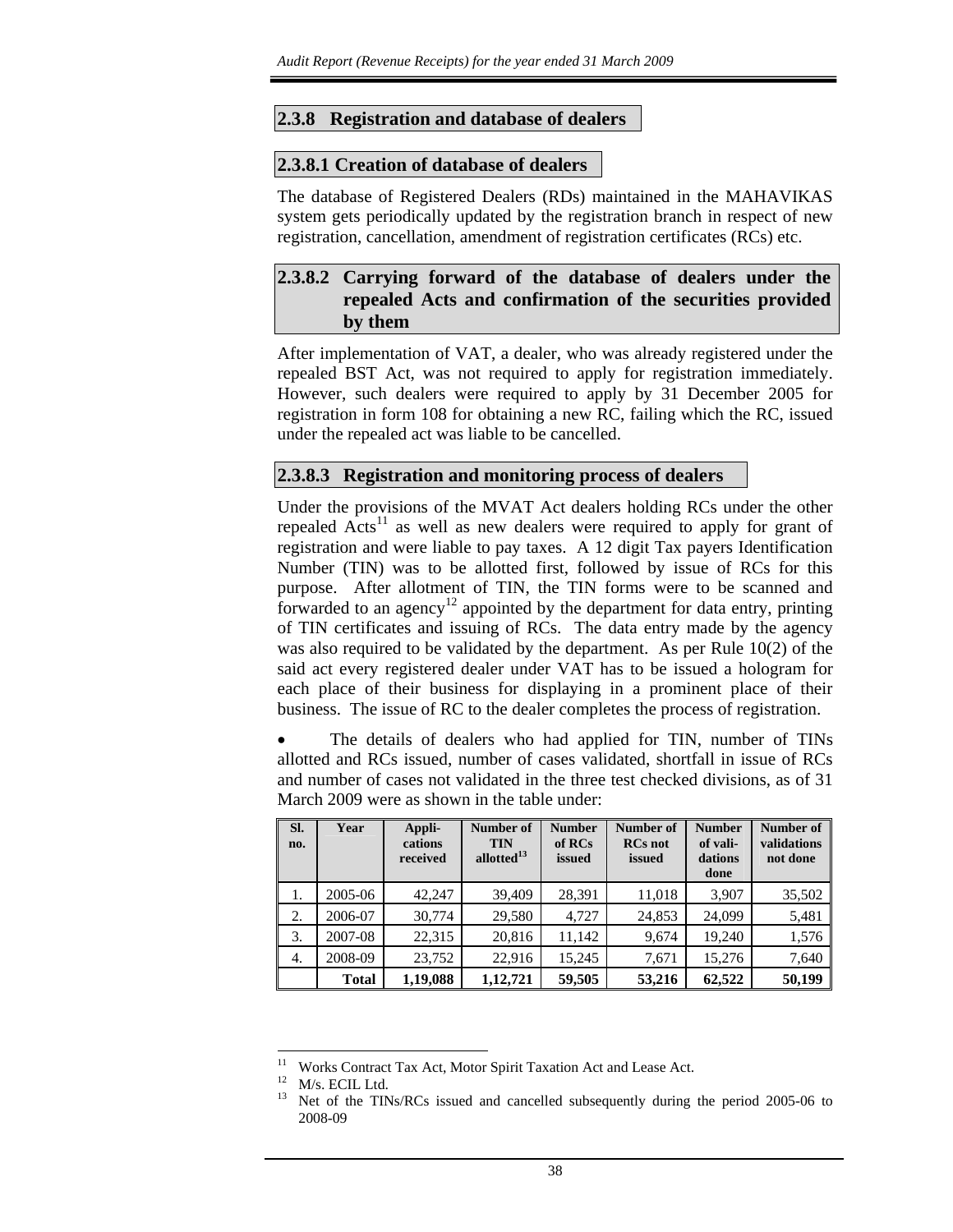From the above table it can be seen that as against 1,12,721 TINs allotted, 62,522 (55.47 *per cent*) cases were validated and in 59,505 (52.79 *per cent*) cases RCs were issued to the dealers upto 31 March 2009. Also holograms were not issued to the dealers in the test checked divisions, as was required.

• As per Section 16(6) of the Act, if any dealer discontinues the business or shifts the place of his business to a different area, then he has to apply to the concerned authority for cancellation or transfer of the registration within the prescribed period. After cancellation, the RC issued to the dealer had to be returned to the department. Further, if the turnover of sales/purchases of the dealer had gone below the prescribed limit in the preceding year, the dealer could apply for cancellation of registration.

In Mumbai division 1,028 applications were received upto March 2008 for cancellation of RCs for the years 2005-06, 2006-07 and 2007-08, out of which 894 RCs were cancelled. The remaining 134 RCs could not be cancelled either due to non-availability of signature of the applicants on the application form or due to shortage of staff in the department. Of the 894 cancelled RCs, 119 dealers had returned their RCs. The remaining 775 dealers had not returned the cancelled RCs as they had not received the RCs from the department at the time of registration. Similarly, in Nashik division out of 1,114 cancelled RCs, 887 dealers had not returned their RCs.

Audit also observed that in Mumbai division though 894 RCs were cancelled, neither the position of goods in stock nor the tax liability of the dealer was ascertained by the concerned officers as was required under Section 16(6) of the Act.

After this was pointed out, the department stated (August 2009) that the RCs were cancelled on receipt of application from the dealers. It was also stated that the stock of goods available with the dealer at the time of cancellation was not verified as this work was not assigned to the registration branch.

In the absence of timely validation of the data the correctness of the database maintained by the department could not be ensured. Further, delay in validation of data and consequential delay in issue of RCs and holograms adversely affected the authentication of the dealers.

**The Government may consider instituting a suitable mechanism for validating the work outsourced to the agency responsible for data entry, printing of TIN certificates and issuing of RCs. Further, a system should also be laid down for timely cancellation of RCs, only after completion of verification process as required under the Act/Rules and for timely return of the cancelled RCs to avoid its misuse.** 

### **2.3.8.4 Periodic analysis of dealers below threshold limit**

As per departmental instructions, the officials in the survey branch are required to visit selected dealers in respect of cases reported by the survey team as "not liable for registration". One *per cent* of such dealers who are randomly selected are to be revisited after a gap of three to six months.

Test check of the records indicated that in the Mumbai division though a list of the dealers was maintained in the Day Book Register, except the names of the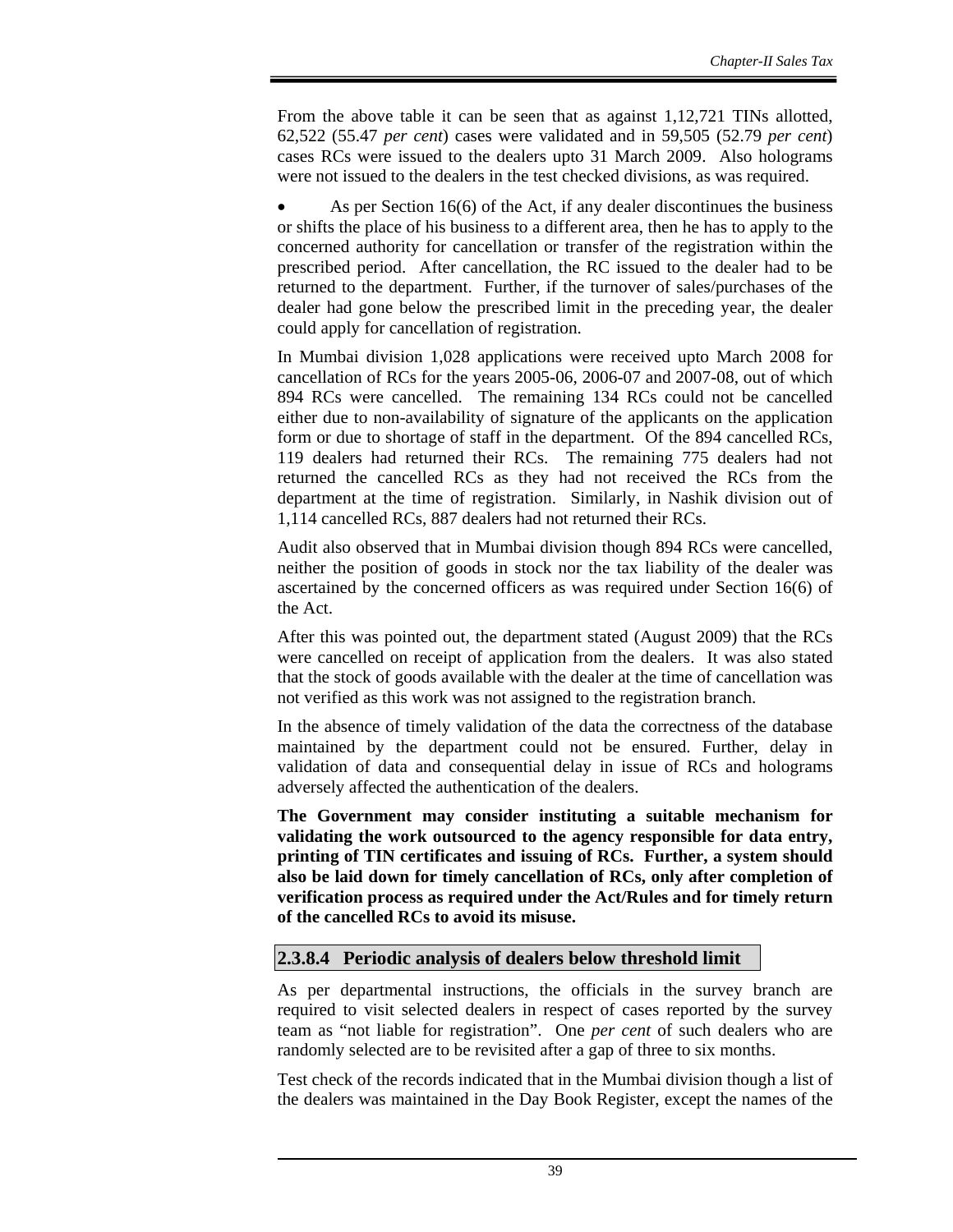dealers no other details such as place of business, activity, etc., were available. In the Thane (Rural) division no such data was maintained.

After this was pointed out, the DC Survey, Thane (Rural) division stated (June 2009) that the branch does not keep track of dealers whose turnover of sales/purchases are less than rupees five lakh.

The fact remains that in the absence of this vital information, the effectiveness of the Survey Branch for conducting surveys of such dealers could not be ascertained.

## **2.3.8.5 Detection of unregistered dealers**

As per the provisions of Section 66 of the Act, the department was required to conduct surveys to identify the dealers who are liable to pay tax but have remained unregistered.

The survey work however commenced in January 2008. Information collected from the Survey branches of four test checked divisions revealed that as against 19,237 dealers (5,365 in 2007-08 and 13,872 in 2008-09) only 223 dealers (4.16 *per cent*) for the year 2007-08 and 6,518 dealers (46.99 *per cent*) for the year 2008-09 were registered upto 31 March 2009 leaving a balance of 12,496 (64.96 *per cent*) dealers unregistered.

After this was pointed out, the department stated (July 2009) that the dealers had failed to respond to the notices issued to them.

The fact remains that these unregistered dealers were to be assessed as per Section 23(4) of the Act. However, assessments of these dealers were pending. This not only resulted in delay of registration of dealers but also potential tax payers remaining outside the tax net.

**The Government may consider making it mandatory to conduct periodic survey to unearth unregistered dealers in the interest of revenue.** 

## **2.3.9 Returns**

### **2.3.9.1 Scrutiny and verification of returns**

As per Section 20 of the MVAT Act every RD has to file correct, complete and self-consistent returns. These returns are required to be examined by the return branch. In respect of incomplete and inconsistent returns, the department may serve a defect notice to the dealer within four months of the date of filing of the return. The dealer has to correct the defects as pointed out in the defect notice and submit a fresh, complete and self consistent return within one month.

Information received from the four test checked divisions revealed that out of 32,98,103 returns received during the years 2005-06 and 2006-07, 63,368 defect notices were issued. During the years 2007-08 and 2008-09, 43,48,342 returns were received but no defect notices were issued.

Since the time frame fixed for issue of defect notices is four months from receipt of returns, no action was possible in respect of returns received before November 2008.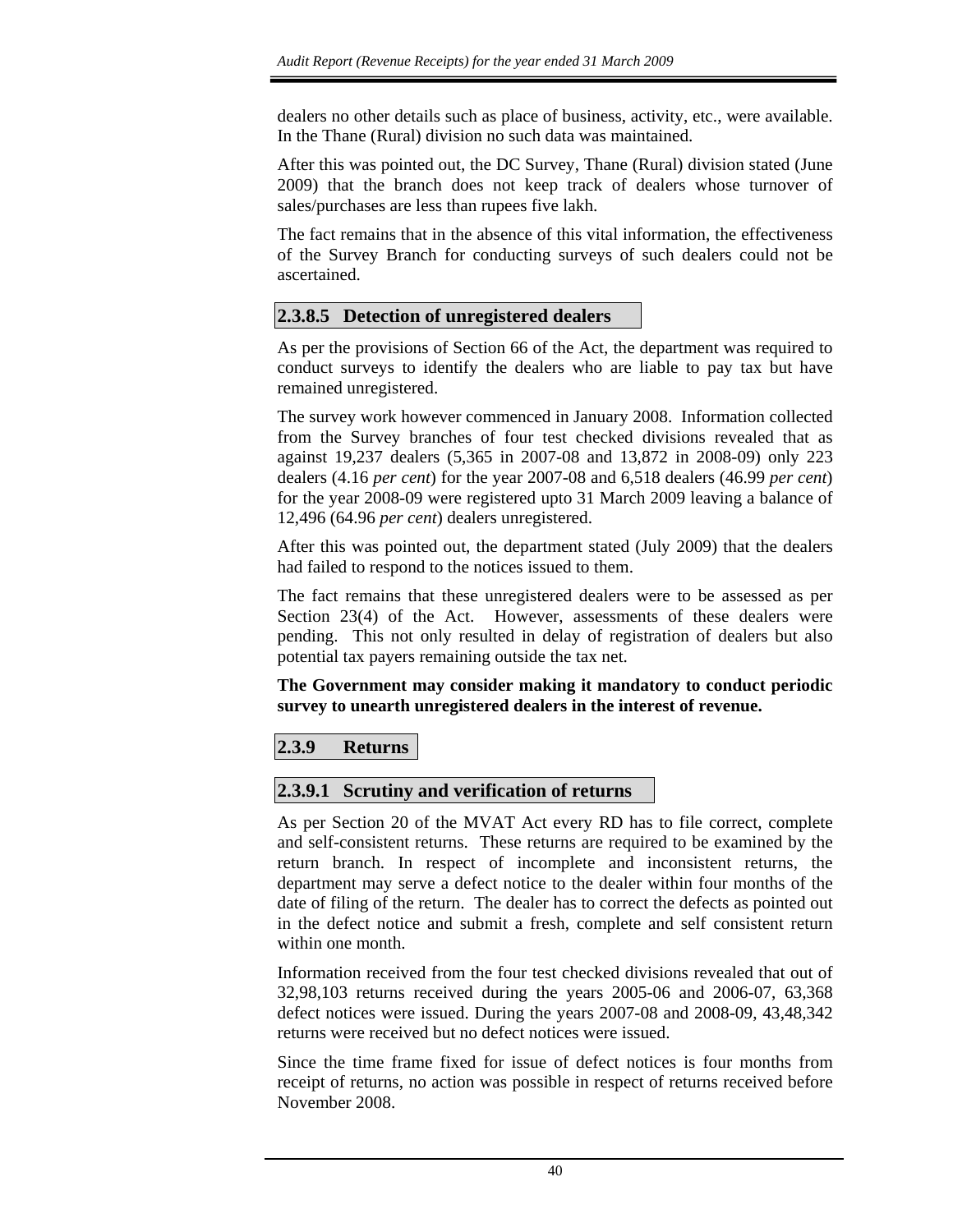In addition to issuing of defect notices to the erring dealers, the department has to conduct detailed scrutiny of all the returns to ascertain the date and amount of tax due, tax paid, interest payable, etc.

Test check of the records in two units of the Return branch in Mumbai division revealed that after scrutiny of returns, the department had raised demands for payment of interest of Rs. 5.47 crore in 33,867 cases during 2005-06. However, no such scrutiny of returns was conducted during the years 2006-07 to 2008-09 indicating that the returns filed by the dealers were accepted as complete and self consistent without ascertaining whether the dealers had paid taxes and interest correctly.

After this was pointed out, the department stated (June 2009) that from 2006- 07 onwards the task of data entry of returns has been entrusted to a private agency and the defect notices were to be generated on MAHAVIKAS. Since the agency has not completed the data entry so far, the department could not generate and issue defect notices in the remaining cases.

The fact remains that the work entrusted to the agency was required to be periodically monitored by the Department to ensure that the data entry of returns is complete.

**The Government may consider evolving a system for monitoring the issue of defect notices and for scrutiny of returns in the interest of revenue**.

### **2.3.9.2 Inadequacy of the documentation to be given along with the returns**

The Act does not provide for submission of any statement of sales/purchases along with the return. Further, there is no provision in the act for filing of annual return as was required under the repealed acts. However, the dealers whose turnover of sales/purchases are Rs. 40 lakh and above are required to furnish form 704 prepared by the chartered accountant (CA). Due to this, the details of sales/purchases, opening and closing stock is not available in respect of dealers whose turnover of sales/purchases is below Rs. 40 lakh. Hence, the scrutiny of returns cannot be said to have been complete without this vital information.

#### **Pending work towards scrutiny of chartered accountant's certificate in Form 704:**

Section 61 of the act provides for audit of accounts by the CAs of the dealers whose turnover of sales or purchases exceeds Rs. 40 lakh in a year or of the dealers who are dealing in country/foreign liquors or beer, etc. An audit report in form 704 prepared by CA has to be furnished by the dealer to the department within eight months (10 months with effect from 01 April 2007) as per Rule 66 of MVAT Rules. The Sales Tax Practitioners Association had challenged the validity of Section 61 of the Act in the Bombay High Court. On the basis of the decision of the High Court the period of submission of report in form 704, for the periods 2005-06 and 2006-07, was extended upto 31 July 2008. As per Section 61(2) of the Act, non-submission of audit report in the prescribed form attracts penalty equal to 0.1 *per cent* of the total sales. The exact number of dealers from whom form 704 is receivable was not available in the test checked divisions. In the absence of this information it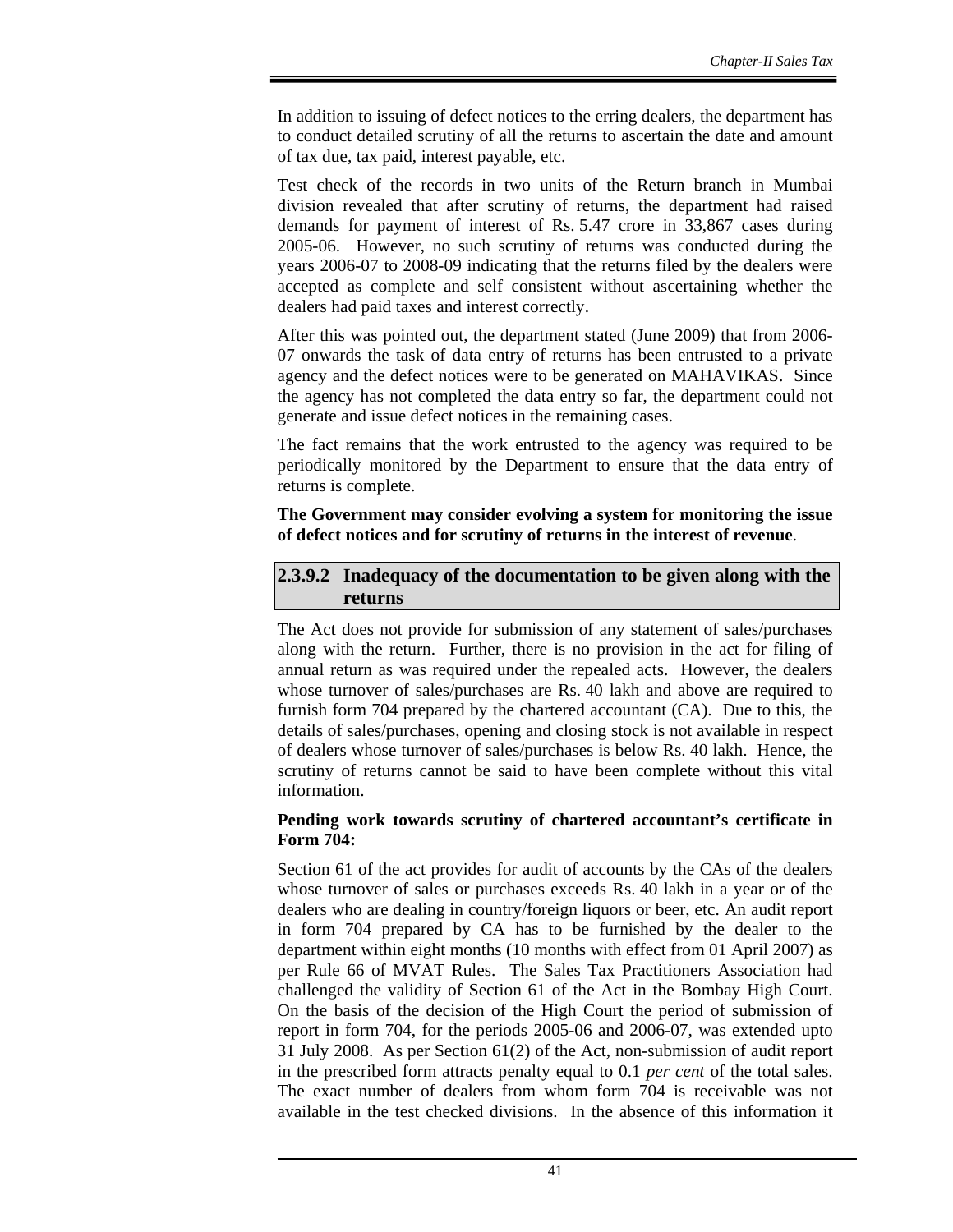was not possible to ascertain in audit as to how many dealers were actually liable for penalty under Section 61(2) of the Act.

After this was pointed out, the department stated (July 2009) that the database in this regard is maintained by MAHAVIKAS. But the information called for by audit has not been furnished so far.

Information furnished in form 704 is required to be checked in the Business Audit branch. This scrutiny is devised to see whether the dealer had paid the taxes and interest correctly. In Mumbai, Nashik and Thane (Rural) divisions, in respect of 2,22,383 (88.63 *per cent*) out of 2,75,795 forms (704) submitted by the dealers, scrutiny had not been conducted by the department till 31 March 2009. In Pune division after scrutiny of 53,412 forms (704) for the period 2005-06 to 2007-08, 284 cases were identified for levy of penalty under Section 61(2), of which, action was taken to levy penalty only in 46 cases.

• As per Rule 65 of MVAT Rules, 2002, the CA after conducting audit has to advise the dealer in form 704 with regards to any payment of additional tax liability, pay back of excess refund received, reduction in claim of refund, etc. However, as the role of the CA was advisory, it was not binding on the dealer to pay the differential dues or to file revised returns. Hence, such 704 forms should have been scrutinized on a priority basis.

# **2.3.10 Tax audit**

## **2.3.10.1 Process of selection of dealers for tax audit**

As per Section 22 of the Act, the CST may arrange for audit of the business of any RD. Selection of dealers is done by MAHAVIKAS for this purpose by applying the following criteria:

- Dealers who have not filed the return;
- Who have claimed refund of tax;
- Who are selected by CST on the basis of application of any criteria or on a random selection basis;
- Where the CST is not prima facie satisfied with the correctness of any return of the dealer; and
- Where the CST has reason to believe that detailed scrutiny of the case is necessary.

The Additional Commissioners of the respective zones send the list of dealers as selected by MAHAVIKAS to the JCs of the divisions who in turn allot these cases to the branches/units headed by DCs for audit.

As scrutiny of transactions made by the dealer is predominantly return based, no records like statement of stock, declaration forms etc., are being kept in the audit file after completion of business/refund audit. However, as per the circular instructions issued by the Commissioner of Sales Tax in August 2008 documents relating to statement of sales and purchases and a list containing number and date of declaration forms issued in respect of interstate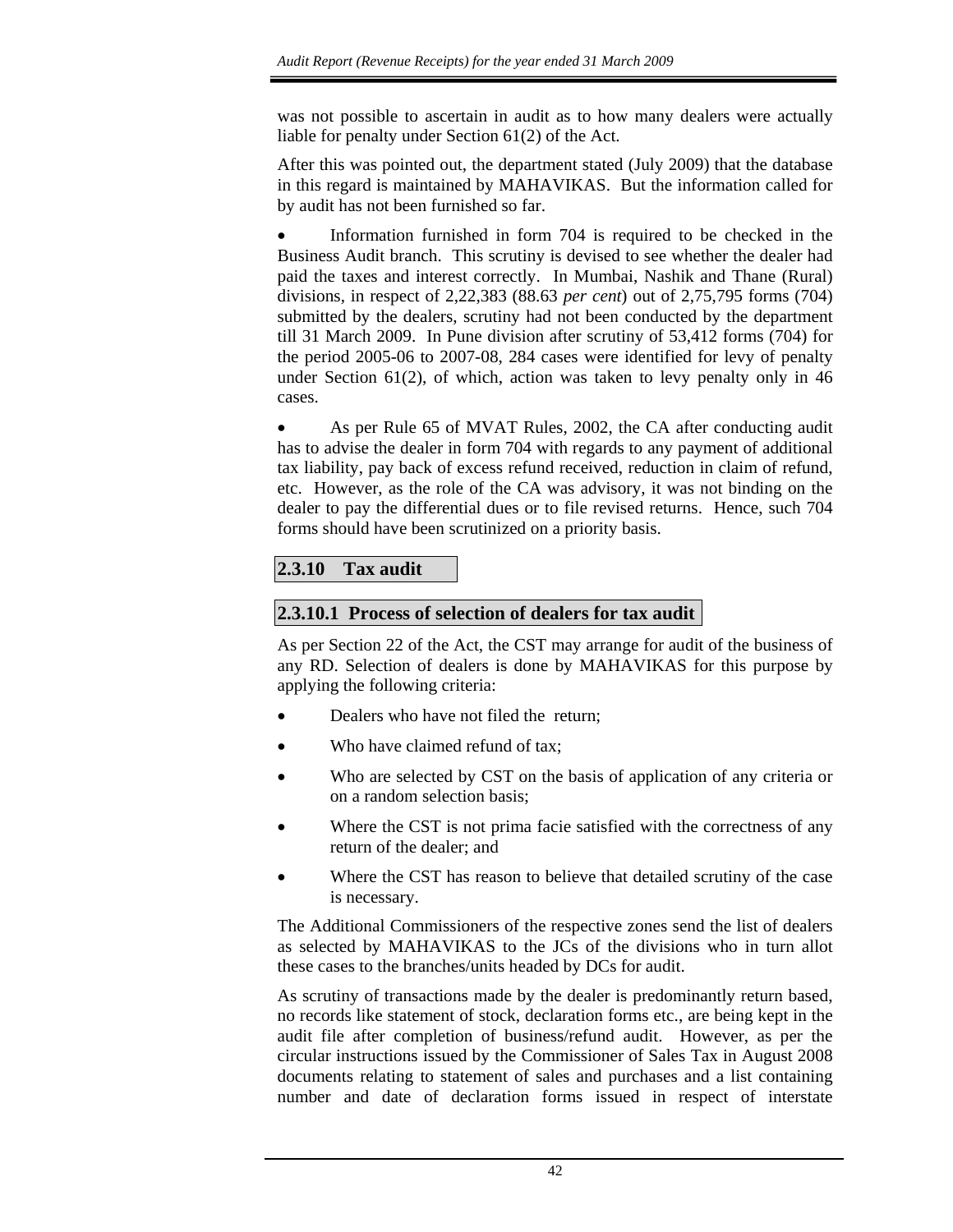transactions are to be kept and preserved in the audit files of cases selected for business/refund audit.

#### **2.3.10.2 Time frame for completion of tax audit**

As per the departmental instructions, business audit should be completed within three months from its commencement. Information received from the four test checked divisions revealed that during 2005-06 no audit was conducted in any of these divisions. During 2006-07 in the Mumbai division audit was completed in 118 out of 395 cases. In Nashik, Pune, and Thane (Rural) divisions no audit was conducted during 2006-07. In the four test checked divisions, in 7,626 out of 12,006 cases audit was completed in stipulated time during the periods 2007-08 and 2008-09.

After this was pointed out, the department stated (July 2009) that business audit was delayed due to want of documents from the dealers.

### **2.3.10.3 Percentage of dealers to be taken up for tax audit**

#### • **Business Audit**

The Act does not prescribe any percentage or number of cases to be selected for business audit. However, as per the departmental instructions the dealers are to be selected for business audit in such a way that each dealer gets selected for audit once in five years.

In the four test checked divisions, the information regarding the year-wise registration granted to the dealers registered under the act was not made available to Audit, but number of fresh dealers registered after introduction of VAT was furnished by the department. Analysis of the data furnished by the department revealed that out of 83,571 dealers due for audit, during the period 2005-06 to 2008-09, only 12,124 (14.51 *per cent*) were audited and an additional demand of Rs. 127.58 crore including interest of Rs. 24.13 crore was raised. Thus there was a shortfall of 85.49 *per cent* in the number of cases to be audited by business audit branch. This indicated that the monitoring mechanism prescribed was not proper.

### • **Refund Audit**

Section 51 of the MVAT Act deals with the grant of refund to the dealers. As per the amended provision of Section 51 of the Act and the Trade circulars issued by the CST from time to time, refunds were granted to the dealers during 2005-06 to 2007-08 without pre-audit or without obtaining bank guarantee. In all such cases, however, post-audit was to be taken up after March 2008.

Information received from the four test checked divisions revealed that postaudit in 798 cases involving Rs. 81.14 crore where the refunds were granted during 2005-06 to 2007-08 was still pending as on 31 March 2009.

The GoI in December 2006 had issued instructions to the GoM to complete internal audit of all cases where refunds were granted before submitting their claim for compensation for loss of revenue due to introduction of VAT.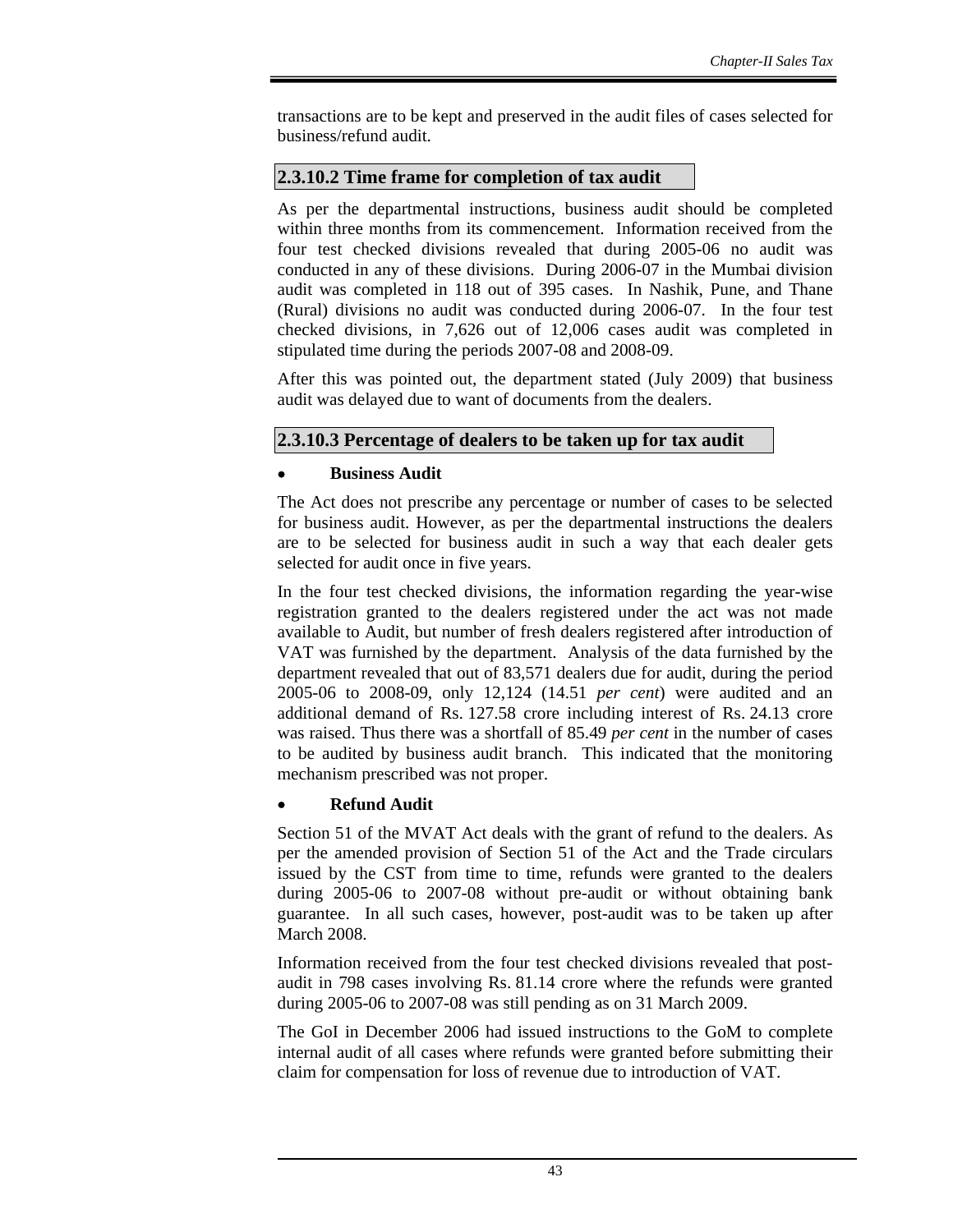Information received (July 2009) from the JC of Sales Tax, internal audit revealed that the audit of refunds by this wing had not been conducted upto March 2009. However, the department had issued circular instructions for commencement of refund audit in March 2008 only. This indicated that the instructions issued by the GoI for claiming compensation for loss of revenue due to introduction of VAT was not followed.

#### **The Government may consider devising a time bound programme for completion of refund audit to ensure that excess refunds were not granted.**

## • **Scrutiny of returns and audit in LTU Branch**

In January 2007, the Government decided to establish 70 LTUs. Each unit consists of dealers with tax liability of rupees one crore and above. All the functions under VAT including audit in respect of each dealer are performed in this unit as a single window system. However, these units were established only in July 2007, except in Thane (Rural) division where it was established in the year 2008-09. As per departmental instructions, audit of each dealer of LTU is to be conducted every year. Information received from the department revealed that out of 2,695 cases due for the years 2007-08 and 2008-09, only 865 cases were scrutinised and additional demand of Rs. 87.72 crore was raised. Since bulk of the tax collection in the State is from LTU dealers, shortfall in audit of such dealers negated the very purpose of creating these units.

Reasons for shortfall are awaited from the department (November 2009).

## **2.3.11 Input Tax Credit**

## **2.3.11.1 Deficiencies in the provisions for set-off (Input Tax Credit)**

Under the provisions of Rule 52 of MVAT Rules, 2002, a dealer is eligible for set-off of the taxes paid by him on purchases made from another registered dealer in respect of capital goods as well as in respect of purchases which are debited to the profit and loss account. Due to this provision in the Rules, dealers who are resellers or manufactures are eligible for set-off on any capital goods purchased irrespective of whether these goods are used in manufacture. Similarly, set-off is also admissible in respect of gift items, stationery goods, canteen expenses, office expenses if these purchases were debited to the profit and loss account.

As VAT envisages levy of tax on value addition along the supply chain and grant of set-off at each stage on the tax paid on purchases at the previous stage, the grant of set-off under the said rule was not consistent with the concepts under VAT. The White Paper prepared by the Empowered Committee of State Finance Ministries on 17 January 2005 finds mention in paragraph 2.2 as "The input tax credit in relation to any period means setting off the amount of input tax credit (set-off) by a RD against the amount of output tax". However, because of the provisions in the rule, dealers are eligible for set-off on purchases of both capital goods or otherwise. It leads to misuse of the provision of grant of set-off as in respect of purchases of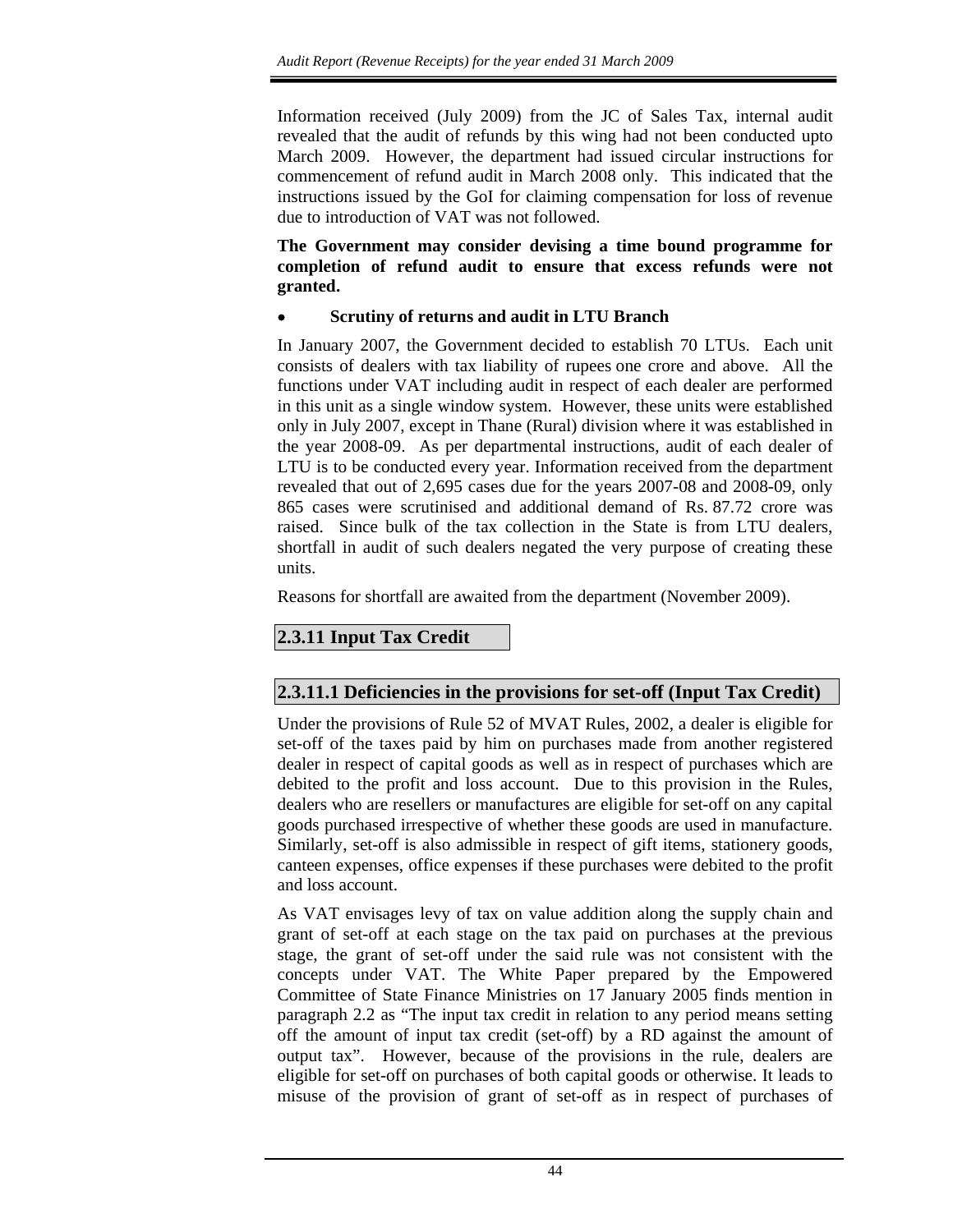personal nature, gifts, helicopters, aeroplanes etc., the dealer could be eligible for set-off.

• As per Rule 51 of MVAT Rules, 2002 a dealer was eligible for set-off of taxes paid by him on the closing stock as on 31 March 2005, provided the dealer had produced a certificate in the prescribed form.

Scrutiny of records in the four test checked divisions, revealed that in respect of 12 dealers refund was allowed during the year 2005-06 on account of setoff of Rs. 30.15 lakh on the closing stock as on 31 March 2005, even though, the requisite certificates in the prescribed form were not furnished by them. In the absence of the prescribed certificate refunds of Rs. 30.15 lakh granted to the dealers was irregular.

After this was pointed out the department stated (July 2008 and June 2009) that the requisite certificates would be obtained from the dealers and kept on record.

The fact remains that furnishing of certificates by the dealers was a prerequisite for grant of set-off. Moreover, the target date for furnishing the certificate was 28 February 2007.

• As per Section 48(2) of the MVAT Act no set-off or refund shall be granted to any dealer in respect of any purchase made from a RD unless the claimant dealer produces a tax invoice.

Test check of records of BA, LTU, Refund and Refund Audit branches in three test checked divisions viz. Mumbai, Pune and Thane (Rural) revealed that in five cases set-off of Rs. 2.46 crore was allowed during 2005-06 and 2006-07, even though the tax invoices were not furnished by the dealers.

After this was pointed out the department stated (between July 2008 and June 2009) that, the position varied from unit to unit such as i) the correctness of ITC claimed had been checked at the time of audit, ii) the claim was allowed as such after issue of cross check memos in pursuance of the departmental circular, etc..

The fact remains that set-off claimed by the dealer can be allowed only when it is supported with tax invoice.

### **2.3.11.2 Provisions for declaring details of the selling dealers in the returns**

As per Rule 17 of the MVAT Rules, a dealer has to file returns in the prescribed form within the stipulated period. In the return column, number seven to nine are earmarked for computation of turnover of purchases eligible for set-off, breakup of purchases tax-rate wise and computation of set-off claimed in the return. The provisions in the act do not require the dealer to furnish details of the purchases such as, date of purchase, name and TIN of the dealer from whom the purchases were made and value of purchases in the return. In the absence of these details it was not possible for audit to verify correctness of set-off claimed by the dealer.

**The Government may consider making it mandatory to provide details of the selling dealers in the return alongwith the details of treasury challans.**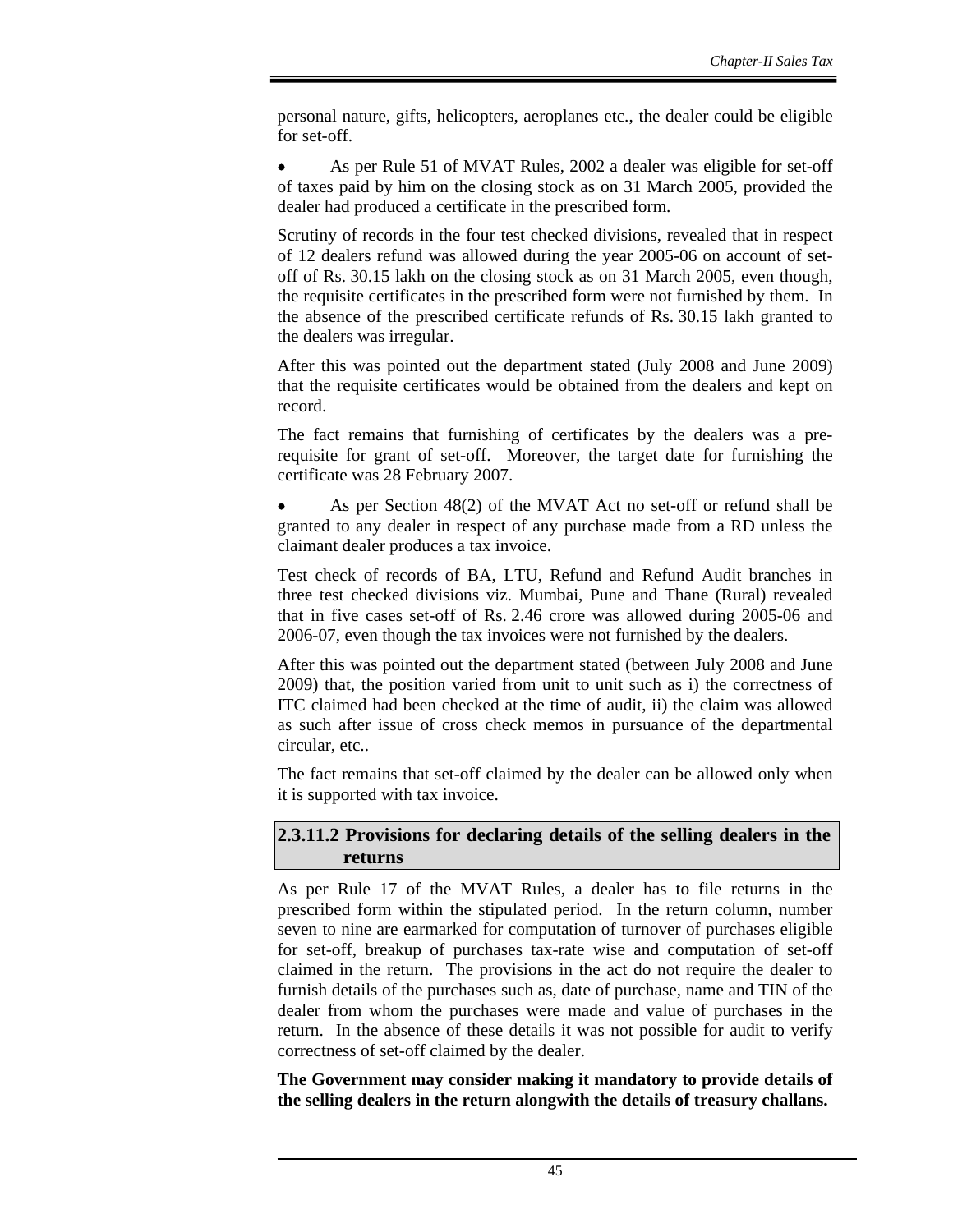### **2.3.11.3 System of cross verification of the records of the selling dealers**

As per the departmental instructions for grant of set-off to a dealer, the returns of the selling dealer who has issued tax invoice needs to be cross checked with the data maintained in MAHAVIKAS for the corresponding month. Further, while granting refunds, which has resulted due to claim of set-off in the returns filed by the dealer, a copy of the return for the succeeding month is to be invariably checked and kept on the record in order to ensure that the dealer has not carried forward the set-off claimed in the preceding month.

Test check of records of the Thane (Rural) division revealed that in respect of 11 dealers, for various periods between 2005-06 and 2008-09, set-off aggregating Rs. 70.73 lakh was allowed without cross-check of returns with MAHAVIKAS for the corresponding month. Set-off aggregating Rs. 2.22 crore was allowed in respect of 15 other dealers, for various periods between 2005-06 and 2006-07, without ensuring that the set-off was not carried forward in the returns for the succeeding month. Thus, the grant of set-off vis-a-vis refunds aggregating Rs. 2.93 crore was irregular.

### **2.3.12 Provisions for grant of exemption to certain class of dealers**

## **2.3.12.1 Control mechanism to monitor the amount of revenue foregone due to grant of exemption to industrial units**

A Package Scheme of Incentives (PSI) was introduced in 1964 to encourage dispersal of industries outside Bombay-Thane-Pune belt and to attract industries to the developing and undeveloped areas of the State. The Scheme was amended from time to time, the last amendment being in 2007. Under the scheme, sales tax incentives by way of exemption/deferral/interest-free unsecured loan, special capital incentives for SSI units, refund of octroi/entry tax/electricity duty, concession in the capital cost of power supply and contribution towards the cost of feasibility study were given to new/pioneer/ prestigious units as well as to the existing units undertaking expansion/ diversification.

#### **Short calculation of Cumulative Quantum of Benefits**

As per the PSI under the VAT Act and the rules made thereunder, a manufacturer in an eligible unit is entitled to avail tax incentives under the exemption mode in respect of sales tax, Central Sales Tax on sale of finished goods. The details are mentioned in the eligibility certificate issued by the department. After scrutiny of the returns, the Cumulative Quantum of Benefits (CQB) availed by the dealer during a year, is determined as per the provisions of the relevant MVAT Rules, 2002. The CQB is then reduced from the available monetary ceiling at the beginning of each year. Further, as per Rule 78 and 79 of the MVAT Rules, a dealer is entitled to claim refund of tax equal in amount to four *per cent* of purchase price of fuel, taxable goods used in manufacture of tax free goods and purchase price of goods used for manufacture which is dispatched to his own place of business or to his agent provided such amount is added to the CQB availed by the dealer during the said period.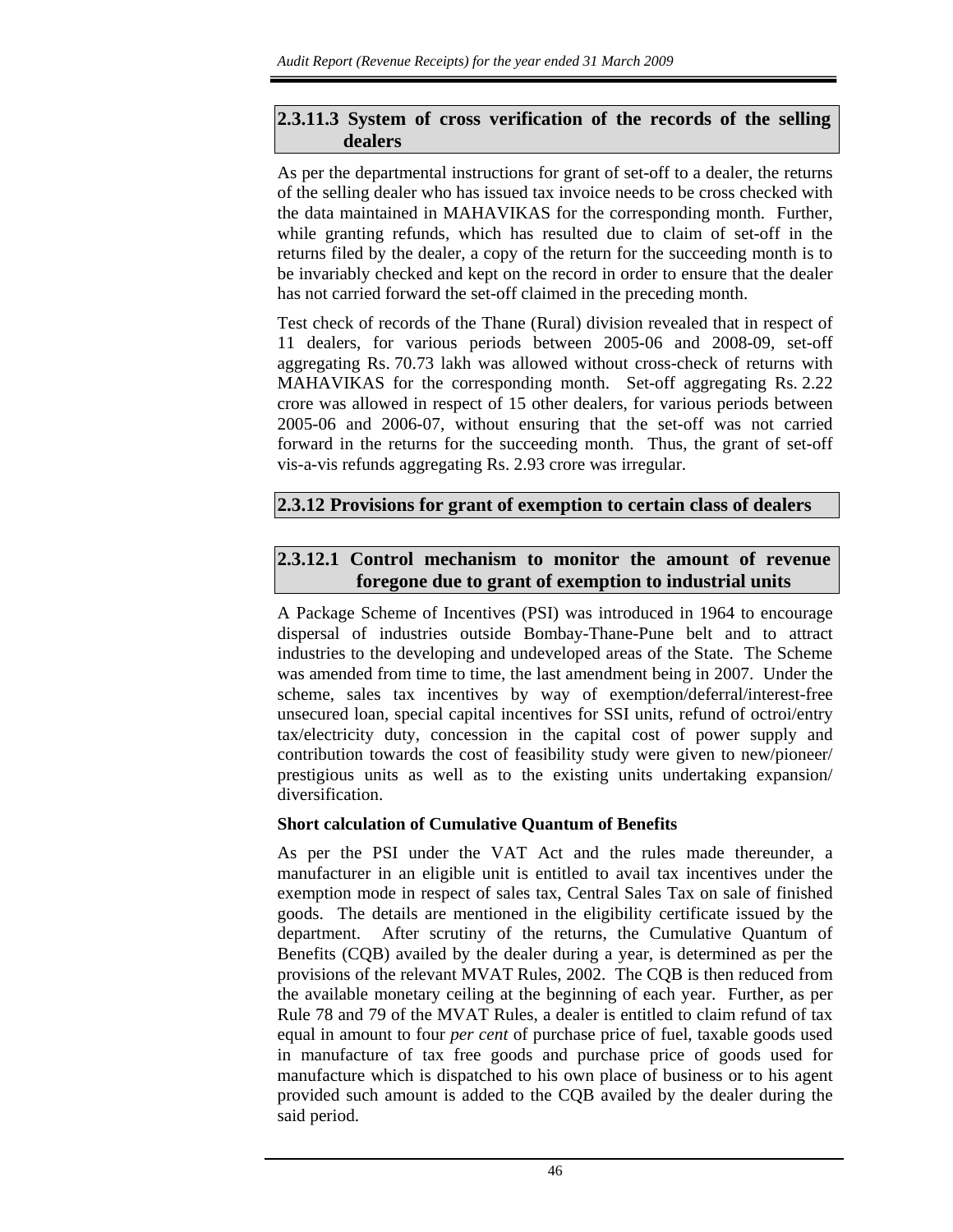During test check of the records of Pune division it was noticed that a dealer to whom eligibility certificate was granted under the exemption mode was allowed refund of Rs. 2.11 crore in January 2007, for the period April 2005 to December 2005, which was inclusive of refund of tax of Rs. 60.81 lakh. The refund claimed was equal in amount to four *per cent* of the purchase price. However, while computing the CQB availed by the dealer for this period, refund of Rs. 60.81 lakh was not considered as required under the rule. This resulted in short calculation of CQB to the extent of Rs. 60.81 lakh.

After the case was pointed out, the DC (Refund), Pune stated (February 2009) that the observation will be verified. Further reply is awaited (November 2009).

#### **2.3.13 Acceptance and disposal of appeal cases**

No time frame is prescribed in the repealed BST Act as well as in the MVAT Act for disposal of appeals filed by a dealer. Under the VAT regime however, the appellate authority has to give preference to the dealers whose age is more than 75 years.

Information received from four test checked divisions revealed that, 7,046 appeal cases involving revenue of Rs. 1,264.62 crore were pending as on 31 March 2009. Analysis of pending cases is given below:

|                  |                |                    |                |                         |                |                           |                | (Rupees in crore)  |
|------------------|----------------|--------------------|----------------|-------------------------|----------------|---------------------------|----------------|--------------------|
| <b>Division</b>  |                |                    |                | Number of cases pending |                |                           |                |                    |
|                  | upto 3 years   |                    |                | $>$ 3 years             |                | $>$ 4 years               |                | $>$ 5 years        |
|                  | No of<br>cases | Amount<br>involved | No of<br>cases | Amount<br>involved      | No of<br>cases | <b>Amount</b><br>involved | No of<br>cases | Amount<br>involved |
| Mumbai           | 2.174          | 551.32             | 489            | 103.32                  | 218            | 27.45                     | 566            | 51.92              |
| Nashik           | 333            | 55.69              | 5              | 0.70                    | 9              | 0.13                      | 40             | 0.33               |
| Pune             | 1,805          | 397.56             | 503            | 39.28                   | 225            | 14.81                     | 240            | 16.00              |
| Thane<br>(Rural) | 193            | 1.97               | 12             | 0.29                    | 24             | 0.96                      | 210            | 2.89               |
| <b>Total</b>     | 4,505          | 1.006.54           | 1.009          | 143.59                  | 476            | 43.35                     | 1,056          | 71.14              |

As no time frame was prescribed in the repealed BST Act as well as in the MVAT Act for disposal of appeal filed by a dealer, the department takes its own time to clear the cases.

After this was pointed out, the department stated that priority is given to cases involving tax dispute of more than rupees one lakh. The department further stated that, one of the reasons for large number of cases pending in appeal was due to vacancy in the post of appellate authorities.

The fact remains that inordinate delay in clearing of pending cases may lead to non-realisation of Government revenue due to passage of time.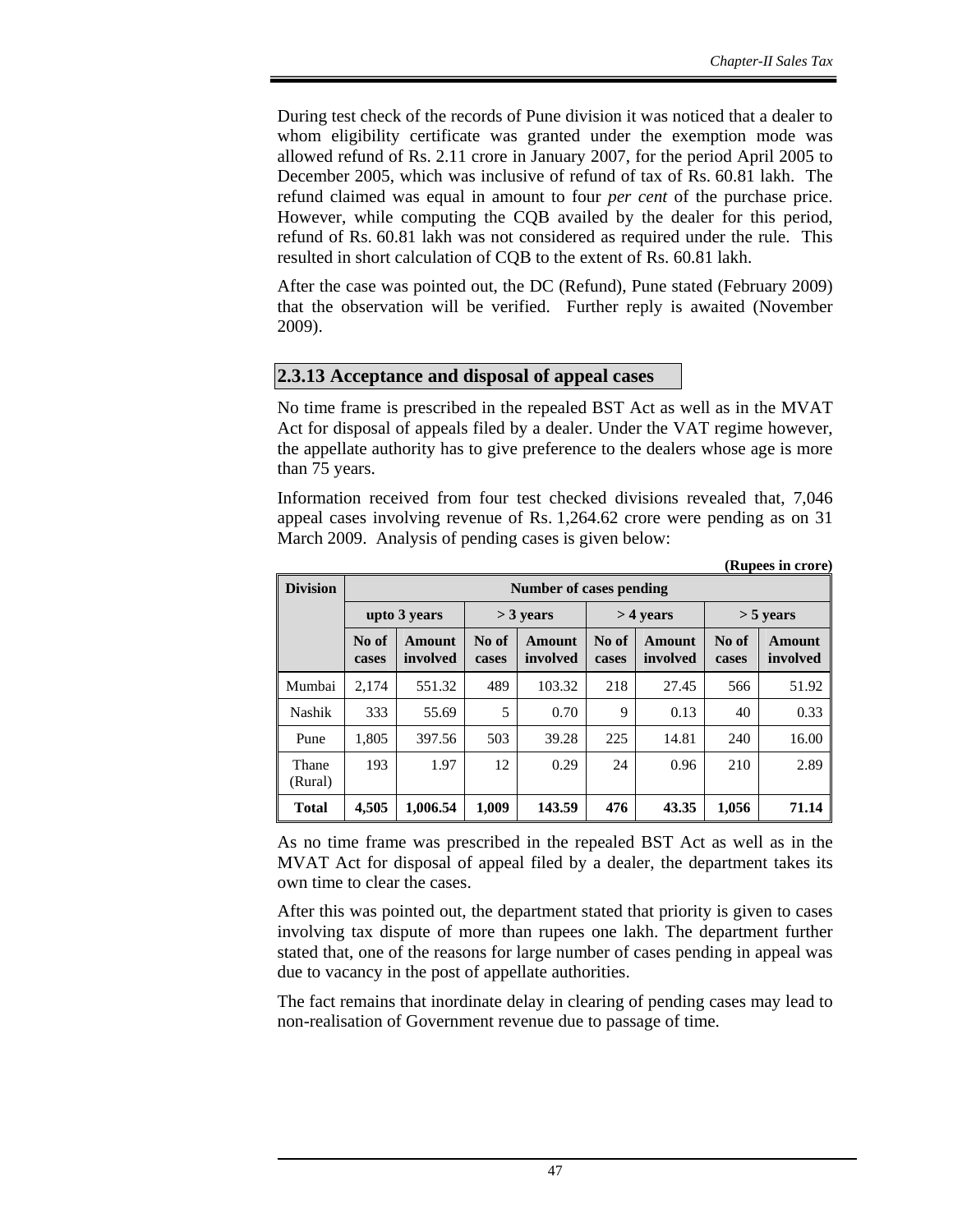### **2.3.14 Deterrent Measures**

#### **2.3.14.1 Absence of minimum penalty for offences**

#### **Non-levy of Penalty under Section 29 (3) of the Act**

As per Section 23(6) of the Act, if a dealer is found to have not disclosed the turnover of sales or of purchases in the return for any period or if tax had been paid at a lesser rate or set-off/deduction has been wrongly claimed, then the dealer may be assessed after serving a notice. Further, as per Section 29(3) of the act while passing an assessment order, the assessing officer can impose penalty equivalent to tax evaded or excess set-off claimed. However, as per departmental instructions, during the business audit, if any irregularity as specified in Section 23(6) of the act is noticed and the dealer agrees to pay the amount due with interest, no assessment order is required to be passed and the business audit is treated as complete.

During scrutiny of the records of the four test checked divisions, it was noticed that during various periods between 2005-06 and 2008-09, the business audit wing had noticed short payment of tax of Rs. 1.97 crore due to excess claim of set-off, application of incorrect rate of tax etc., and consequential levy of interest of Rs. 34 lakh in respect of 116 cases. However, in none of these cases notices were served by the department for carrying out assessment of these dealers. As a result, the department could not examine the aspect of levy of penalty in these cases.

After these cases were pointed out, the department stated that as per the departmental instructions assessment orders were required to be passed only if the dealer disagrees with the findings of the business audit.

Thus, the departmental instructions are not in conformity with the provisions of Section 29(3) of the act which was introduced with the intention of having a deterrent effect on the tax evaders.

**The Government may consider evolving a mechanism for carrying out assessment of dealers on a selective basis in cases where evasion of tax is noticed during the Business Audit/Refund Audit, so that the penalty could be levied where willful default have been noticed.** 

### **2.3.15 Internal controls**

#### **2.3.15.1 Maintenance of registers in unit offices**

#### • **Register of cross check memos**

As per the departmental instructions, before closure of audit, the concerned officer has to issue cross check memos to the dealer for ascertaining the correctness of ITC claimed by the dealer in his return. A register showing the names of the purchasing and selling dealer, their TINs, period of transaction, value of sales/purchases is to be maintained in each division for this purpose.

Scrutiny of the registers maintained in the four test checked divisions revealed that result of the cross check memos issued, the progressive figures of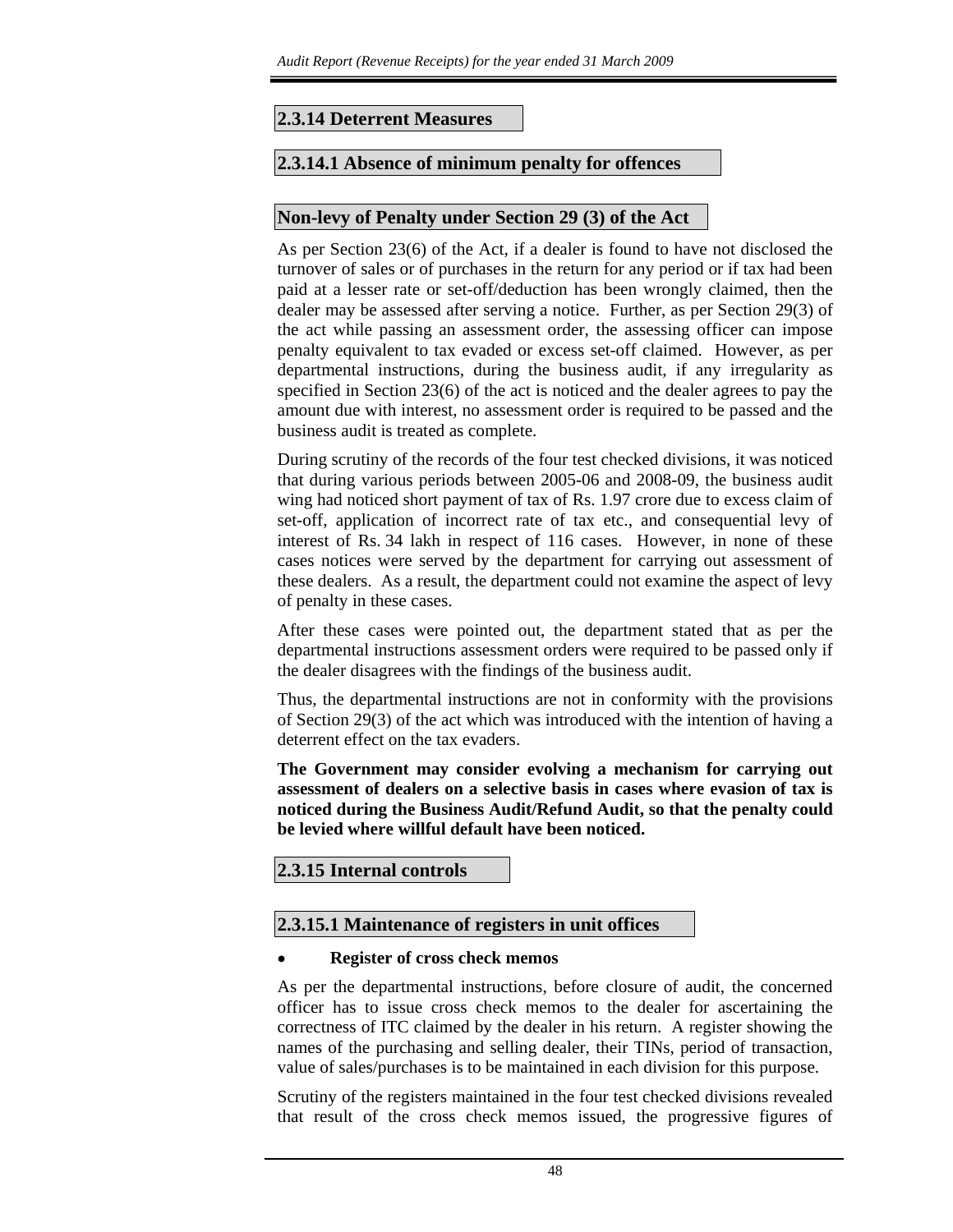outstanding memos, monthly abstracts, etc., were not recorded in these registers. It was also noticed that no follow up action was taken by the concerned branches for keeping the register upto date.

As the information required was neither kept on record nor the data updated in time the very purpose for which these registers was to be maintained was defeated.

#### • **Register number BAR 6 – selection criteria register**

As per departmental instructions, a register is to be maintained for selection of dealers for audit on the basis of the criteria prescribed under Section 22 of the MVAT Act. The register is to be maintained by the business audit branch until a computerised system for selecting the dealer in MAHAVIKAS is put in place.

It was noticed that in the four test checked divisions no such registers were maintained.

#### **2.3.15.2 Reports and returns**

The department has devised a system of calling for information from various functional branches/units of the field offices through a monthly statement known as key performance indicators (KPIs). The divisions in turn consolidate the KPIs under their jurisdiction in a form viz. key key performance indicator (KKPI) and send to the Commissioner's office for follow up action.

It was noticed that performance reports in form KKPI had been received in the office of the CST from the divisions only during the year 2007-08 and 2008- 09.

No such reports were sent by the divisional offices for the years 2005-06 and 2006-07. The Department (August 2009) stated that the process of receiving KKPI reports in the Commissioner's office was initiated only in the month of December 2007.

Non-receipt of performance report from the field offices during 2005-06 and 2006-07 indicated that there was no control mechanism available with the department to monitor the performances of the various branches during these years.

#### **2.3.16 Internal audit**

#### **2.3.16.1 Existence of Internal Audit**

Under VAT administration there is no separate branch of internal audit (IA). The IA branch which was in existence under the repealed Acts along with its staff was allowed to continue for conducting internal audits of both BST Act and VAT Act.

Information received from the test checked divisions revealed that the IA branch was mainly engaged in conducting internal audit of assessments done under repealed Acts and not of VAT.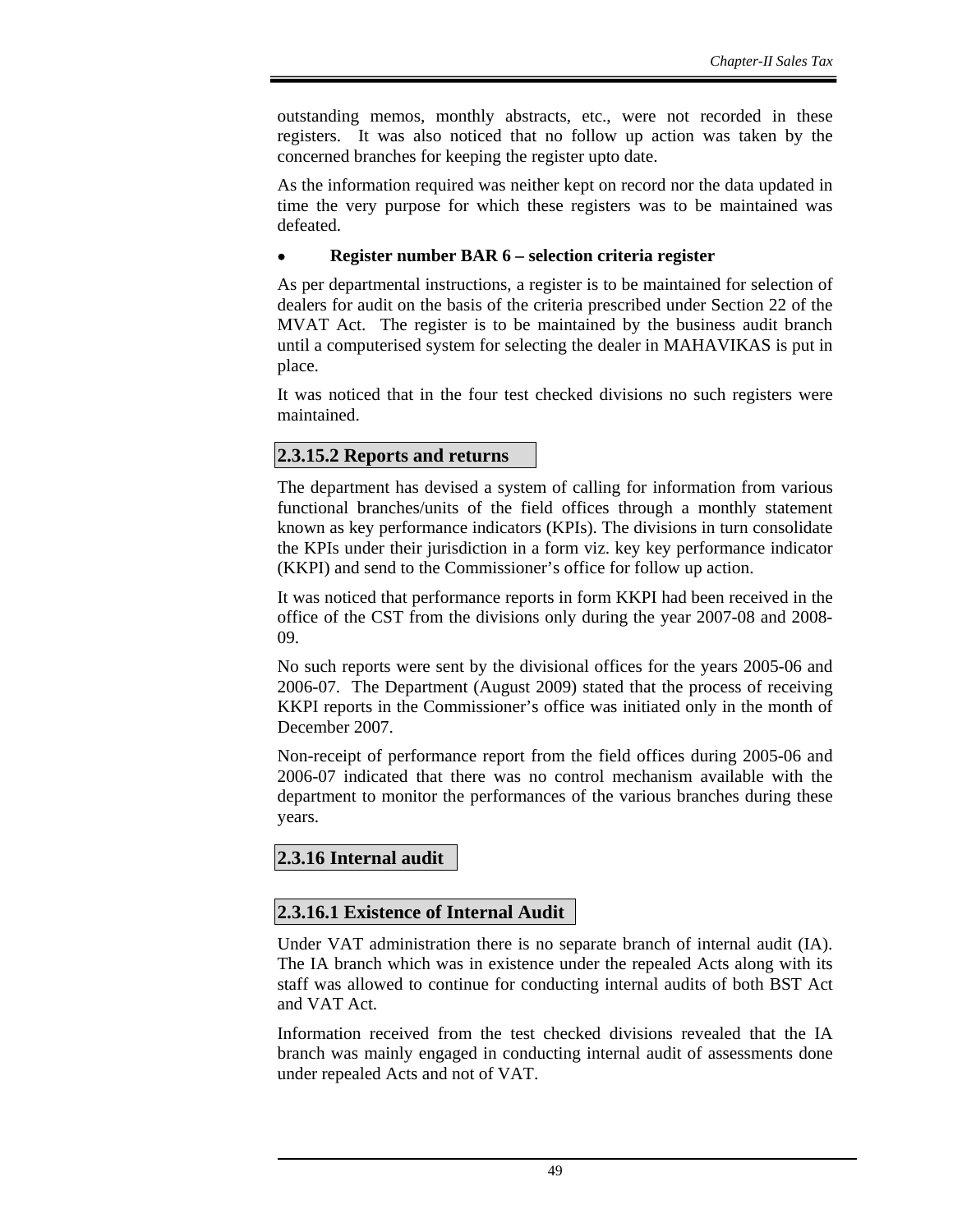After being pointed out (July 2009), the department stated that since all the functional branches under VAT are headed by officers with full expertise in their respective fields, no internal audit under VAT was considered necessary.

The fact remains that the internal audit wing of any organisation is a vital component of the internal control mechanism and is defined as control of all controls to enable that the prescribed systems are functioning reasonably well. Absence of internal audit made the department vulnerable to the risk of control failure.

**The Government may consider taking up the internal audit of the functional branches of VAT to monitor the work done under these branches.** 

## **2.3.17 Claim for compensation of loss due to introduction of VAT**

As per the modalities prescribed under the GoI guidelines, compensation for loss of revenue due to implementation of VAT was available to the States at 100 *per cent*, 75 *per cent* and 50 *per cent* of such loss of revenue during the first three years, namely 2005-06, 2006-07 and 2007-08 respectively. The net revenue for the respective years was to be worked out after deducting the refunds granted under VAT from the gross receipts. The refunds were to be granted on receipt of application from the dealer for refunds in form 501.

During test check of the records of Mumbai and Pune divisions, it was noticed that though 112 dealers had applied for refund in time, during the years 2005- 06, 2006-07 and 2007-08, the refunds were not granted in the same year but were granted during the subsequent years. Thus, due to delay in grant of refunds, the gross receipts could not be reduced by the refunds that would have been admissible during the year. This resulted in claim of less compensation from the GoI and consequent loss of revenue of Rs. 5.72 crore.

On this being pointed out, the department replied (March 2009) that this was the initial period of implementation of VAT. Being a new enactment, the trading community faced lots of problems in complying with the various requirements of the Act. Also the department faced several problems in administering the said Act. Under these circumstances it was impractical to implement the Act in totality right from the very beginning. Hence, the modalities as defined by the GoI for compensation were implemented and refunds granted to the dealers as per the circular instructions issued by the CST.

The fact remains that the department should have foreseen all these problems and taken steps to educate the traders and to gear the departmental machinery at all levels to expedite the grant of refund before the end of the respective financial years.

## **2.3.18 Conclusion**

The review revealed that the administrative set up was not in place for smooth implementation of the VAT. The reorganisation of the department was done only after January 2007 and still the functional branches have not been fully streamlined. Further, the staff available with the department are not being fully utilised in assessing the pending cases under the repealed Acts. There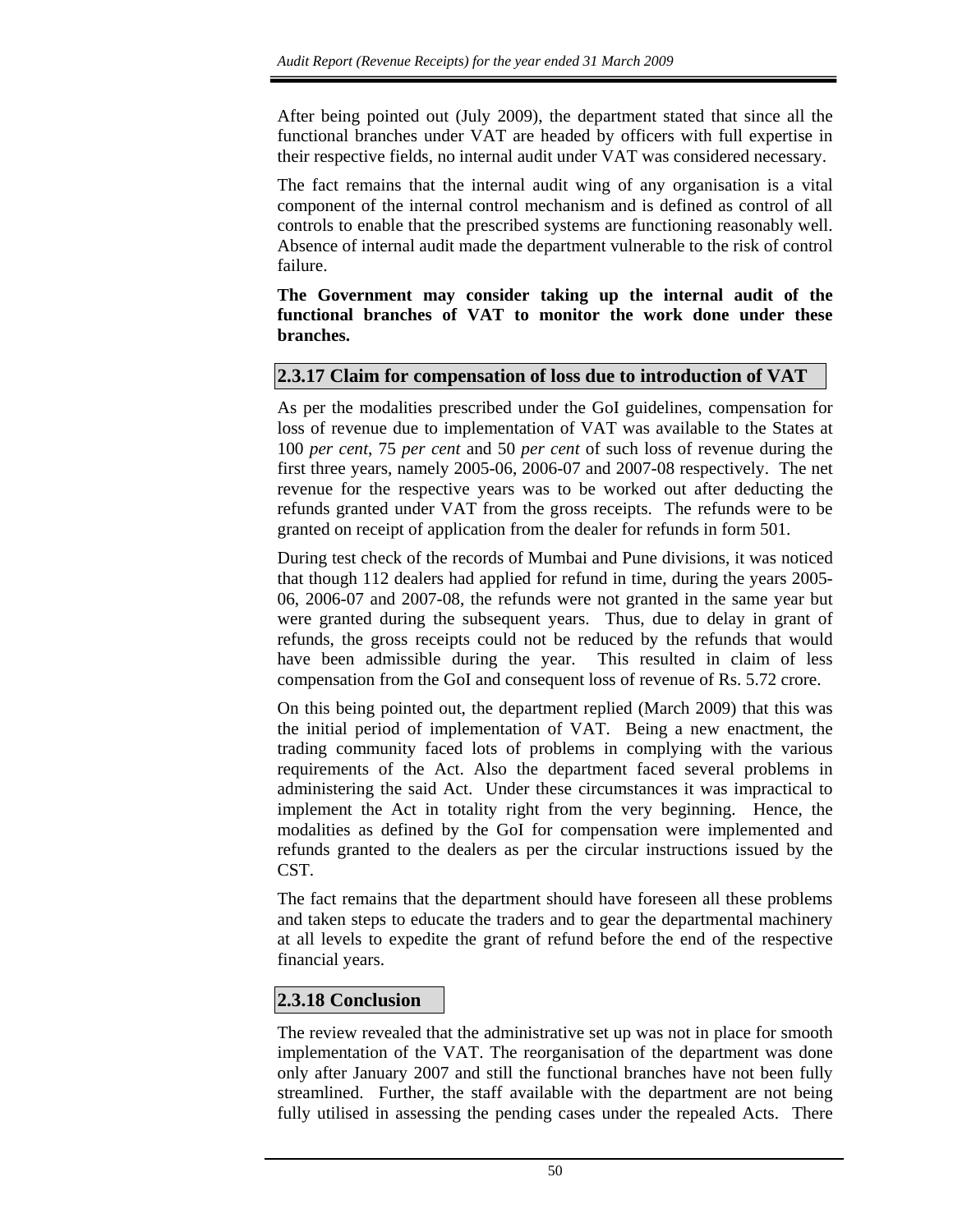were delays in registration of unregistered dealers and their assessments resulting in potentially identified tax payers remaining out of the tax net.

Of the 22 modules included in MAHAVIKAS system only one module viz. that of Registration has been put to use so far. As the smooth functioning of VAT is based on effectiveness of data available on the system, its delay in implementation hampered the effective implementation of the Act. Also, returns were not scrutinised and defect notices were not issued from 2007-08 due to non-availability of data on MAHAVIKAS.

Internal control was not effective as the cases covered by Business Audit/Refund branch were not checked by the Internal Audit branch. Large refunds were granted without pre-audit or without taking bank guarantee from the claimant dealers. Non-imposition of penalty on dealers has resulted in loss of revenue to Government, besides sending wrong message to the dealers that the Department recovers only the tax evaded with interest in audit without any penalty as a deterrent measures.

#### **2.3.19 Summary of recommendations**

**The Government may consider:** 

- **preparing modules in tune with the VAT functions for effective implementation of VAT;**
- **evolving a mechanism to complete the assessments early to realise any dues blocked in such pending assessments;**
- **instituting a suitable mechanism for validating the work outsourced to the agency responsible for data entry, printing of TIN certificates and issuing of RCs. Further, a system should also be laid down for timely cancellation of RCs, only after completion of verification process as required under the Act/Rules and for timely return of the cancelled RCs to avoid its misuse;**
- **making it mandatory to conduct periodic survey to unearth unregistered dealers in the interest of revenue;**
- **evolving a system for monitoring the issue of defect notices and for scrutiny of returns in the interest of revenue;**
- **devising a time bound programme for completion of refund audit to ensure that excess refunds were not granted;**
- **making it mandatory to provide details of the selling dealers in the return alongwith the details of treasury challans;**
- **evolving a mechanism for carrying out assessment of dealers on a selective basis in cases where evasion of tax is noticed during the Business Audit/Refund Audit so that the penalty could be levied where willful default have been noticed; and**
- **taking up the internal audit of the functional branches of VAT to monitor the work done under these branches.**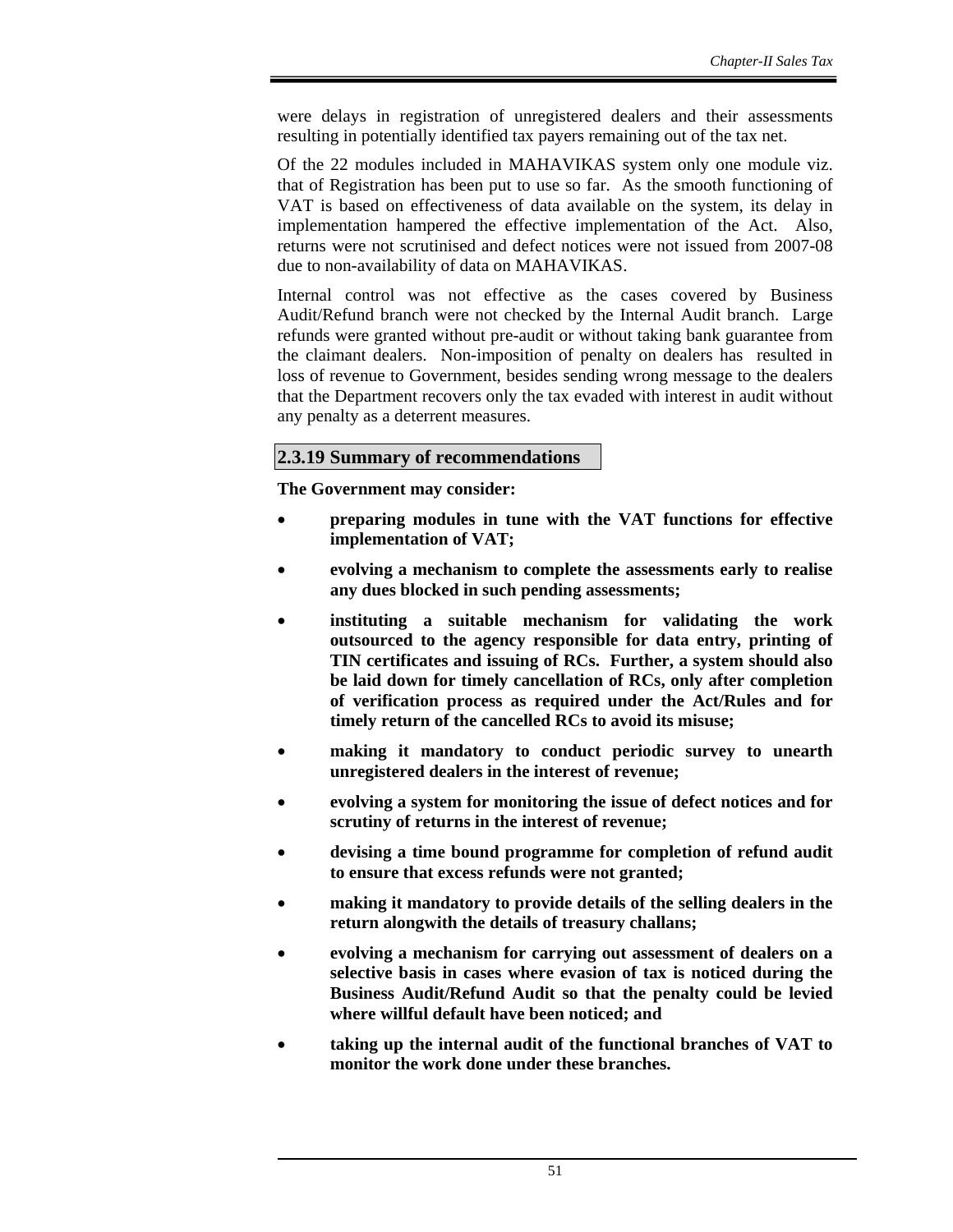## **2.4 Other audit observations**

*Scrutiny of the assessment records of Sales Tax/Value Added Tax (VAT), Central Sales Tax and Works Contract tax Act maintained in Sales Tax Department revealed several cases of non-observance of provisions of Acts/Rules, non/short levy of tax, irregular grant of exemptions and other cases as mentioned in the succeeding paragraphs in this Chapter. These cases are illustrative and are based on a test check carried out in audit. Such omissions on the part of Assessing Authorities (AAs) are pointed out in audit each year, but not only the irregularities do persist; these remain undetected till an audit was conducted. There is need for the Government to improve the internal control system including strengthening of internal audit.* 

## **2.5 Excess claim for compensation of loss of revenue due to introduction of Value Added Tax in Maharashtra**

The Value Added Tax (VAT) was implemented in Maharashtra with effect from 1 April 2005. The Government of India (GoI) agreed to compensate the Government of Maharashtra (GoM) for loss of revenue consequent to the implementation of VAT and issued guidelines in June 2006 on the modalities for calculation of compensation claim. As per the guidelines, the VAT receipts were to be compared with the revenue of the pre-VAT period and suitably extrapolated on the basis of the average growth of the rate of revenue of the previous five years. Further, motor spirit tax (MST) receipt, tax on liquor and credits on account of input tax credit (ITC) under the VAT adjusted against Central Sales Tax (CST) were to be excluded while computing the receipts. The resultant net revenue was to be compared with the projected tax revenue for 2006-07 to arrive at the loss due to the introduction of the VAT. The compensation was allowable at 75 *per cent* of such loss of revenue during the year 2006-07. The GoM preferred (January 2008) its final compensation claim of Rs. 3,061.23 crore for the year 2006-07, against which the GoI sanctioned Rs. 2,037.83 crore up to December 2008.

The refunds granted, receipts on account of the MST (non-VAT revenue),tax on liquor and input tax credit adjusted against the CST allowed as per the returns relating to the period April 2006 to March 2007 in Mumbai and Pune divisions were scrutinised between November 2008 and February 2009. The total amount of refund, MST, tax on liquor and input tax credit involved in the compensation claim under the VAT and amounts test checked for the period 2006-07 in the selected divisions were as under :

**(Rupees in crore)** 

|                    |                                                       |                           | (Kupees III CLOLE) |
|--------------------|-------------------------------------------------------|---------------------------|--------------------|
| <b>Description</b> | <b>Total amount involved in</b><br>compensation claim | <b>Mumbai</b><br>division | Pune<br>division   |
|                    |                                                       |                           |                    |
| Refund             | 2.032.38                                              | 582.35                    | 486.25             |
| <b>MST</b>         | 6.496.98                                              | 6,496.98                  | NIL                |
| Tax on liquor      | 954.24                                                | 362.95                    | 134.81             |
| <b>ITC</b>         | 1.058.87                                              | 375.45                    | 428.64             |

Test check of the records in respect of Mumbai and Pune divisions indicated that there was excess compensation claim of Rs. 277.99 crore as discussed in the paragraphs below: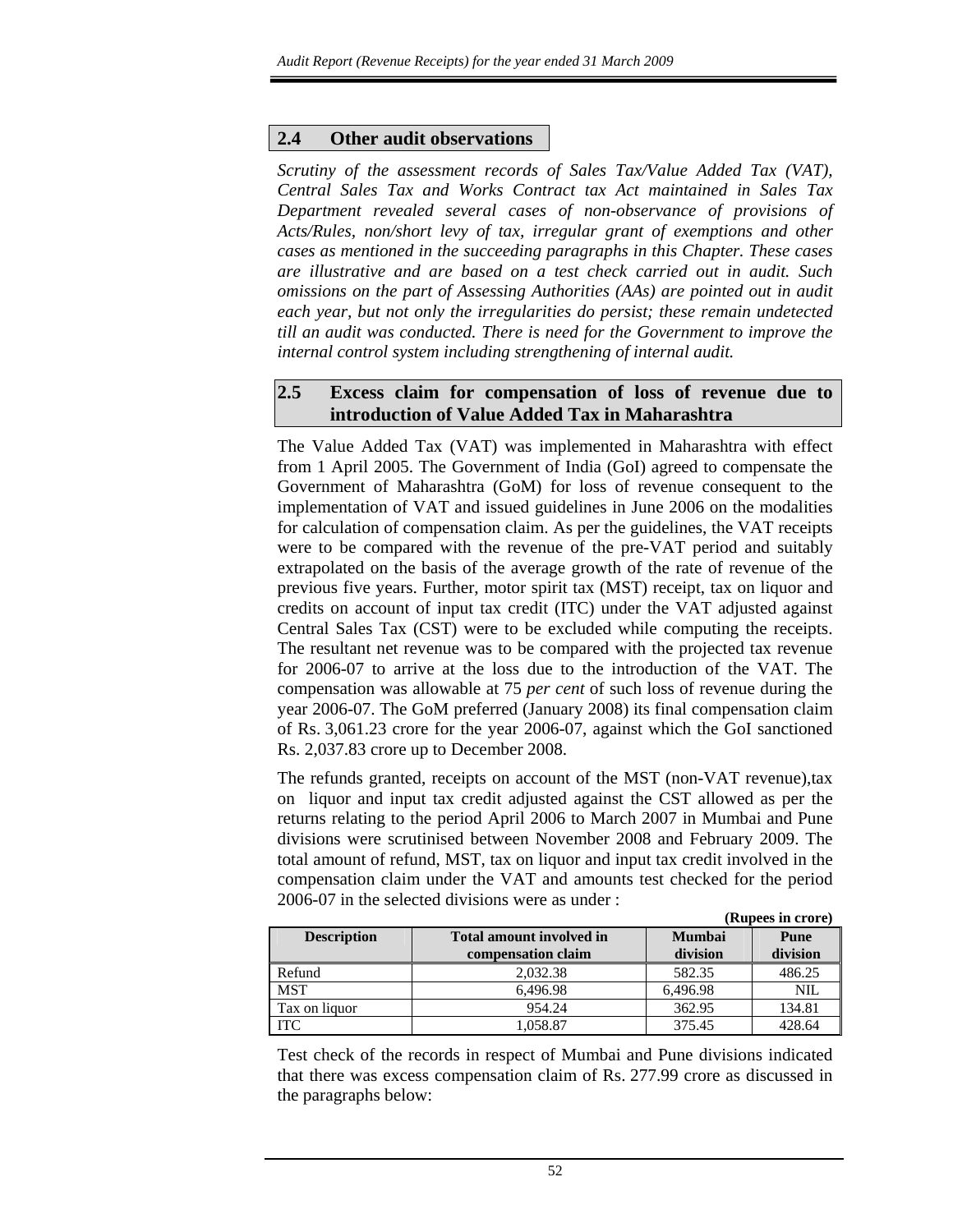#### **2.5.1 Inclusion of inadmissible refunds in the claim**

According to the modalities prescribed by the GoI, tax refund allowed by the department relating to VAT items only are to be taken into consideration for claiming compensation.

**2.5.1.1** The GoM considered the total refund of Rs. 2,032.38 crore allowed during 2006-07 for compensation. Of this, Rs. 582.35 crore related to Mumbai division and Rs. 486.25 crore related to Pune division. However, as per the information furnished to Audit by the Sales Tax department, the refund relating to VAT amounted to Rs. 304.96 crore for Mumbai division and Rs. 434.37 crore for Pune division. This resulted in excess claim of compensation of Rs. 246.95 crore<sup>14</sup>.

After this was pointed out (February 2009) the Department accepted (May and July 2009) the inclusion of refunds pertaining to old Acts amounting to Rs. 329.27 crore in respect of Mumbai and Pune Division resulting in excess claim of compensation of Rs. 246.95 crore.

**2.5.1.2** As per the letter sent to the Principal Secretary, Finance Department, GoM by the Commissioner of Sales Tax in January 2008, in final compensation claim the department had enhanced the amount of net revenue for the year 2006-07 by Rs. 1.07 crore<sup>15</sup> considering the grant of excess refund of Rs. 1.07 crore noticed by the refund audit section of the department. Scrutiny of the records indicated that the refunds actually disallowed by the refund audit sections in Mumbai and Pune was Rs. 96.79 lakh and Rs. 45.69 lakh respectively (totalling Rs. 1.42 crore). Thus, the net revenue was required to be enhanced by Rs.  $1.99$  crore<sup>16</sup> instead of Rs.  $1.07$  crore. This resulted in excess compensation claim of Rs. 69 lakh  $\{(1.99 - 1.07)$  crore = 92 lakh x 75 *per cent}*.

The matter was reported to the department and the Government in March 2009; their reply is awaited (November 2009).

#### **2.5.2 Inclusion of excess receipts on account of tax on liquor**

According to the guidelines of the GoI, receipts on account of tax on liquor were to be excluded while computing the compensation claim. In the compensation claim preferred by the GoM for the year 2006-07, an amount of Rs. 954.24 crore was deducted on account of receipts from tax on liquor, out of which Rs. 362.95 crore related to Mumbai division.

During test check of the records of Mumbai division, it was noticed that in 20 cases, receipts on account of tax on liquor was considered at Rs. 69.50 crore. In these cases scrutiny of the audit reports in form 704 submitted by the chartered accountants indicated that actual receipts on account of tax on liquor was only Rs. 30.15 crore. The excess amount of Rs. 39.35 (69.50 – 30.15) crore was due to inclusion of tax on sale of food and non-exclusion of input tax credit on local sales. This resulted in excess deduction of Rs. 39.35 crore

  $Inadmissible amount={ (Rs. 582.35-Rs. 304.96) core + (Rs. 486.25-Rs. 434.37) core }$ 

Rs. 329.27 crore, 75 *per cent* of Rs. 329.27 crore is Rs. 246.95 crore.<br><sup>15</sup> Includes Rs. 50 lakh in Mumbai, Rs. 54 lakh in Raigad and Rs. 3 lakh in Thane (City) divisions.<br><sup>16</sup> Includes 1

<sup>16</sup> Includes Rs. 96.79 lakh in Mumbai, Rs. 45.69 lakh in Pune, Rs. 54 lakh in Raigad and Rs. 3 lakh in Thane (City) divisions.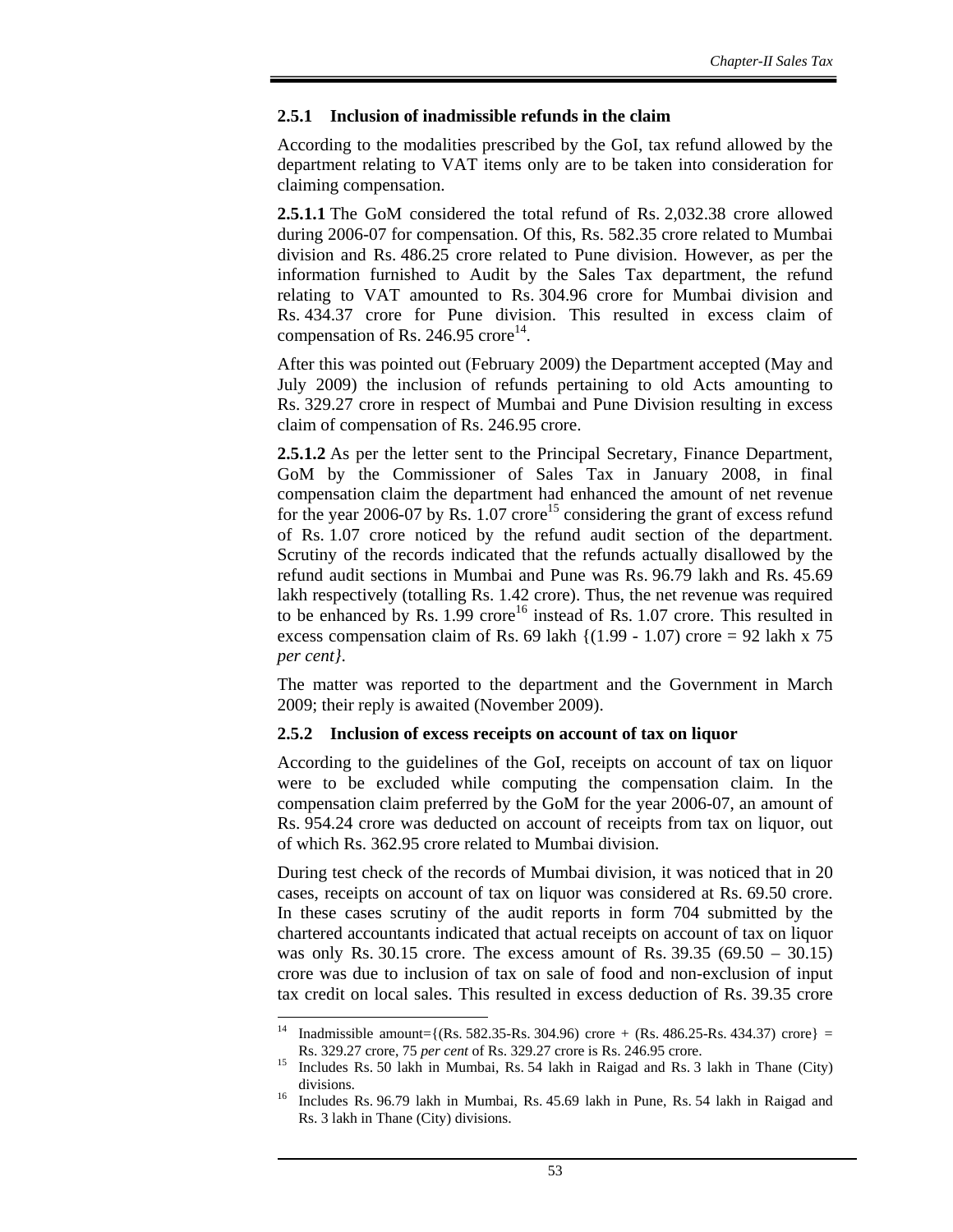and excess claim of compensation of Rs. 29.51 crore (75 *per cent* of Rs. 39.35 crore).

After the cases were pointed out (March 2009) the department accepted (June 2009) the observations in 19 cases amounting to Rs. 27.82 crore. Reply in the remaining case is awaited.

The matter was reported to the Government in March 2009; their reply has not been received (November 2009).

## **2.5.3 Incorrect deduction of ITC in compensation claim**

The guidelines issued by the GoI prescribed that input tax credit adjusted against CST were to be excluded while computing compensation claim. During test check of the records of Mumbai division, it was noticed that in eight cases input tax credit was considered as per the returns filed by the dealers at Rs. 4.78 crore. However, as per the audit report in form 704 submitted by the chartered accountant, ITC adjusted against CST in respect of these dealers was only Rs. 3.66 crore. This resulted in excess deduction of Rs. 1.12 crore (Rs. 4.78 crore – Rs. 3.66 crore) and consequential excess claim of Rs. 84.33 lakh (75 *per cent* of Rs. 1.12 crore).

The matter was reported to the department and the government between January and March 2009; their reply has not been received (November 2009).

## **2.6 Non-observance of the provisions of Acts/Rules**

*The BST/MVAT/CST/WCT Acts and Rules empowers/provide for :* 

- *(i) levy of tax/turnover tax/surcharge/interest at the prescribed rate;*
- *(ii) registration of dealers liable for payment of tax under the VAT Act;*
- *(iii) payment of refund of excess tax paid by the dealer either in cash or by adjustment against dues in respect of any other period;*
- *(iv) exemption of tax on deemed export/branch transfers/inter-State sales subject to submission of the prescribed declarations/certificates;*
- *(v) deferring tax under BST to eligible units either full or at a fixed percentage on the fulfillment of prescribed conditions; and*
- *(vi) allowance of set-off as admissible.*

*The AAs, while finalising the assessments, did not observe some of the rules in cases mentioned in the paragraph 2.6.1 to 2.6.10. This resulted in non/short levy/non-realisation of tax/interest of Rs. 29.47 crore.* 

## **2.6.1 Short levy of tax**

Under the provisions of the BST Act, the rate of tax applicable on any commodity is determined with reference to the relevant entry in schedule 'B' or 'C' of the Act. Further, the Government, by notification from time to time, exempts certain sales or purchases from payment of tax in full or any part thereof, which are payable under the provisions of the Act, subject to such conditions as are prescribed. Besides, turnover tax (TOT), surcharge (SC) and interest are also leviable as per the provisions of the Act.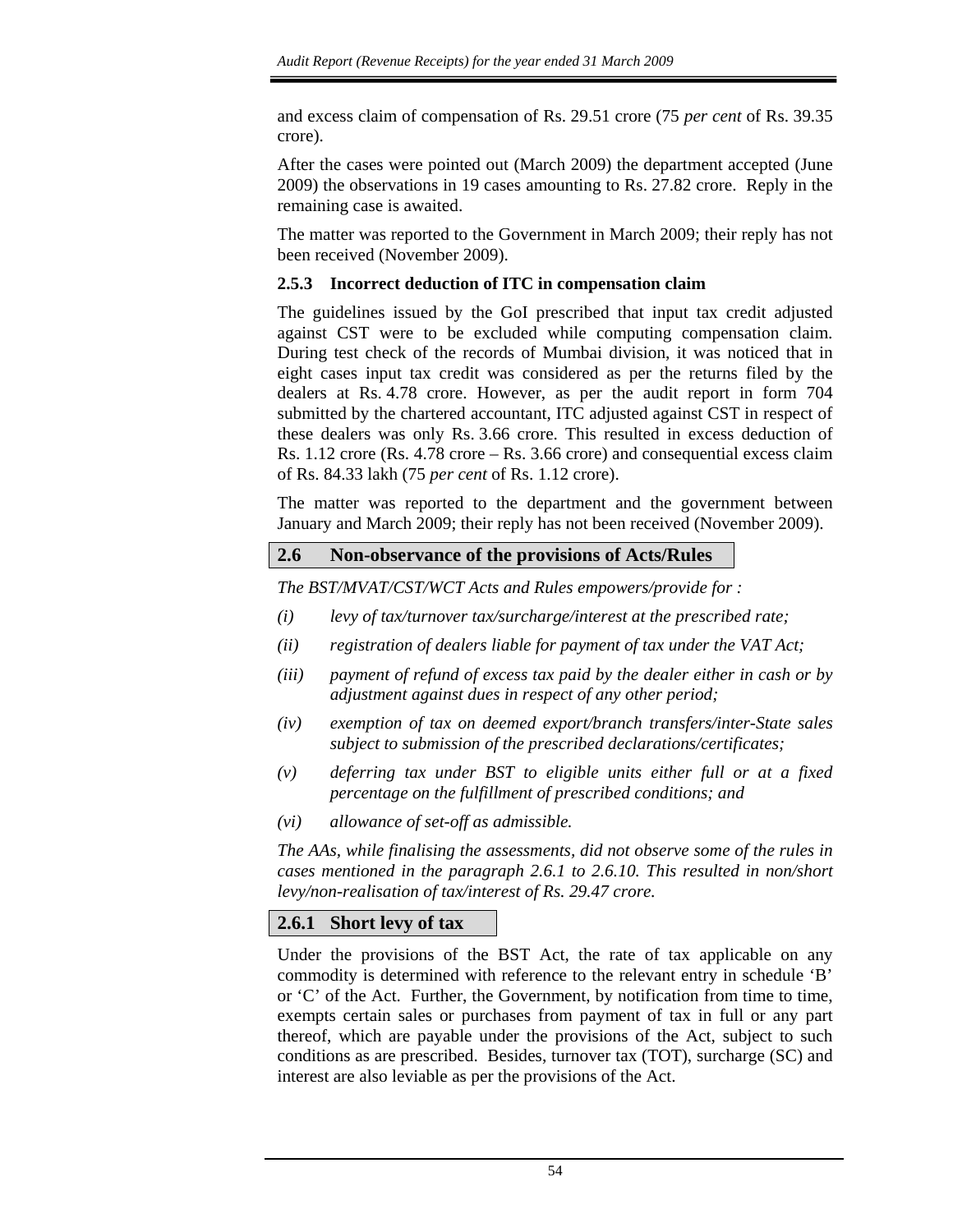**2.6.1.1** During test check of the records of eight<sup>17</sup> divisions between December 2004 and September 2008, it was noticed in the assessments of 14 dealers finalised between July 2002 and October 2007, for the periods between 1999- 2000 and 2004-05, that due to application of incorrect rates of tax, incorrect grant of exemptions, non-levy of tax, incorrect computation of turnover of taxable sales and error in computation of tax, there was underassessment of tax of Rs. 10.30 crore, including interest of Rs. 4.51 crore. A few illustrative cases are mentioned below:

| (Rupees in lakh) |                                     |                                                                 |                                                  |                                                                                                                                                         |                            |                                                         |                                                                   |              |
|------------------|-------------------------------------|-----------------------------------------------------------------|--------------------------------------------------|---------------------------------------------------------------------------------------------------------------------------------------------------------|----------------------------|---------------------------------------------------------|-------------------------------------------------------------------|--------------|
| SI.<br>no.       | <b>Division</b><br>No. of<br>dealer | <b>Period</b><br><b>Month of</b><br>assessment                  | Name of<br>com-<br>modity                        | Nature of<br>irregularity                                                                                                                               | <b>Taxable</b><br>turnover | <b>Tax</b><br>leviable<br>levied<br>$(\text{per cent})$ | <b>Under</b><br>assess-<br>ment<br>$\textbf{Tax}/$<br>TOT/<br>SC/ | <b>Total</b> |
| 1.               | Borivali<br>$\mathbf{1}$            | 1999-<br>2000<br>March<br>2005                                  | Kerosene<br>and<br>Superwhite<br>Kerosene<br>Oil | Resales<br>of<br>taxable<br>goods<br>were incorrectly<br>allowed<br>from<br>the<br>gross<br>turnover<br>of<br>sales                                     | 3,245.56                   | 8<br>Nil                                                | <b>Interest</b><br>259.64<br>32.46<br>25.96<br>352.26             | 670.32       |
| 2.               | Thane<br>1                          | 2001-02<br>March<br>2007                                        | Superior<br>Kerosene<br>Oil                      | Reduction<br>of<br>sales price was<br>incorrectly<br>allowed<br>from<br>the<br>gross<br>turnover<br>of<br>sales resulting<br>in short levy of<br>tax    | 258.69                     | $\overline{20}$<br>Nil                                  | 51.74<br>2.59<br>5.17<br>NIL                                      | 59.50        |
| 3.               | Ghatkopar<br>$\mathbf{1}$           | 2000-01<br>to 2002-<br>03<br><b>July 2002</b><br>to May<br>2005 | Food                                             | Incorrect<br>benefit<br>of<br>notification was<br>allowed to a<br>contractor<br>running canteen<br>in a company                                         | 307                        | $\overline{4}$<br>Nil                                   | 12.28<br>3.07<br>1.22<br>19.59                                    | 36.16        |
| $\overline{4}$ . | Nariman<br>Point<br>$\mathbf{1}$    | 2002-03<br>April<br>2003                                        | Food<br>Mineral<br>Water                         | Incorrect rate/<br>exemption from<br>tax was allowed<br>on the goods<br>served in five                                                                  | 120.65<br>69.79            | 20<br>Nil<br>20<br>13                                   | 24.13<br>1.81<br>2.41<br>8.77<br>4.89<br>Nil                      | 42.50        |
|                  |                                     |                                                                 |                                                  | star hotel                                                                                                                                              |                            |                                                         | 0.49<br>Nil                                                       |              |
| 5                | Nariman<br>Point<br>1               | 2004-05<br><b>July 2005</b>                                     | Food                                             | Incorrect<br>exemption was<br>allowed on food<br>served<br>to<br>diplomatic<br>missions<br>though<br>condition<br>for<br>exemption was<br>not fulfilled | 126.90                     | 20<br>Nil                                               | 25.38<br>1.90<br>2.54<br>Nil                                      | 29.82        |
| <b>Total</b>     |                                     |                                                                 |                                                  |                                                                                                                                                         |                            |                                                         |                                                                   | 838.30       |

 $17\,$ Andheri(1), Borivali(3), Dhule(1), Ghatkopar (2), Nariman Point (3), Nashik (1), Thane (1) and Worli (2).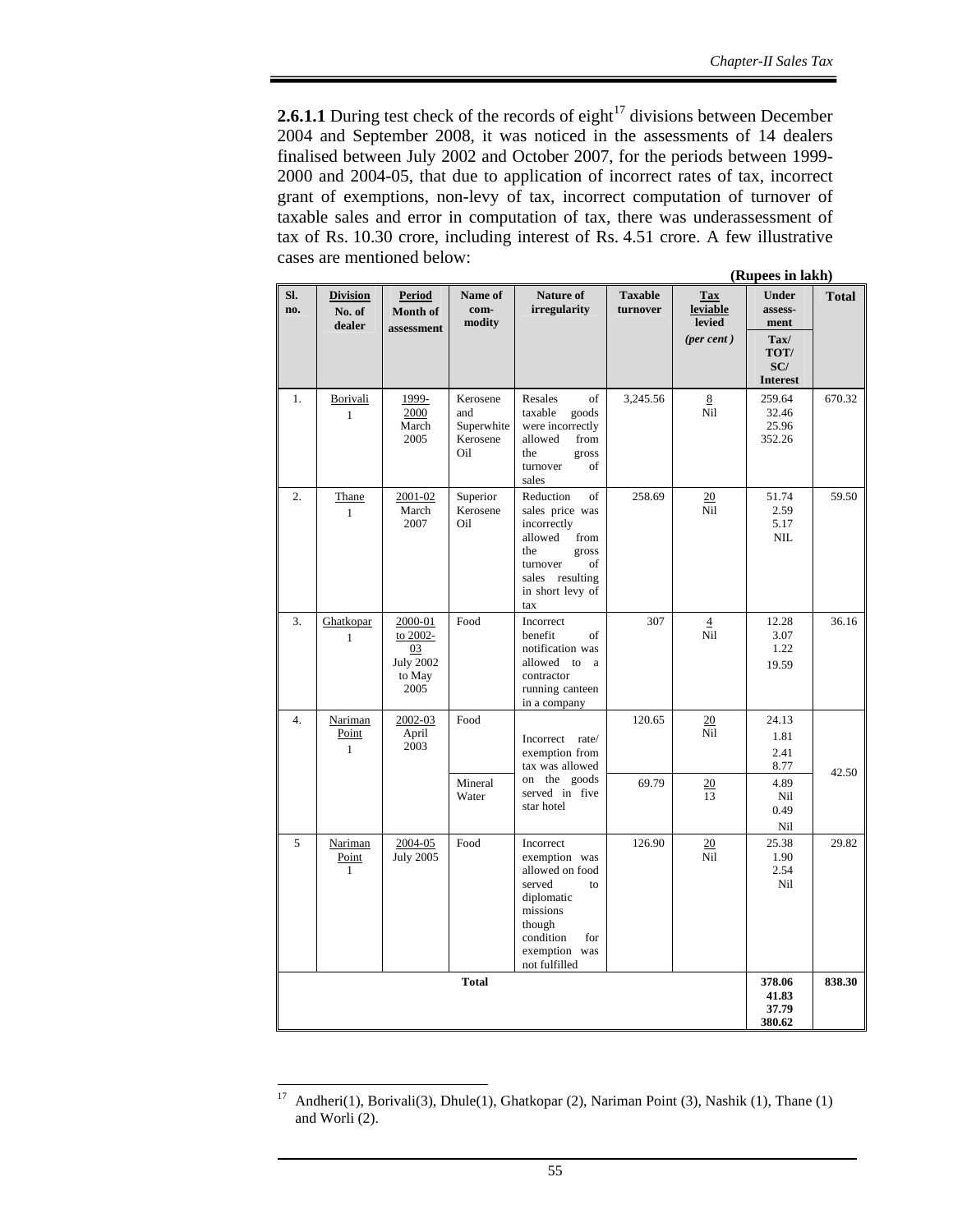After the cases were pointed out between January 2005 and October 2008, the department rectified/revised the assessment or re-assessed 13 cases, between April 2006 and January 2009, raising additional demands of Rs. 9.43 crore including interest of Rs. 4.51 crore and penalty of Rs. 60.04 lakh. This includes one case where rectification of assessment of Rs. 87 lakh was awaited. In another case involving Rs. 60 lakh no action has been taken by the department (November 2009). In one case Rs. 4.02 lakh out of Rs. 6.22 lakh has been recovered and in respect of interest of Rs. 2.22 lakh the dealer is in appeal. A report on recovery in the remaining cases has not been received (November 2009).

The matter was reported to the Government between February 2009 and April 2009; their reply has not been received (November 2009).

**2.6.1.2** During scrutiny of records of Sales Tax Officer, C-959, Nagpur, it was noticed (April 2005) that the Sales Tax Officer allowed sales of branded milk aggregating Rs 22.07 crore as tax free under Section 5 of erstwhile BST Act while finalising assessment for the period from 1997-98 to 1998-99. However, the sale of branded milk was covered under schedule entry C-II-1 and was taxable at the rate of eight *per cent.* Incorrect assessment resulted in short levy of tax of Rs 3.85 crore including interest of Rs. 2.08 crore.

On this being pointed out in June 2005, the Deputy Commissioner of Sales Tax (Admn), M-95, Nagpur revised (August 2008) the assessment and raised the additional demand of Rs. 3.89 crore including interest and penalty. The dealer has filed an appeal against the revision orders. The decision in appeal is awaited (November 2009).

## **2.6.2 Non/Short levy of turnover tax and surcharge**

Under Section 9 of the Bombay Sales Tax Act, 1959, as amended on 31 March 1999, Turnover tax was leviable at the rate of one *per cent* on the turnover of sales of goods specified in Schedule 'C', after deducting resales of goods from such turnover. Further, under Section 15A-I surcharge at the rate of 10 *per cent* of the tax payable where the aggregate of taxes payable by a dealer exceeded Rs. one lakh in a year was also leviable. From 1 April 2001, surcharge at the rate of 10 *per cent* of the taxes payable was leviable in all cases. Turnover tax was also leviable on the turnover of sales supported by declarations, subject to such conditions as prescribed by the Government from time to time.

**2.6.2.1** During test check of the records of Pune-II division in May 2007, it was noticed that in the assessment of a dealer, for the period 2001-02, finalised in January 2007, turnover tax on the turnover of sales of Rs. 10.54 crore and surcharge on sales tax of Rs. 1.37 crore were not levied. This resulted in underassessment of tax of Rs. 32.98 lakh including interest of Rs. 8.73 lakh.

After the case was pointed out (May 2007), the assessing officer accepted the observations in May 2007 and stated that action would be taken.

**2.6.2.2** During test check of the records of Nariman Point division in January 2008, it was noticed in the assessment of a dealer, finalised in March 2007, for the period 2001-02, that sales on declaration in Form-14 valued at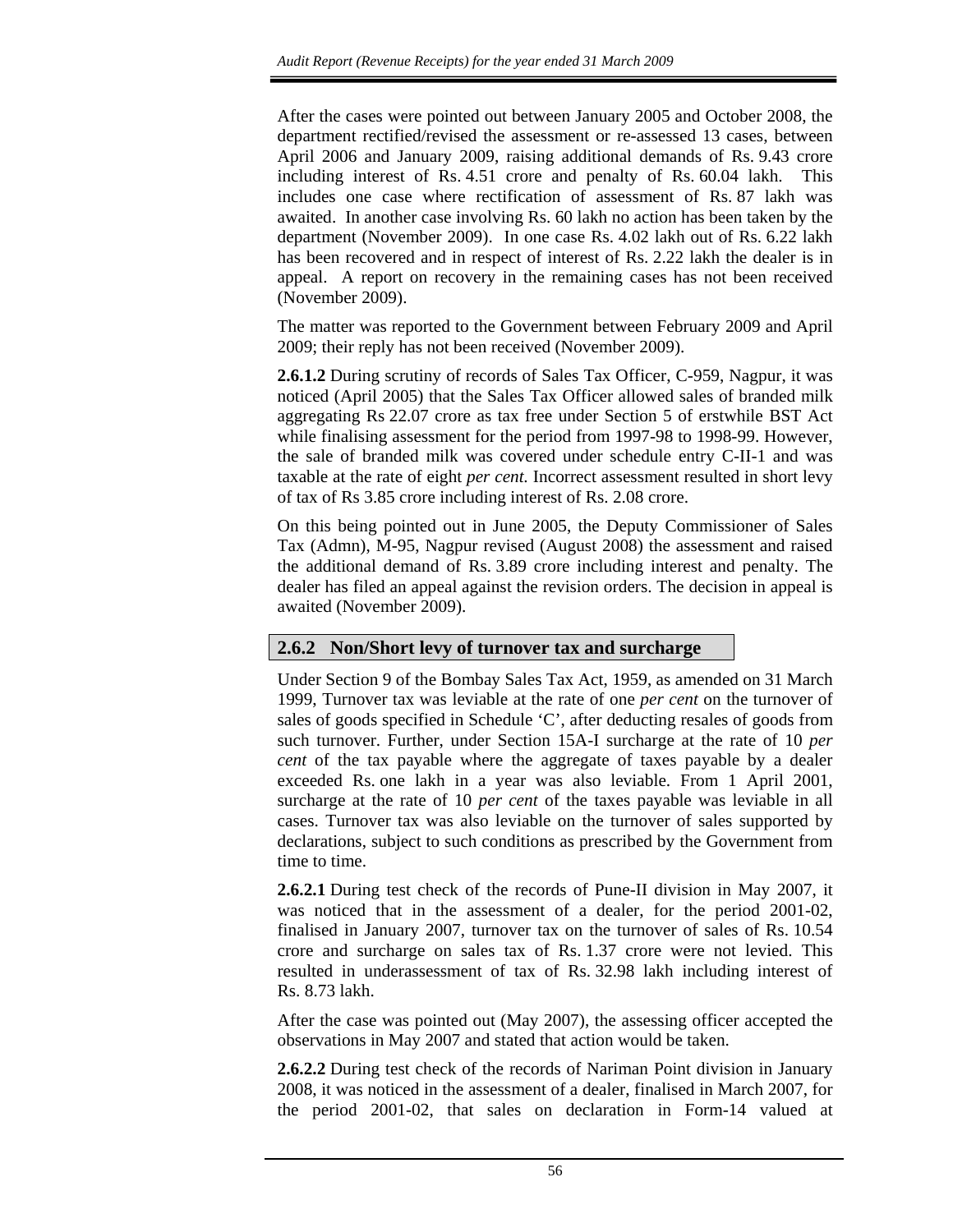Rs. 9.14 crore were exempted from payment of turnover tax and surcharge. However, as per conditions of the notification sales on declaration in Form-14 were not exempted from turnover tax and surcharge. This resulted in underassessment of tax of Rs. 12.80 lakh.

After the case was pointed out in January 2008, the assessing authority accepted the observation and stated that the case had been forwarded in October 2008 to the appellate authority before whom the dealer has filed an appeal over the assessment order. The action taken in appeal is awaited (November 2009).

The matter was reported to the department and the Government in February and April 2009; their reply has not been received (November 2009).

## **2.6.3 Non/Short levy of tax under Works Contracts Tax Act**

Under Section 6 of the Works Contract Tax (Re-enacted) Act, 1989 and the Rules made thereunder, a registered dealer is liable to pay tax on the turnover of sales involving transfer of property in goods in the execution of works contracts at the rates specified in the schedule to the Act. In case the dealer opted for the composition scheme, under Section 6A the amount of composition payable in lieu of tax on the total contract value, for the period May 1998 to 31 March 2000, was two *per cent* in respect of construction contracts and four *per cent* for other than construction contracts. The composition tax in respect of all types of contracts was three *per cent* for 2000-01 and four *per cent* thereafter. Besides, interest and penalty was leviable as per the provisions of the BST Act.

During test check of the records of Bandra division in September 2004 and March 2008, it was noticed in the assessments of two dealers, finalised in January 2004 and July 2006, that in one case sales valued at Rs. 9.90 crore for the periods 1999-2000 and 2000-2001 for construction and supply of heaters was incorrectly treated as a construction contract and taxed at the rate of two *per cent* instead of four *per cent*, resulting in underassessment of tax of Rs. 26.11 lakh including interest of Rs. 6.31 lakh. In the other case, for the period 2002-03, receipts on account of sales of Rs. 35.13 lakh on account of photo copy charges were deducted from turnover of sales under the BST Act. No tax was levied on these sales. As these receipts involved transfer of property of goods in the execution of works contract, tax was leviable under Works Contract Tax Act. This resulted in under assessment of tax of Rs. 2.76 lakh including interest of Rs. 1.35 lakh.

After the cases were pointed out in October 2004 and March 2008, the department revised/assessed the dealers in April 2006 and November 2008, raising additional demands totaling Rs. 28.92 lakh including interest of Rs. 7.64 lakh and penalty of Rs. 7,000. One dealer has filed appeal against the demand raised, results of appeal is awaited. Report on recovery in the other case is awaited (November 2009).

The matter was reported to the Government in April 2009; their reply has not been received. (November 2009).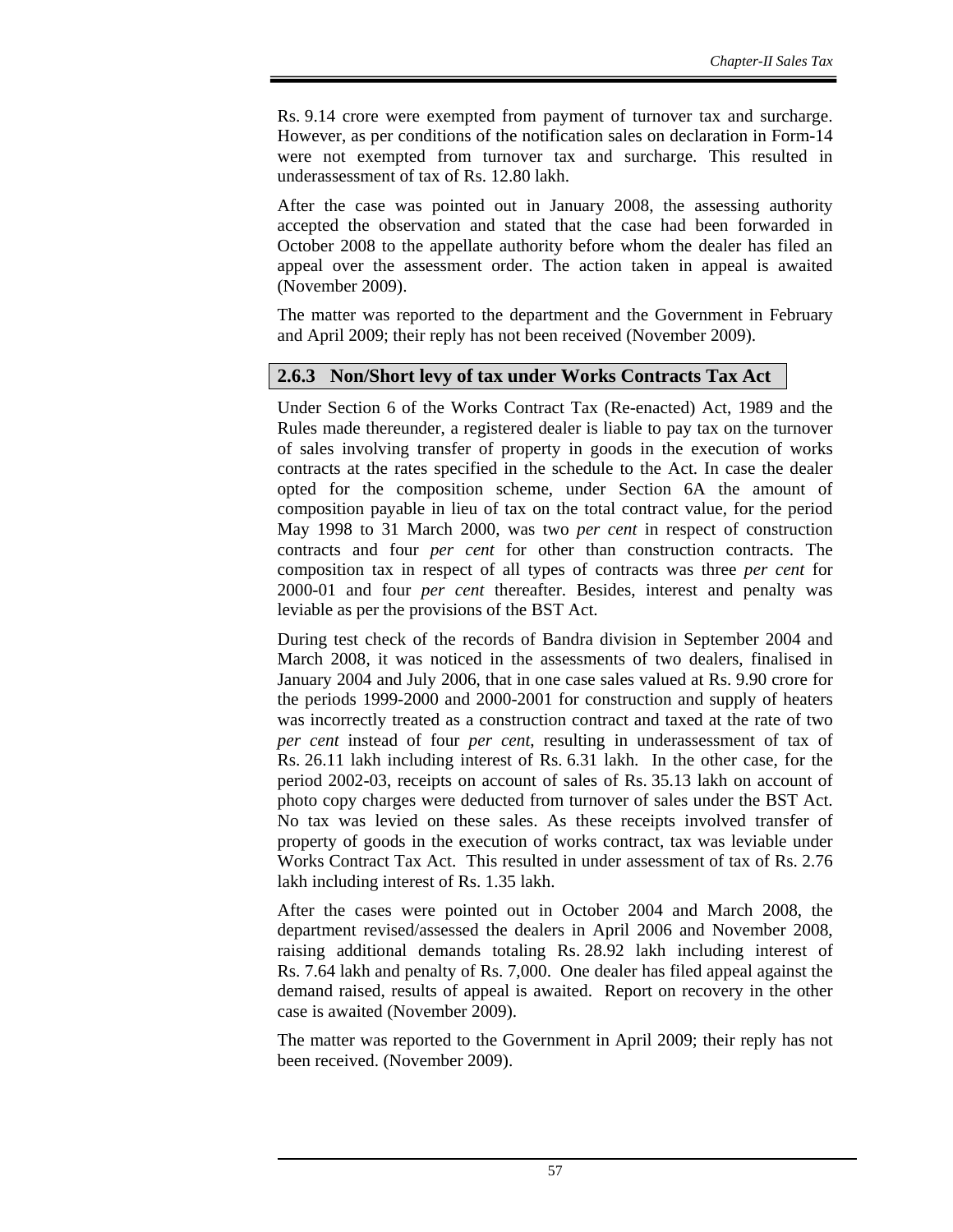#### **2.6.4 Non-realisation of Value Added Tax**

Under Section 3 of the Maharashtra Value Added Tax (MVAT) Act, 2002, every dealer is required to obtain a certificate of registration if the turnover of sales<sup>18</sup> during the year is Rs. 5 lakh and above, Value Added Tax (VAT) at the rate specified in the schedule to the act is leviable on the turnover of sales. Besides, interest and penalty is leviable as per provisions of the act.

In respect of licences issued by the district collectors for extraction of minor minerals including sand, the Commissioner of Sales Tax in his letter dated 28 March 2007 addressed to the Principal Secretary, Revenue and Forest Department had called for information in respect of these licences regarding name, address, quantity of sand extracted and amount of royalty paid. This was done as most of the licensees were found to be either unregistered or defaulters/evaders in payment of tax. In order to ascertain whether dealers liable to be covered were registered under the act and were paying taxes, details were independently collected by audit between January and March 2009 from the offices of five district collectors<sup>19</sup>. As per information received, 291 licences were issued by the collectorates for extraction of sand during the period 2005-06 to 2007-08. Out of this, only two licensees were registered under the MVAT Act and remaining 289 licensees were unregistered. These licensees had extracted sand aggregating  $21.75$  lakh brass<sup>20</sup>. Based on the district schedule of rates, the cost of sand extracted and sold excluding transportation charges worked out to Rs. 166.52 crore. The Department has not taken any follow-up action to get these dealers registered as per the provisions of the VAT Act though more than two years have elapsed after calling for the said information from the Collectorates. This resulted in nonrealisation of VAT of Rs. 6.66 crore.

The matter was reported to the department in April 2009; their reply is awaited (November 2009).

#### **2.6.5 Non-withdrawal of adjustment of refund**

Under Section 43 of the Bombay Sales Tax Act, 1959, and rules made thereunder, the excess tax paid by a dealer is refundable by refund payment order or, at the option of the dealer, by adjustment against the amount due in respect of any other period.

During test check of the records of Nariman Point division in October 2006, it was noticed in the assessment of a dealer for the period 2001-02, finalised in January 2006, that the excess amount of Rs. 4.47 crore paid by the dealer, as per the assessment order passed in March 2001, for the period 1997-98 was adjusted against the dues payable by the dealer for the year 2001-02.

Scrutiny of records revealed that in March 2006, the Joint Commissioner of Sales Tax (Admn), Nariman Point Division, Mumbai had revised the assessment order for the period 1997-98 disallowing the excess amount and created a demand of Rs. 4.47 crore. This necessitated withdrawal of the credit

l

<sup>&</sup>lt;sup>18</sup> substitued for the word "turnover" by Maharashtra Act 32 of 2006 with effect from June  $\frac{2006}{4 \text{ hme}}$ 

<sup>&</sup>lt;sup>19</sup> Ahmednagar, Aurangabad, Nashik, Pune, Raigad.<br><sup>20</sup> Brass is 2.83 cubic meter.

Brass is 2.83 cubic meter.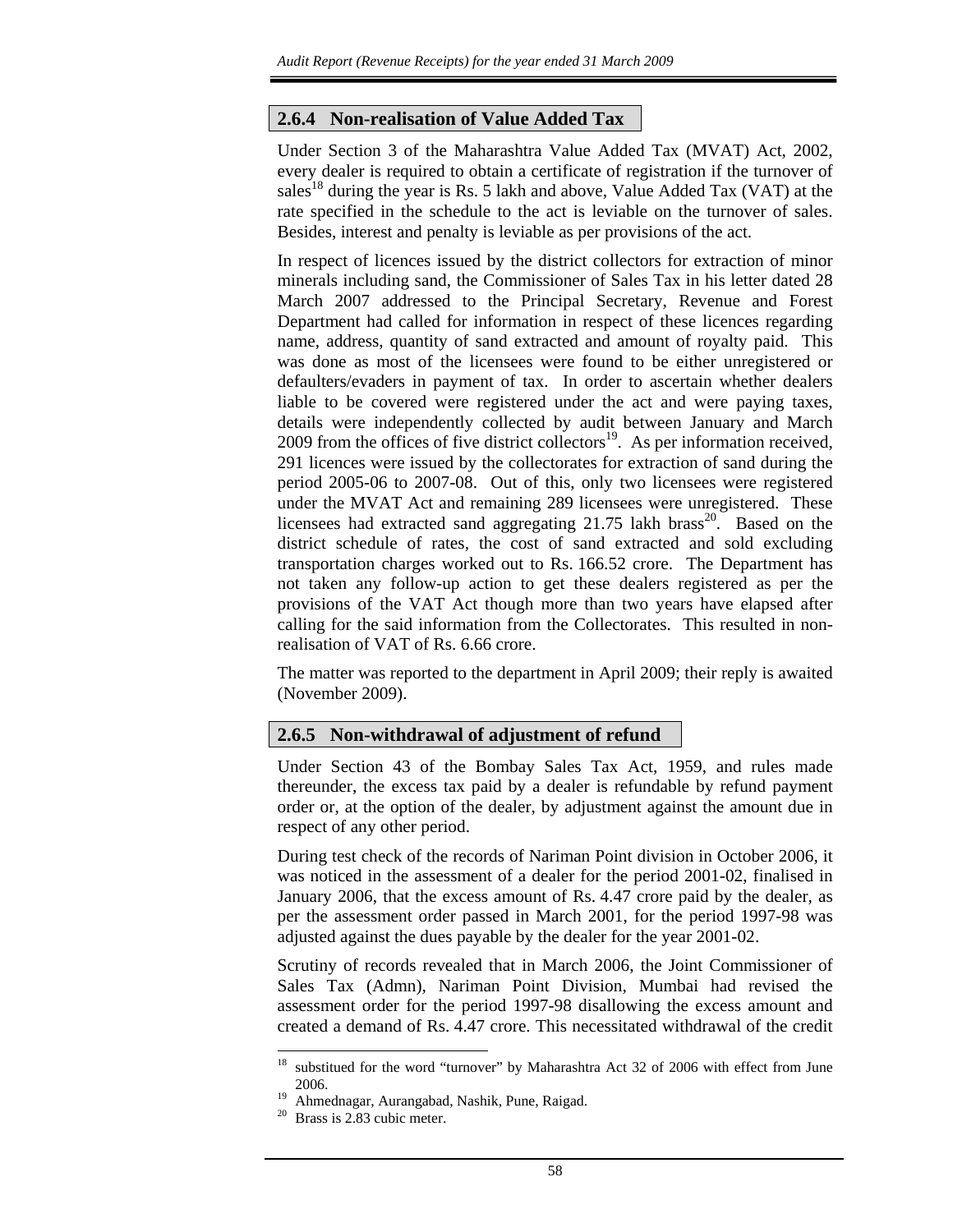of Rs. 4.47 crore incorrectly allowed in the assessment for the year 2001-02. However, no action was taken by the assessing officer to withdraw the incorrect adjustment of credit of Rs. 4.47 crore. This resulted in non-withdrawal of adjustment of credit of Rs. 4.47 crore.

After the case was pointed out in November 2006, the department rectified the error by issuing a corrigendum in November 2006, withdrawing the credit incorrectly allowed and enhancing the amount due for the year 2001-02 by Rs. 4.47 crore. The case is pending in second appeal. Decision of appeal is awaited. (November 2009).

The matter was reported to the Government in February 2009; their reply has not been received. (November 2009 ).

#### **2.6.6 Irregular grant of exemption from payment of tax against form '14B'**

Under the provisions of sub-section 3 of section 5 of the Central Sales Tax Act, 1956 read with Rule 21A of the Bombay Sales Tax Rules, 1959, sale in the course of export is exempt from tax provided the sale or purchase is preceded by an agreement or order from the foreign buyer for or in relation to such export. The selling dealer is required to produce a certificate in Form 14B duly filled in and signed by the exporter along with evidence of export of goods for claiming exemption of tax on sales.

**2.6.6.1** During test check of the records of Ghatkopar Division in December 2007, it was noticed that in respect of a dealer selling batteries, sales valued at Rs. 11.12 crore, for the period 2004-05, assessed during May 2006, was exempted from tax, as sales in the course of exports on certificates in Form 14B which were issued by the purchasing dealers. Scrutiny revealed that the purchase order placed by the exporter with the seller was prior to the order received from the foreign buyer. This indicated that the purchases made by the exporter was not preceded by an agreement with the foreign buyer resulting in irregular grant of the exemption and underassessment of tax of Rs. 2.06 crore including interest of tax of Rs. 30.75 lakh.

After the case was pointed out in January 2008, the department rectified the error in May 2008, raising additional demand of Rs. 1.79 crore including interest of Rs. 26.92 lakh and penalty of Rs. 10,000.

The rectification order was defective to the extent of incorrect reduction of sale price of Rs. 1.48 crore from the turnover sales of Rs. 11.12 crore. Under Rule 46A of the Bombay Sales Tax Rules, 1959, reduction of sale price was admissible only if the dealer had collected tax separately or had reimbursed himself to the extent of tax liability payable by him in the sale price itself. In this case since the dealer had claimed sales of Rs. 11.12 crore as exempt, no reduction from sale price was admissible. This resulted in short computation of tax of Rs. 27 lakh in the rectification order and total underassessment of Rs. 2.06 crore.

**2.6.6.2** During test check of the records of three divisions<sup>21</sup> between July 2004 and July 2008, it was noticed in the assessments of four dealers finalised

 $21\,$ Andheri (1), Ghatkopar (2) and Nariman Point (1).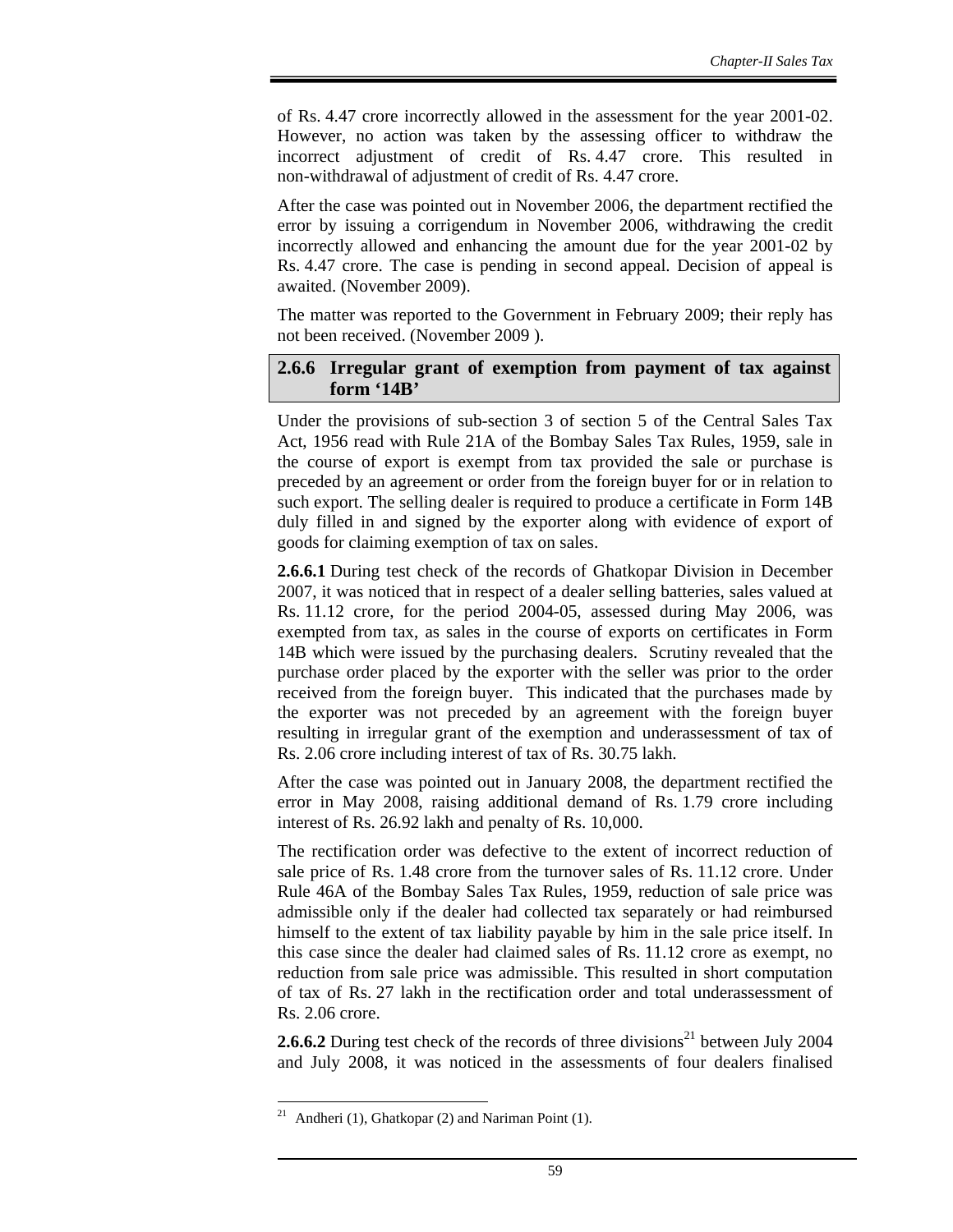between March 2004 and January 2008, for the periods 1995-96, 1996-97 and 2001-02 to 2003-04, that sales valued at Rs. 86.02 lakh were exempted from payment of tax on certificates in Form 14B. Scrutiny revealed that in respect of sales of Rs. 82.87 lakh, Form 14B furnished by three purchasing dealers were incomplete and regarding sales of Rs. 3.15 lakh one purchasing dealer had made purchases prior to the date of agreement orders of the foreign buyers. This resulted in irregular grant of exemption from tax and underassessment of Rs. 16.87 lakh including interest of Rs. 5.24 lakh.

After the cases were pointed out between August 2004 and August 2008, the department rectified the mistake/revised the assessment/reassessed the case between August 2008 and January 2009 raising additional demands totalling Rs. 26.69 lakh including interest of Rs. 5.24 lakh and penalty of Rs. 9.82 lakh. A report on recovery has not been received (November 2009).

The matter was reported to the department and to the Government in April 2009; their reply has not been received (November 2009).

## **2.6.7 Acceptance of invalid declarations for stock transfer**

Under Section 6A(1) of the Central Sales Tax Act, 1956 no tax is payable by a dealer on movement of goods to other states which is not by way of sale but by reason of transfer of stock to other places of his business or to his agent or principal. For claiming exemption, the dealer may furnish to the assessing authority a declaration in Form 'F' duly filled in and signed by the Principal officer of the other place of business or his agent as the case may be alongwith evidence of despatch of the goods. Further, as per the CST (Registration and Transfer) Rules, 1957, a single declaration in Form 'F' is required for transfer of goods effected during a period of one calender month.

**2.6.7.1** During test check of the records of Churchgate division in August 2005, it was noticed in the assessment of a dealer finalised in June 2004, for the period 2002-03, that in the returns filed by the dealer, claims relating to transfer of the goods of Rs. 2.11 crore to its branches/consignment agents were exempted from payment of tax. Scrutiny indicated that out of the claims relating to Rs. 2.11 crore, the branches/agents had not furnished Form 'F' to the extent of Rs. 1.83 crore. Further, in respect of the claims relating to Rs. 12.45 lakh, Form 'F' kept on records were incomplete with respect to description of the goods, transfer documents etc.. This resulted in irregular grant of exemption from tax of Rs. 26.13 lakh including interest of Rs. 6.59 lakh.

After the case was pointed out in September 2005, the department revised the assessment in February 2008, raising additional demand of Rs. 26.13 lakh including interest of Rs. 6.59 lakh. A report on recovery has not been received (November 2009).

**2.6.7.2** Scrutiny of assessment records for the assessment year 2007-08 of two dealers in Aurangabad and Nashik divisions revealed that they had transferred goods (Brakes items and Travel Bags) valued at Rs. 41.12 lakh during the period between April 2002 and December 2003 to their branches in Karnataka and claimed exemption from tax by submitting three declarations in Form 'F'. However, cross verification of these forms with the assessment records of the issuing authority of Sales Tax Department of Karnataka revealed that the said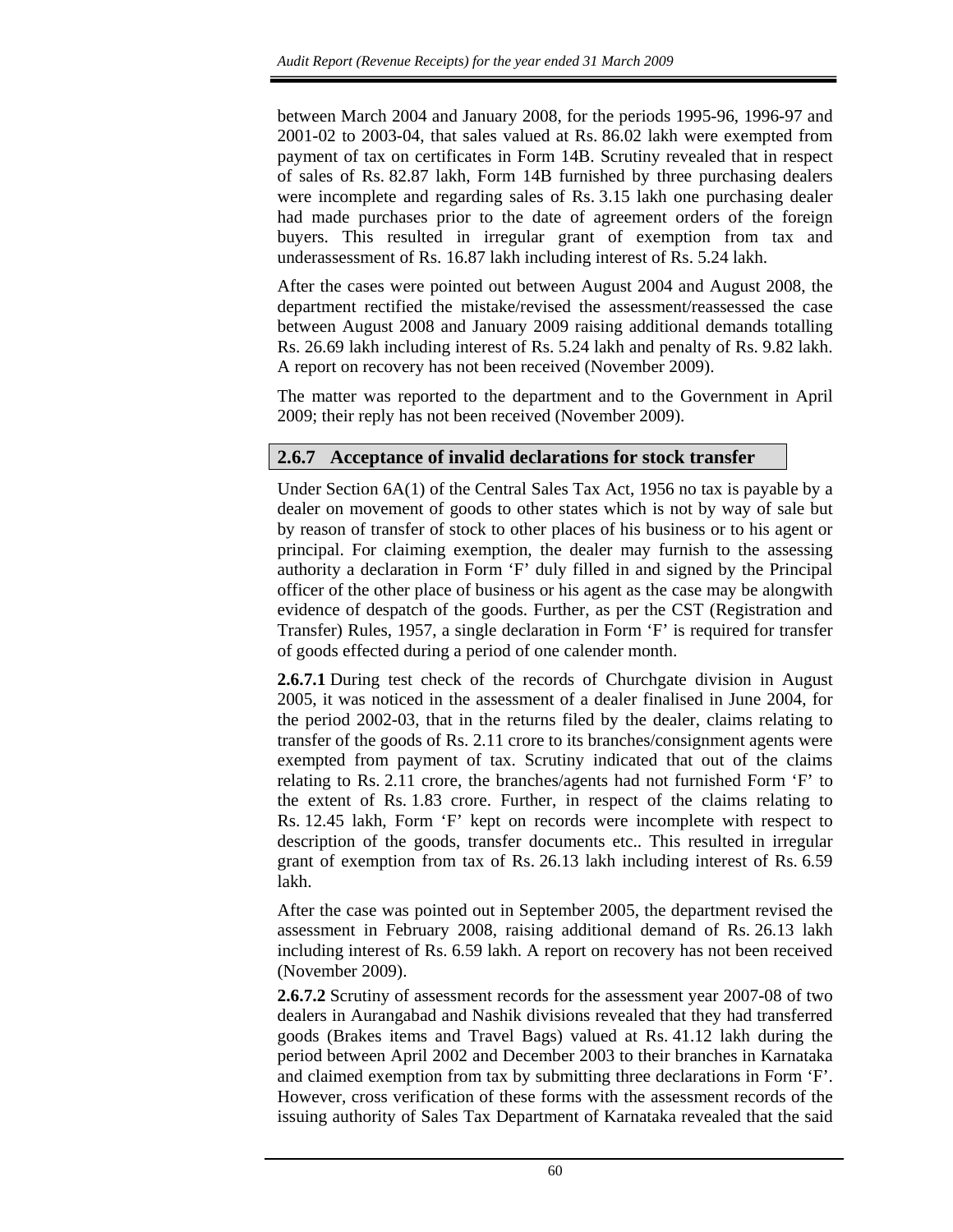forms had not been issued by them. Thus incorrect allowance of sales against Form 'F' resulted in underassessment of tax of Rs. 11.42 lakh including interest of Rs. 1.50 lakh and penalty of Rs. 4.96 lakh.

The matter was reported to the department in May 2009; their reply has not been received (November 2009).

**2.6.7.3** During test check of the records of Andheri division in November 2006, it was noticed in the assessment of a dealer finalised in March 2006, for the period 2002-03, that transfer of the goods to the agents in other States valued at Rs. 31.16 lakh were exempted from tax on production of the declarations in Form 'F'. Scrutiny revealed that all the declarations, in Form 'F' kept on record covered transactions of three months. As such, these declarations were invalid and the turnover was liable to tax under the local Act. This resulted in underassessment of Rs. 5.89 lakh including interest of Rs. 2.77 lakh.

After the case was pointed out, the department rectified the assessment in March 2008, raising additional demand of Rs. 5.89 lakh including interest of Rs. 2.77 lakh. A report on recovery has not been received (November 2009).

The matter was reported to the Government between February and May 2009; their reply has not been received (November 2009).

#### **2.6.8 Short levy of Central Sales Tax**

Under Section 8 of the Central Sales Tax Act, 1956 and the rules made thereunder, tax on sales in the course of inter-State trade or commerce, supported by valid declarations in Form 'C', is leviable at the rate of four *per cent* of the sale price. Otherwise, in respect of declared goods, tax is leviable at twice the rate applicable on sales and in respect of goods other than declared goods, at 10 *per cent* or at the rate applicable to the sale or purchase of goods, inside the State, whichever is higher. Besides, interest and penalty is also leviable as per the provisions of the BST Act.

During test check of the records of Kolhapur division (Satara district) in September 2006, it was noticed in the assessment of two dealers finalised in February and March 2006, for the period 2000-01, that inter-State sales valued at Rs. 19.93 lakh were taxed at concessional rate of tax though the declaration forms were invalid either due to absence of registration details or due to the date of registration not being valid for the period of transaction. This resulted in underassessment of tax of Rs. 6.11 lakh including interest of Rs. 3.85 lakh.

After the cases were pointed out in September 2006, the department revised the assessments in February 2008 raising additional demands of Rs. 6.31 lakh including interest of Rs. 3.85 lakh and penalty of Rs. 20,000. A report on recovery has not been received (November 2009).

The matter was reported to the Government in April 2009; their reply has not been received (November 2009).

#### **2.6.9 Incorrect deferment of tax under package scheme of incentives**

As per the package scheme of incentives of 1993, an eligible unit is entitled to incentives in the form of local sales tax and Central Sales Tax on the sale of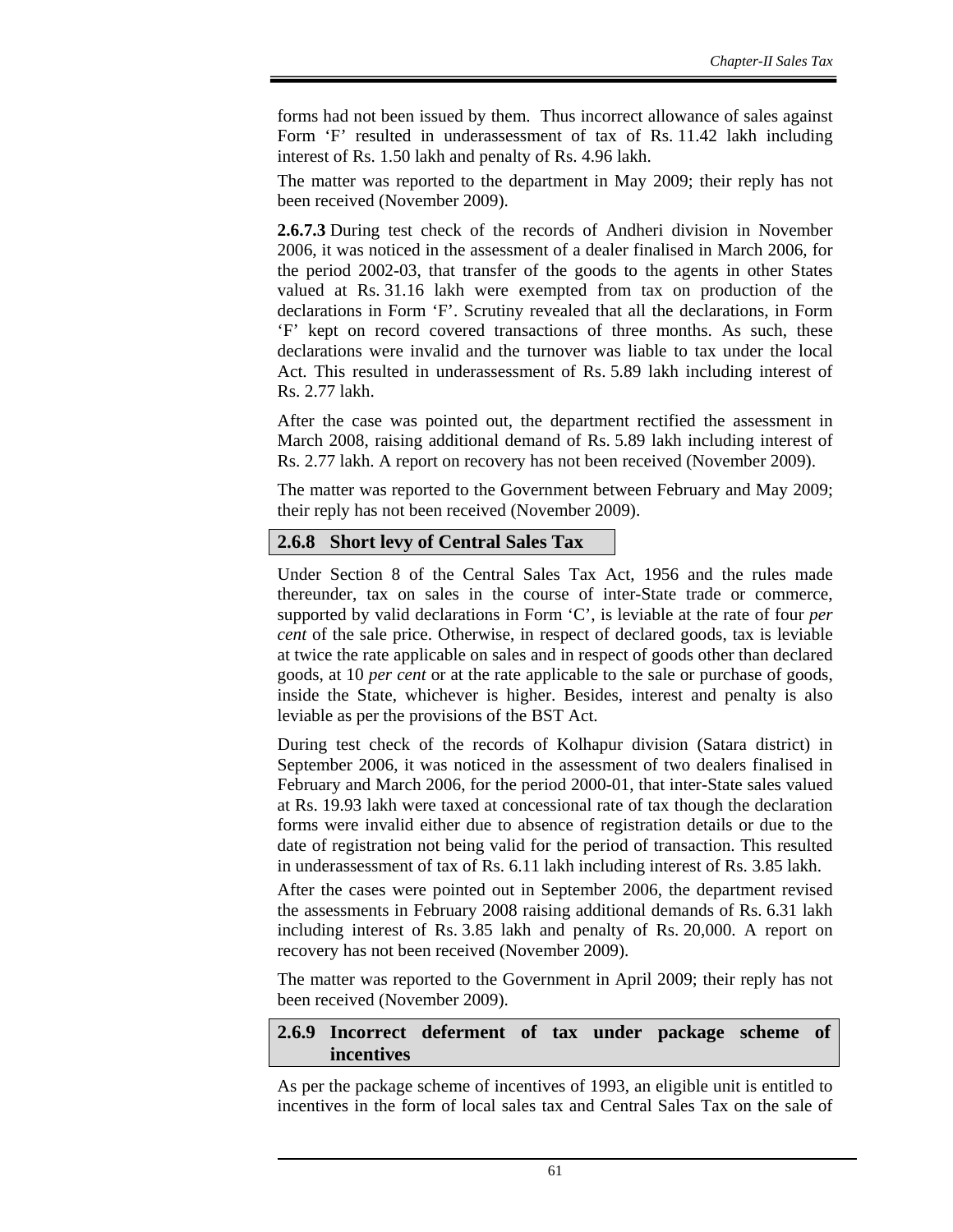finished goods and purchase tax on the purchase of raw materials during the period covered by the eligibility and entitlement certificates subject to terms and conditions specified in the schemes. An existing unit which creates additional manufacturing capacity for manufacture of the same product is eligible for tax benefits on the product manufactured out of the expanded capacity only. Further, taxes are required to be deferred either in full or at the specified percentage mentioned in the eligibility certificate.

During scrutiny of records in Ghatkopar division in July 2005, it was noticed in the assessments of a dealer engaged in the manufacture of Yeast, for the periods 2001-02 and 2002-03 finalised in September 2004 and October 2004, that eligibility/entitlement certificates for deferment of sales tax incentives was granted from October 2000 to September 2008 for expansion of production capacity. The entitlement certificate prescribed that deferment of taxes in the eligible unit was only to the extent of 37.58 *per cent* of the production. However, while computing taxes to be deferred the amount was not restricted to the percentage prescribed in the entitlement certificate and set-off was also not reduced from the tax collected. This resulted in excess deferment and consequential underassessment of tax totaling Rs. 64.74 lakh including withdrawal of interest of Rs. 6.24 lakh on the refund incorrectly granted in the assessment orders.

After the case was pointed out in August 2005, the department revised the assessments in April 2008, raising additional demands of Rs. 1.37 crore including interest of Rs. 19 lakh. A report on recovery has not been received (November 2009).

The matter was reported to the department and the Government in April 2009; their replies have not been received (November 2009).

## **2.6.10 Incorrect grant of set-off**

According to the Bombay Sales Tax Act and Rule 41D of BST Rules, a manufacturer who had paid tax on purchase of goods specified in entry 6 of Schedule 'B' and 'C' to the Act and used those goods within the state in the manufacture of taxable goods for sale or export or in packing of goods so manufactured was allowed set-off of tax paid on the purchases after reducing four *per cent* of the purchase price in respect of capital goods and three *per cent* in respect of raw materials. In case the claimant dealer was running a 100 *per cent* export oriented unit (EOU), certified, as such, by the Government of India (GoI), full set-off on the purchase price of raw materials was admissible without reducing any amount from the purchase price.

During test check of records in the office of the Assistant Commissioner of Sales Tax, B-225, Ahmednagar in December 2004, it was noticed in the assessment for the year 2000-01, finalised in November 2003, that in the case of a dealer, the assessing officer had allowed full set-off on tax paid on purchase valued at Rs. 160.56 lakh without reducing three *per cent* of purchase price treating the unit as a 100 *per cent* EOU. However, the unit was not certified by GoI as a 100 *per cent* EOU. This resulted in incorrect grant of set-off of Rs. 6.51 lakh including interest of Rs. 1.69 lakh.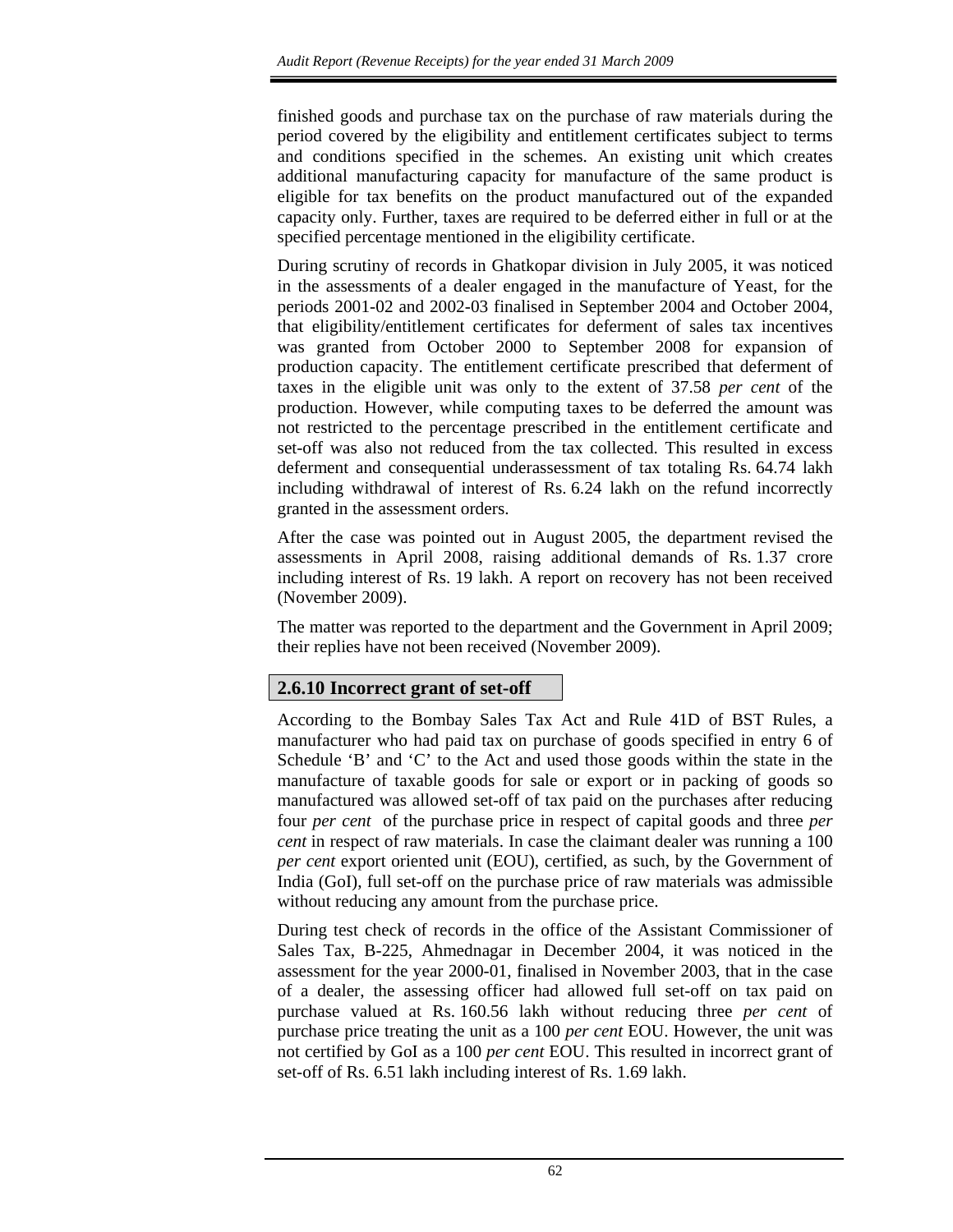After the case was pointed out in January 2005, the department accepted the error and revised the assessment in February 2008 raising additional demand of Rs. 6.51 lakh including interest of Rs. 1.69 lakh. A report on recovery had not been received (November 2009).

The matter was reported to the Government in February 2009; their reply has not been received (November 2009).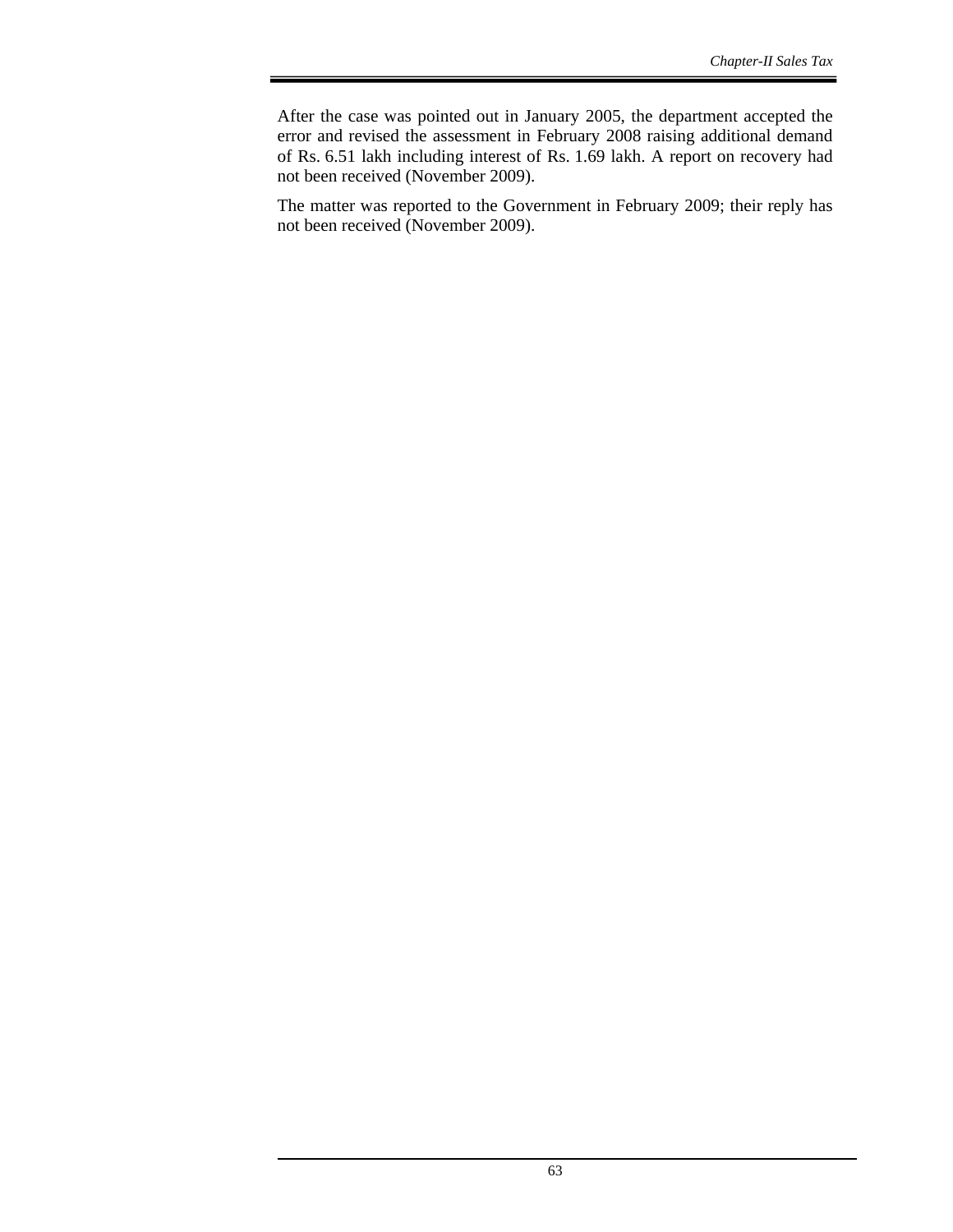# **CHAPTER III : STAMP DUTY AND REGISTRATION FEES**

#### **3.1 Results of audit**

Test check of the records of the stamp duty and registration fee conducted during the year 2008-09, indicated non-levy/short levy of duty and loss of revenue etc. amounting to Rs. 93.76 crore in 485 cases, which could be classified under the following categories: **(Rupees in crore)** 

|            |                                                                     |                 | (Rupees in crore) |
|------------|---------------------------------------------------------------------|-----------------|-------------------|
| SI.<br>no. | Category                                                            | No. of<br>cases | <b>Amount</b>     |
| 1.         | Short levy due to under valuation of property                       | 356             | 50.64             |
| 2.         | Incorrect grant of exemption of stamp duty and<br>registration fees | 40              | 21.81             |
| 3.         | Short levy due to misclassification of documents                    | 44              | 4.28              |
| 4.         | Non-levy of stamp duty and registration fees                        | 18              | 0.27              |
| 5.         | Other irregularities                                                | 27              | 16.76             |
|            | Total                                                               | 485             | 93.76             |

In response to the observations made in the local audit reports during the year 2008-09 as well as during earlier years, the department accepted under assessments and other deficiencies involving Rs. 78.14 lakh in 420 cases which was recovered. Out of this, 17 cases involving Rs. 14.34 lakh were pointed out during 2008-09 and rest pertained to earlier years.

A few audit observations involving Rs. 3.39 crore are mentioned in the succeeding paragraphs.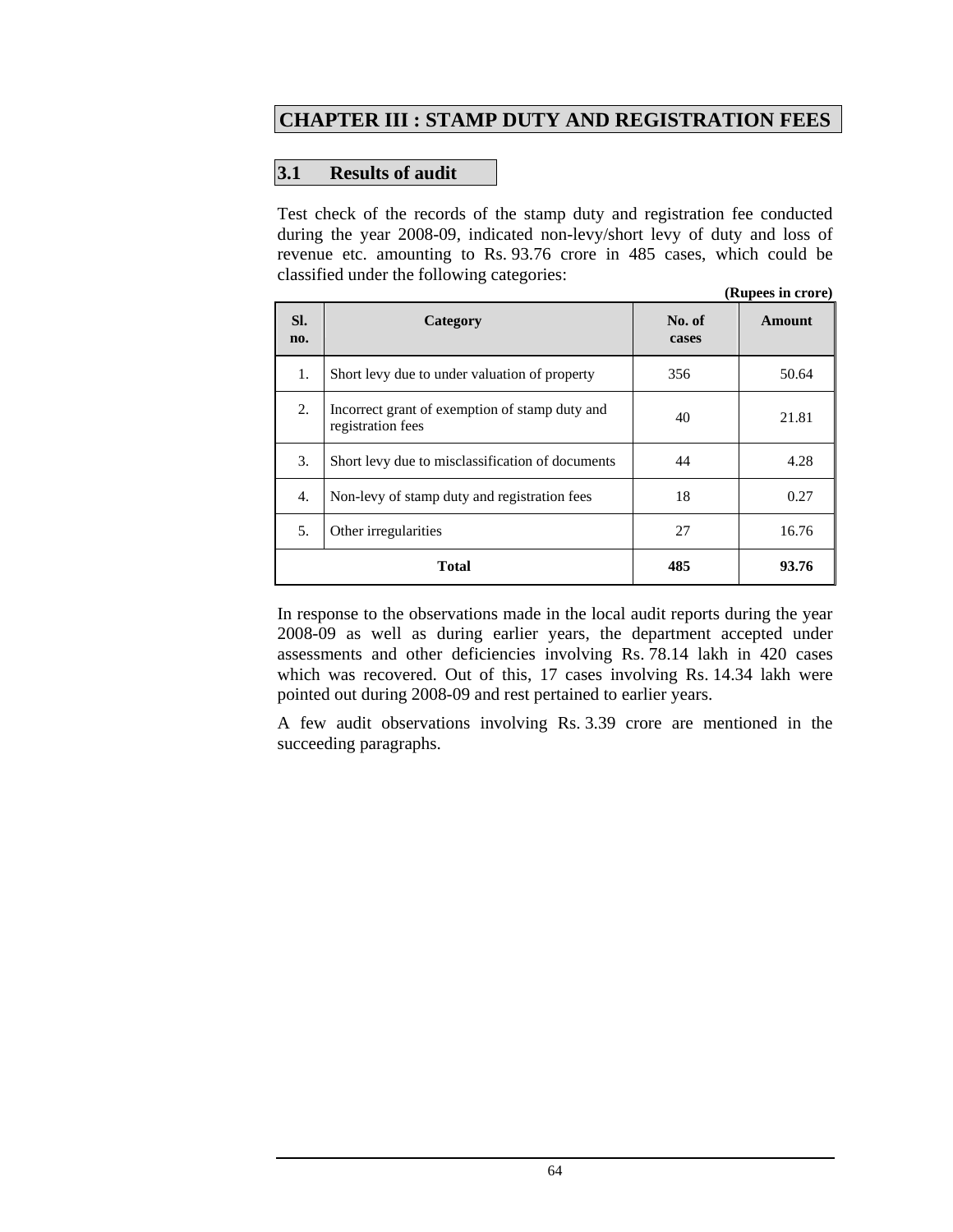#### **3.2 Audit observations**

*Scrutiny of the records of the various registration offices revealed several cases of non-compliance of the provision of the Bombay Stamp Act, 1958 and Government modifications/instructions and other cases as mentioned in the succeeding paragraphs in this chapter. These cases are illustrative and are based on a test check carried out in audit. Such omissions are pointed repeatedly, but irregularities still persist. There is need for the Government to improve the internal control system so that such omissions can be avoided.* 

#### **3.3 Non-compliance of provisions of the Acts/Rules**

*The provisions of the Bombay Stamp Act, 1958 require:* 

- *levy of Stamp Duty on market value of the property;*
- *exemption of Stamp Duty on fulfillment of prescribed conditions;and*
- *correct classification of documents.*

 $\overline{a}$ 

*The registering authorities did not observe some of the above provisions at the time of registration of document in cases mentioned in the paragraphs 3.3.1 to 3.3.6.This resulted in short levy of stamp duty of Rs. 3.39 crore.* 

#### **3.3.1 Short levy of stamp duty due to undervaluation of property**

As per the Bombay Stamp Act, 1958, stamp duty on conveyance deed is leviable on the market value of the property at the rates applicable to the area in which the property is situated. These rates are prescribed in the ready reckoner.<sup>1</sup>

During test check of records, between December 2007 and January 2009, it was noticed that in six instruments, stamp duty of Rs. 2.25 crore was short levied due to under valuation of property as mentioned below:

|            |                                         |                                                       |                                                        |                       | (Rupees in lakh)           |                               |
|------------|-----------------------------------------|-------------------------------------------------------|--------------------------------------------------------|-----------------------|----------------------------|-------------------------------|
| SI.<br>no. | Name of the<br>Sub-<br><b>Registrar</b> | <b>Document No</b><br>and Date of<br><b>Execution</b> | <b>Market Value</b><br>as per Ready<br><b>Reckoner</b> | <b>SD</b><br>Leviable | <b>SD</b><br><b>Levied</b> | <b>Short</b><br>levy<br>of SD |
| 1.         | Nagpur-II                               | 2,217<br>31-03-2006                                   | 628.16                                                 | 62.82                 | 46.37                      | 16.45                         |
| 2.5        | Haveli-V                                | 4.201<br>18-05-2007                                   | 103.78                                                 | 10.38                 | 3.30                       | 7.08                          |
| 3.         | North<br>Solapur-I                      | 3.409<br>20-06-2007                                   | 256.00                                                 | 13.10                 | 0.90                       | 12.20                         |
| 4.         | North<br>Solapur-I                      | 3,311<br>15-06-2007                                   | 184.56                                                 | 9.23                  | 2.90                       | 6.33                          |
| 5.         | $Nagpur - VI$                           | 3,557<br>08-08-2006                                   | 282.00                                                 | 15.51                 | 8.63                       | 6.88                          |
| 6.         | Borivali $-I$                           | 1,520<br>01-03-2006                                   | 4,015.00                                               | 201.00                | 25.00                      | 176.00                        |
|            | Total                                   |                                                       | 5,469.50                                               | 312.04                | 87.10                      | 224.94                        |

1 Ready reckoner is an annual statement of rates of property prescribed by the Government.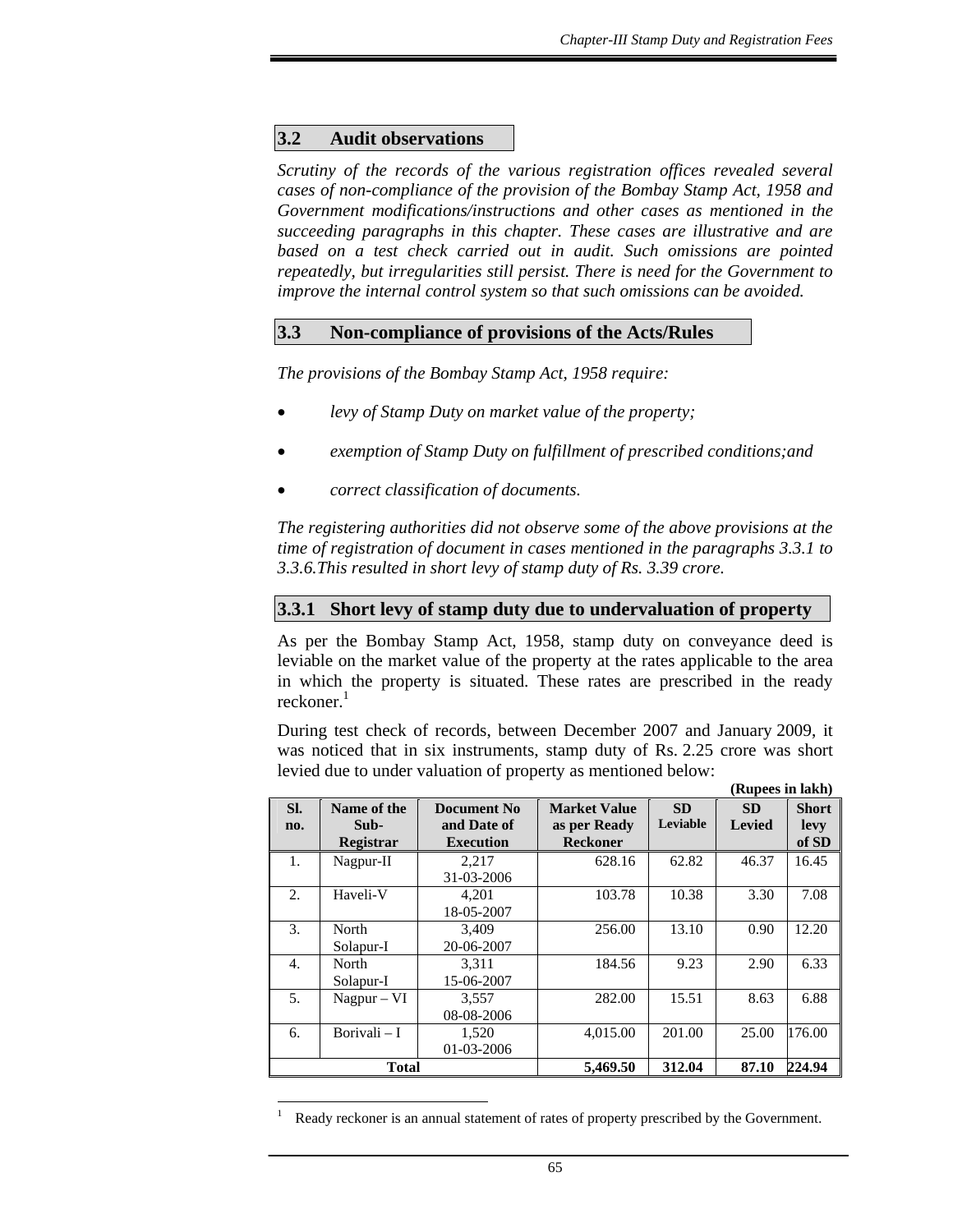The department (between October 2008 and April 2009) accepted the omission and stated that action has been initiated to recover the amount.

The matter was reported to the Government in April 2009; their reply has not been received (November 2009).

## **3.3.2 Short levy of stamp duty due to incorrect computation of market value**

Under the provision of Bombay Stamp Act, 1958, stamp duty at prescribed rate is leviable on the market value of the property conveyed or delivered through instrument of conveyance.

During test check of the records of the office of the Sub-Registrar City-I Mumbai, it was noticed that a conveyance deed executed in December 2006 and stamp duty of Rs. 79.42 lakh was levied on consideration of Rs. 14.73 crore. Scrutiny of instrument, however, indicated that, while calculating the market value, the built up area of car parking and store room was not taken into account. The correct market value of the property works out to Rs. 17.86 crore on which stamp duty of Rs. 89.31 lakh was leviable. Incorrect computation of market value thus led to short levy of stamp duty of Rs. 9.89 lakh.

After the case was pointed out (January 2008), the Deputy Inspector General of Registration, Mumbai accepted the observation and directed (April 2008) the Sub-Registrar to initiate the action under the provisions of Bombay Stamp Act, 1958. Further report has not been received (November 2009).

The matter was reported to the Government in February 2009; their reply has not been received (November 2009).

## **3.3.3 Incorrect grant of exemption of stamp duty**

By a notification issued on 5 May 2001, the Government remits the stamp duty on instruments of hypothecation, pawn, pledge, deposit of title deeds, conveyance, further charge on mortgage of property, lease, mortgage deed etc. for starting a new industry/new extension of industry in notified areas on the basis of a certificate issued by the Development Commissioner (Industries) or any authorised officer.

During test check of the records of the office of the Sub-Registrar VI Nagpur, it was noticed that an instrument of transfer of leasehold property was executed in January 2004, wherein Sub-Registrar remitted the stamp duty chargeable on instrument by classifying the instrument as instrument of sale. Further scrutiny revealed that as per recital in the instrument, the classification was incorrect, as the instrument is of assignment/transfer of lease and is chargeable to stamp duty under the provisions of the Bombay Stamp Act 1958. This led incorrect grant of exemption of stamp duty of Rs. 5.60 lakh.

After the case was pointed out in December 2005, the Inspector General of Registration, Pune accepted the observation (February 2009) and directed the Sub-Registrar concerned to recover the deficit stamp duty. A report on recovery had not been received (November 2009).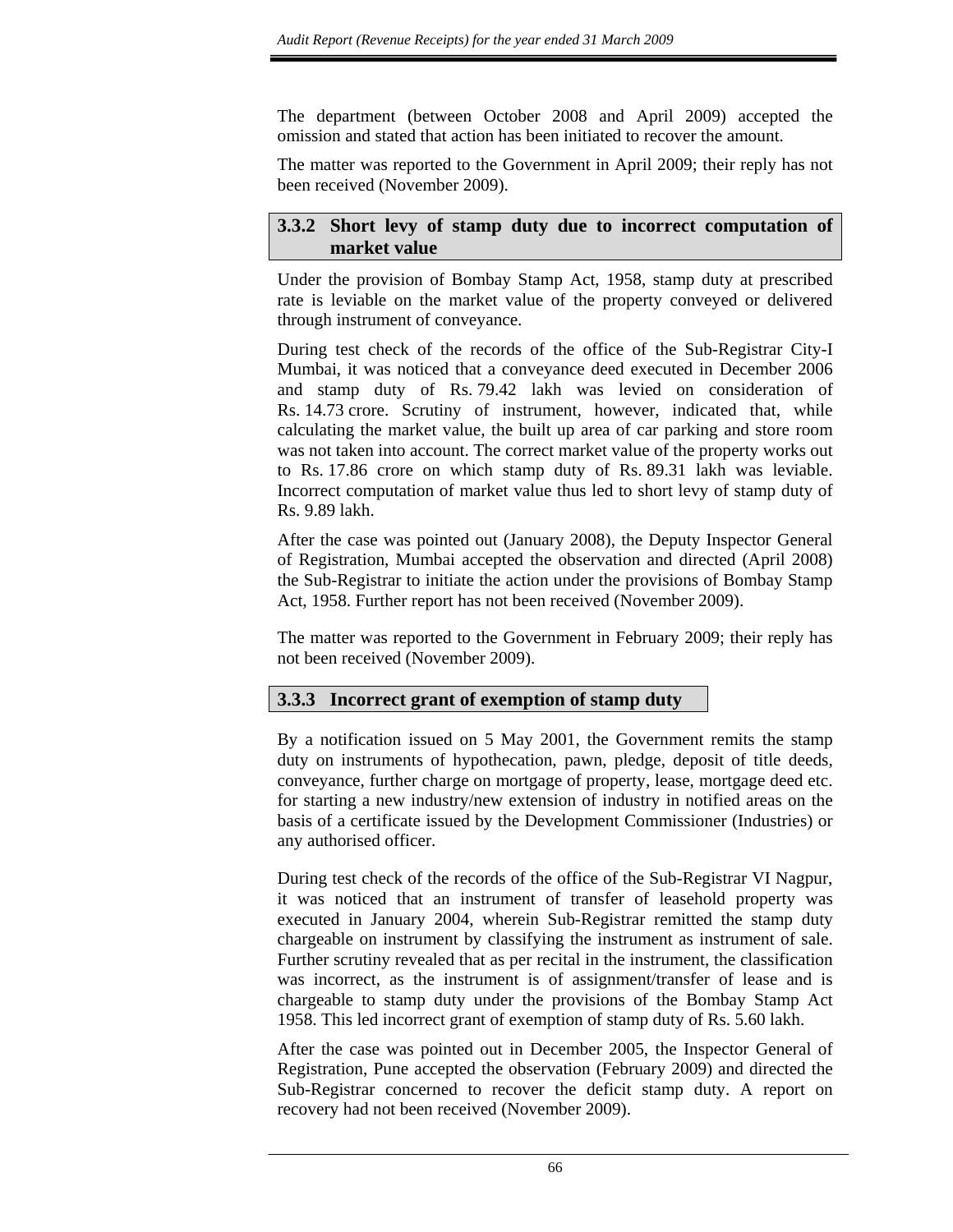The matter was reported to the Government in March 2009; their reply had not been received (November 2009).

#### **3.3.4 Short levy of stamp duty due to incorrect application of rate**

Under the provisions of the Bombay Stamp Act, 1958, instrument of assignment of transfer of the development rights from one developer to another developer attracts stamp duty at the rate of three *per cent* on the true market value of the property or the consideration whichever is higher. This rate was reduced from three *per cent* to one *per cent* with effect from 7 May 2005 by an amendment of the act.

Test check of the records of the Sub Registrar-VIII and XII Haveli, Pune, between April 2006 and July 2006 indicated that in five instruments, the first developer transferred development rights acquired by him from the owner to the second developer. The department levied stamp duty at the rate of one *per cent* instead of three *per cent*, though these instruments were executed and registered prior to 7 May 2005. This resulted in short levy of stamp duty of Rs. 63.74 lakh.

The matter was reported to the Government in November 2009; their reply has not been received (November 2009).

## **3.3.5 Short levy of stamp duty on mortgage deed**

Under the provisions of Bombay Stamp Act, 1958 when possession of the property or any part of the property comprised in such deed is given by the mortgager or agreed to be given, stamp duty and registration fee is chargeable as same as leviable on conveyance. However, when possession of the property is not given, stamp duty is chargeable five rupees for every one thousand or part thereof for the amount secured by such deed, subject to the minimum of one hundred rupees and the maximum of ten lakh rupees.

During test check of records between December 2007 and April 2008, it was noticed that in following two instruments stamp duty and registration fee of Rs. 29.79 lakh was short levied.

• In Sub-Registrar VIII, Nagpur, an instrument was executed in January 2006 for securing a loan of Rs. 4.68 crore. Since the instrument was a mortgage deed, with the right of possession by the mortgager, stamp duty of Rs. 25.76 lakh at the usual rate was to be levied as against which only Rs. 2.34 lakh was levied. This resulted in short levy of stamp duty of Rs. 23.42 lakh.

• In Sub-Registrar, Wardha, an instrument was executed in January 2006 for securing a loan of Rs. 12.15 crore. Since the document was a mortgage deed, without confirming any right to possession, stamp duty of Rs. 6.07 lakh and registration fee of Rs. 30,000 was leviable, as against which only Rs. 200 was levied. This resulted in short levy of stamp duty and registration fee of Rs. 6.37 lakh.

After the cases were pointed out in December 2007 and April 2008, the department accepted the omission (September 2008 and December 2008) and directed the Sub-Registrars to recover the deficit stamp duty and registration fee. A report on recovery has not been received (November 2009).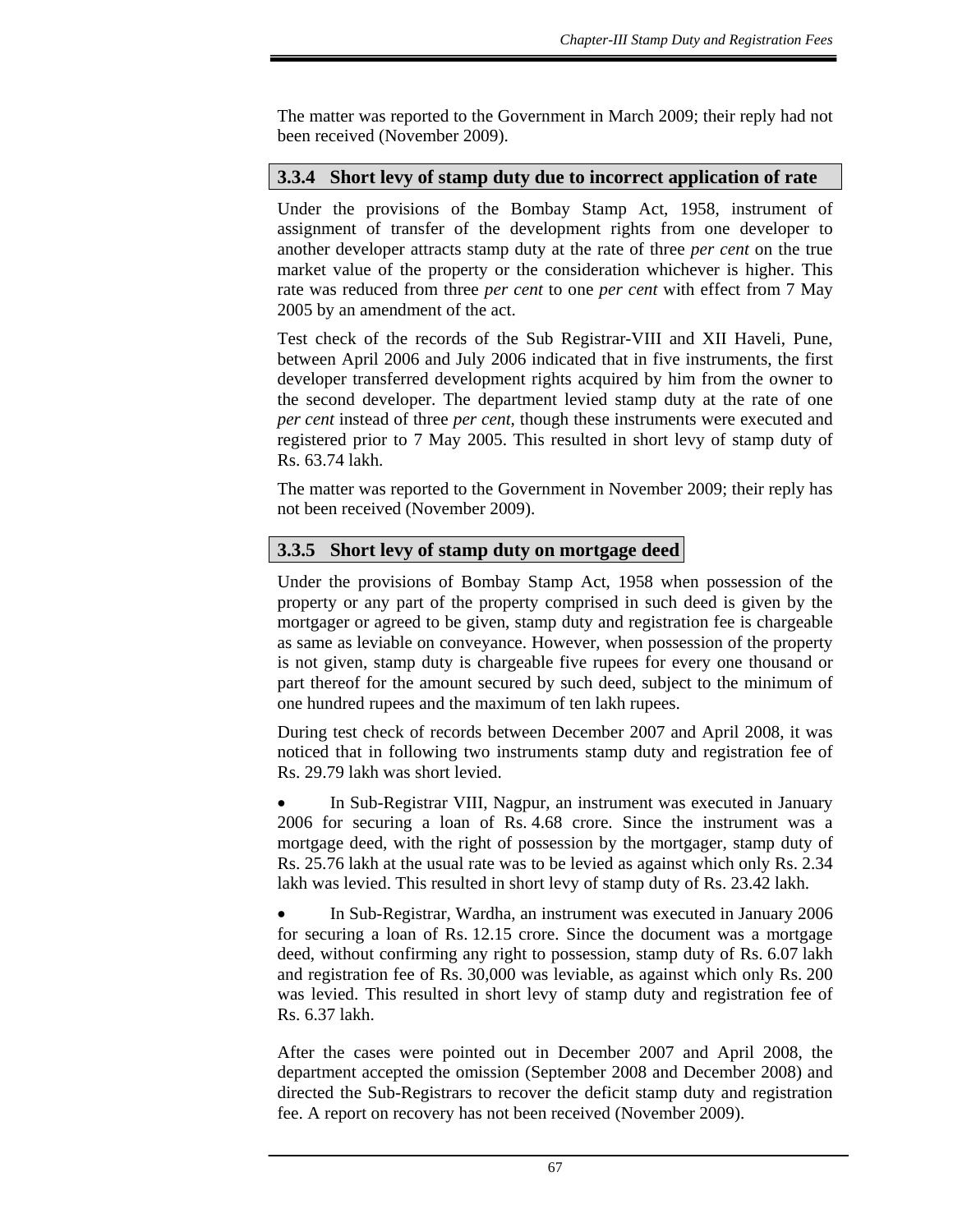The matter was reported to the Government in March 2009; their reply has not been received (November 2009).

#### **3.3.6 Short levy of stamp duty on deed of assignment**

Under the provision of Bombay Stamp Act, 1958, in case of instrument of transfer of lease by way of assignment, stamp duty as is leviable on a conveyance shall be charged on the market value of the property or consideration, whichever is higher, which is the subject matter of transfer. Further any charges unpaid or paid due on the same shall be deemed to be part of the consideration.

In Sub-Registrar II, Andheri, Mumbai, an instrument of transfer of lease of land was executed in August 2006, wherein the lease was assigned from assignor to the assignee. Further scrutiny revealed that, as per recital in the instrument gross amount of consideration worked out to Rs. 205.62 crore including Rs. 1.02 crore being 10 *per cent* of the assignment charges which the assignee had undertaken to pay. However, while levying the stamp duty, this was not included and stamp duty of Rs. 10.23 crore was levied on consideration value of Rs. 204.60 crore, which led to short levy of stamp duty of Rs. 5.11 lakh.

After the case was pointed out (April 2007), the Inspector General of Registration, Pune accepted the observation and stated (March/October 2008) that, action has been initiated under the provisions of Bombay Stamp Act, 1958 for recovery. Further report has not been received (November 2009).

The matter was reported to the Government in January 2009; their reply has not been received (November 2009).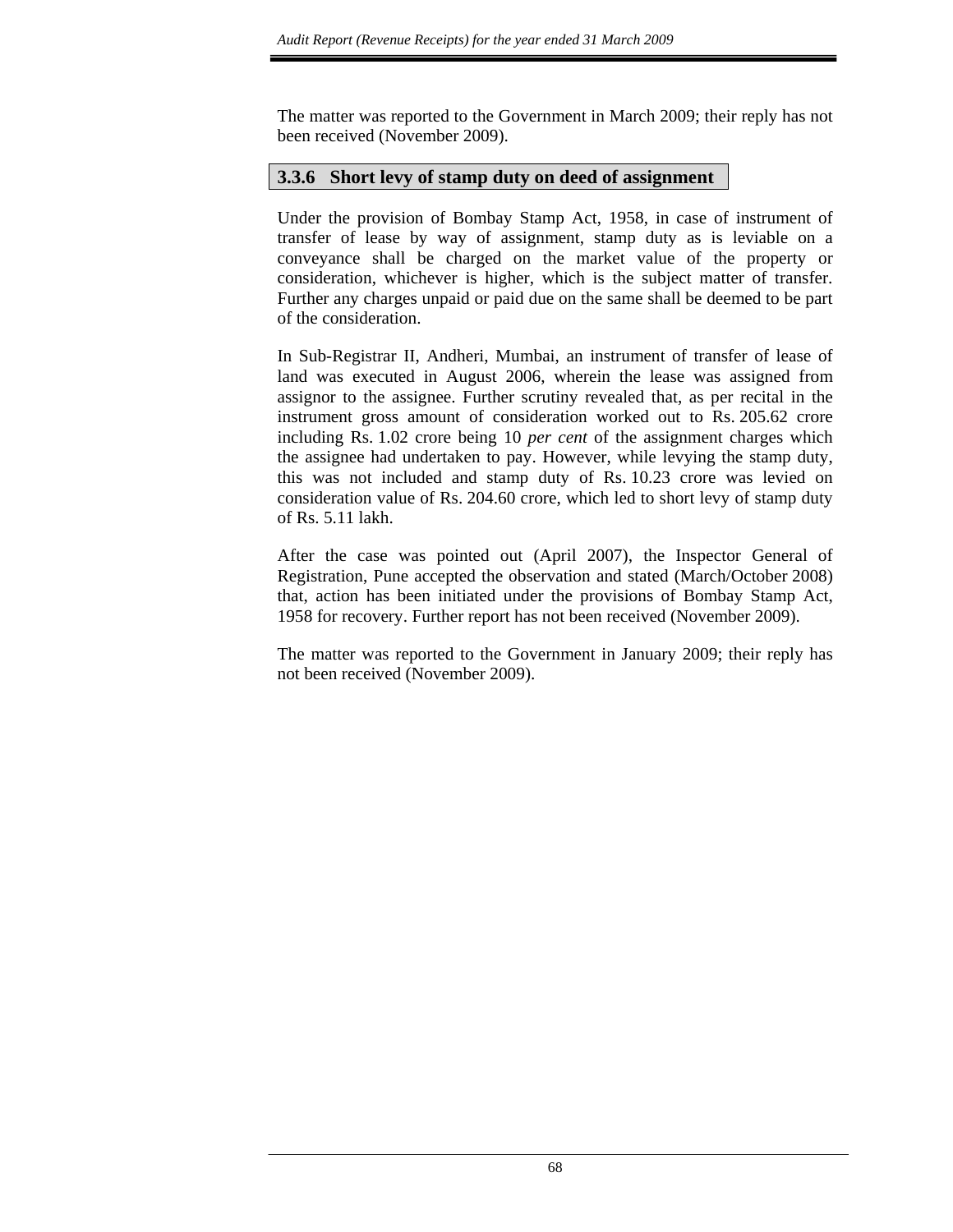# **CHAPTER IV - LAND REVENUE**

#### **4.1 Results of audit**

Test check of the records relating to land revenue conducted during the year 2008-09, indicated non-levy/short levy of land revenue and loss of revenue etc. amounting to Rs. 188.48 crore in 402 cases, which could be classified under the following categories:

|                  |                                                                                      |                 | (Rupees in crore) |
|------------------|--------------------------------------------------------------------------------------|-----------------|-------------------|
| SI.<br>no.       | Category                                                                             | No. of<br>cases | <b>Amount</b>     |
| 1.               | Non-levy/short levy of education cess etc.                                           | 91              | 144.19            |
| 2.               | Non-levy/short levy of occupancy price/rent<br>etc.                                  | 104             | 15.69             |
| 3.               | Non-levy/short levy/incorrect levy of NAA,<br>ZP/VP cess, conversion tax and royalty | 137             | 14.91             |
| $\overline{4}$ . | Non-levy/short levy/incorrect levy of increase<br>of land revenue                    | 26              | 12.50             |
| .5.              | Short levy of measurement fees, sanad fees etc.                                      | 44              | 1.19              |
|                  | Total                                                                                | 402             | 188.48            |

In response to the observation made in the local audit reports during the year 2008-09 as well as during earlier years, the department accepted and recovered underassessments and other deficiencies involving Rs. 16.33 crore in 582 cases pertaining to earlier years.

Two audit observations involving Rs. 140.50 crore are included in the succeeding paragraphs.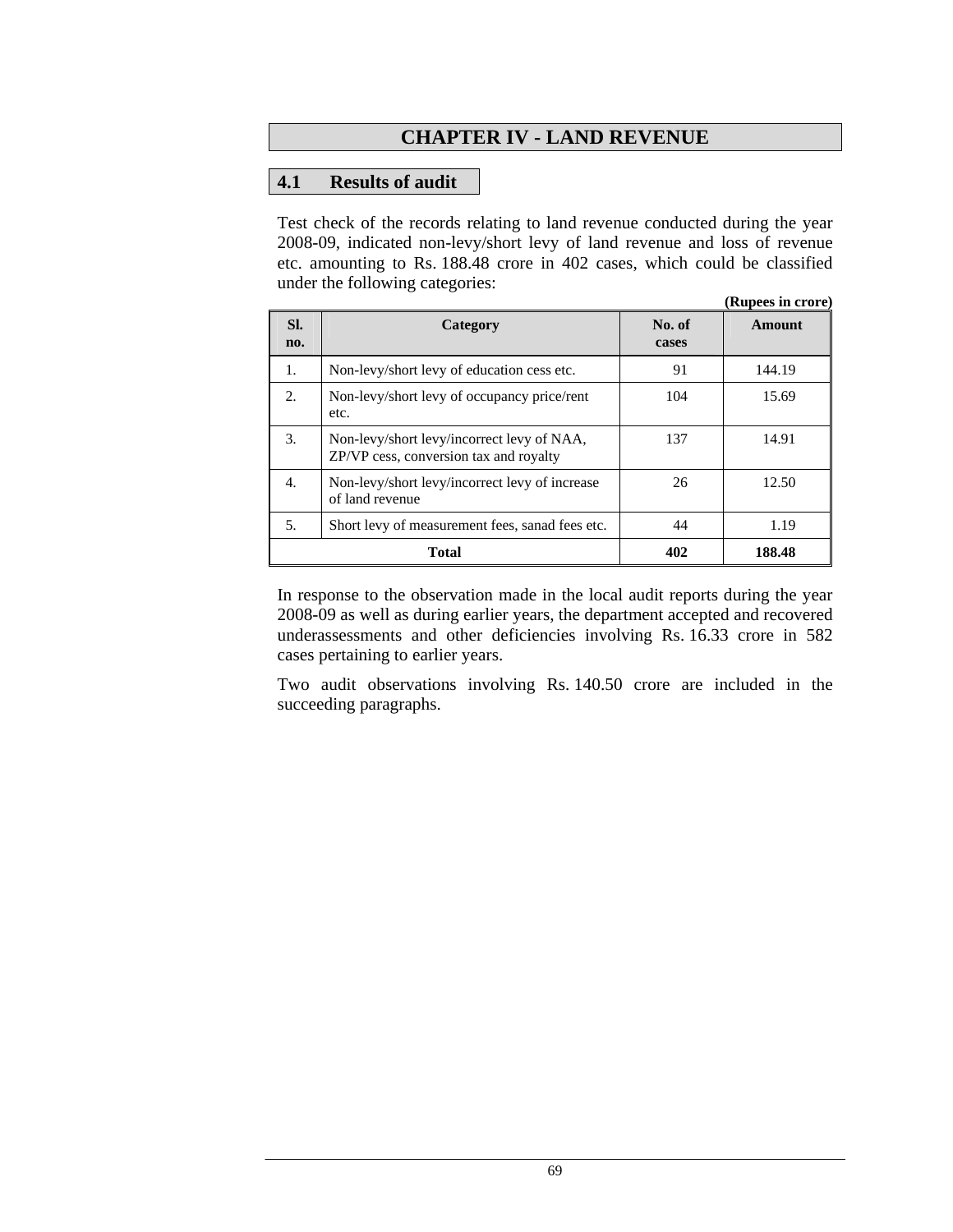## **4.2 Audit observations**

*Scrutiny of records of the various land records and land revenue offices revealed several cases of non-compliance of the provisions of the Maharashtra Land Revenue Code, 1966 (MLR Code), Government notifications/instructions and other cases as mentioned in the succeeding paragraphs of this chapter. These cases are illustrative and are based on the test check carried out in audit. Such omissions are pointed out in audit every year, but not only do the irregularities persist, these remain undetected till an audit is conducted. There is need on the part of Government to improve the internal control system so that recurrence of such cases can be avoided.* 

## **4.3 Short realisation of the premium**

*Incorrect application of the market rate resulted in short realisation of the premium of Rs. 138.93 crore.* 

Under the provisions of the Bombay Stamp Act 1958, market value in relation to any property which is the subject matter of any instrument means the price which such property would have fetched if sold in the open market on the date of execution of the instrument. Subsequently, the Government (May 2006) had also decided to apply the ready reckoner rates for the market valuation in the pending cases of land revenue.

Scrutiny of the records of the Collector, Mumbai Suburban District (MSD) revealed that the Government (April 1971) had granted a lease of land admeasuring 80,800 square metres situated at Bandra to the Indian Film Combine Private Limited (lessee) initially for the purpose of a drive-in theatre for a period of 99 years which was further renewable by 99 years on the same terms and conditions. Further, the Government (July 1999) on the request of the lessee had permitted commercial development (including office use) of 40,400 square metres (50 *per cent* of 80,800) of land. As per the terms and conditions laid down in the Government Memorandum (July 1999), the lessee was to pay the premium on the basis of the current market value and the market rate was to be decided by the Town Planning and Valuation Department (TPVD). The Assistant Director, TPVD, Mumbai (March 2001) had decided the market rate of Rs. 44,000 per square metre. Further, the TPVD had apportioned 25 *per cent* of the market rate of Rs. 44,000 per square metre i.e. Rs. 11,000 per square metre as the Government share and 75 *per cent* i.e. Rs. 33,000 per square metre as the lessee's share.

Based on the market rate of Rs. 44,000 per square metre, the premium recoverable for 40,400 square metres of land works out to Rs. 177.76 crore. However, it was observed (June 2008) in audit that no initial demand was made for the recovery of the premium due to a difference of opinion between the Collector (MSD), Mumbai and the TPVD on whether the premium should be computed at the market rate of Rs 44,000 or at the rate of Rs. 11,000 fixed as the Government share. The matter was referred to the Government (August 2001) by the Collector (MSD), Mumbai seeking its guidance in respect of the rate to be adopted for the recovery of the premium. Meanwhile, the lessee on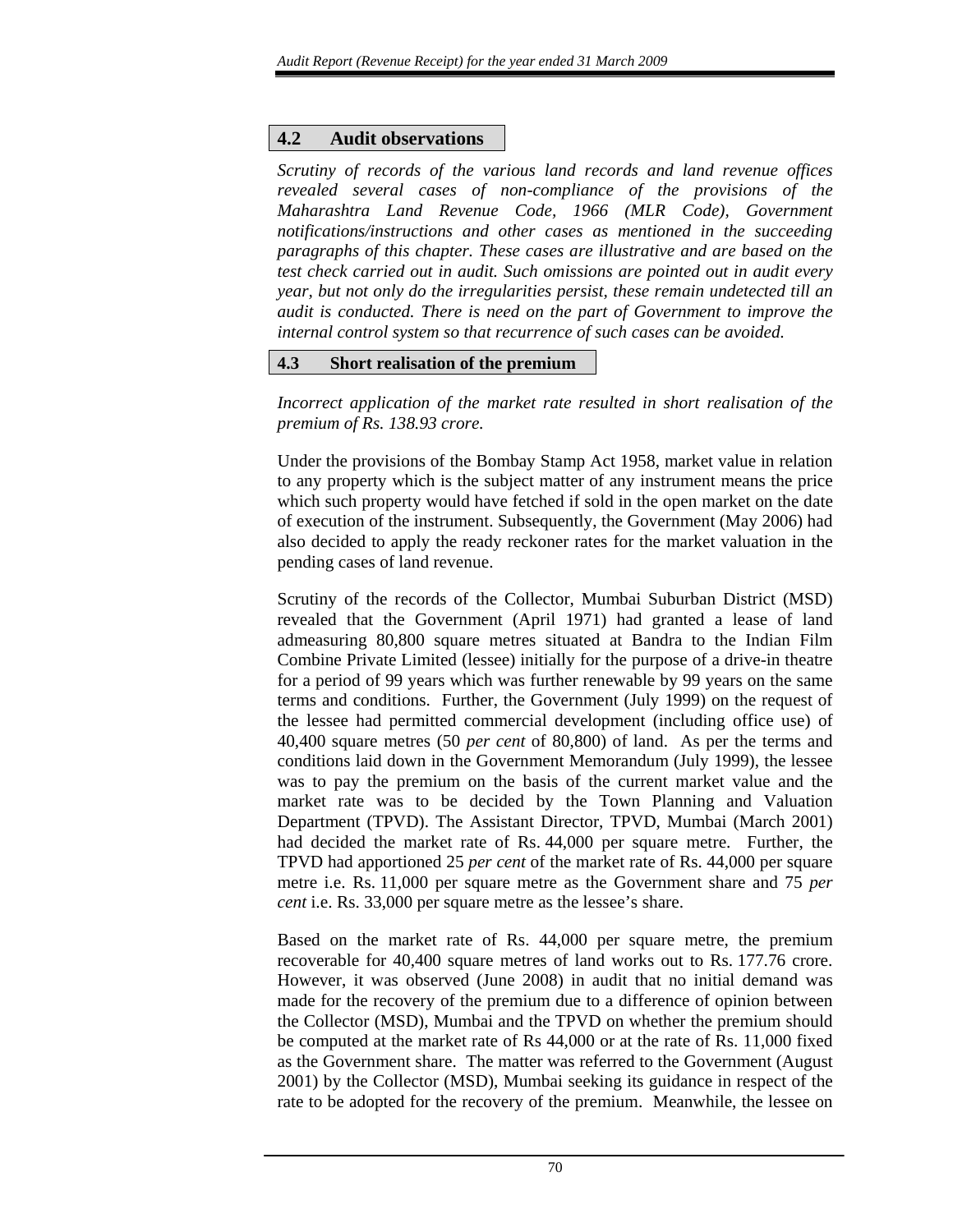his own accord had paid Rs. 38.83 crore as premium (Rs. 5 crore in January 2002 and Rs. 33.83 crore in November 2005) at the rate of Rs. 11,000 per square metre. The Collector (MSD) directed (August 2006) the lessee to make a temporary deposit of Rs. 50 crore. Being aggrieved, the latter appealed to the Revenue Minister (October 2006 and January 2007) for a stay of the demand made by the Collector (MSD) as well as for the final determination of the premium payable by the lessee. The stay was granted by the Government in November 2007. Thereafter, the Revenue Minister in exercise of his powers under Section 257 of the Maharashtra Land Revenue Code, 1966, decided (November 2007) to adopt the rate of Rs. 11,000 per square metre. In the proceedings the Revenue Minister had observed that considering the market value of land at 112 times the monthly rent realised as provided in the ready reckoner applicable to tenanted property, the valuation would be Rs 28.32 lakh only. After application of the rate fixed by the TPVD, the premium worked out to Rs. 38.83 crore which was higher. Accordingly, the Revenue Minister decided to apply the rate of Rs. 11,000 per square metre for recovery of the premium. The application of incorrect rate thus conferred undue benefit to the lessee and resulted in short realisation of the premium by Rs. 138.93 crore.

On this being pointed out, the department stated (July 2009) that the Revenue Minister decided to recover the premium at the rate of Rs. 11,000 per square metre as recommended by the TPVD on the basis of the Supreme Court judgment in the case of Sharatchandra Chimanlal and others vs. the State of Gujarat. The Government to whom the matter was referred stated (November 2009) that the value of Rs. 44,000 per square metre determined by the TVPD was the value that the land would have had if it was vacant and unencumbered and that the value of the land encumbered with the lease was Rs. 11,000 per square metre. This is the rate at which the government was entitled to charge the premium. It also stated that the principle set out in the Supreme Court judgment in the case of Sharatchandra Chimanlal and others vs. the State of Gujarat dealt with the valuation of the land with leasehold rights and laid down that the interest of the lessor in property encumbered by a long lease was 25 *per cent* and that of the lessee was 75 *per cent* (which is the principle being followed by the TVPD).

The reply is not tenable as the instructions of the ready reckoner are applicable to tenanted property only and cannot be applied for valuation of this leasehold land. The Supreme Court judgment quoted also does not apply to the present case. In the case of Sharatchandra Chimanlal and others vs. the State of Gujarat the land in question belonged to a private person who had given it on permanent lease to another person. On acquiring the land for public purpose, the Government paid its full value. Since the land was already on permanent lease to another person, the question arose about the manner in which the compensation paid should be shared between the original owner of the land and the lessee holding permanent lease. The Supreme Court decided the apportionment of the compensation paid between the landlord and the permanent lessee in the ratio of 25:75 respectively. In the present case, the Government already possesses the land and it has also not been given on permanent lease. It is not a case of land acquisition but pertains to the issue of change in use of land only. Thus, the question of apportionment does not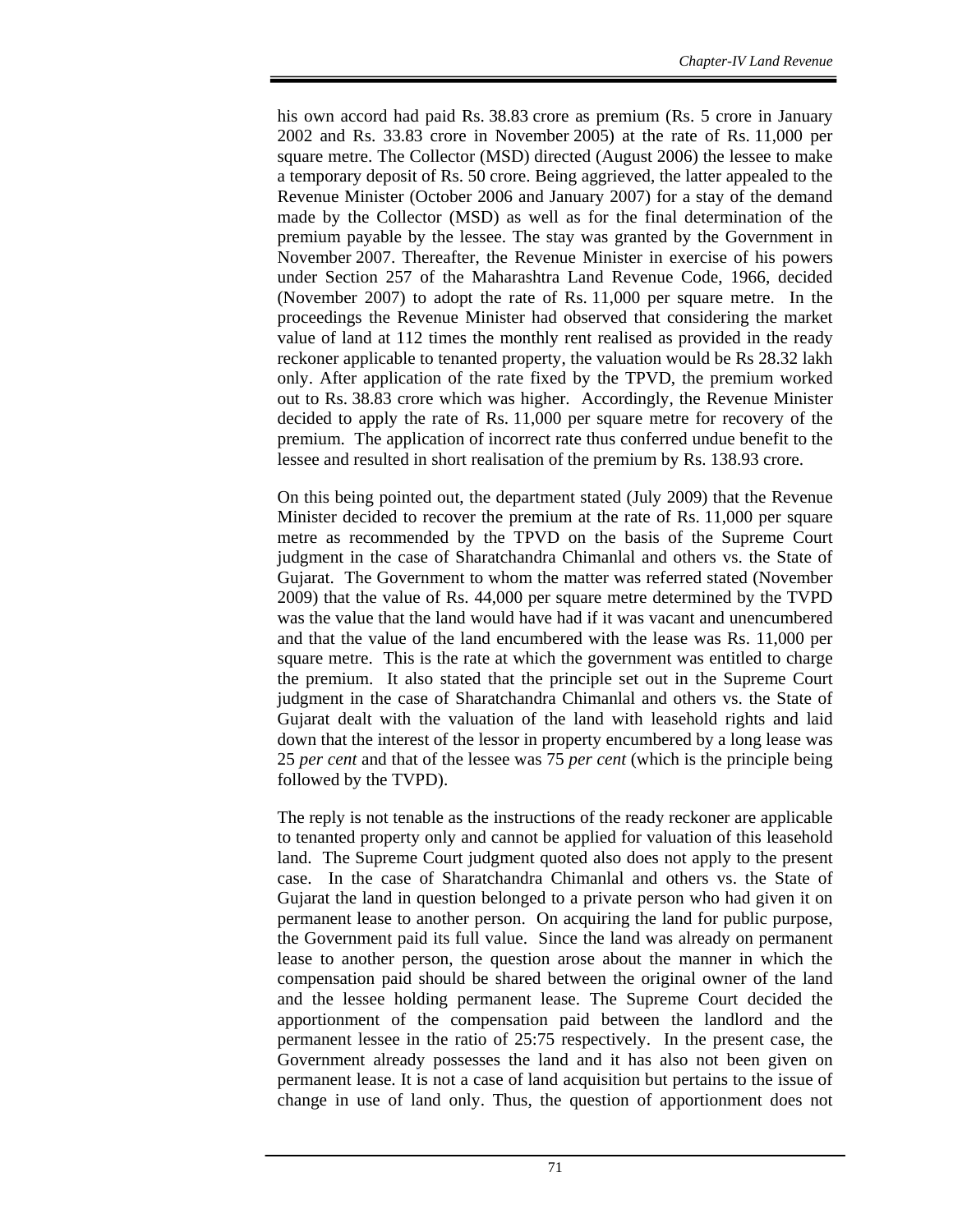apply in this case and the premium should have been collected at the full market rate of Rs. 44,000 per square metre.

### **4.4 Non-recovery of balance auction money**

*Non-recovery of balance amount from original bidder has resulted in non-realisation of revenue of Rs. 1.57 crore.* 

As per resolution issued in September 2003 and subsequent guidelines issued in November 2008 by the Government for disposal of rights for removal of sand by auction, the highest bidder, whose bid is accepted, is required to deposit 25 *per cent* of the bid money on the day of the auction. The balance auction money is to be paid in one installment within 15 days of auction. If the agreement is not executed within the prescribed time, the area is to be re-auctioned and the amount deposited by the bidder is forfeited. In case of any deficit in re-auction, the deficit amount was to be recovered from the original bidder as arrears of Land Revenue.

During test check of record in three District Collectorate<sup>1</sup> between August 2006 and July 2008 it was noticed that auction for the period between 2004-05 and 2006-07 in respect of 25 sand ghats were conducted for Rs. 2.33 crore. The highest bidders paid Rs. 0.76 crore at the time of auction. As highest bidders neither execute/signed agreement, nor paid balance of the bid, the Collector concerned took action to re-auction the said sand ghats at the cost of highest/original bidder, but no bid was received in reauction. This has resulted in non-recovery of balance auction money of Rs. 1.57 crore though recoverable.

On this being pointed out, Collector, Pune (December 2008) stated that amount credited at the time of auction was forfeited and Government has not permitted issue of temporary permission. However, demand notices were issued to the defaulter. Collector, Beed (January 2009) stated that amount of Rs. 42.03 lakh credited by bidders with his office but did not clarify whether the said amount was forfeited to Government. SDO, Partur, District Jalna (May 2009) accepted the omission and stated that the recovery was in progress. Further report has not been received (November2009).

The fact remains that the balance amount from original bidder is recoverable as arrears of Land Revenue, action for which has not yet been initiated.

The matter was reported to the Government in May 2009; their reply has not been received (November 2009).

<sup>1</sup> Beed, Jalna and Pune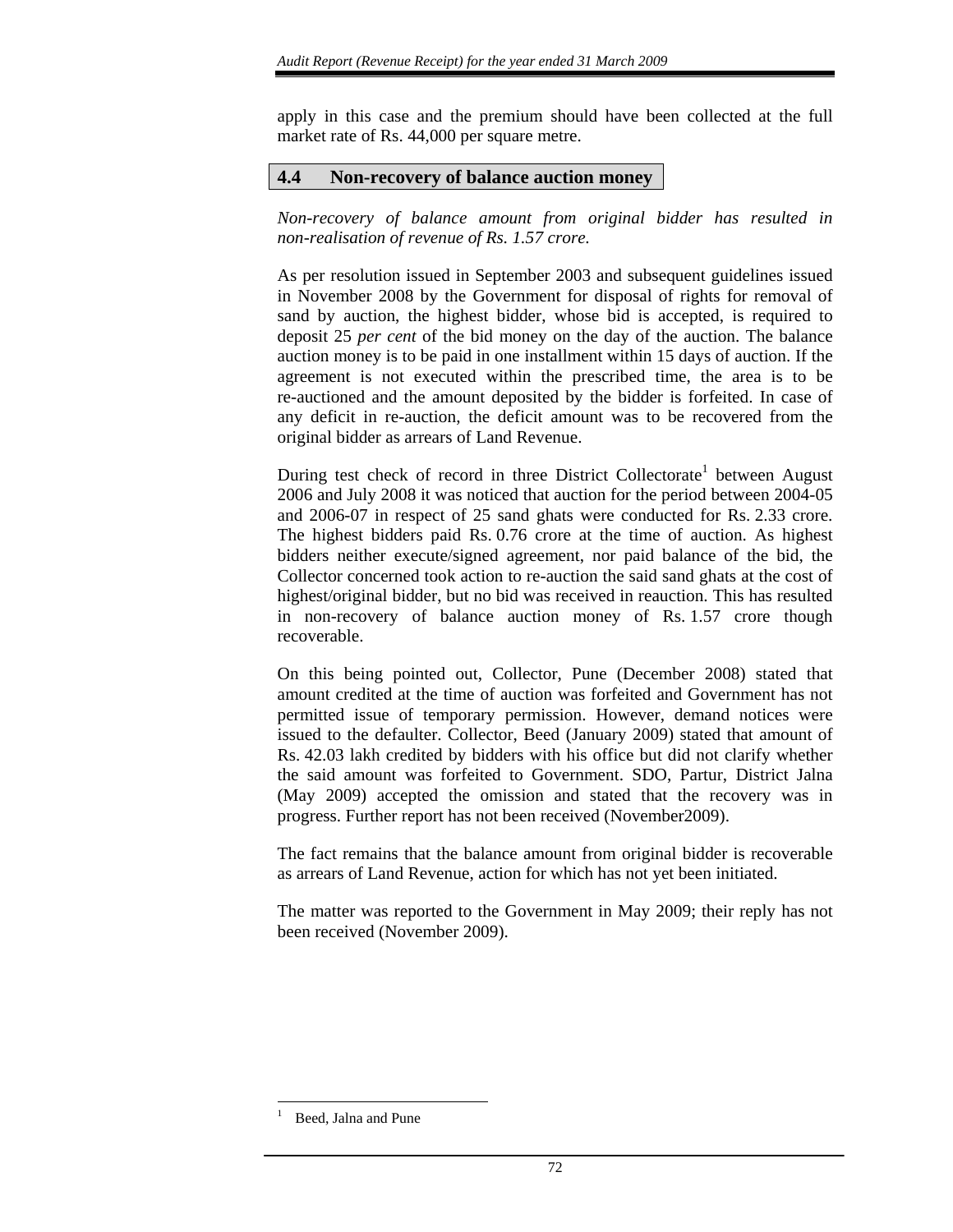# **CHAPTER V : TAXES ON MOTOR VEHICLES AND STATE EXCISE**

## **5.1 Results of audit**

Test check of the records of taxes on motor vehicles and State excise conducted during the year 2008-09 indicated underassessments, non/short levy/recovery, loss of revenue etc., amounting to Rs. 12.48 crore in 3,045 cases as shown below :

|                       | (Rupees in crore)                                                                                 |                 |               |  |  |  |
|-----------------------|---------------------------------------------------------------------------------------------------|-----------------|---------------|--|--|--|
| SI.<br>no.            | <b>Nature of receipts</b>                                                                         | No. of<br>cases | <b>Amount</b> |  |  |  |
|                       | <b>A - TAXES ON MOTOR VEHICLES</b>                                                                |                 |               |  |  |  |
| 1.                    | <b>Misappropriation of Government Revenue</b>                                                     |                 | 0.43          |  |  |  |
| 2.                    | Non/short levy of tax due to application of incorrect rates                                       | 2,330           | 8.90          |  |  |  |
| 3.                    | Excess refunds and miscellaneous items                                                            | 130             | 0.06          |  |  |  |
|                       | Total                                                                                             | 2,797           | 9.39          |  |  |  |
| <b>B-STATE EXCISE</b> |                                                                                                   |                 |               |  |  |  |
| 4.                    | Non/short recovery<br>of licence/privilege fees/excise<br>duty/application fee                    | 141             | 1.36          |  |  |  |
| 5.                    | Non/short recovery of supervision charges/bonus                                                   | 50              | 0.15          |  |  |  |
| 6.                    | Non/short<br>levy of excise<br>duty/application<br>fees/compounding fee/licence fee/privilege fee | 35              | 0.10          |  |  |  |
| 7.                    | Miscellaneous/toddy instalments                                                                   | 22.             | 1.48          |  |  |  |
| <b>Total</b>          |                                                                                                   |                 | 3.09          |  |  |  |
| <b>Grand</b> total    |                                                                                                   |                 | 12.48         |  |  |  |

In response to the observations made in the local audit reports during the year 2008-09 as well as during earlier years, the concerned departments accepted underassessment, short levy, etc. and recovered Rs. 1.30 crore in 908 cases. Out of which 323 cases involving Rs. 39.84 lakh were pointed out during the year 2008-09 and the rest during earlier years.

A few audit observations involving Rs. 1.65 crore are included in the succeeding paragraphs, against which Rs. 39.92 lakh along with interest of Rs. 2.52 lakh, had been recovered upto March 2009.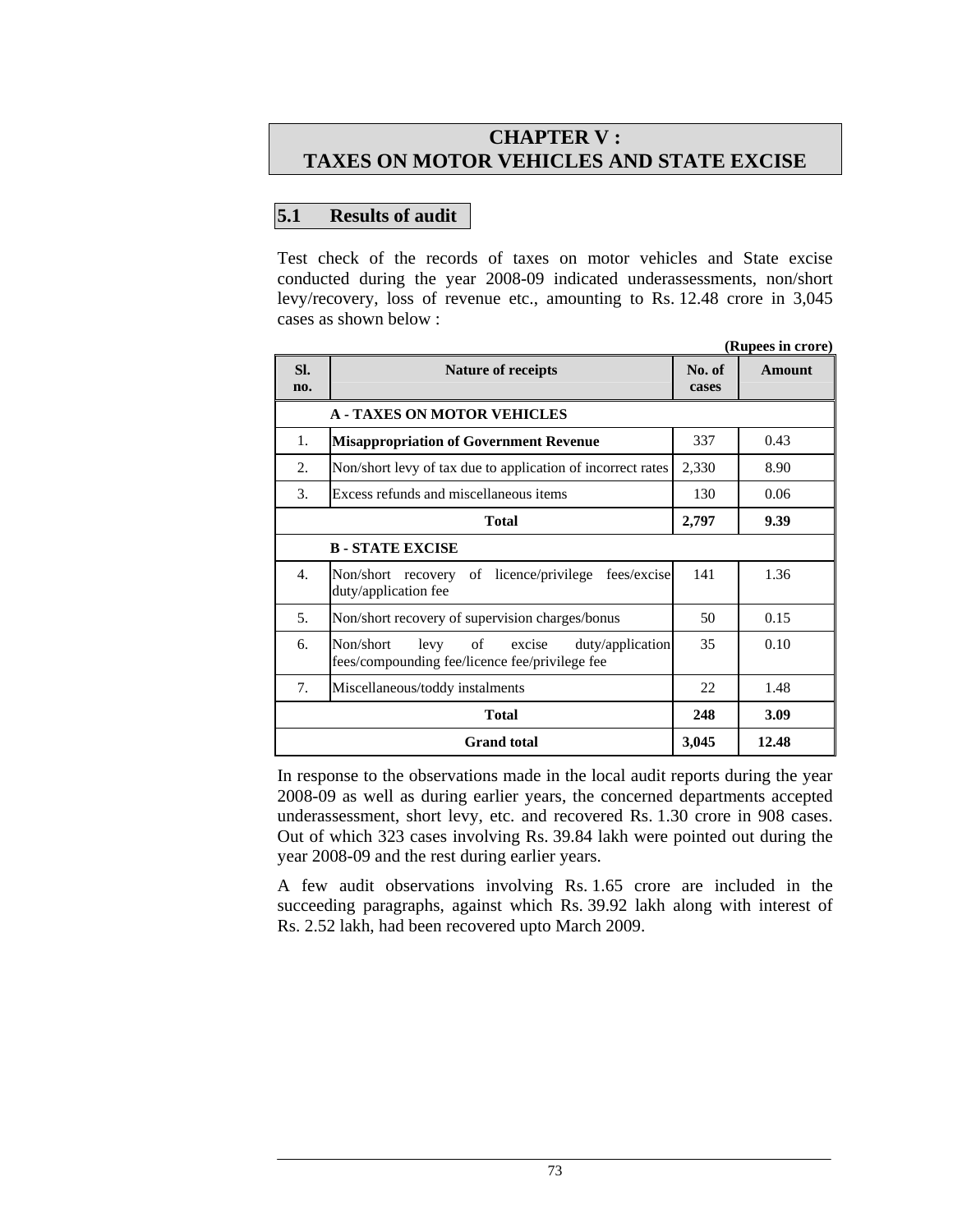# **SECTION A TAXES ON MOTOR VEHICLES**

## **5.2 Audit observations**

*Scrutiny of the records of Regional Transport Offices/Dy. Regional Transport Offices and State Excise Offices revealed several cases of non-observance of provisions of the Bombay Motor Vehicles Tax Act, 1958 and Maharashtra Potable Liquor (periodicity and fees for grant, renewal or continuance of licence) Rules, 1996 as mentioned in the succeeding paragraphs of this chapter. These cases are illustrative and are based on a test check carried out in audit. Such omissions are pointed out in audit every year, but not only the irregularities do persist, these remain undetected till an audit is conducted. There is need for the Government to improve the internal control system so that occurrence of such cases can be avoided.* 

## **5.3 Non-compliance of the provisions of the Acts/Rules**

*The Bombay Motor Vehicle Tax Act, 1958, provides for levy and collection of Motor Vehicle Taxes. The vehicle registering authorities did not observe the above provisions and prescribed procedure for maintenance of vehicle records in cases as mentioned in the paragraph 5.3.1 and 5.3.2 which resulted in misappropriation of Government revenue to the tune of Rs. 43.13 lakh and non/short recovery of taxes of Rs. 1.04 crore.* 

## **5.3.1 Misappropriation of Government revenue**

**Under Section 3 of the Bombay Motor Vehicles Tax Act, 1958 and the rules made thereunder, motor vehicle tax (including one time tax) and fees are recoverable at the prescribed rates on all the vehicles used or kept for use in the State. As per the procedure prescribed for collection of tax/fees, the receipts are required to be prepared in triplicate; the first copy of which is issued to the person paying the tax; the duplicate copy is kept in the motor vehicle records; and the triplicate copy is retained in the receipt book for making entries in the cash book.** 

**As per Rule 8(1) of the Maharashtra Treasury Rules (MTR), 1968, all moneys received by or tendered to the Government Officers are to be paid in full into a treasury/bank within two days of their receipt. Further, as per Rule 98(ii), (iii), (iv) and (vi) all monetary transactions should be entered in the cash book as soon as they occur and get attested by the Head of the office (HOD) in token of check. The cash book should be closed regularly and the totalling of the cash book should be verified by the HOD or have this done by some responsible subordinate other than the writer of the cash book and initialed as correct. At the end of the month, the HOD should verify the cash balance in the cash book and record a signed and dated certificate to that effect mentioning therein the balance both in words and figures. Once an entry is made in the cash book, erasures and over-writings are prohibited. If a mistake is found later it should be corrected by drawing a pen through the incorrect entry**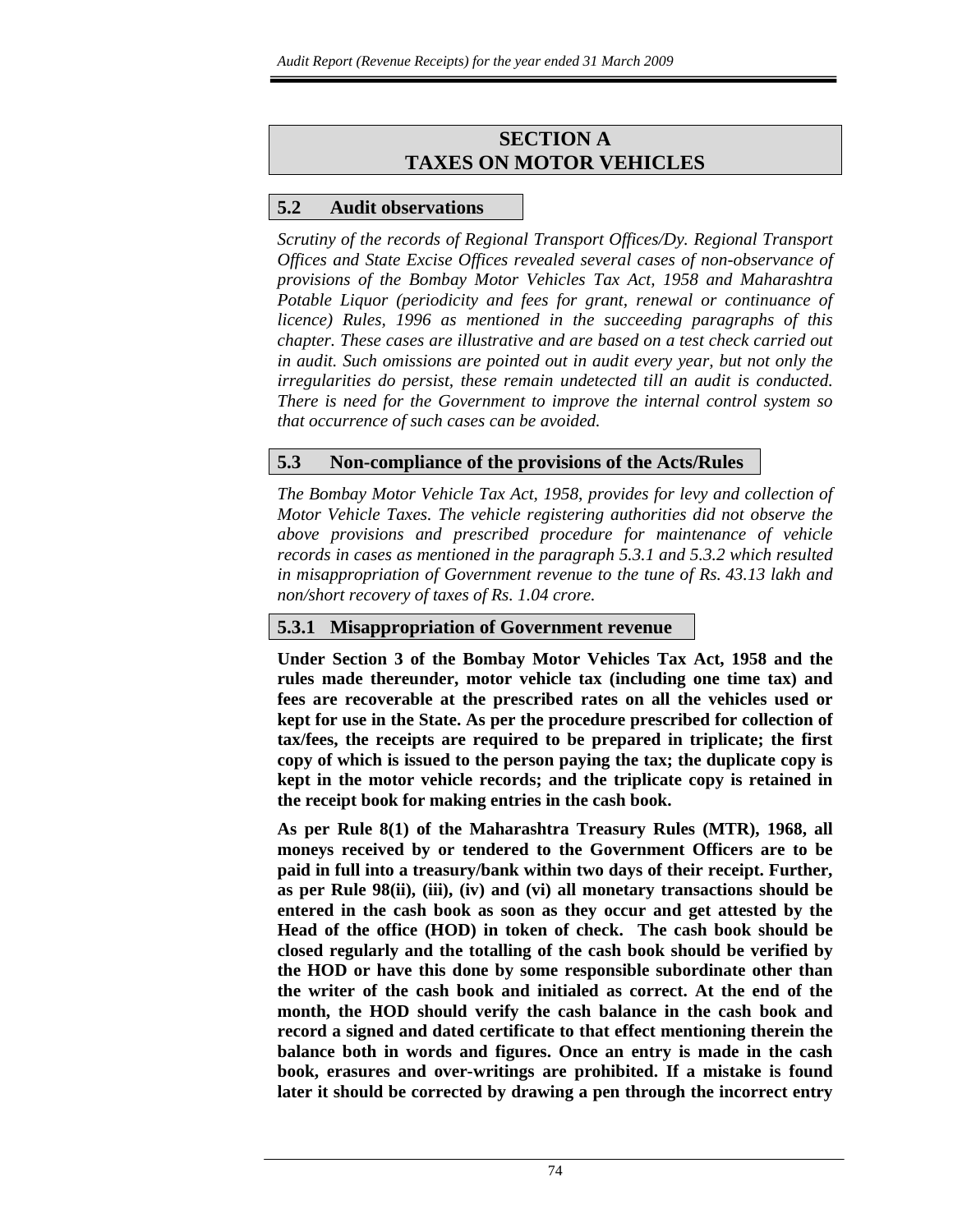**and inserting the correct figure in red ink. Every such correction should be initialed by the HOD with date.** 

**Test check of the records of Deputy Regional Transport Officer, Ambejogai, district Beed in July/August 2008 revealed misappropriation of government money of Rs. 15.61 lakh through manipulation of figures in the receipt book and cash book. As per the duplicate copies of the receipts kept in the motor vehicle records of the vehicle owners pertaining to the period February 2007 to April 2008, Rs. 16.55 lakh was realised in respect of 65 vehicles. Cross verification of these receipts with the triplicate copies of the receipts as well as with the cash book revealed that the amount reflected in the cash book was Rs. 0.94 lakh only. Thus, though the amount realised was shown in full in the motor vehicle records, there was short accounting in the cash book and consequent short realisation of Rs. 15.61 lakh due to manipulations in the triplicate copies of the receipt book as well as in the cash book. In the receipt books, receipt slips are in triplicate. As all the copies are to be prepared simultaneously, variation in amount received as per the duplicate and triplicate copies apparently indicated that the triplicate copies of receipts were separately prepared.** 

**After the case was unearthed, a cent** *per cent* **audit was taken up in September 2008 to conduct a detailed check of the records of the office since it came into existence on 15 October 2004. Scrutiny of the records revealed that between May 2005 and June 2008 total amount of short realisation was Rs. 42.58 lakh on account of manipulation of figures between duplicate and triplicate copies of the receipts.** 

**Detailed review of cash book in October 2008 also revealed the following deficiencies:** 

**(i)** *Short accounting of cash* **: Between 24 November 2004 and 28 November 2007 vide 21 receipts amount aggregating Rs. 91,899 was received. Against this, only Rs. 37,317 was entered in the cash book and remaining amount was not accounted for. Further scrutiny of these receipts indicated that in respect of nine receipts aggregating Rs. 4,235, no amount was entered in the cash book and in the remaining 12 receipts only partial amount was entered in the cash book instead of the full amount.** 

**(ii)** *Short remittance into Government treasury* **: As against the daily totals of Rs. 32,280 on 19 November 2007, Rs. 44,085 on 7 March 2008 and Rs. 12,835 on 27 March 2008 in the cash book, there was actual remittance of Rs. 32,180, Rs. 44,005 and Rs. 12,825 respectively. When this was pointed out by audit, the department rectified the mistake in August 2008 by remitting the total differential amount of Rs. 190 pertaining to above three dates.** 

**(iii)** *Delay in remittance into the treasury* **: On nine occasions, between 29 November 2004 and 30 November 2007, as against the amount aggregating Rs. 10.41 lakh received as per the cash book/receipt book, Rs. 9.87 lakh was credited in time and the balance amount aggregating**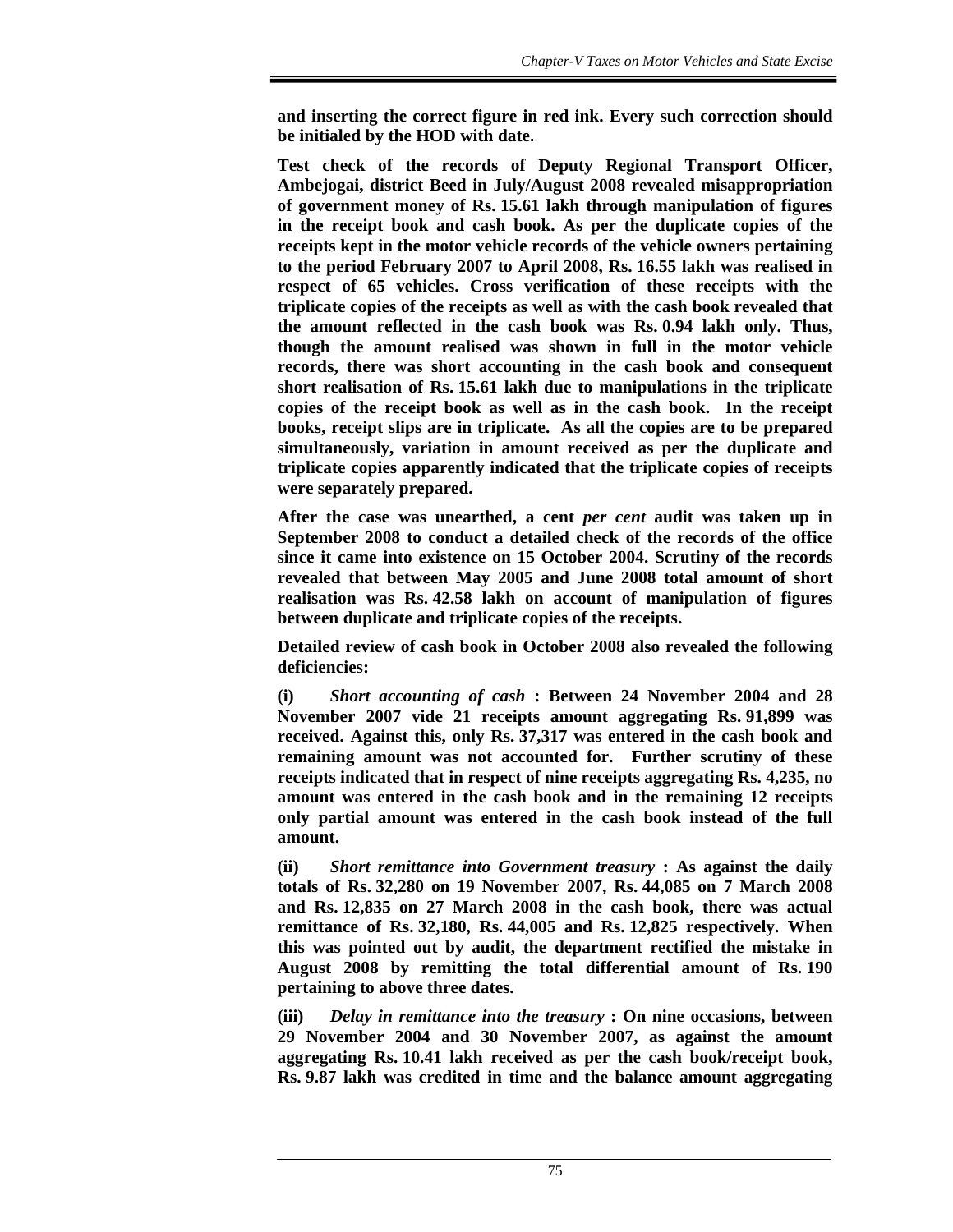**Rs. 54,006 was credited into the treasury after delays ranging from 8 to 41 days.** 

**(iv)** *Erasures and overwritings* **: During the period between 9 November 2004 and 23 June 2008, there were 65 instances of erasures/over-writings and use of white fluid for making alterations/corrections of figures in the cash book. These alterations were not attested by the HOD.** 

**(v)** *Doubtful transaction* **: During various periods between June 2005 and November 2007, there were 36 entries in the cash book ranging from Rs. 43 to Rs. 3,003 of doubtful nature, as these entries could not be correlated with the receipt book.** 

**(vi)** *Credit of receipts to improper head* **: Three receipts totalling Rs. 17,456 pertaining to motor vehicle tax was incorrectly credited to the head 0028-Profession Tax instead of 0041-Motor Vehicle tax.** 

**(vii)** *Occasional authentication of cash book* **: The cash book was signed occasionally during the period from 22 November 2004 to March 2006 by the HOD. Further, from 1 April 2007 to 31 March 2008 the daily totals of the cash book were not verified and attested by the HOD as required under the Maharashtra Treasury Rules.** 

**Though most of the above deficiencies were pointed out by the Audit way back in August 2006 by specifically stating that if remedial measures were not taken it may lead to misappropriation, the department failed to take corrective measure.** 

**The total misappropriation of government revenue was Rs. 43.13 lakh out of which Rs. 3.38 lakh was recovered at the instance of audit. Report on recovery of balance amount is awaited (November 2009).** 

**The case was reported to the Additional Chief Secretary (Home), Government of Maharashtra demi-officially in November 2008. The department stated in January 2009, that an FIR had been lodged against the staff involved in the misappropriation of government money. A report on further development in the matter is awaited (November 2009).**

#### **5.3.2 Non-recovery of tax**

Under Section 3 of the Bombay Motor Vehicles Tax Act, 1958 and the rules made thereunder, tax at the prescribed rate is leviable on all vehicles used or kept for use in the State. The Act further provides that the tax leviable is to be paid in advance by the owners of the vehicles. Interest at the rate of two *per cent* of the amount of tax, for each month or part thereof is payable in each case of default.

**5.3.2.1** During test check of records of 19 offices<sup>1</sup> of the Regional Transport Officer (RTO)/Deputy Regional Transport Officer (Dy. RTO) in 15 districts<sup>2</sup>, between March 2006 and May 2008, it was noticed that in respect of 728

l 1 RTO: Aurangabad, Mumbai - Central, Wadala, Andheri, Thane; Dy. RTO: Ambejogai, Akluj, Baramati, Jalgaon, Jalna, Malegaon, Nanded, Nandurbar, Parbhani, Pen, Pimpri- Chinchwad, Ratnagiri, Shrirampur and Solapur.

<sup>2</sup> Ahmednagar, Aurangabad, Beed, Jalgaon, Jalna, Nanded, Nandurbar, Nashik, Mumbai, Pune, Parbhani, Raigad, Ratnagiri, Solapur and Thane.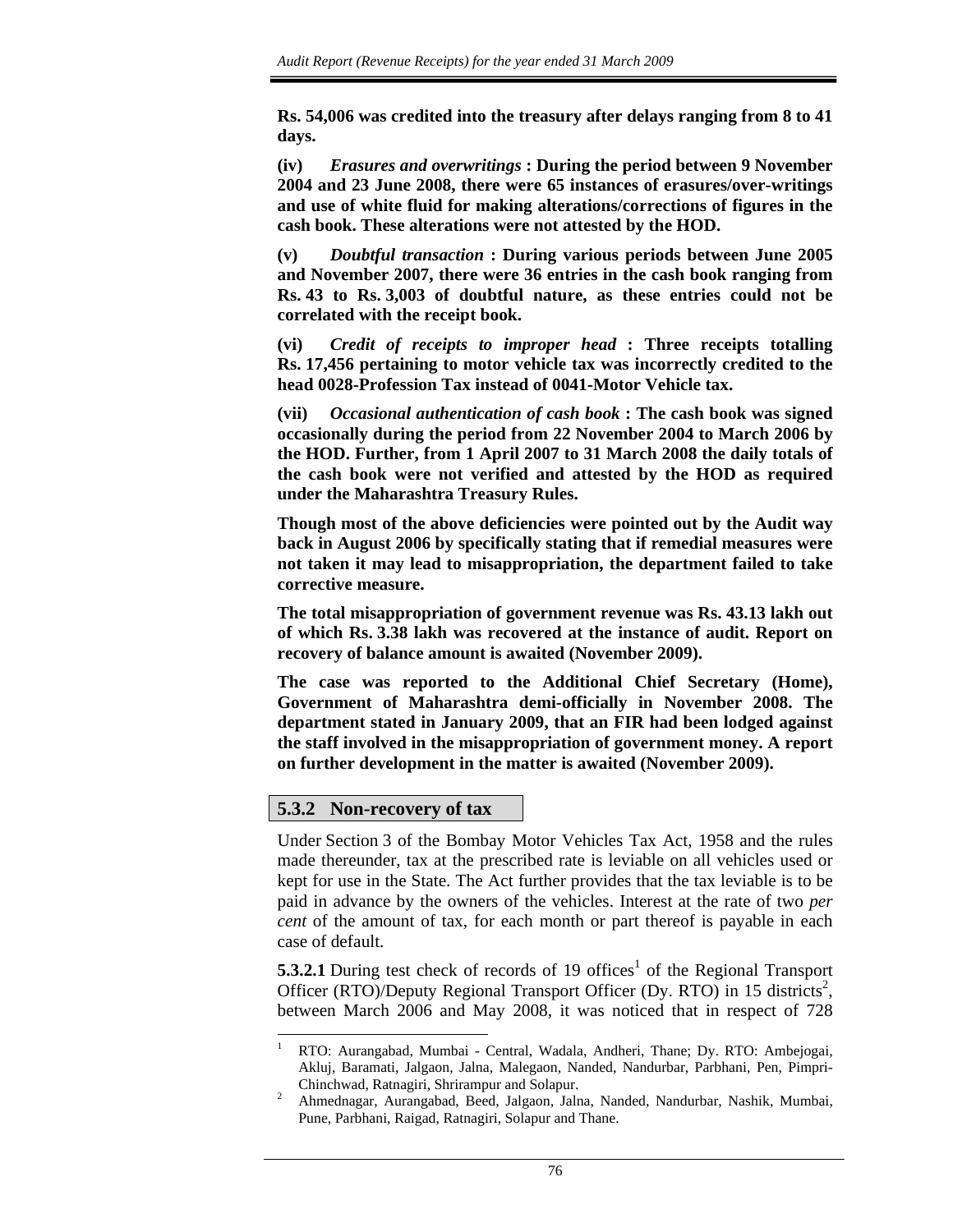vehicles, Motor Vehicle tax (MVT) of Rs. 89.38 lakh for various periods between March 2003 and February 2009, was not paid by the owners of the vehicles. No action was taken by the department to recover the dues. This resulted in non-realisation of MVT of Rs. 89.38 lakh. Interest at the prescribed rates for delayed/non-payment of MVT was also leviable in these cases.

After the cases were pointed out between April 2006 and June 2008, the department accepted the observations and recovered Rs. 25.18 lakh alongwith interest of Rs. 2.43 lakh, between April 2006 and March 2009 in respect of 290 vehicles. A report on recovery in respect of the remaining vehicles has not been received (November 2009).

**5.3.2.2** During test check of records of the Dy. RTO, Bhandara, in April 2008, it was noticed that in respect of 15 cases of goods carriage vehicles and four cases of school buses MVT of Rs. 8.69 lakh for different periods falling between May 2002 and March 2008 was not paid by the owners of the vehicles. No action was taken by the department to recover the dues. This resulted in non-realisation of MVT of Rs. 14.31 lakh (including interest of Rs.5.62 lakh for delayed/non-payment of MVT).

After the cases were pointed out, the department (March 2009) accepted the omission and intimated that notices have been issued to concerned vehicle owners and deputed one Assistant Dy. RTO for recovery at the earliest. Further, it was stated (July 2009) that an amount of Rs. 1.23 lakh has been recovered in two cases. A report on recovery in remaining cases has not been received (November 2009).

The matter was reported to the Government between March and May 2009; their replies has not been received (November 2009).

## **SECTION B STATE EXCISE**

## **5.3.3 Short recovery of licence fees**

*The Maharashtra Potable Liquor Rules, 1996, provides for levy and collection of licence fees at the rates notified annually by the Commissioner of State Excise. The State Excise authorities did not ensure that the correct rates of licence fees are levied and recovered resulting in short recovery of licence fees of Rs. 18.62 lakh as mentioned in succeeding paragraph.* 

Under the provisions of the Maharashtra Potable Liquor (periodicity and fees for grant, renewal or continuance of licence) Rules, 1996, the rates of licence fees are notified annually by the Commissioner of State Excise (CSE) in exercise of the powers conferred by clause (i) of Rule 4 of the said Rules for various licences. The fees payable for the licences are based on the population slabs for the city, town or village in which the liquor shops are located. These rates were revised periodically for the years 2005-06 to 2008-09. In case of default in payment of dues, interest at the rate of two *per cent* per month was chargeable on the amounts from the date they became due.

During test check of the records in the offices of Superintendent of State Excise (SPE) in Ahmednagar, Nagpur and Sangli districts, between April 2007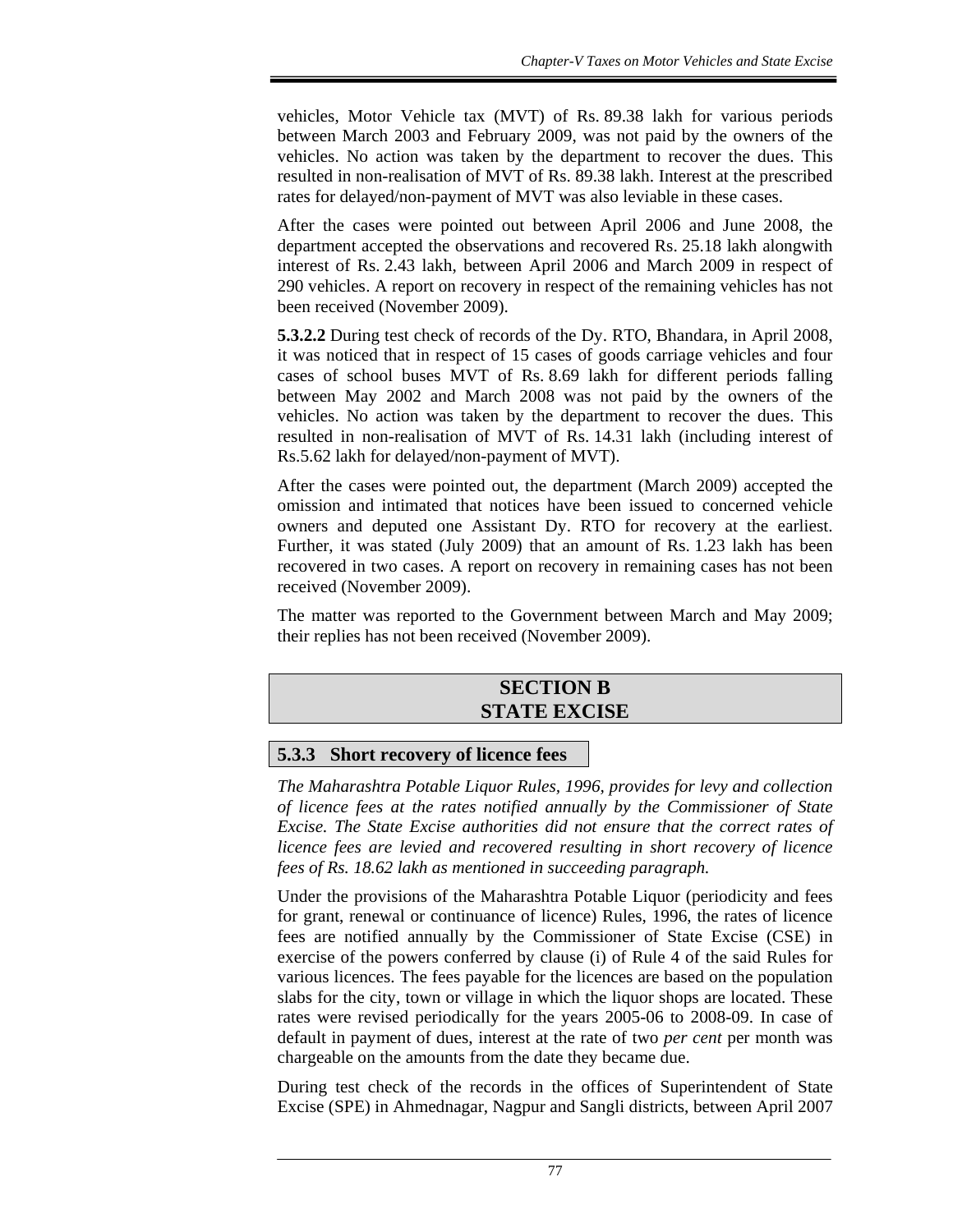and November 2008, it was noticed that in respect of 20 licences renewed for periods between 2005-06 and 2008-09, there was short recovery of licence fees aggregating Rs. 18.62 lakh, due to non-application of rates as per population slab, non-updating of population slabs as per census 2001 and application of incorrect rate of tax, respectively.

After the cases were pointed out, SPEs, Ahmednagar and Nagpur accepted the observations in respect of 17 licences involving Rs. 18.15 lakh. SPE, Nagpur recovered Rs. 10.01 lakh along with interest of Rs. 9,483 from eight licensees and SPE, Sangli stated that the matter would be referred to the CSE and also had recovered Rs. 0.12 lakh from one licensee between March 2008 and February 2009.

The matter was reported to the department and to the Government between May 2007 and April 2009; their reply has not been received (November 2009).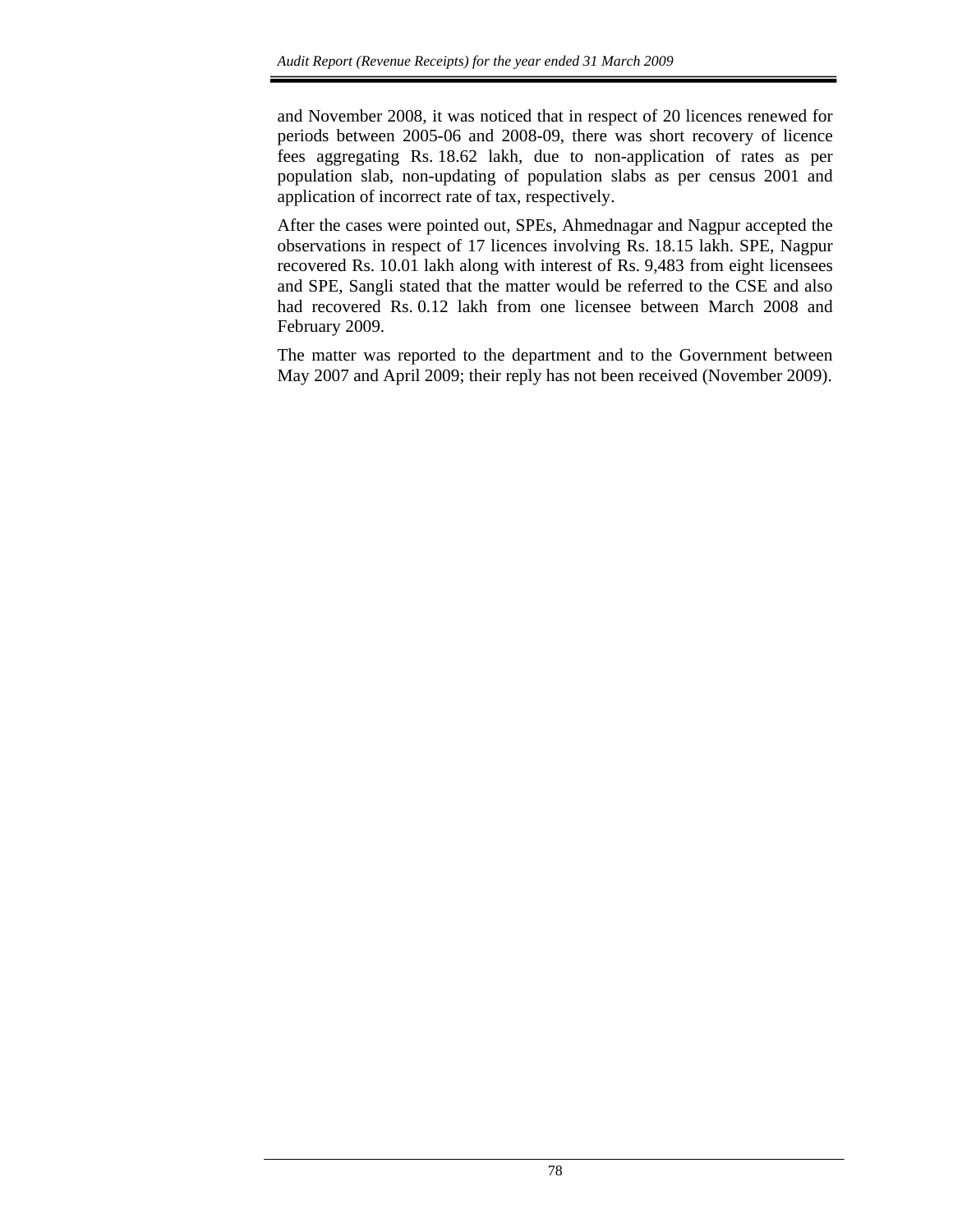# **CHAPTER VI : OTHER TAX RECEIPTS**

### **6.1 Results of audit**

Test check of the records relating to entertainment duty, electricity duty, State education cess, employment guarantee cess, tax on buildings (with larger residential premises), repair cess and profession tax conducted during the year 2008-09 indicated short levy, loss of revenue etc., amounting to Rs. 522.86 crore in 2,521 cases as mentioned below :

|            |                                                         |                 | (Rupees in crore) |
|------------|---------------------------------------------------------|-----------------|-------------------|
| SI.<br>no. | <b>Nature of receipts</b>                               | No. of<br>cases | <b>Amount</b>     |
| 1.         | Levy and collection of entertainment duty<br>(A review) | 1               | 375.37            |
| 2.         | Electricity duty, tax and fees                          | 321             | 135.25            |
| 3.         | Entertainment duty                                      | 1,146           | 3.77              |
| 4.         | State education cess, employment guarantee<br>cess      | 56              | 3.32              |
| 5.         | Tax on buildings (with larger residential<br>premises)  | 2               | 2.22              |
| 6.         | Repair cess                                             | 20              | 2.60              |
| 7.         | Profession tax                                          | 975             | 0.33              |
|            | <b>Total</b>                                            | 2,521           | 522.86            |

In response to the observations made in the local audit reports during the year 2008-09 as well as during earlier years, the concerned departments accepted underassessment, short levy, etc. and recovered Rs. 133.81 crore, in 2,166 cases of which 349 cases involving Rs. 127.67 crore related to 2008-09 and the rest to earlier years.

A review on **"Levy and collection of entertainment duty"** involving a total financial effect of Rs. 375.37 crore and a few audit observations involving Rs. 422.84 crore are included in the following paragraphs against which Rs. 83.17 crore alongwith interest of Rs. 33,967 had been recovered upto November 2009.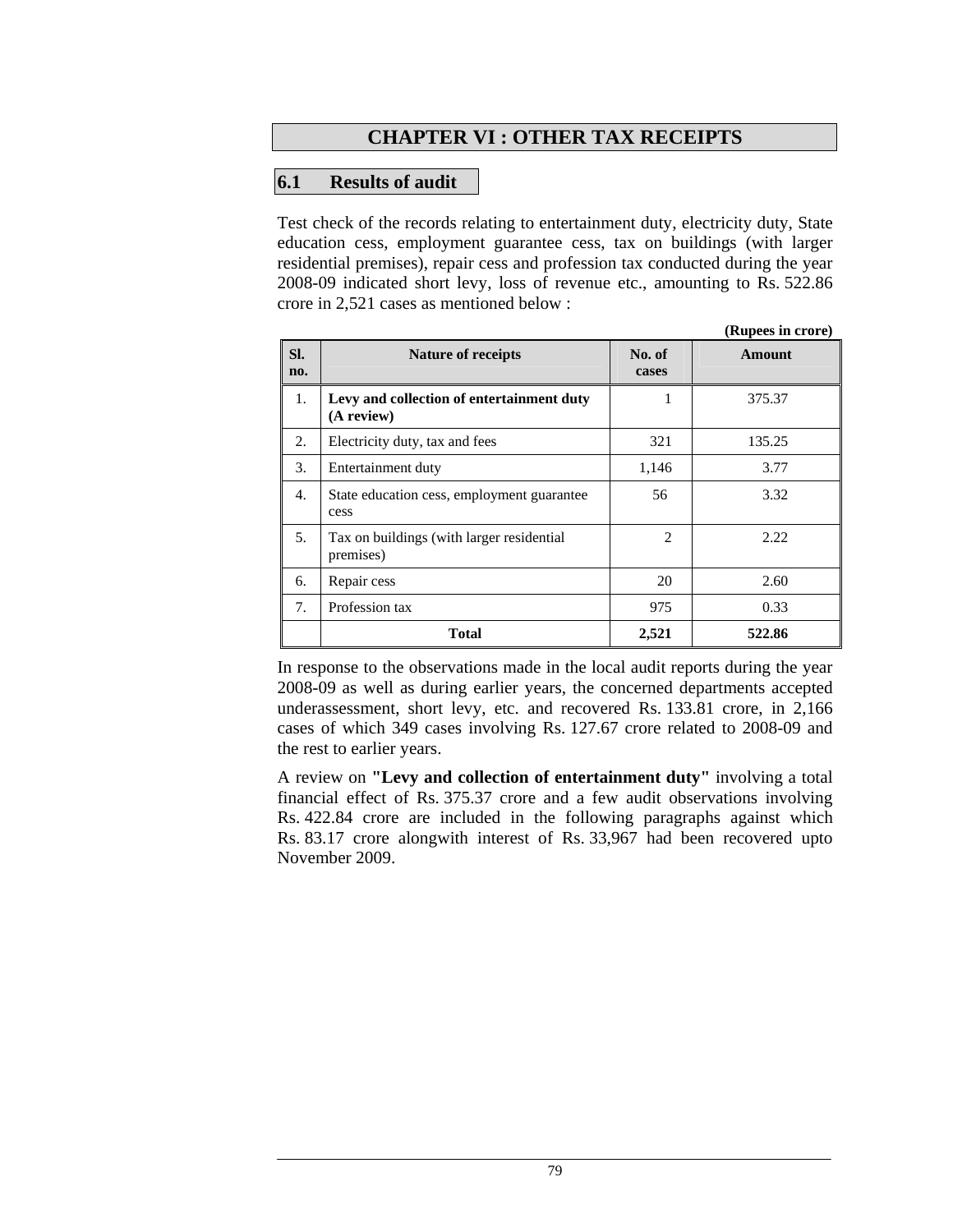## **SECTION A ENTERTAINMENTS DUTY**

#### **6.2 Review on "Levy and collection of entertainment duty"**

#### **Highlights**

Incorrect grant of exemption of Rs. 160.40 crore to Multiplex Theatre Complexes on account of non-fulfillment of prescribed conditions.

#### **(Paragraph 6.2.7)**

Absence of a provision in the Act led to unjust enrichment of Rs. 1.16 crore. **(Paragraph 6.2.8)** 

Absence of survey and non-raising of demand of Rs. 201.27 crore for recovery of entertainment duty from 1,350 cable operators.

#### **(Paragraph 6.2.9)**

Non-levy of entertainment duty of a minimum of Rs. 4.99 crore on Indian Premier League cricket matches held in Mumbai.

#### **(Paragraph 6.2.10)**

Non/short levy of surcharge of Rs. 8.13 crore in respect of eight water parks. **(Paragraph 6.2.17)** 

Incorrect exemption of entertainment duty of Rs. 2.26 crore granted to seven films.

#### **(Paragraph 6.2.18)**

Non-forfeiture of security deposit of Rs. 1.87 crore collected from organisers of special events/performances.

#### **(Paragraph 6.2.19)**

#### **6.2.1***.* **Introduction**

l

The levy and collection of entertainment duty (ED) is governed by the Bombay Entertainments Duty Act (Act), 1923. As per the provisions of the Act and the Rules made thereunder, duty at prescribed rates is to be levied and paid to the Government on all payments for admission to any entertainment<sup>1</sup>.

The Act empowers the Government to exempt any entertainment or a class of entertainment from payment of ED by a general or special order. The District Collectors (DCs) grant exemption to those entertainments which are organized for philanthropic or charitable purposes, educational or partly for educational purpose and partly for scientific purposes. The power to grant exemption by a general or special order to any entertainment or class of entertainment from liability to pay ED is exercised by the Revenue and Forests Department (R&FD).

<sup>1</sup> An entertainment includes any exhibition, performance, amusement, game or sport to which people are admitted on payment.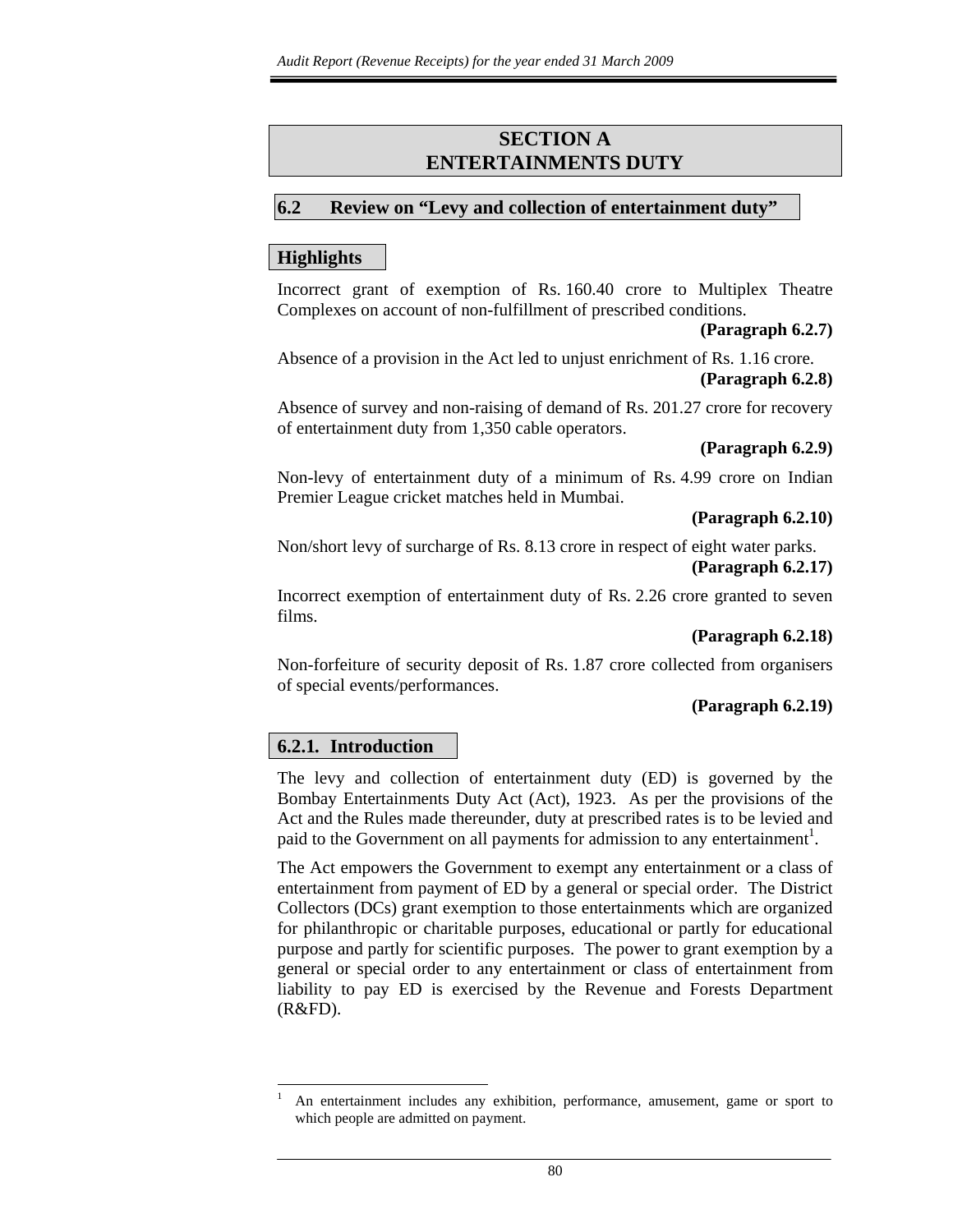### **6.2.2. Organisational set-up**

The Additional Chief Secretary, R&FD, is responsible for the administration of the Act. He is assisted by six Divisional Commissioners at Konkan<sup>2</sup>, Pune<sup>3</sup>, Nashik<sup>4</sup>, Aurangabad<sup>5</sup>, Amravati<sup>6</sup> and Nagpur<sup>7</sup>. The Act is administered by the DCs and Taluka Magistrates (TMs) in Districts and Talukas, respectively. The implementation of the Act involves identification of new entertainment centres, issue of licences, assessment and collection of duty, compilation and reconciliation of revenue figures, exemption of duty to entertainments etc. The Commissioner of Police is the licensing authority in his jurisdiction and the DC is the licensing authority in other areas. The DC is responsible for levy, assessment and collection of duty in both the cases. The DC is assisted by Deputy Collectors, Entertainment Duty Officers and Entertainment Duty Inspectors (EDI) for identification/inspection of entertainment centers, levy and collection of ED, imposing penalty or disciplinary action on evasion of duty etc.

#### **6.2.3 Scope of Audit**

Test check of records for the period 2003-04 to 2007-08 was conducted between September 2008 and June 2009. Eleven offices<sup>8</sup> out of 35 DC were selected for audit on the basis of application of statistical sampling technique (Probability proportional to size). The district-wise revenue collection figures of entertainment duty receipts were considered as the basis for selection of districts for test check of records with a view to verify the adequacy of the systems and procedures in respect of levy and collection of entertainment duty.

## **6.2.4 Audit objectives**

l

The review was conducted to ascertain whether:

- all entertainment centres have been registered and their licences have been renewed periodically by the competent authority;
- the Multiplex Theatre Complexes to which exemptions have been granted have fulfilled the conditions prescribed for grant of exemption;
- survey is being conducted regularly by the department to check any evasion of entertainment duty by the proprietors/operators running entertainment centres;
- an internal control mechanism exists to ensure timely realisation of duty, payment/renewal of the licence fees, etc.;

<sup>2</sup> For the districts Mumbai City, Mumbai Suburban, Raigad, Ratnagiri, Sindhudurg and Thane.

<sup>3</sup> For the districts Kolhapur, Pune, Sangli, Satara and Solapur.

<sup>4</sup> For the district Ahmednagar, Dhule, Jalgaon, Nandurbar and Nashik.

<sup>5</sup> For the districts Aurnagabad, Beed, Hingoli, Jalna, Latur, Nanded, Osmanabad and Parbhani.

<sup>6</sup> For the districts Akola, Amravati, Buldhana, Washim and Yavatmal.

<sup>7</sup> For the districts Bhandara, Chandrapur, Gadchiroli, Gondia, Nagpur and Wardha.

<sup>8</sup> Amravati, Hingoli, Mumbai City, Mumbai Suburban, Nagpur, Pune, Ratnagiri, Sangli, Solapur, Thane and Wardha.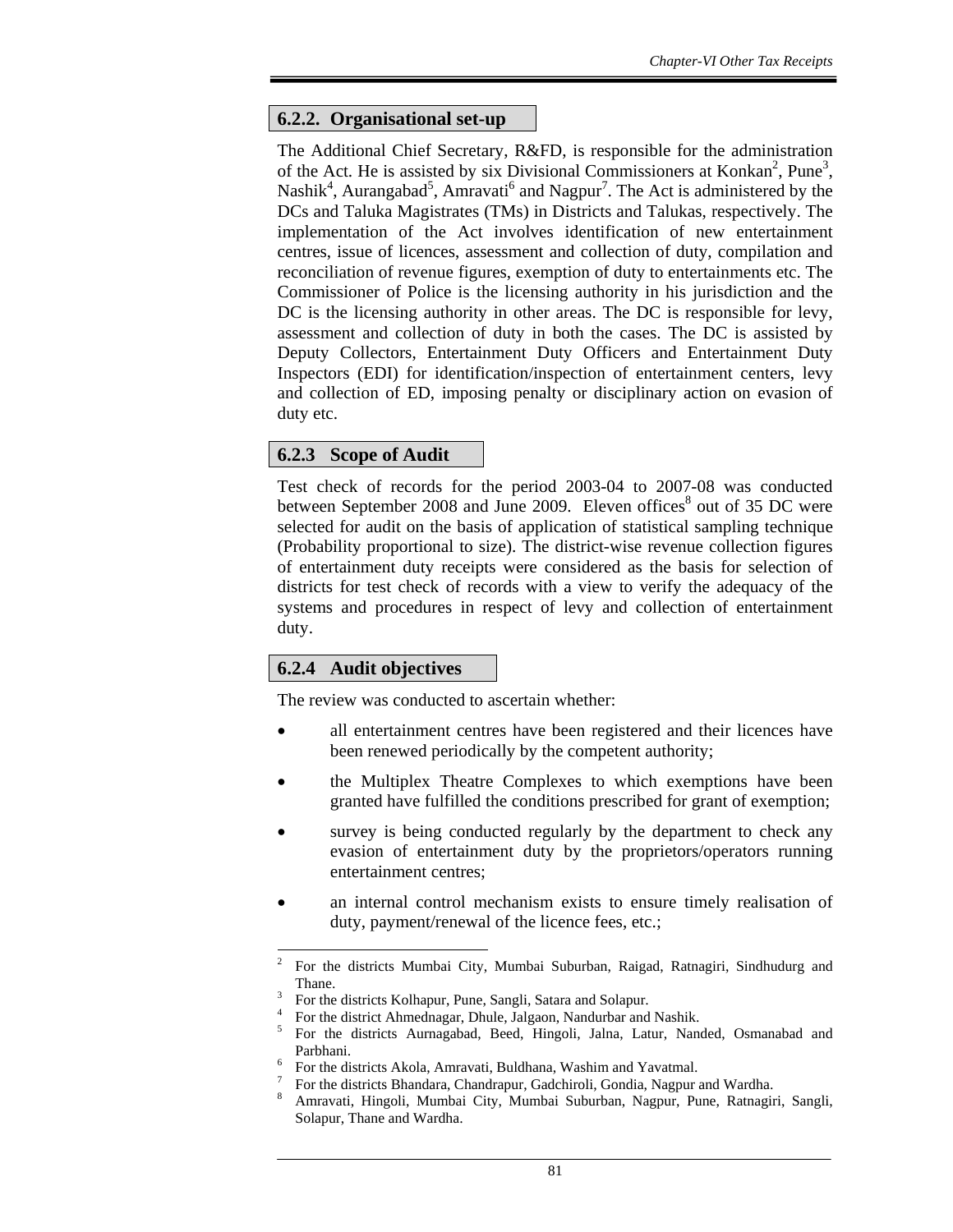- internal audits are conducted regularly to ensure that the systems and procedures laid down are followed properly; and
- in view of the changing economic activities in the state wherein the ambit of entertainment has widened, the department has brought these entertainment activities within the ambit of the Act.

# **6.2.5 Acknowledgement**

Indian Audit and Accounts Department acknowledges the co-operation of the Revenue and Forests Department and its subordinate offices for providing necessary information and records for audit. An entry conference to explain the audit objective, scope and methodology could not be held due to lack of response from the Department despite request from audit. The draft Review Report was forwarded to the Government and the department in July 2009. No reply was received. The exit conference to discuss the audit conclusions and recommendations also could not be held despite several requests between September and November 2009.

## **6.2.6 Trend of revenue**

As per the Maharashtra Budget Manual, budget estimates should be prepared to achieve as close an approximation to the actuals as possible based on the collection of entertainment duty of the previous year, any recognisable regularity in the figures of the past years, amount outstanding at the end of the current year and amount likely to be collected in the next financial year out of the next revenue year's demand. The budget estimate and revenue realised by the department for various years between 2003-04 and 2007-08 were as under:

|         |                            |                |                                                 | (Rupees in crore)          |
|---------|----------------------------|----------------|-------------------------------------------------|----------------------------|
| Year    | <b>Budget</b><br>estimates | <b>Actuals</b> | <b>Variation</b><br>$excess(+)$<br>shortfall(-) | Percentage of<br>variation |
| 2003-04 | 233.00                     | 293.07         | $(+) 60.07$                                     | 25.78                      |
| 2004-05 | 361.48                     | 246.48         | $(-)$ 115.00                                    | 31.81                      |
| 2005-06 | 500.00                     | 244.84         | $(-)$ 255.16                                    | 51.03                      |
| 2006-07 | 339.99                     | 327.94         | $(-)$ 12.05                                     | 3.54                       |
| 2007-08 | 355.00                     | 409.74         | $(+)$ 54.74                                     | 15.42                      |

It would be seen from the above table that the budget estimates were more than the actuals of the previous years except for the year  $2003-04^9$ .

After this was pointed out, the Government stated (July 2009) that the budget estimates are prepared by increasing the estimates of the previous year by 20 *per cent*.

The reply itself indicates that the budget estimates were not being prepared on scientific basis. The regularity in figures of the past years and anticipated collection out of the demands to be raised in the subsequent financial years were not being taken into consideration. Also, the reasons for the sharp variations between the budget estimates and actuals were not being analysed to factor them into frame the budget estimates in a realistic manner.

<sup>9</sup> Actuals for the year 2002-03 was Rs. 279.15 crore.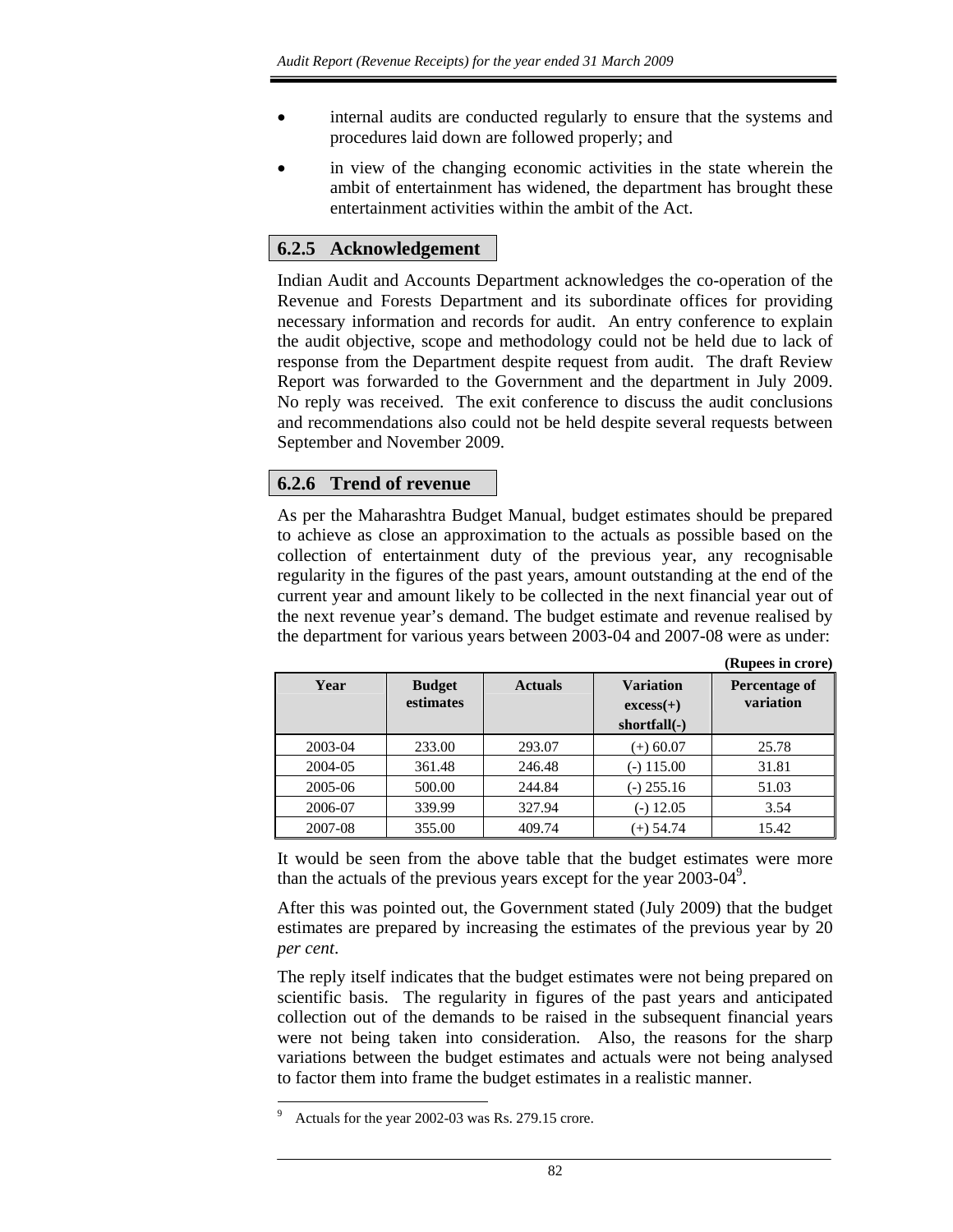**Audit findings** 

**System deficiencies** 

## **6.2.7 Incorrect grant of exemptions to Multiplex Theatre Complexes on account of non-fulfillment of prescribed conditions**

Under the provisions of the Act, Multiplex Theatre Complexes (MTC) which are issued Eligibility Certificates (ECs) are exempt from payment of ED for the first three years from the date of issue of ECs. ED is payable at the rate of 25 *per cent* for the subsequent two years and from the sixth year onwards ED is payable at the full rate. The exemptions/ concessions granted are subject to fulfillment of conditions as specified in the notification issued in August, 2001. However, the Government did not prescribe any mechanism to ensure that the conditions prescribed in the notification are fulfilled subsequent to sanction of the EC.

In order to ascertain whether the MTCs had fulfilled the conditions prescribed in the notification, a joint team comprising officers of the Department and Audit visited the  $\overrightarrow{MTCs}$  in  $\sin^{-10}$  out of 11 selected districts under the jurisdiction of respective Collectors. The irregularities are discussed below:

## **6.2.7.1 Non-providing of obligatory facilities**

As per sub-section 13 of Section 3 of the Act, the exemptions/ concessions granted are subject to fulfillment of conditions specified in the notification issued in August, 2001, for providing obligatory facilities such as Art Gallery, Exhibition Centre, Entertainment Centre, etc. These facilities are not to be discontinued or curtailed without prior permission of the Government. In case of violation of these conditions, the exemptions/ concessions granted were liable to be withdrawn and ED was to be levied and collected at full rate along with interest from the date of commencement of business.

Joint-visits to 10  $MTCs<sup>11</sup>$  which had availed exemptions for periods between January 2002 and March 2008 indicated that, these MTCs had not provided the obligatory facilities specified in the notification. This resulted in irregular grant of exemption of ED of Rs. 102.40 crore in respect of 10 MTCs.

## **6.2.7.2 Non-exhibition of Marathi cinema for the prescribed period of one month in one screen of the MTC**

As per clause (b) (ii) of sub-section 13 of Section 3 of the Act, one screen in the MTC has to be reserved for a period of one month in a year exclusively for exhibition of Marathi cinema.

<sup>&</sup>lt;sup>10</sup> Mumbai City, Mumbai Suburban, Nagpur, Pune, Sangli and Thane.

<sup>&</sup>lt;sup>11</sup> 24 Carot, Jogeshwari; Fame Adlab, Kandivali; Fame Adlab, Malad; Huma Adlabs, Kanjur Marg; I-Max Adlab, Wadala; Movie Time, Goregaon; PVR, Mulund; R Adlabs Cinema, Mulund in Mumbai Suburban; Cine Prime, Mira Road and Meghraj, Vashi in Thane District.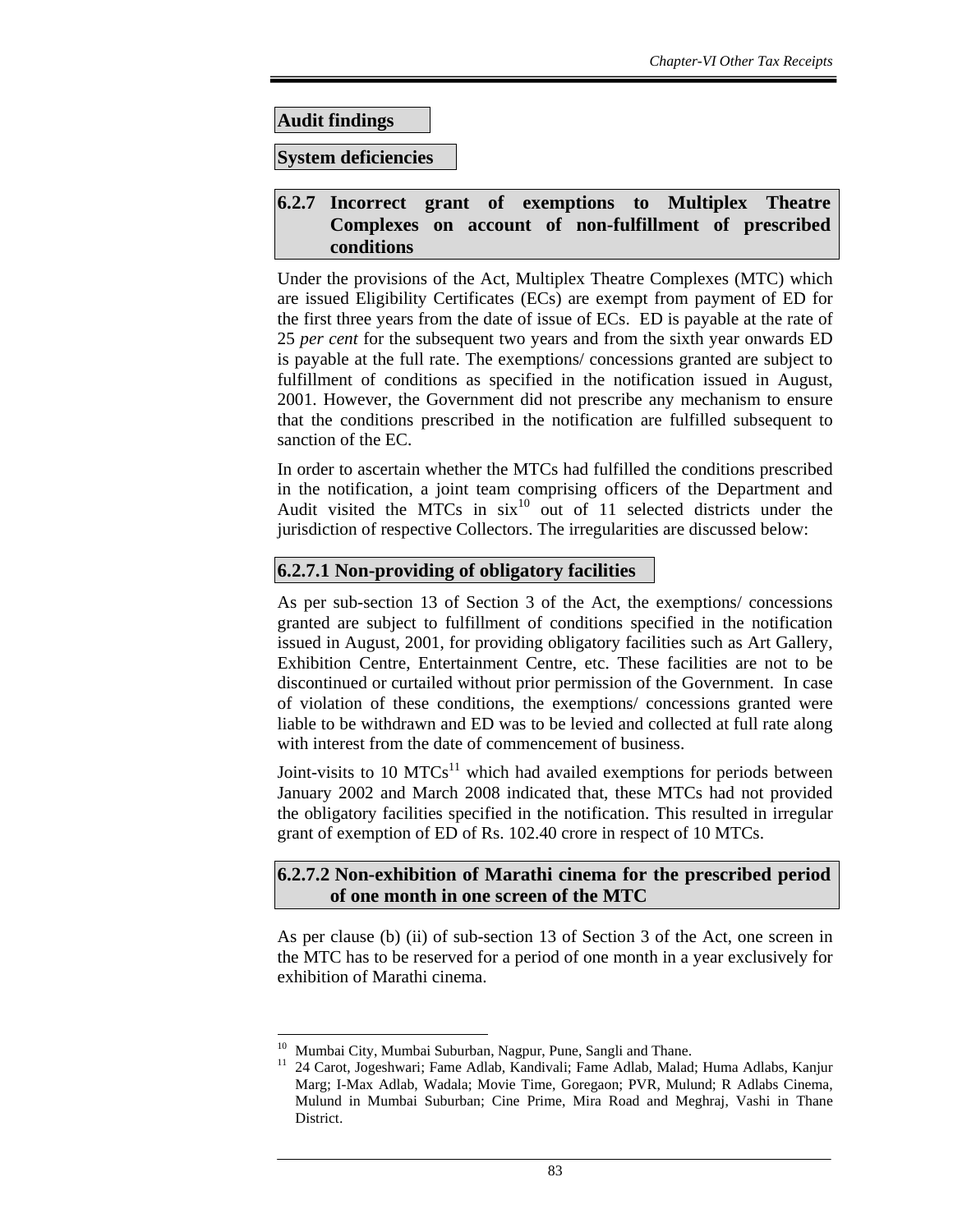During the joint-visits to the MTCs falling under the jurisdiction of the Collectors at Mumbai Suburban, Thane and Pune districts, it was found from the books of accounts of the MTCs that,  $14 \text{ MTCs}^{12}$  had availed exemptions/ concessions of Rs. 100.72 crore during the periods between 2003-04 and 2007-08 but did not fulfill the conditions of reserving one screen for one month in a year for exhibition of Marathi cinema. In these theatres Marathi cinemas were exhibited in different screens ranging from eight to 152 shows as against the requirement of 150 to 210 shows depending on number of shows exhibited in a theatre per day**.** Except issue of notices to these MTCs, the department has not initiated any action to recover the amount of ED exempted.

After this was pointed out by audit, the Government stated (May 2009) that instructions had been issued to the Divisional Commissioners for action as per the provisions of the Act.

#### **6.2.7.3 Minimum rate of admission (entry ticket) fixed by the Collector not observed**

As per clause b(i) of sub-section 13(a) of section 3 of the Act, during the exemption/concession period, the proprietor of the MTC should not charge an admission rate lesser than the prevailing highest rate for admission at any given time in any of the single screen cinema theatres in the district in which the MTC is situated. The DC communicates this minimum rate for admission to the MTC from time to time.

• Test check of records in the office of the Collector, Mumbai Suburban District, indicated that one  $MTC^{13}$  had availed of concession of Rs. 4.60 crore between July 2006 and March 2008. In this MTC, the proprietor had charged Rs. 100 as admission rate for regular show as against the minimum rate of Rs. 110 fixed by the Collector during this period.

On this being pointed out, the department stated (June 2009) that an amount of Rs. 1.17 crore for the period February 2007 to December 2008 had been recovered in March 2009.

The action of the department to recover the ED from February 2007 was not adequate as the proprietor did not comply with the condition of the EC from July 2006 onwards resulting in irregular grant of exemption/concession of Rs. 4.60 crore.

In another case, joint visit to an  $MTC^{14}$ , in Thane district indicated that, the MTC had availed of concession of Rs. 4.27 crore. In this case, the scheme of concession in ticket "buy two, get one free" was introduced by the proprietor during the period October 2004 to March 2008, which resulted in lower rate of admission of Rs. 73. As the Collector had fixed the minimum rate of admission of Rs. 100, charging lower rate of Rs. 73 resulted in irregular grant of exemption/concession of Rs. 4.27 crore.

<sup>&</sup>lt;sup>12</sup> 24 Carot, Jogeshwari; Cinemax, Kandivali; Cinemax, Versova; Fame Adlab, Andheri; Fame Adlab, Kandivali; Fame, Malad; Fun Republic, Andheri; Huma Adlab, Kanjur Marg; Movie Time, Goregaon; PVR, Mulund; PVR, Juhu; R Adlab, Mulund in MSD, Mumbai; Gold Adlab, Pune; Cine Prime, Mira Road in Thane District.

<sup>&</sup>lt;sup>13</sup> G-7, Bandra; Mumbai Suburban.

<sup>&</sup>lt;sup>14</sup> Cine Prime, Mira Road; Thane District.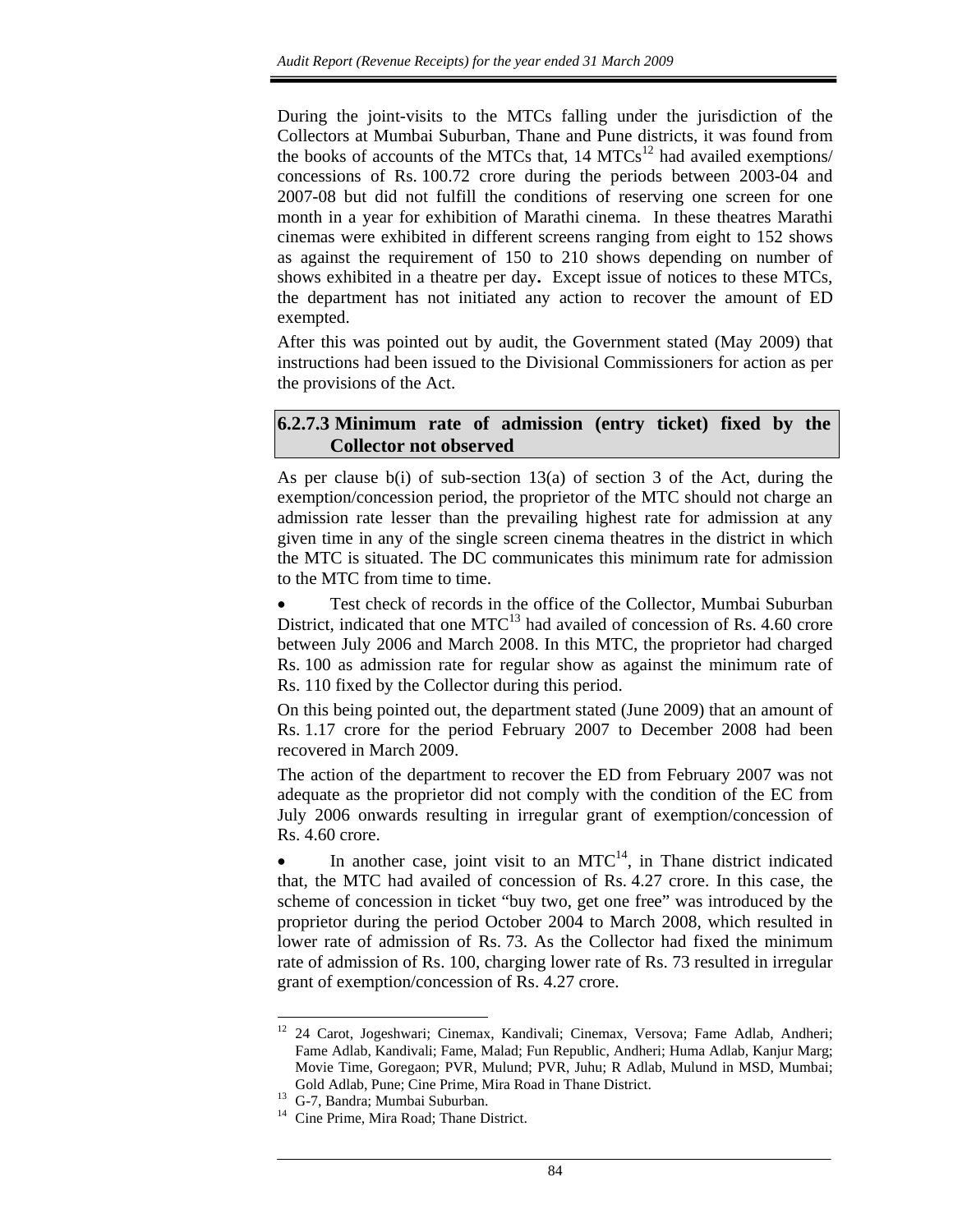After this was pointed out, the department stated (September 2008) that showcause-notice had been issued. Further developments are awaited (November 2009).

### **6.2.7.4 Non-observance of conditions specified in the Conditional Letter of Intent**

As per the condition No.21 of the conditional letter of intent (CLI) issued to the MTC (M/s.Nirmal Lifestyle Ltd., Mumbai) in August 2005, it should make provision for minimum seating capacity of 1,855 and eight screens. Further, in case of non-fulfillment of the conditions, the CLI was liable to be cancelled.

• Test check of records in the office of the Collector, Mumbai Suburban District indicated that as against the mandatory requirement of eight screens and 1,855 seats, M/s. Nirmal Lifestyle Ltd. had provided for six screens and 1,815 seats. Thus, as the conditions of the CLI were not fulfilled, the exemption of ED of Rs. 5.91 crore availed during the period August 2006 to March 2008 was irregular.

After this was pointed out, the department stated (June 2009) that guidelines in this regard will be obtained from the Government.

As specified in the revised Government resolution (GR) issued on 4 January 2003, the CLI issued to the applicant for construction of MTC is nontransferable. The exemption/concession from payment of ED is available to those persons who had applied between 17 August 2001 and 16 August 2002. The benefit of exemption from payment of ED was exclusively admissible only to the applicants.

• Test check of records of the R&FD indicated that in respect of one<sup>15</sup> multiplex in Mumbai Suburban District, the Additional Collector (ED) had transferred the CLI in April 2006 to another person. Further, in Aurangabad and Latur districts the R&FD had transferred the CLIs in two<sup>16</sup> cases in September 2006. The proprietors of these MTCs had availed of exemptions of Rs. 5.78 crore, Rs. 1.25 crore and Rs. 1.03 crore respectively during the periods between September 2006 and March 2008. As the CLIs were not transferable, it resulted in irregular grant of exemption aggregating Rs. 8.06 crore.

After these cases were pointed out, the Government stated (April 2009) that there is no provision in the Act regarding non-transferability of CLI.

The reply is not tenable as the exemptions from payment of ED were availed of by the proprietors of MTCs who had not applied for exemptions/ concessions within the stipulated period as specified in the GR. Further, the GR specifically states that the CLI issued to the proprietor of the MTC is nontransferable.

#### **6.2.7.5 Incorrect availing of benefit due to transfer of ownership**

As per the condition No 5(b)(i) of the GR dated 4 January 2003, the applicant of MTC has to submit the documents of purchase of land/registered agreement of developing the land to the DC within three months of issue of CLI. Thus,

 $\overline{a}$ 15 Fame, Kandivli, Mumbai.

<sup>&</sup>lt;sup>16</sup> PVR, Aurangabad and PVR, Latur.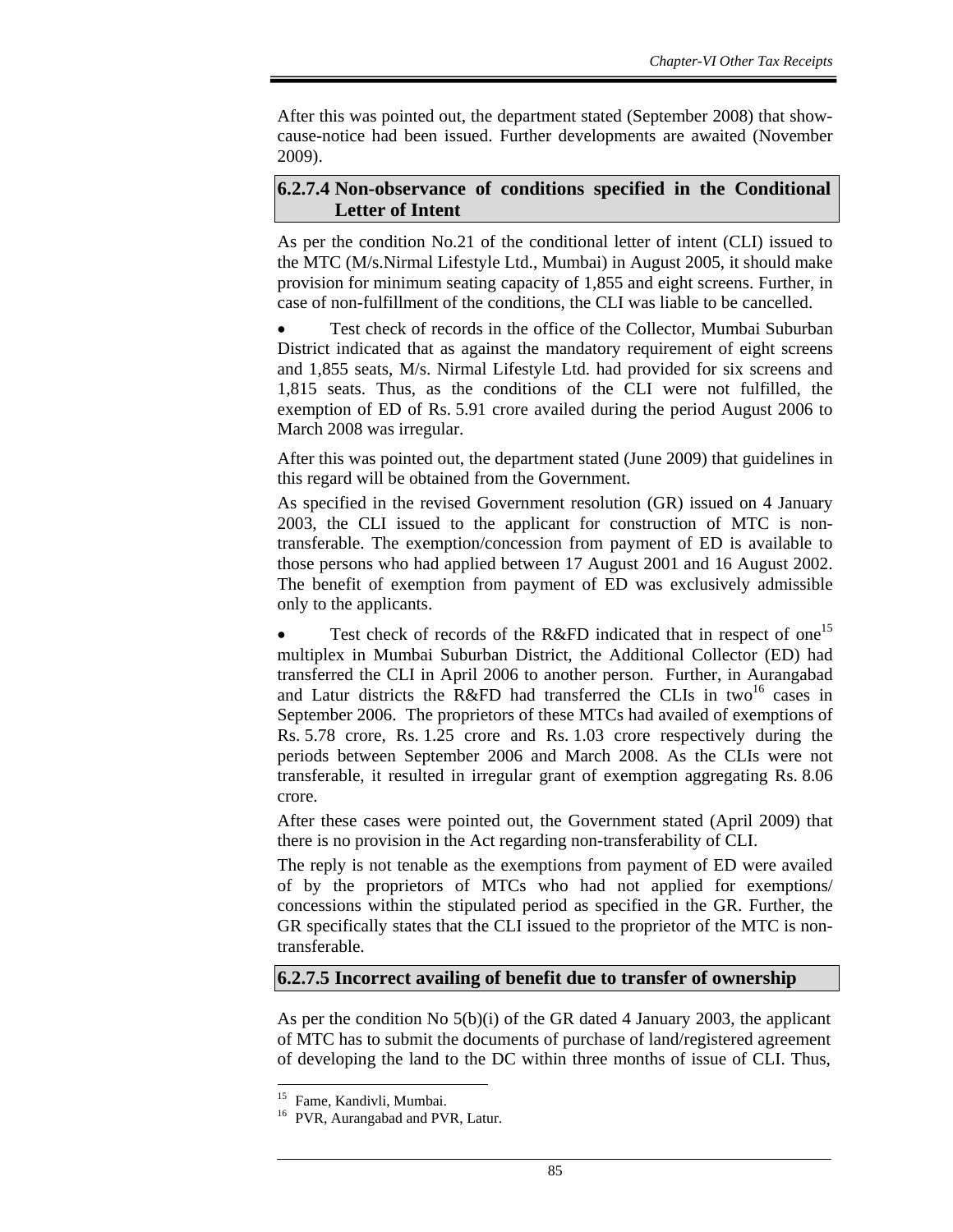only the land owners have the exclusive right to develop the property and run the MTC. In case of contravention of terms and conditions, the CLI and eligibility certificate issued was liable to be cancelled.

Scrutiny of the books of accounts during joint visit to the MTCs in Mumbai Suburban district indicated that two<sup>17</sup> applicants to whom ECs were granted in November 2005 and October 2006 had given their lands on lease for running MTCs during October 2004 and March 2008. As these MTCs were not run by the owners to whom exemptions were granted, it resulted in irregular exemption of ED of Rs. 9.32 crore.

The matter was reported to the department and the Government between February and July 2009; their reply has not been received (November 2009).

In another case, the proprietor of an  $MTC^{18}$  had sold his total share holdings to another person in December 2007 which resulted in change of ownership. Violation of the prescribed condition of the GR resulted in irregular exemption of ED of Rs. 10.32 crore during the period from June 2003 to March 2008.

After the case was pointed out, the Government accepted (March 2009) the observation and sought reasons for non-cancellation of the EC of the MTC owner from the Collector, Mumbai Suburban district. Further report in the matter is awaited (November 2009)

#### **6.2.7.6 Non-executing of agreement for creating charge on sole property right on the land**

As per Clause 5(b)(5) of the GR dated 4 January 2003, before issue of eligibility certificate, an agreement is to be made between the DC and the owner of the MTC for creating charge on sole property right on the land for 10 years from the date of starting of MTC. Further, the Government issued a corrigendum on 30 June 2005 that in the absence of the agreement, a security deposit is to be taken from the owner for continuous running of the MTC in the same place for at least 10 years.

Test check of records of the Collector, Mumbai Suburban indicated that in case of seven  $MTCs<sup>19</sup>$  the agreements were not executed. In the absence of agreements, deposits were to be obtained in all these cases.

After the case was pointed out, the department stated that wherever the agreements were not executed, the deposits could not be obtained from the owners of such MTCs.

Absence of a system in the department to periodically watch the fulfillment of the conditions mentioned in the EC resulted in claims of incorrect exemptions aggregating Rs.  $160.40$  crore<sup>20</sup> as shown in **Annexure V**. This was also

<sup>&</sup>lt;sup>17</sup> Cinemax Growel, Kandivali and Huma Adlab, Kanjurmarg.

<sup>18</sup> R-Adlab, Mulund.

<sup>&</sup>lt;sup>19</sup> Imax Adlab, Chembur; Fun Republic, Andheri; Fame, Malad; Movie Time, Goregaon; Huma Adlabs, Kanjurmarg; Cinemax, Versova and PVR, Mulund.

Rs. 245.63 crore for all the six sub-paras less Rs. 85.23 crore (relating to multiple observations in respect of same MTC regarding non-fulfillment of more than one specified condition in sub-paragraphs  $6.2.7.1$  to  $6.2.7.5$ ) = Rs. 160.40 crore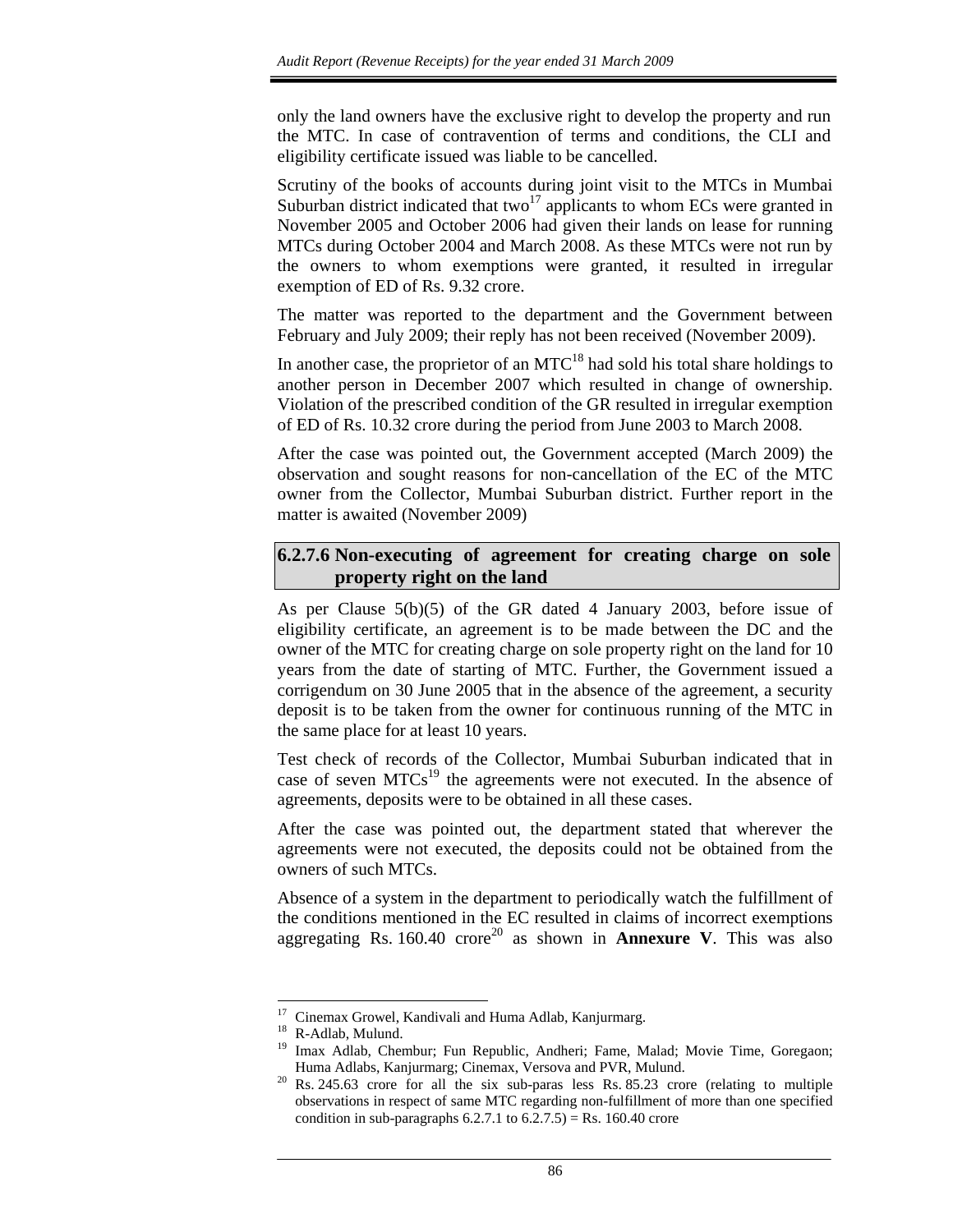substantiated by joint visits which revealed that 19 MTCs had failed to comply with one or more of the specified conditions of the GR**.**

**The Government may consider evolving appropriate control mechanisms for enforcing the prescribed conditions for grant of exemptions/ concessions to Multiplex Theatre Complexes.** 

## **6.2.8 Absence of provision in the Act in case of 'unjust enrichment'**

Under the provisions of the Act, entertainment duty on MTCs who had been issued the ECs were exempted from payment of duty for the first three years from the date of issue of the ECs. For the subsequent two years, ED at the rate of 25 *per cent* was applicable and from the sixth year onwards ED was payable at full rate. The Government had not prescribed any upper limit for the cost of admission ticket but had barred the multiplexes from charging an amount lower than that of single screen cinemas in the district.

Test check of records in the office of the Collector, Mumbai indicated that M/s. Swanstone Multiplex Pvt. Ltd., the proprietor of M/s. Fame Adlab, Mumbai, had charged admission rate of Rs. 135 per ticket. The full rate of ED at the rate of 45 *per cent* of the admission rate was Rs. 41.95 per ticket. The proprietor was permitted to collect ED on the tickets at the rate of 25 *per cent* of ED only i.e. Rs. 10.46 per ticket with effect from 7 June 2005. However, the proprietor had charged the entire 45 *per cent* from the customers and collected total ED of Rs. 1.46 crore against the permissible ED of Rs. 30 lakh. Calling it an "unjust enrichment", the State Government served Fame Adlabs a notice in January 2006 asking the MTC to remit the excess ED amounting to Rs. 1.16 crore collected from customers. The notice was subsequently challenged by the proprietor in the Bombay High Court.

The court accepted the submission of M/s. Swanstone Multiplex Pvt. Ltd. that the relief was provided to MTC and not to patrons. The High Court ruled that the Government was not entitled to collect ED in excess of the specified 25 *per cent* for the two years irrespective of the duty amount printed on the ticket.

In the absence of a provision in the BED Act to forfeit the ED, where no ED was leviable but collected or ED was collected in excess of the amount leviable, the Government could not present the case in favour of revenue.

On this being pointed out, the department stated that the High Court had decided in October 2008 that the proprietor can retain excess recovery and the Government has no right to demand excess revenue collected. The Government had appealed against this decision in the Supreme Court in March 2009 which held that absence of a statutory provision does not mean that a person can claim or retain undue benefit. Hence, the State Government was directed to realise the amount to the extent the company had unjustly enriched itself and pay the same to a voluntary or charitable organisation.

**The Government may consider including a provision in the Act for forfeiting the excess amount of ED collected by the entertainment centres in order to avoid litigation in future.**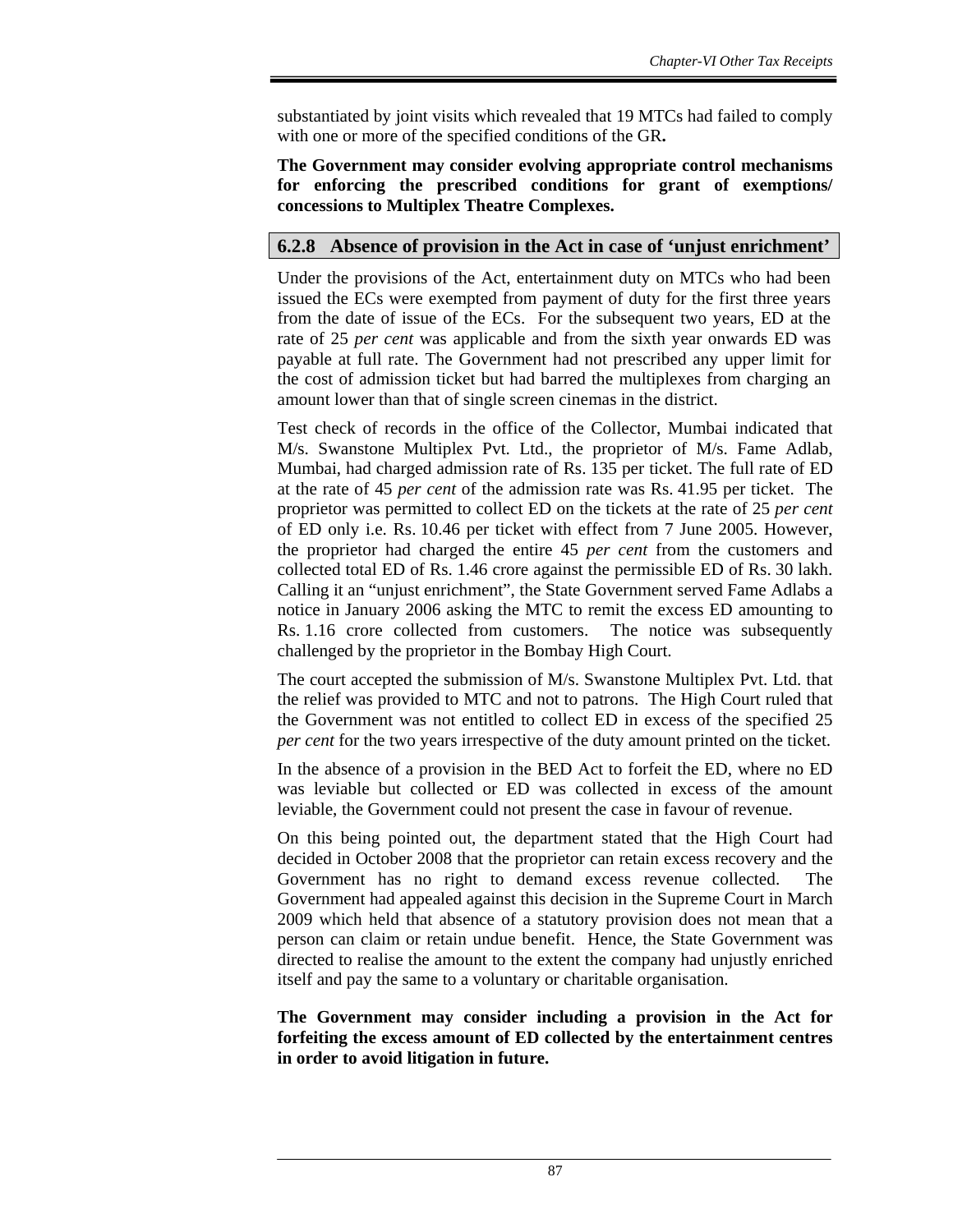### **6.2.9 Absence of survey and non-raising of demand for realisation of entertainment duty in case of cable operators**

Mention was made in paragraph 5.2.7 of the report of the Comptroller and Auditor General of India (Revenue Receipts for the year ended 31 March 2004) regarding the absence of periodical, comprehensive and organised survey to check evasion of duty by cable operators and the need to evolve some more practical alternative for computing duty.

Audit scrutiny indicated that except for Mumbai City, Mumbai Suburban and Thane districts, none of the other districts had conducted any survey on cable connections.

The Divisional Commissioner, Konkan region had organised a survey through private agencies in Mumbai City, Mumbai Suburban and Thane districts between May and December 2006 to detect cases of non-registration and under-reporting of cable connections by cable operators. The survey indicated that there was non/under reporting of 10,23,588 cable connections by 3,512 cable operators which also included 889 unregistered cable operators.

In a meeting organised by the Divisional Commissioner, Konkan Region with Collectors' of Mumbai City, Mumbai Suburban and Thane districts on 9 April 2008 and 17 December 2008, it was decided that ED as applicable along with a penalty at the rate of one and half times of the ED would be recovered from the defaulting cable operators.

In respect of 10,23,588 un-reported cable connections in respect of 3,512 cable operators in the districts where the survey was conducted, ED of Rs. 101.33 crore and penalty of Rs. 152.00 crore totaling Rs. 253.33 crore was recoverable upto March 2008. Against this, the department had raised demand of Rs. 52.06 crore upto October 2008 without considering penalty in respect of 2,162 cable operators and recovered Rs. 7.45 crore upto November 2008. Demands for recovery of Rs. 201.27 crore in respect of remaining 1,350 cable operators were not issued till January 2009 even after a lapse of 25 months from the date of completion of survey. This resulted in non realisation of revenue of Rs. 201.27 crore.

In view of the fact that the survey in three districts has indicated more than 10 lakh un-reported cable connections with revenue potential of Rs. 253.33 crore, the department should realise the full revenue potential by conducting surveys in all the districts of the State.

**The Government may consider conducting an extensive survey, in co-ordination with other departments to bring evaders of duty within the fold of the Act to augment the State revenue.** 

**6.2.10 Non-levy of entertainment duty of Rs. 4.99 crore on Indian Premier League Cricket Matches held in Mumbai**

As per the GR issued in May 1964, all sports meetings (excluding race meetings) are exempted from payment of ED. Accordingly, cricket matches held in various stadia of the State are exempted from payment of ED.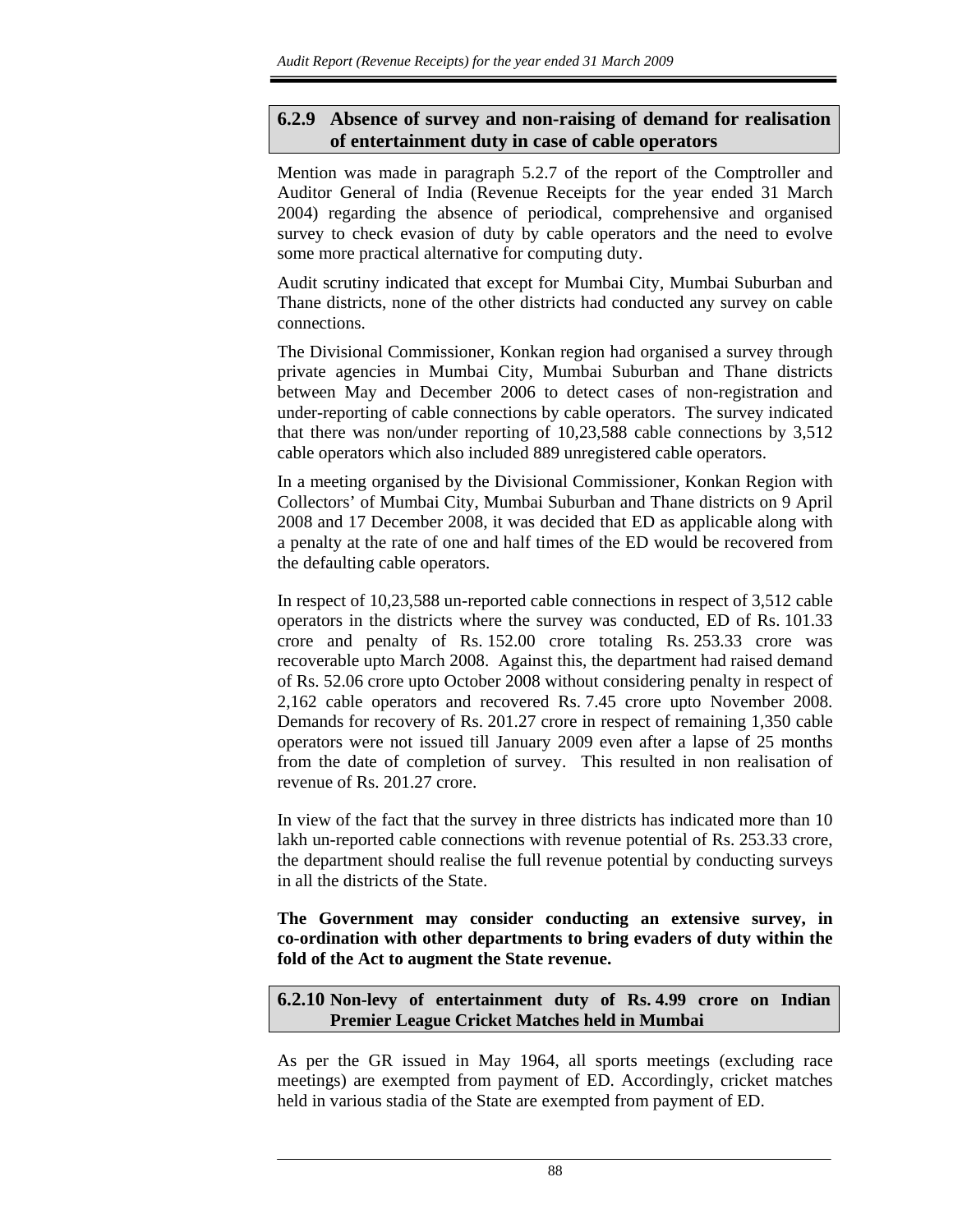The Indian Premier League (IPL) organised a T-20 cricket tournament in April and May 2008 in which 10 matches were played in Mumbai, six in Wankhede stadium and four in D.Y. Patil stadium, Navi Mumbai. M/s. India Win sports (Pvt.) Ltd., Mumbai was entrusted with the work of sale of tickets for these matches. However, ED was not levied on the admission fee to these IPL Matches.

The IPL matches were of a purely commercial nature and the franchisee owners of the eight teams comprising business tycoons and film stars spent crores of rupees to buy the teams and players from all cricket playing nations for the world's richest cricket tournament. The IPL was conceptualised as an entertainment spectacle and was also pitched as the ultimate destination of TV entertainment. It is thus obvious that the main objective of IPL was to provide entertainment and hence merited levy of ED on sale of tickets. It is also pertinent to mention that the Government of Delhi has treated the IPL as a commercial venture and has accordingly decided to impose ED on the sale of tickets.

Information regarding rates of tickets and number of tickets sold for different matches was called for from the department to estimate the amount of ED forgone. The department has not furnished information regarding number of tickets sold and aggregate amount of admission fees collected for these matches. The department had called for this information from the franchisee, but the franchisee did not make the information available stating that these cricket matches were exempted from payment of ED. On the basis of information in respect of seating capacity of the stadiums, collected independently by audit and considering the minimum rate of admission fee of Rs. 500 (as against the range from Rs. 500 to Rs. 10,000), amount of ED forgone is calculated at Rs. 4.99 crore.

Since the IPL matches are purely commercial in nature having considerable revenue potential, the Government may consider the levy of ED on the sale of tickets for IPL matches. Moreover, legislative sanction needs to be obtained, if at all exemptions are to be given to such type of commercial activities and blanket exemptions should not be granted merely on the basis of a GR which was issued much before the IPL was visualised.

**The Government may consider levying entertainment duty on commercialised sports activities such as IPL matches having considerable revenue potential. Further, legislative sanction may be obtained for granting exemption from payment of entertainment duty rather than giving exemption on the basis of GR alone.** 

## **6.2.11 Non-registration of tourist buses with video facility**

As per the provisions of the Act, with effect from May 2002, ED is payable in advance on or before 15 January of every calendar year by the operators of tourist buses having video facility at the rate of Rs. 1,000 per annum. In addition, surcharge at the rate of 10 *per cent* of ED is also payable. No system has been evolved by the department to assess and collect entertainment duty from the buses having video facility. The department had also not approached the Motor Vehicle Department by asking them to register the tourist buses with video facility as a separate category and to pass on the information to the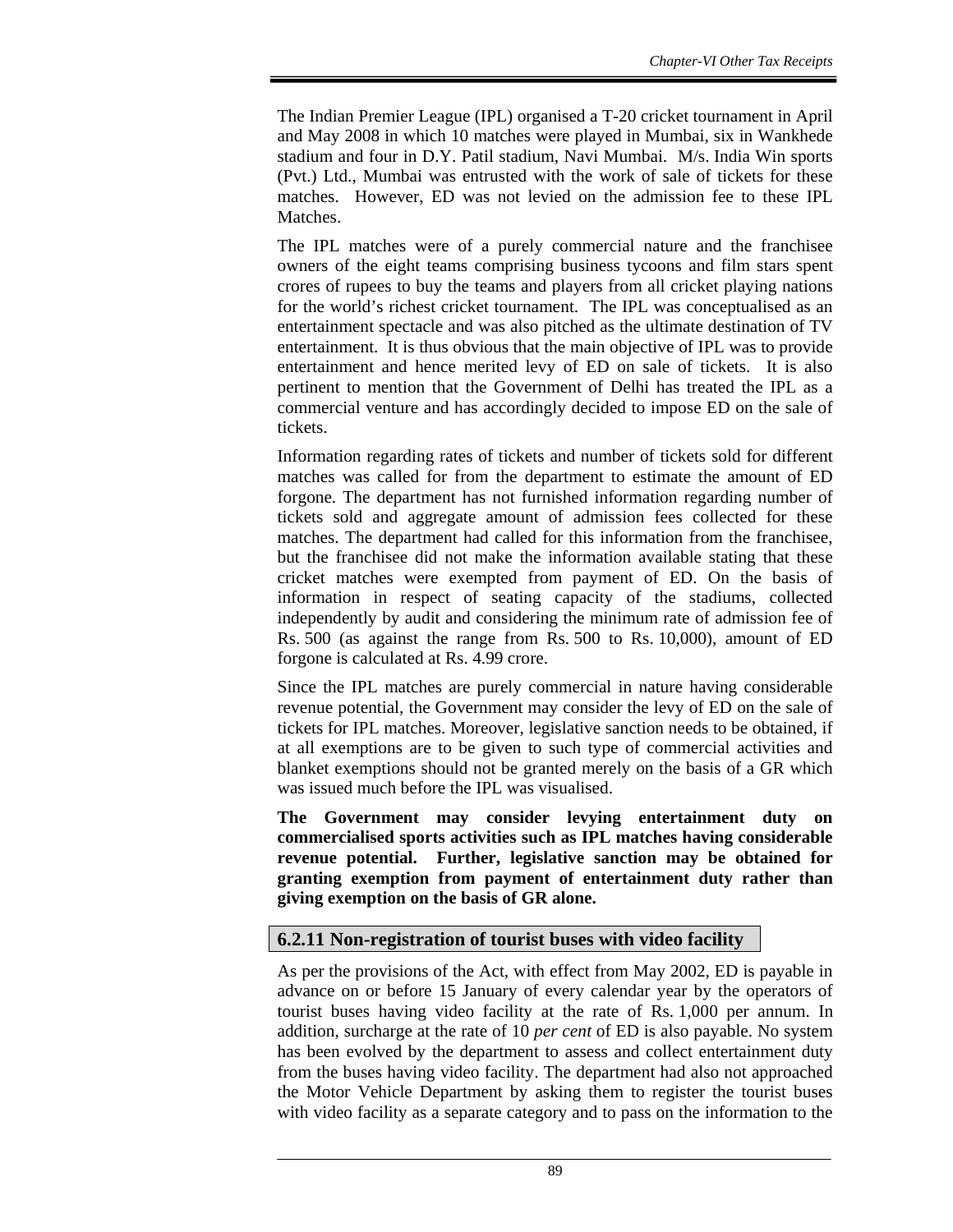respective DCs, so that ED can be collected from all the bus operators by bringing them into the tax net.

Test check of records of the R&FD and Collector, Amravati, Mumbai City, Mumbai Suburban, Nagpur, Pune and Thane indicated that the offices did not have the information regarding number of tourist buses having video facilities running in their respective jurisdictions. Though the activity was treated as entertainment and provision was made in the Act to bring the tourist buses with video facility under the tax net, there was no mechanism in the Act/Rules for implementation of the said provisions. In the absence of reliable data, the department could not levy and collect ED on this entertainment activity.

**The Government may consider evolving a system for sharing of information of buses with video facility between the Motor Vehicles Department and the R&FD**.

## **6.2.12 Internal control**

Every department is required to institute appropriate internal control for its efficient and cost effective functioning by ensuring proper enforcement of laws, rules and departmental instructions. The internal controls also help in creation of reliable financial and management information system for adequate safeguards against non/short collection or evasion of taxes. The internal controls should also be reviewed and updated from time to time to keep it effective. Deficiencies noticed in the internal control mechanism have been commented in the succeeding paragraphs.

## **6.2.12.1 Non-submission of reports**

As per the Government circular dated 20 September 2001, three months from the date of commencement of the MTC, the DC is required to submit a report regarding the effect of the MTC, especially the revenue aspect, on other theatres in that locality*.* However, no such reports are being submitted by the DCs to ascertain the effect of concessions granted to the MTCs on the nearby theatres. In the absence of such report, the department is not in a position to ascertain the commercial viability of the single screen theatres in the locality as these theatres are the sources of entertainment for masses. Moreover, these theatres are the regular sources of revenue for the department in the light of large scale exemptions granted to the MTCs.

After this was pointed out in audit, the Government called for clarification from the concerned DCs in this regard.

**The Government may prescribe a mechanism for monitoring the performance of MTCs, so that the effect of the MTCs on the single screen theatres of that area could be ascertained.** 

## **6.2.12.2 Non-maintenance of separate register to watch the transactions relating to security deposit**

Scrutiny of records in the office of the Collector, Mumbai Suburban District (MSD) indicated that, security deposits received from organisers of special events were deposited into a separate savings bank account which was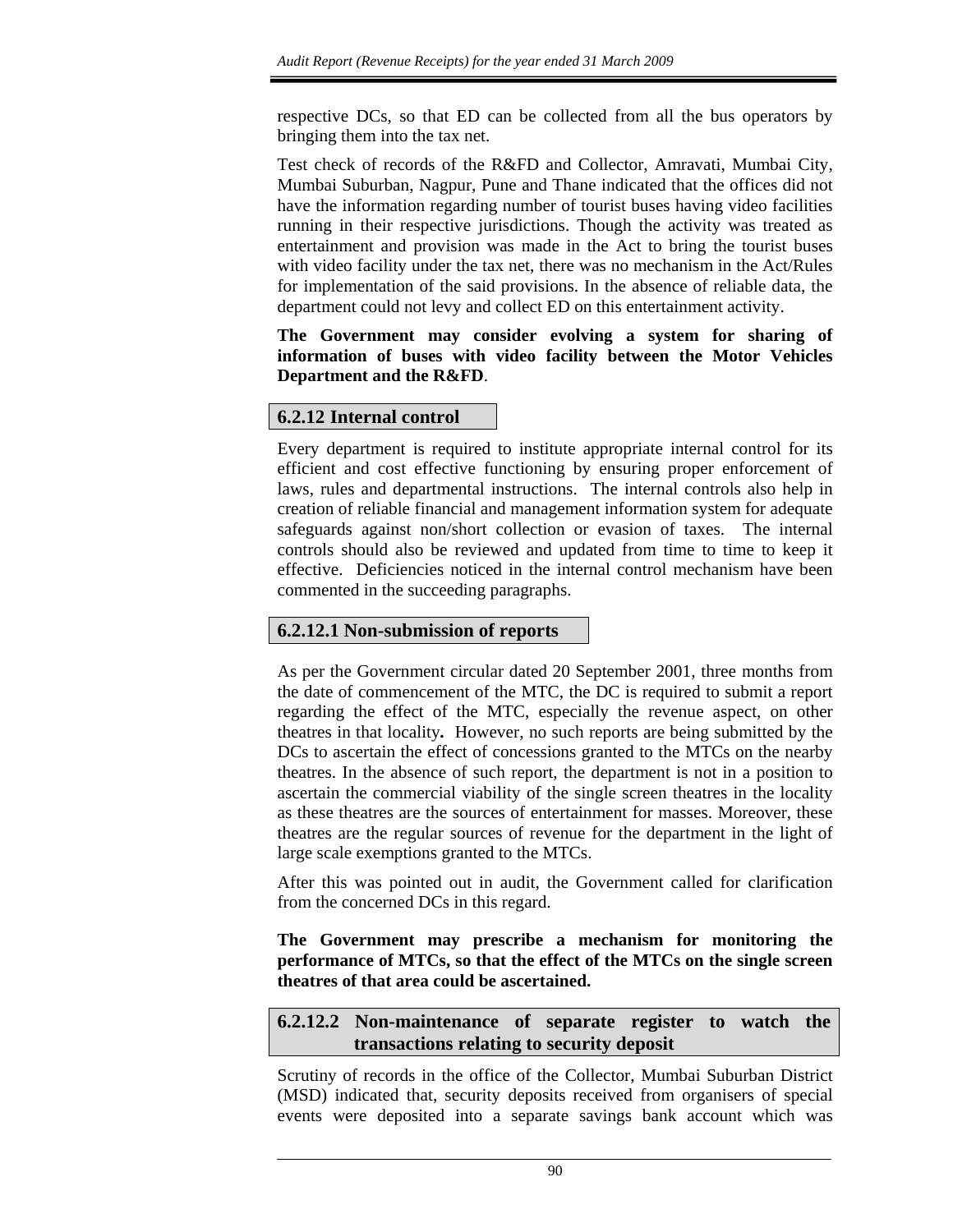operated by the Additional Collector, MSD. The balance amount as per the pass book of that account was Rs. 4.76 crore as of March 2009.

The department had not maintained a separate register for recording the transactions in respect of the amount of security deposits received. In the absence of such a register, correctness of the transactions relating to credits of security deposits, transfer of EDs to the concerned major head and refund of security deposits to organisers could not be verified in audit.

## **6.2.12.3 Inadequate coverage by internal audit**

The internal audit wing (IAW) of an organisation is a vital component of its internal control mechanism. As per the GR dated 2 April 1983, the work of internal audit was entrusted to the divisional commissionerate. However, this work was transferred to the respective Collectorates as per Government letter dated 19 July 2006 addressed to the Divisional Commissioners.

Test check of records indicated that, till date internal audit has not been conducted in the offices of Collectors of Solapur, Pune and Nagpur districts since 1992-93, 1994-95, 2004-05, respectively. Further, in these offices 34 audit notes issued prior to 1992-93 involving amount aggregating Rs. 20.61 lakh were pending for action.

On this being pointed out, the DC, Solapur stated that, the internal audit was not conducted as the post of the Accounts Officer had been lying vacant. No reply was received from DC, Nagpur and Pune.

• In the office of the Collector, Mumbai City though the internal audit was conducted upto 2006-07, 125 audit notes issued between 1992-93 and 2006-07 involving revenue of Rs. 1.13 crore were pending for action in the department.

Lack of regular internal audit made the department vulnerable to the risk of control failure. Since timely action on audit notes issued by the internal audit was not taken, it resulted in delayed realisation of revenue.

**The Government may consider evolving a mechanism for monitoring the functions of internal audit wing.** 

#### **6.2.13 Non-submission of completion certificate within 24 months from the date of issue of Conditional letter of Intent in case of Multiplex Theatre Complex**

As per the condition No. 4 of the GR dated 4 January 2003, the proprietor of MTC has to furnish a certificate of completion of construction of MTC (issued by the Municipality/Gram Panchayat alongwith licence issued by the Commissioner of Police/Collector for running the cinema, video games etc.) to the Government within 24 months from the date of issue of CLI. In case of failure to fulfill the above condition the CLI is liable to be cancelled.

Test check of records in the office of the R&FD indicated that though the CLIs were issued to 23 applicants in six districts<sup>21</sup> between February 2004 and September 2006 for construction of MTCs, none of the applicants had

 $21\,$ Amravati(1), Mumbai Suburban (8), Mumbai City (3), Nagpur (2), Pune (4) and Thane (5).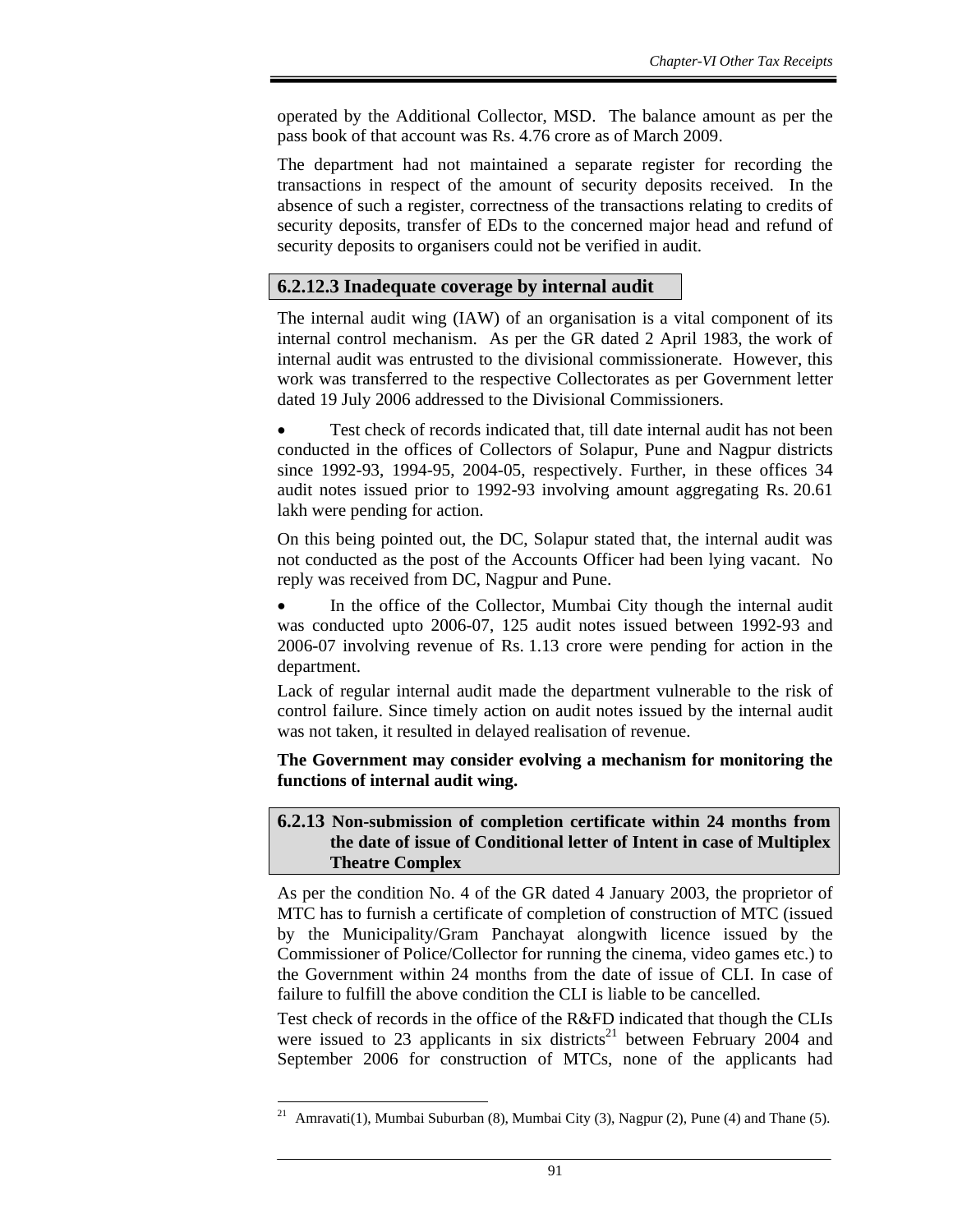furnished the certificates of completion of construction along with the required licences for running the cinema, video games etc., even after a period ranging from 28 to 59 months. Audit observed that no system was laid down in the department to watch compliances to the conditions of issue of the CLI.

#### **The Government may prescribe a mechanism for monitoring the compliance with the conditions of issue of the CLI.**

## **Compliance deficiencies**

## **6.2.14 Non-reconciliation of receipts with treasury records**

As per the provisions of Rule 98 (2) of the Maharashtra Treasury Rules, 1968, all moneys received by the Government Officer on behalf of the Government and remitted into the treasury are required to be reconciled with figures booked by the concerned treasury officer.

Test check of records of the Mumbai Suburban (Taluka Magistrate, Kurla and Borivali) and Solapur (Resident Dy. Collector) districts indicated that the Pay and Accounts Office, Mumbai and Solapur treasury had intimated nonaccounting of credits aggregating Rs. 48.39 lakh to the respective Taluka offices between June 2003 and March 2006.

The department has not taken any action to ascertain the reason for nonaccounting of credits in these offices. Failure of the department to reconcile the remittances with the treasury receipts exposed the department to the risk of misappropriation.

Further, in the office of the DC, Pune, no reconciliation of revenue receipts with treasury records was carried out between April 2001 and March 2005.

After this was pointed out, the department stated that reconciliation of revenue receipts with treasury records would be carried out and a report would be submitted to audit.

## **6.2.15 Non-reconciliation of balances between Personal Ledger Account (PLA) and bank scrolls**

As per para 589 of Maharashtra Treasury Manual, the Treasury Officer is required to obtain certificate of balances at the end of each year from the administrator of PLAs. Further, as per Rule 515 of the Maharastra Treasury Rules, the balances shown in the PLA cash book should be reconciled with the Treasury Cash Book at the end of each month.

Scrutiny of records of the Collector, Mumbai City indicated that, the balance in the cash book as of March 2008 was Rs. 1,75,06,953, whereas, the balance reflected by the bank scroll for March 2008 was Rs. 1,63,99,312. The difference of Rs. 11,07,641 was not reconciled.

On this being pointed out, the department stated that the difference would be reconciled.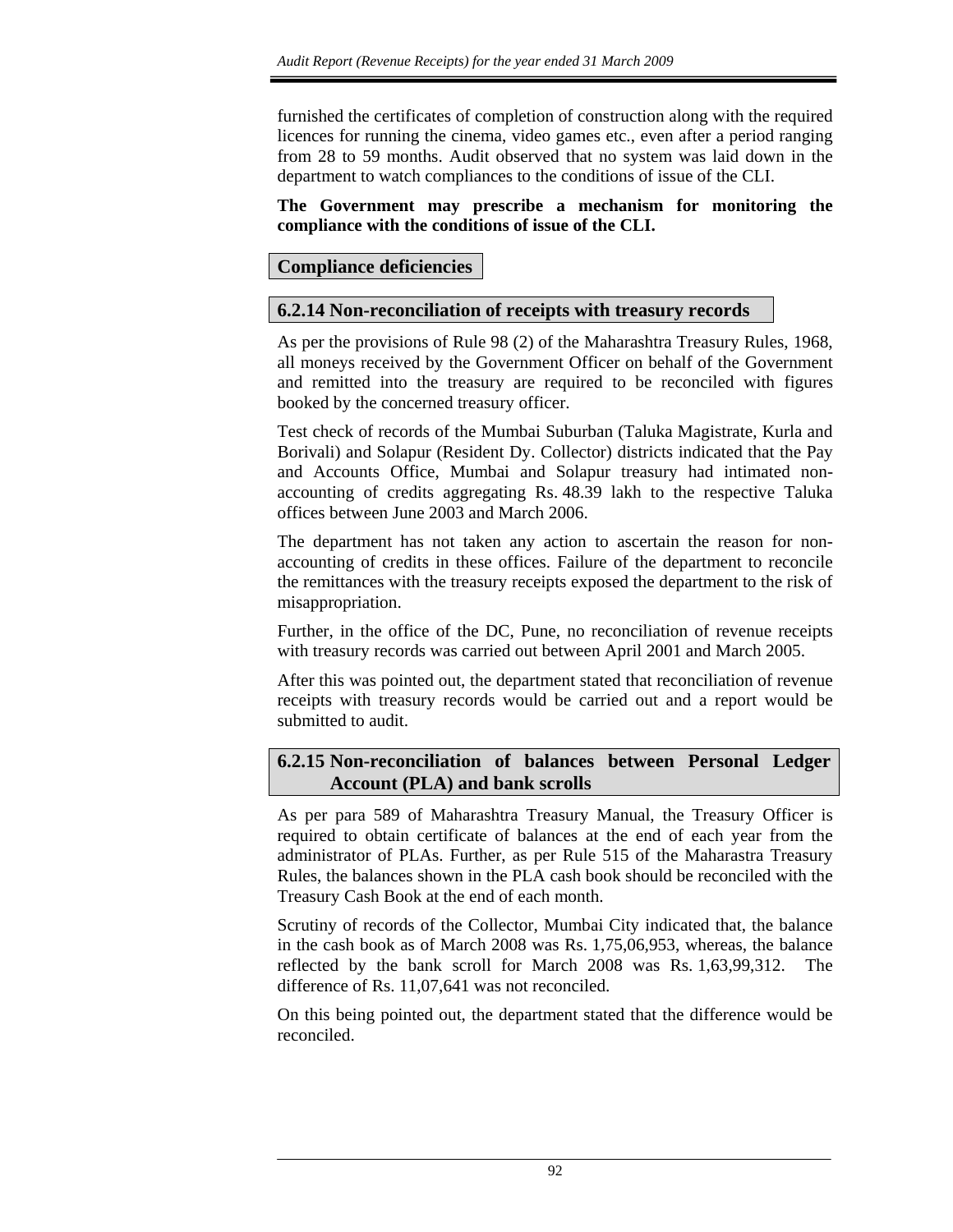## **6.2.16 Pendency in receipt of service charge accounts and scrutiny thereof of cinema theatres**

As per provisions of Section 2(b) of the Act, 1923 read with circular dated 2 May 1998 issued by the R&FD, the proprietor of a cinema theatre is required to submit service charges account duly certified by a Chartered Accountant to the prescribed officer before  $30<sup>th</sup>$  September every year. After receipt of the accounts, the prescribed officer is required to scrutinise the accounts to verify that, amount collected has been spent towards the maintenance of cinema theatre and providing facilities and safety measures as specified by the Government. This scrutiny is to be completed on or before 31<sup>st</sup> December every year. Further, as per the third proviso below Section 2 (b), in case the service charges or part thereof has not been spent towards the maintenance and providing facilities and safety measures, then the said amount of service charges or part thereof, not so spent, shall be included in the payment of admission and subjected to ED.

Test check of records of office of the Collector in Mumbai Suburban, Pune and Solapur districts indicated that out of 823 accounts in respect of utilisation of service charges receivable for the period 2003-04 to 2007-08, 370 accounts were received. Out of this only 33 accounts were scrutinised and approved by the department leaving a balance of 337 accounts<sup>22</sup> pending for scrutiny. The department has also not taken any action in respect of  $453$  service charge<sup>23</sup> accounts not received from the theatres.

On this being pointed out, the department stated that necessary action in this regard will be taken. Further reply is awaited (November 2009).

## **6.2.17 Non/short levy of surcharge in respect of water parks**

Under the provisions of the BED Act, water parks were exempted from payment of duty for the first three years from the date of their commencement. For the subsequent two years ED at the rate of five *per cent* and from the sixth year onwards ED at the rate of 10 *per cent* on the admission fees was to be levied. Further, surcharge at the rate of five *per cent* where payment for admission does not exceed one rupee and in all other cases at the rate of 10 *per cent* in respect of entertainments other than an amusement park is leviable.

Test check of records in the offices of collectors of four districts<sup>24</sup> indicated that during various periods between April 2003 and March 2008, there was short payment of surcharge aggregating Rs. 2.00 crore, in respect of three water parks $^{25}$  as the assesses had paid the surcharge on the ED payable rather than on the admission rate of the ticket. Further, in respect of five water parks<sup>26</sup>, the assessees had not paid surcharge aggregating Rs. 6.13 crore. The department did not take any action to recover the amount of surcharge of Rs. 8.13 crore non/short paid.

 $22$  Mumbai Suburban District 105, Pune 92 and Solapur 140.

<sup>23</sup> Mumbai Suburban District 370, Pune 63 and Solapur 20.

<sup>&</sup>lt;sup>24</sup> Mumbai Suburban, Nagpur, Pune and Thane.

<sup>&</sup>lt;sup>25</sup> Great Escape (Vasai); Suraj Water Park and Tikuji-ni-wadi in Thane districts.

<sup>&</sup>lt;sup>26</sup> Water Kingdom in Mumbai Suburban; Fun and Food in Nagpur district; Dolphin at Nigdi and MTDC at Karla in Pune district; and Sangrila Resort, Bhiwandi in Thane District.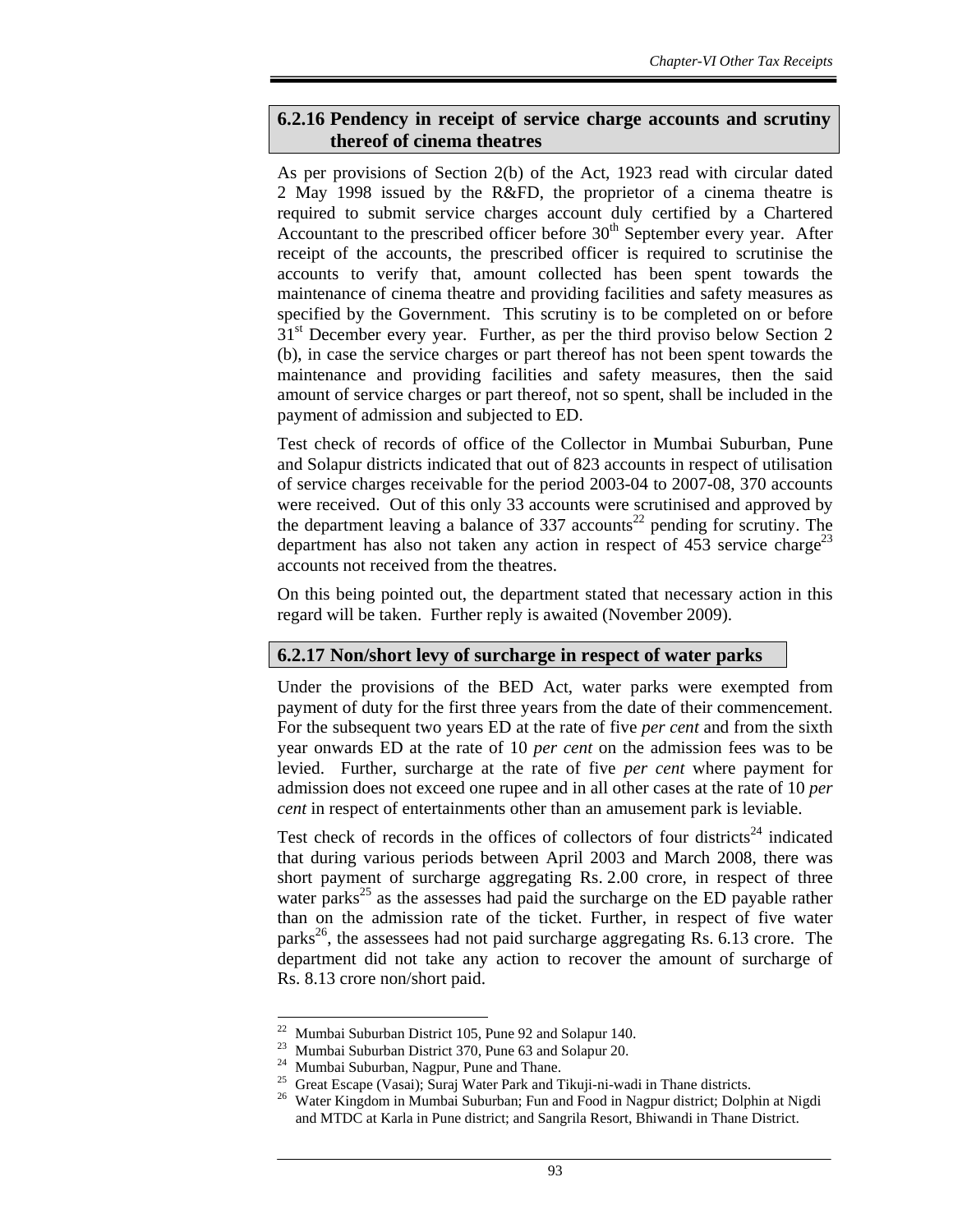On this being pointed out, in case of Mumbai Suburban and Nagpur districts, the department accepted the observation and agreed to recover the amount (April and May 2009). In case of Pune and Thane districts the department stated (June 2009) that the audit observation would be verified.

#### **6.2.18 Incorrect exemption of entertainment duty on films**

Under the provision of Section 6(3) of the Act, Government may by general or special order, exempt any entertainment or class of entertainments from liability to pay ED. The producer of a film, which is granted exemption from payment of ED, is required to give an undertaking that he would pay an amount equivalent to the amount of ED leviable on the exhibition of such film to the person or persons most responsible for the educational, cultural or social contribution of such films as nominated by the advisory committee. The producer is also required to submit a weekly return to the DC specifying particulars of payments made to the nominated person(s) with a copy thereof to the Government. Exemption from liability to pay ED for exhibition of any such film should be withdrawn, if the producer fails to comply with the undertaking. However, the Government did not prescribe any mechanism to ensure that the conditions laid down in the Act were enforced.

Test check of records of the R&FD indicated that seven<sup>27</sup> films were declared tax-free and were granted exemptions from payment of ED aggregating Rs. 2.26 crore for various periods between 2005-06 and 2006-07. But in none of the cases:

- the advisory committee had nominated any person or persons responsible for the educational, cultural or social contribution of the film; and
- the proprietor had submitted the weekly returns as prescribed to the DC with a copy thereof to the Government.

While granting exemptions from payment of ED by declaring the films as taxfree, the department had failed to ensure that essential conditions subject to which exemptions were granted were fulfilled. This resulted in incorrect grant of exemption aggregating Rs. 2.26 crore.

After the cases were pointed out, the Government stated that the rules framed under the Act were outdated and the same were undergoing modification.

The facts remains that the conditions prescribed in the Act were not fulfilled due to absence of a mechanism to enforce these conditions.

#### **6.2.19 Non-forfeiture of security deposit of Rs. 1.87 crore from the organisers of special events**

Under the Bombay Entertainments Duty Rules, 1958, every organiser of an entertainment shall pay security deposit to the prescribed officer as that officer may decide. If an organiser fails either to submit returns and accounts or to pay the ED due within 10 days from the date of entertainment or such

<sup>27</sup> Antariksha, Chaka Chak, Dr. Babasaheb Ambedkar, Hanuman, Lage Raho Munnabhai, Netaji Subash Chadra Bose and Salam Bache.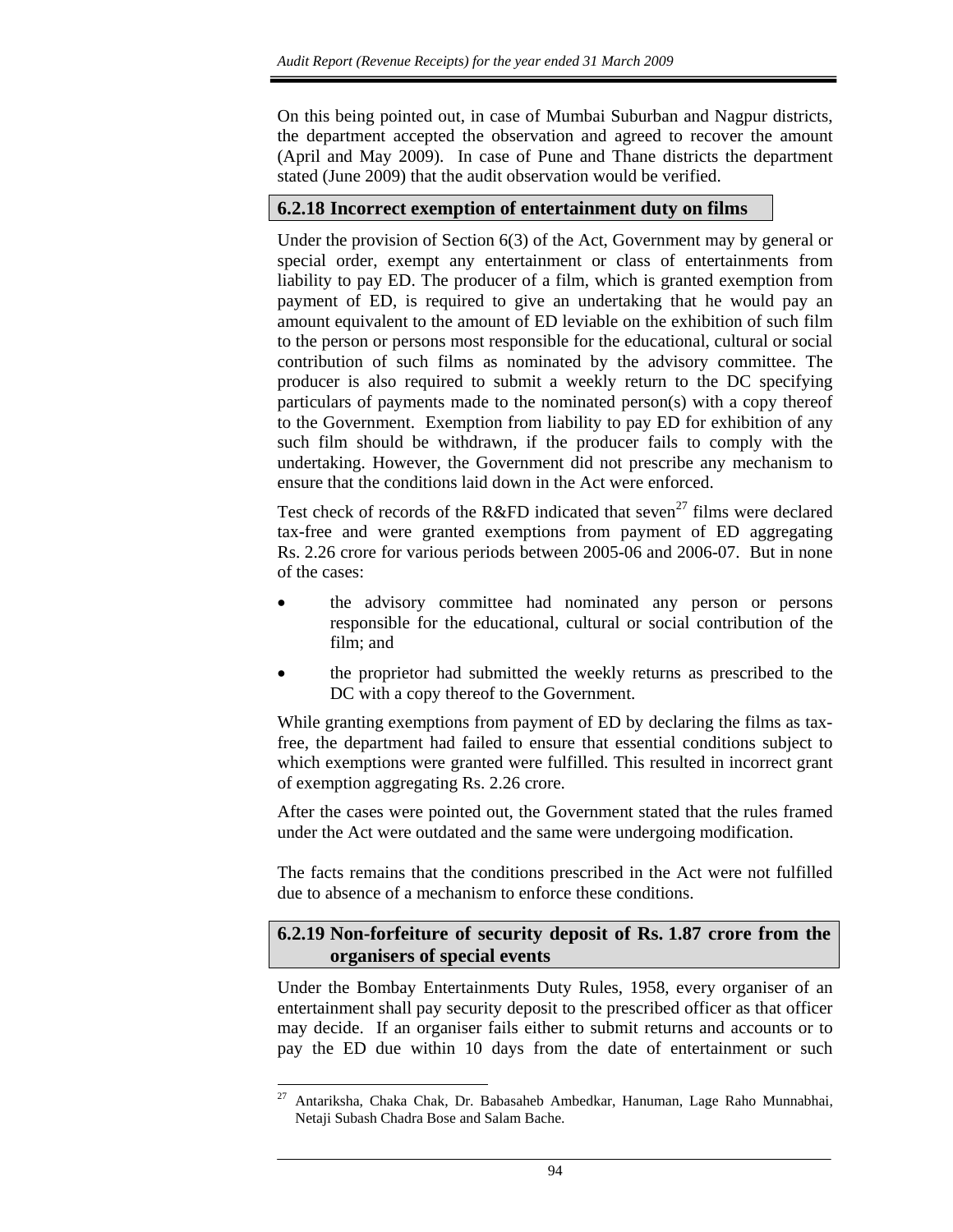extended period not exceeding one month as the prescribed officer may allow, the prescribed officer may, after giving the organiser a weeks notice, forfeit the security deposit.

Test check of the records in Mumbai City and Mumbai Suburban District indicated that security deposits of Rs. 1.87 crore were collected from the organisers of special events such as new year eve programme, fun fair, music concerts etc., between April 2003 and March 2008 in respect of 138 performances. However, the organisers had neither submitted the prescribed returns and accounts for assessment nor had paid ED for periods ranging from one to six years after the events were held. Seven of these organisers who had not submitted the prescribed returns in respect of special events organised during the previous year were also granted permission to organise special events in subsequent years. Despite the failure on the part of the organisers to fulfill the prescribed conditions, the department had not issued notices to forfeit the security deposit amounting to Rs. 1.87 crore and the amount is lying in a bank account outside the Consolidated Fund of the State. Further, since the organisers of entertainment have not approached the department for refund of security deposit in excess of the ED payable, there is a room for doubt that the ED actually payable would have been in excess of the security deposit collected by the department. Also, the department does not have a mechanism in place to ensure that the accounts are submitted by the organisers regularly and the same are assessed in time. In the absence of such a mechanism, Audit could not calculate the actual amount of ED forgone.

After the cases were pointed out, the department has agreed to issue notices to the organisers for submission of returns and accounts and to initiate action for forfeiture of security deposit.

**The Government may consider evolving a mechanism to ensure that the accounts are submitted by the organisers of special events on time so as to assess the correct amount of ED payable, enhancing the amount of security deposit and having a provision for penalty in case of nonsubmission of the accounts.** 

## **6.2.20 Incorrect refund of security deposit**

As per sub Section 13 (a) of the Act and conditions prescribed in the revised GR issued on 4 January 2003, the conditional letter of intent (CLI) issued to the applicant for construction of multiplex theatre complex is non-transferable. The applicant is also required to pay security deposit, which is refundable at the time of issuing of EC.

Test check of records of the Collector, Pune indicated that M/s. Paranjape Schemes Construction (Pvt) Ltd., was issued CLI in February 2004 on payment of security deposit of Rs. 28 lakh. M/s Paranjape Schemes Construction (Pvt) Ltd., had tendered application to the Government to transfer the CLI to M/s. Sairaj Scheme (Buildcon) (Pvt) Ltd. The Government under letter dated 17 July 2004 addressed to the Additional Collector, Pune accepted the proposal of transfer. Accordingly, the security deposit of Rs. 28 lakh paid by M/s. Paranjape Schemes Construction (Pvt) Ltd., was refunded in August 2005. The transfer of CLI and refund of Rs. 28 lakh was irregular as it was against the conditions prescribed in the GR issued in January 2003.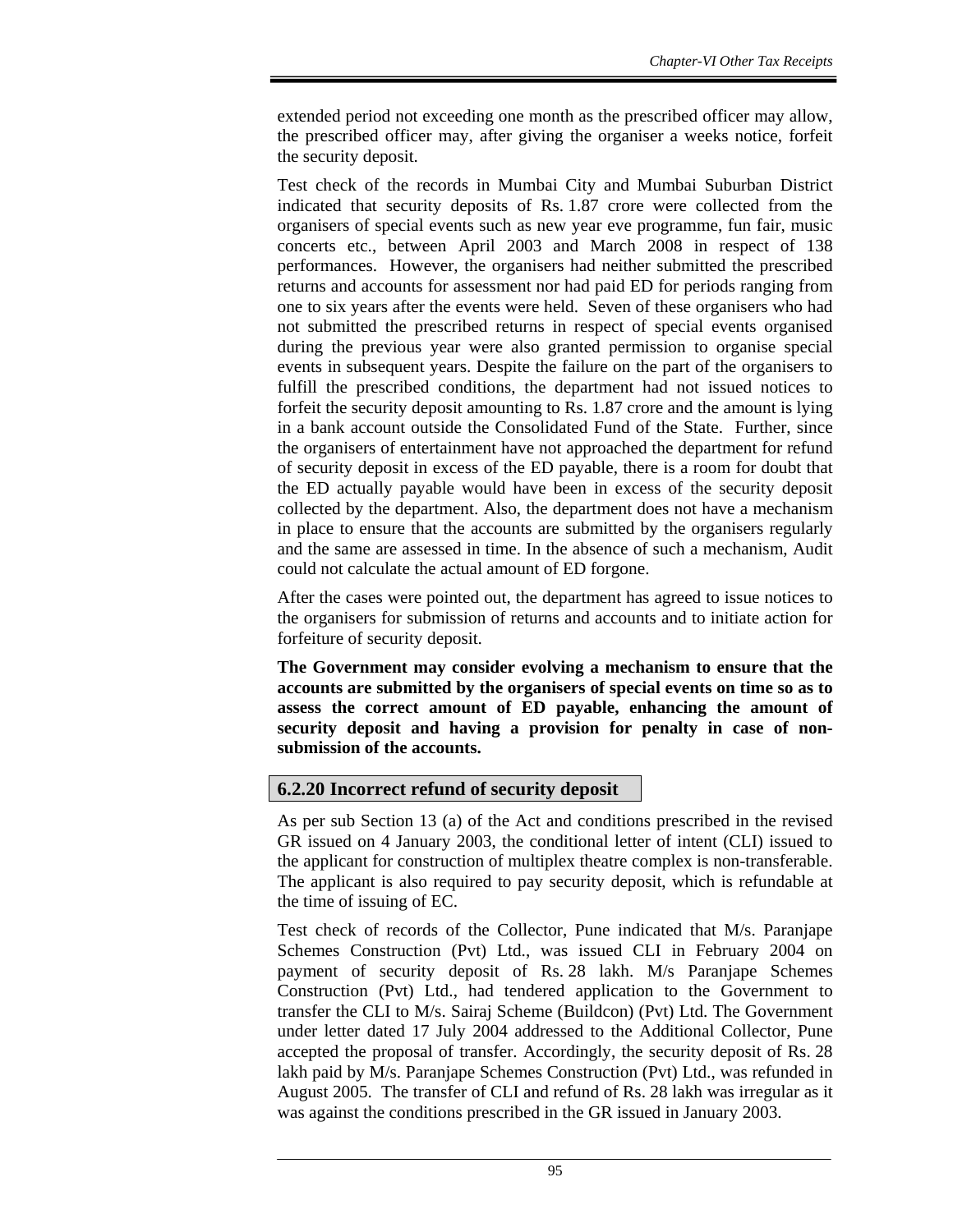After this was pointed out, the department stated (March 2009) that regarding transfer of CLI and refund of security deposit, guidance of the Government would be obtained.

## **6.2.21 Conclusion**

The review indicated that the department failed to enforce the prescribed conditions for grant of exemptions to Multiplex Theatre Complexes and hence has allowed undue benefits to the proprietors. It has also failed to bring more number of duty payers into the tax-net by conducting surveys as in the case of cable operators. Internal control mechanism of the department was not effective and internal control tools such as internal audit were not used timely and effectively.

#### **6.2.22 Summary of recommendations**

**The Government may consider:** 

- **evolving appropriate control mechanisms for enforcing the prescribed conditions for grant of exemptions/concessions to Multiplex Theatre Complexes;**
- **including a provision in the Act for forfeiting the excess amount of ED collected by the entertainment centres to avoid litigation in future;**
- **conducting an extensive survey, in co-ordination with other departments to bring evaders of duty within the fold of the Act to augment the state revenue;**
- **levying entertainment duty on commercialised sports activities such as IPL matches having considerable revenue potential. Further, legislative sanction may be obtained for granting exemption from payment of entertainment duty rather than giving exemption on the basis of GR alone;**
- **evolving a system for sharing of information of buses with video facility between the Motor Vehicles Department and the R&FD;**
- **prescribing a mechanism for monitoring the performance of MTCs, so that the effect of the MTCs on the single screen theatres of that area could be ascertained;**
- **evolving a mechanism for monitoring the functions of internal audit wing;**
- **prescribing a mechanism for monitoring the compliance with the conditions of issue of the CLI; and**
- **evolving a mechanism to ensure that the accounts are submitted by the organisers of special events on time so as to assess the correct amount of ED payable, enhancing the amount of security deposit and having a provision for penalty in case of non-submission of the accounts.**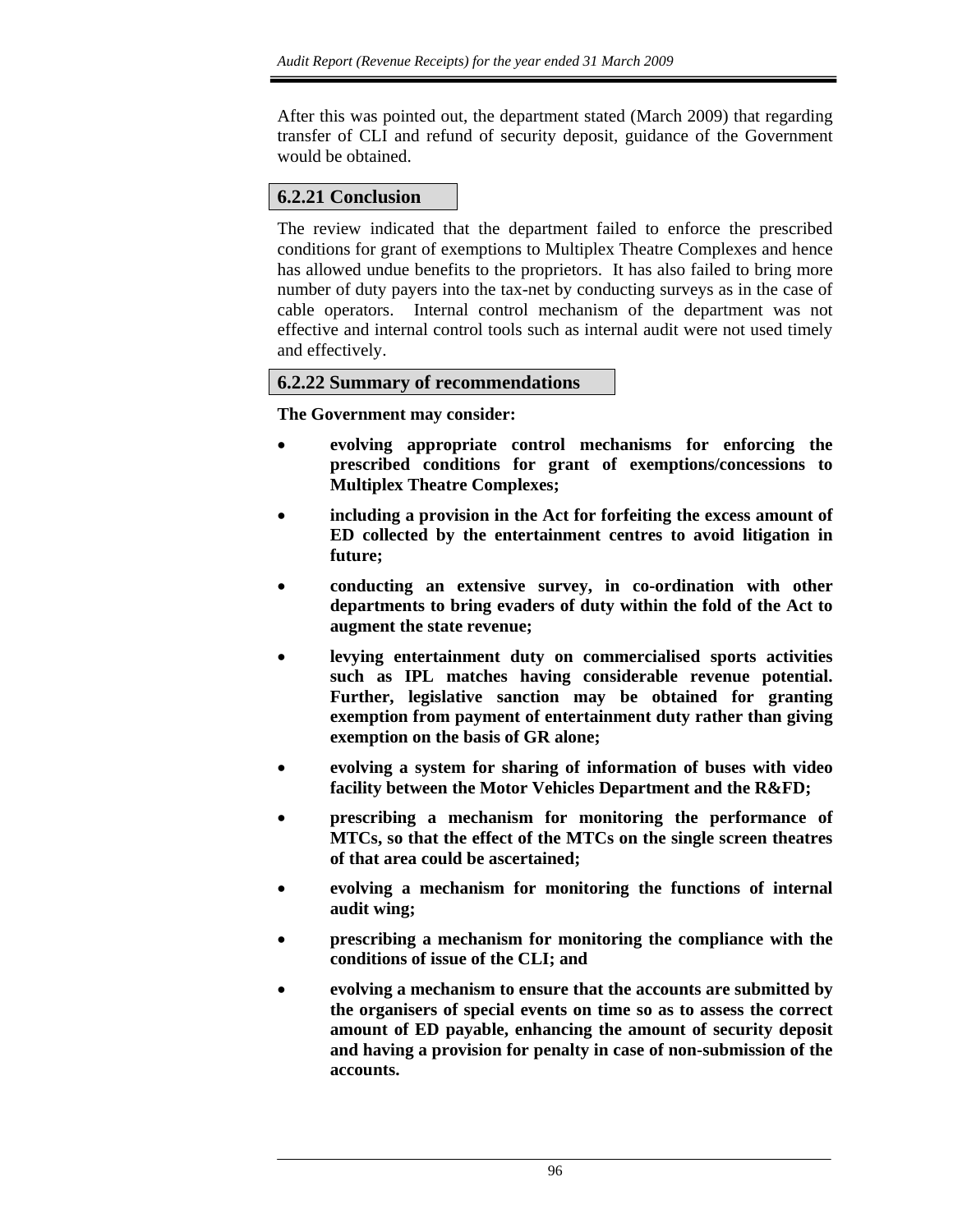#### **6.3 Other audit observations**

*Scrutiny of records in the offices of the Resident Deputy Collectors/Taluka Magistrates, Municipal Corporations, Offices of the Chief Engineer (Electrical) and the Electrical Inspectors, and Profession Tax Officers revealed several cases of non-observance of provisions of the Acts and rules as mentioned in the succeeding paragraphs in this chapter. These cases are illustrative and are based on a test check carried out in audit. There is a need for the Government to evolve suitable mechanism so that mistakes can be avoided, detected and corrected.* 

#### **6.4 Non-recovery of entertainment duty from cable operators**

*The Bombay Entertainments Duty (BED) Act, 1923 provides for levy and collection of entertainment duty (ED) on cable connections at the prescribed rate. The Entertainment Duty Officers did not observe some of the provisions which resulted in non-recovery of entertainment duty of Rs. 81.59 lakh.* 

Under Section 3(4) of the BED Act, 1923, ED was payable by the cable operators at flat rates of Rs. 30, Rs. 20 or Rs. 10 per television set per month with effect from 1 April 2000 depending on whether the area is a municipal corporation (MC), A and B class municipality or other area. The rates were revised to Rs. 45, Rs. 30 or Rs. 15 per television set per month with effect from June 2006. Further, ED is payable on or before the  $10<sup>th</sup>$  of the subsequent month to which it relates. Interest at the rate of 18 *per cent* per annum for the first 30 days and 24 *per cent* thereafter is to be levied in case of default.

During test check of the records of 20 units<sup>28</sup> in seven districts<sup>29</sup>, between November 2006 and July 2008, it was noticed that ED amounting to Rs. 81.59 lakh was not paid by 317 cable operators during various periods between 2004-05 and 2007-08. The demands were also not raised by the Resident Deputy Collectors/Taluka Magistrates/Entertainment Duty Officers against these cable operators. This resulted in non-recovery of ED of Rs. 81.59 lakh. Besides, interest at the prescribed rates was also leviable.

After the cases were pointed out between December 2006 and August 2008, the department accepted the observations and recovered ED amounting to Rs. 38.48 lakh alongwith interest of Rs. 33,967, between April 2007 and May 2009, from 214 cable operators. A report on recovery of the balance amount has not been received (November 2009).

The matter was reported to the Government between March and April 2009; their reply has not been received (November 2009).

 $\overline{a}$ 28 Resident Deputy Collectors : Kolhapur, Mumbai-Zone II, V, VI, VIII, IX, Nashik; Entertainment Duty Officer : Pune-Zone G, J, K, M; Taluka Magistrate : Andheri-Zone II and IV; Shegaon and Mehkar at Buldhana; Kurla-Zone XI, XII; Kalyan, Murbad, Wada at Thane

Buldhana, Kolhapur, Mumbai City, Mumbai Suburban, Nashik, Pune and Thane.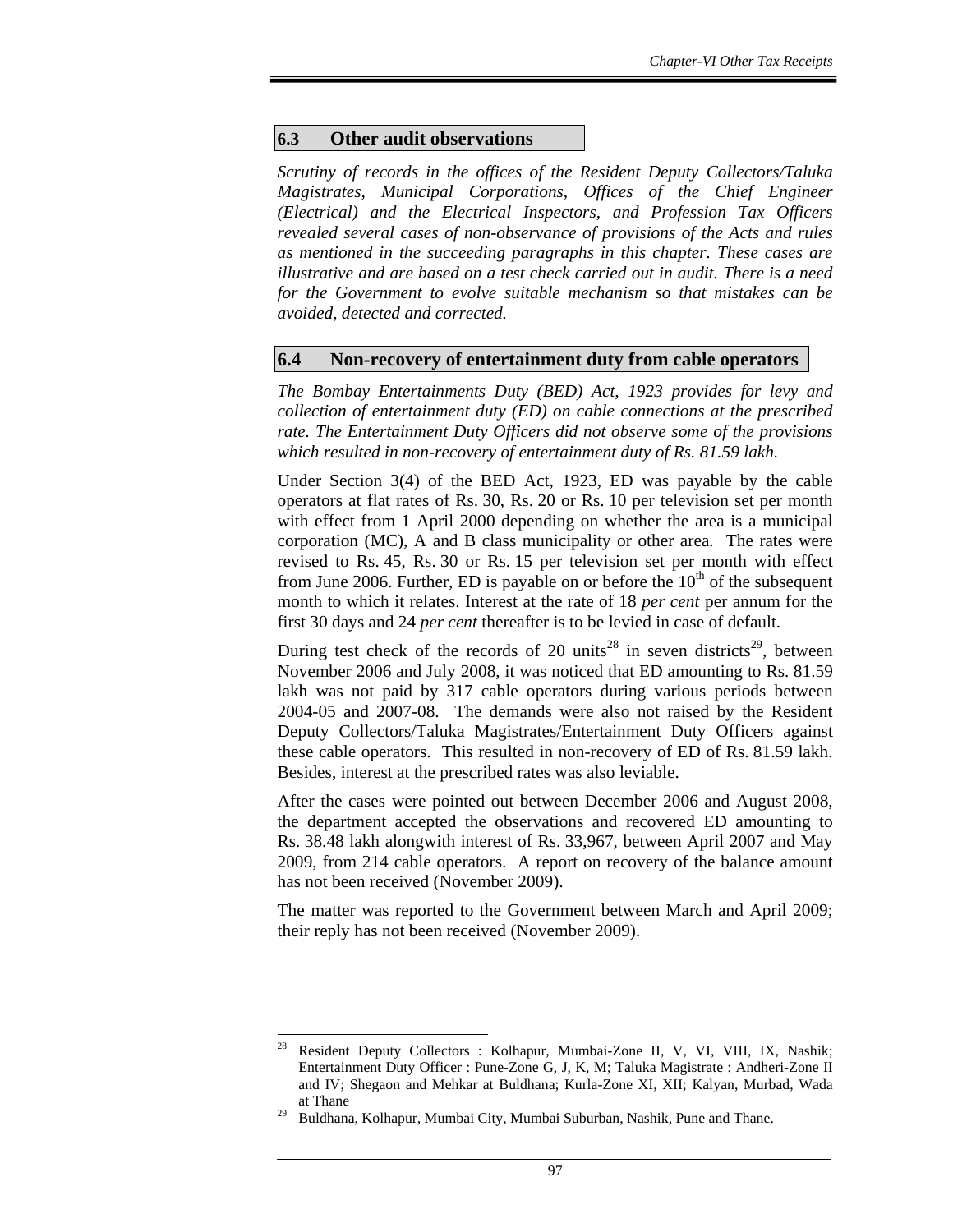## **SECTION B STATE EDUCATION CESS AND EMPLOYMENT GUARANTEE CESS**

#### **6.5 Non-remittance of education and employment guarantee cess**

*Non-observance of the Maharashtra Education and Employment Guarantee Cess (Cess), Tax on Lands and Buildings (Collection and Refund) Rules, 1962 resulted in non-remittance of State Education Cess and Employment Guarantee Cess to the extent of Rs. 180.41 crore.* 

Under Section 4 and 6B of the Maharashtra Education and Employment Guarantee (Cess) Act, 1962 read with Rule 4 of the Collection and Refund Rules, cess and penalty collected by the MCs during a calendar week are required to be credited to the Government account before the expiry of the following week in which it was recovered. If any MC defaults in payment of any sum under the Act, the Government may, after holding such enquiry as it thinks fit, fix a period for the payment of such sum. The Act also empowers the Government to direct the bank/treasury in which the earnings of the MC are deposited, to pay such sum from the bank account to the Government.

During test check of the records of Bhiwandi-Nizampur Municipal Corporation and Brihan Mumbai Municipal Corporation in May 2006 and April 2009, it was seen that the MCs did not remit revenue amounting to Rs. 180.41 crore relating to State education cess and employment guarantee cess collected during the year 2005-06 and 2007-08. The Government also did not initiate any action either to fix a period for payment of the dues or to direct the banks to pay the amounts due from the bank accounts of the MC.

After the cases were pointed out in June 2006 and April 2009, the MC Mumbai remitted Rs. 80.45 crore into the Government treasury in July 2009 leaving a balance of Rs. 98.93 crore and MC Bhiwandi-Nizampur stated that in respect of Rs. 1.03 crore, the amount would be remitted into the Government account. Further report has not been received (November 2009).

The matter was reported to the Government between February and April 2009; their reply has not been received (November 2009).

#### **SECTION C REPAIR CESS**

#### **6.6 Foregoing of revenue due to non-prescribing of rate of repair cess**

*The Maharashtra Housing and Area Development Act, 1976 prescribed the rates at which the repair cess is to be levied and collected. The Government has not yet enhanced the rate of repair cess with respect to the increased permissible limit of expenditure towards cost of repairs which resulted in foregoing of revenue due to non-prescribing of rate of repair cess to the extent of Rs. 14.50 crore.*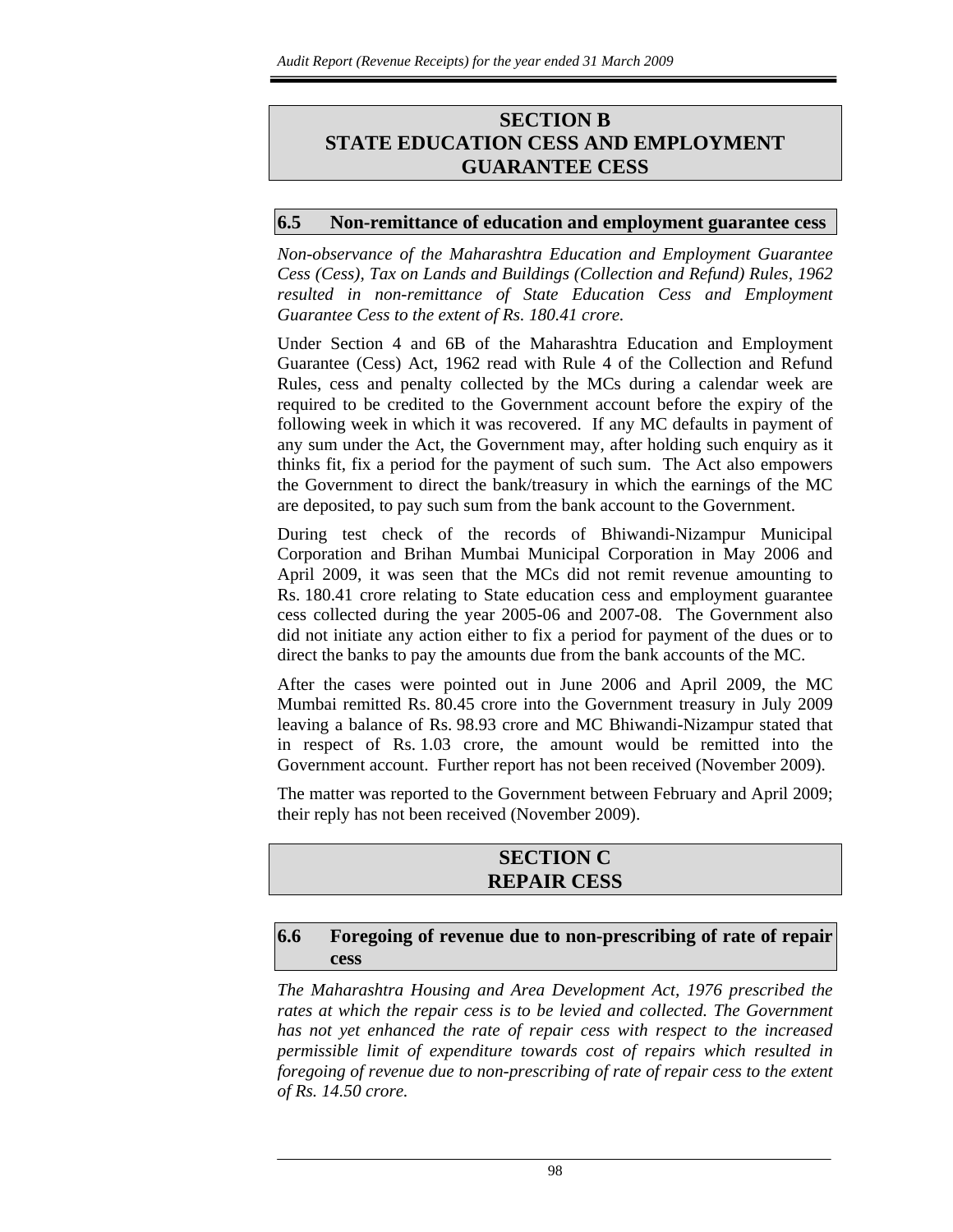Under Section 82 of the Maharashtra Housing and Area Development Act, 1976, when a building is structurally repaired, a  $cess<sup>30</sup>$  is to be levied depending upon the category<sup>31</sup> of the building, at the rate prescribed in the second schedule to the Act. The rate of cess is based on the permissible limit towards cost of repairs to be borne by the Board<sup>32</sup>. The permissible limit was increased by the Government to Rs. 750 per sq.m. in 1992 and further increased to Rs. 1,000 and 1,200 per sq.m. on 15 May 1998 and 4 July 2004, respectively. However, Government had enhanced the rate of cess only with respect to permissible limit towards cost of repairs of Rs. 750 per sq.m. The assessment, levy and collection of cess vests with the Brihan Mumbai Municipal Corporation (BMC).

During test check of the records of nine<sup>33</sup> wards of the BMC in July 2008, it was noticed that during the period from 1 February 2004 to 31 March 2008, 1,434 buildings were structurally repaired by incurring expenditure at the enhanced cost of repairs of Rs. 1,000 and Rs. 1,200 per sq.m. However, as the rate of cess was not fixed by the Government, these buildings continued to be assessed for cess at the rate applicable to the cost of repairs of Rs. 750 per sq.m. In this regard the Chief Officer of the Board had proposed to the Government in June 2001 and July 2004, the rate of cess that should be levied on the enhanced cost of repairs depending on the categories of the buildings. Non-fixing of revised rates of repair cess resulted in foregoing of revenue of Rs. 14.50 crore as worked out at the rates proposed by the Board.

After the cases were pointed out in September 2008, the Government stated that there was no loss of revenue as the cabinet had not decided the issue relating to recovery of cess at enhanced rates. The fact, however, remains that the delay in enhancement of rates of repair cess resulted in foregoing of revenue of Rs. 14.50 crore.

The matter was reported to the Government in April 2009; their reply has not been received (November 2009).

## **SECTION D TAX ON BUILDINGS**  (With Larger Residential Premises)

## **6.7 Non-remittance of tax**

*Non-observance of the provisions of the Maharashtra Tax on Buildings (with Larger Residential Premises) (Re-enacted) (MTOB) Act, 1979 resulted in non-remittance of tax of Rs. 214.41 lakh.* 

Under section 14 of the MTOB Act, 1979, tax recovered by a municipal corporation (MC) on behalf of the State Government is to be credited to the Consolidated Fund of the state within 30 days from the date of its recovery. If any MC defaults in payment to the state Government any sum due under the

<sup>&</sup>lt;sup>30</sup> Mumbai Building Repairs and Reconstruction Cess.<br><sup>31</sup> A B and C

 $\frac{31}{32}$  A, B and C.

<sup>&</sup>lt;sup>32</sup> Mumbai Building Repairs and Reconstruction Board.<br><sup>33</sup> A B C D E E North E South G North and G Sout

A, B, C, D, E, F-North, F-South, G-North and G-South.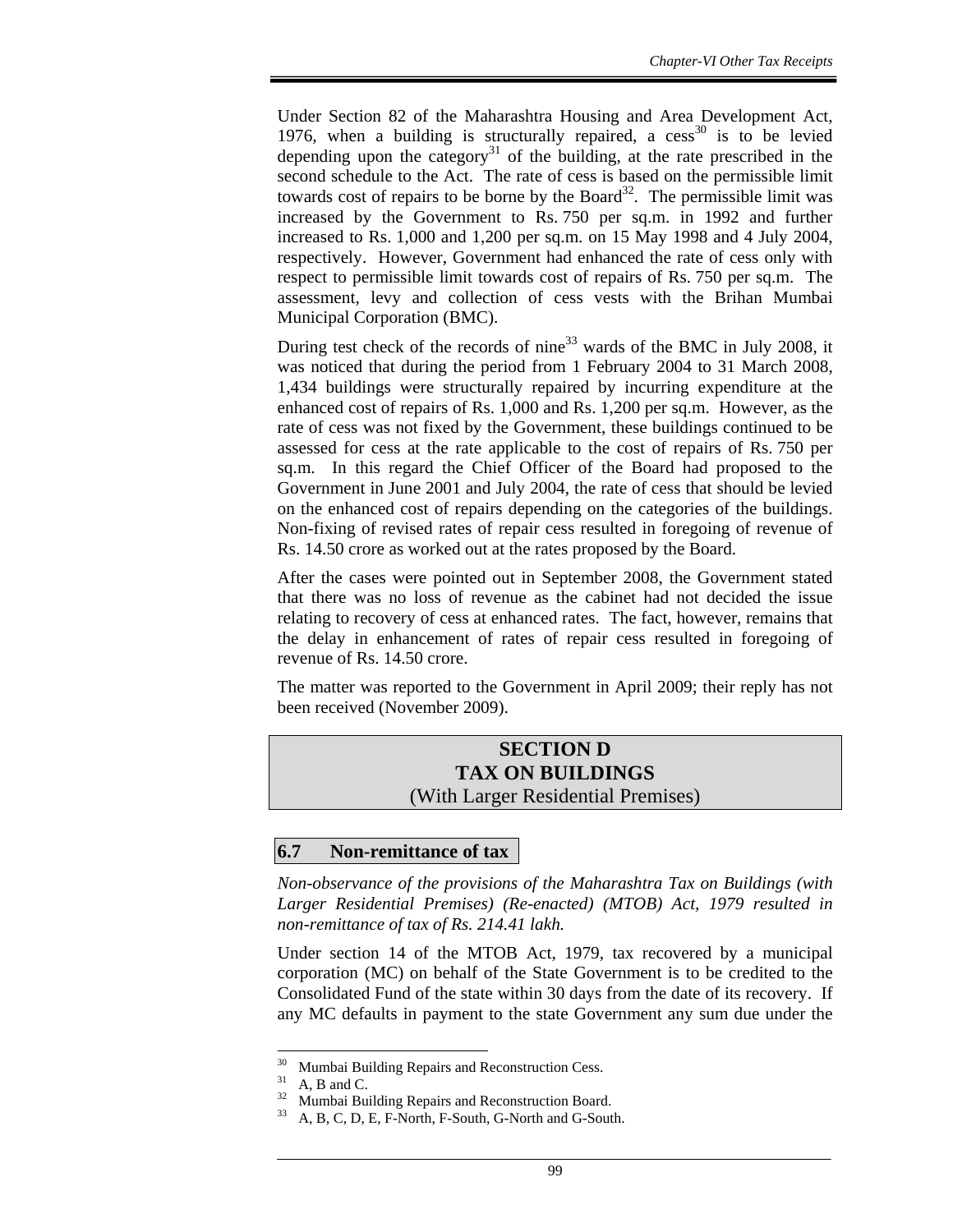Act, the State Government can, after holding such enquiry as it thinks fit, fix a period for payment of such sum. The Act also empowers the Government to direct the bank/treasury in which the earnings of the MC are deposited, to pay such sum from such bank account to the state Government. Any such payment made in pursuance of the orders of the Government shall be a sufficient discharge to such bank/treasury from all liabilities to the MC.

During test check of the records of the two MCs at Mumbai and Pune in January and February 2009, it was noticed that the MCs did not remit revenue amounting to Rs. 2.14 crore collected during the year 2007-08 on account of tax on buildings (with larger residential premises). In both the cases the State Government had not directed the bank/treasury to pay the sum into the Government account as required. This resulted in non-remittance of tax of Rs. 2.14 crore.

After the cases were pointed out in February 2009, MC Pune remitted the entire amount of Rs. 68.12 lakh into the Government treasury in February 2009 and MC Mumbai remitted Rs. 144.05 lakh into the Government treasury in July 2009 leaving a balance of Rs. 2.24 lakh. Further report in the matter is awaited (November 2009).

The matter was reported to the Government in March 2009; their reply has not been received (November 2009).

## **SECTION E ELECTRICITY DUTY**

## **6.8 Incorrect retention of tax on sale of electricity and non-levy of interest**

*Non-observance of the provisions of the Maharashtra Tax on Sale of Electricity (TOS) Act, 1963 resulted in non-remittance of Rs. 85.35 crore alongwith the interest of Rs. 38.09 crore.* 

Under Section 3 and 4 of the TOS Act, 1963, every bulk licensee shall pay tax into the Government treasury on or before the last date of the succeeding calendar month on every unit in respect of all his sales of energy in bulk. Further, as per Section 8 of the Act, in case of failure to pay the tax on sale collected, by the due date, the interest at the rate of 18 *per cent* per annum for the first three months and 24 *per cent* per annum thereafter is chargeable on the amount of tax remaining unpaid till the date of payment.

During test check of the records of the Chief Engineer (Electrical), Mumbai (CE) in February 2009, it was noticed that the Maharashtra State Electricity Distribution Company Ltd. (MSEDCL) collected tax on sale of electricity aggregating Rs. 153.01 crore during the period from April 2007 to March 2008 from the consumers but did not remit the amount into the Government account. The Government by issuing a resolution in March 2008 adjusted Rs. 67.66 crore against the subsidy payable by Government to MSEDCL leaving a balance of Rs. 85.35 crore.

After this was pointed out in February 2009, the Chief Engineer (Electrical) stated that he had proposed to the Government in September 2008 either to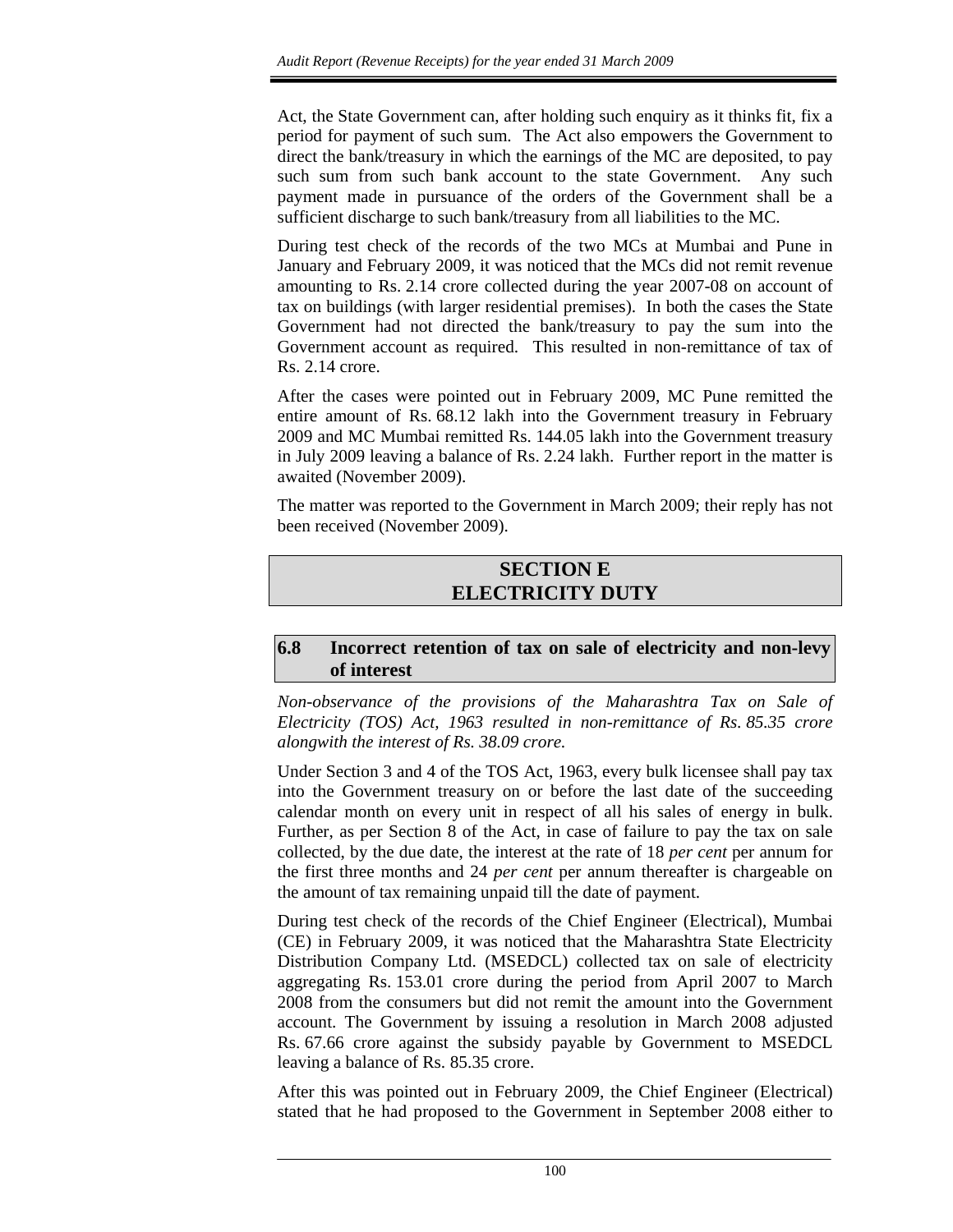adjust Rs. 47.51 crore against the dues payable by the Government or to recover the dues from MSEDCL and the balance amount would be recovered by this way of adjustment at Government level. However, the fact remains that the amount collected on behalf of the Government was incorrectly retained by MSEDCL instead of crediting the amount in the Government treasury. This resulted in non-remittance of Rs. 85.35 (153.01 - 67.66) crore by MSEDCL on account of tax on sale of electricity and also non-recovery of interest of Rs. 38.09 crore.

The matter was reported to the Government in March 2009; their reply has not been received (November 2009).

#### **6.9 Incorrect retention and non-levy of interest on electricity duty**

*Non-observance of the provisions of the Bombay Electricity Duty Act, 1958 resulted in non-remittance of Rs. 70.83 crore alongwith interest of Rs. 15.94 crore.* 

Under Section 4 of the Bombay Electricity Duty Act read with Rule 2 of the Bombay Electricity Rules, 1962, every licensee who supplies electricity to consumers is required to collect duty from the consumers together with his own charges, if any, and pay it to the State Government on or before the last date of the succeeding calendar month in which the bills are raised. Further, as per Section 8 of the Act, in case of default, interest at the rate of 18 *per cent* per annum for the first three months and 24 *per cent* per annum thereafter is chargeable on the amount of duty remaining unpaid till the date of payment.

During test check of the records of the Chief Engineer (Electrical), Mumbai (CE) in February 2009, it was noticed that the Maharashtra State Electricity Distribution Company Ltd (MSEDCL) collected electricity duty aggregating Rs. 1,089.33 crore during the period from April 2007 to March 2008 from the consumers but did not remit the amount into the Government account. The Government by issuing the resolution between September 2007 and November 2008, adjusted Rs. 1,018.50 crore of electricity duty due from MSEDCL against the subsidy payable to it. The CE proposed to the Government in September 2008 to adjust the balance amount of Rs. 70.83 crore against the dues payable by the Government to MSEDCL or to recover the dues from it. Report on remittance of the balance amount of Rs. 70.83 crore has not been received. (November 2009).

After this was pointed out in February 2009, the Chief Engineer (Electrical) stated that the balance amount would be recovered by way of adjustment at Government level. However, the fact remains that the amount collected on behalf of the Government was incorrectly retained by MSEDCL instead of crediting it into the Government treasury. This resulted in non-remittance of electricity duty of Rs 70.83 crore and also non-recovery of interest of Rs 15.94 crore.

The matter was reported to the Government in March 2009; their reply has not been received (November 2009).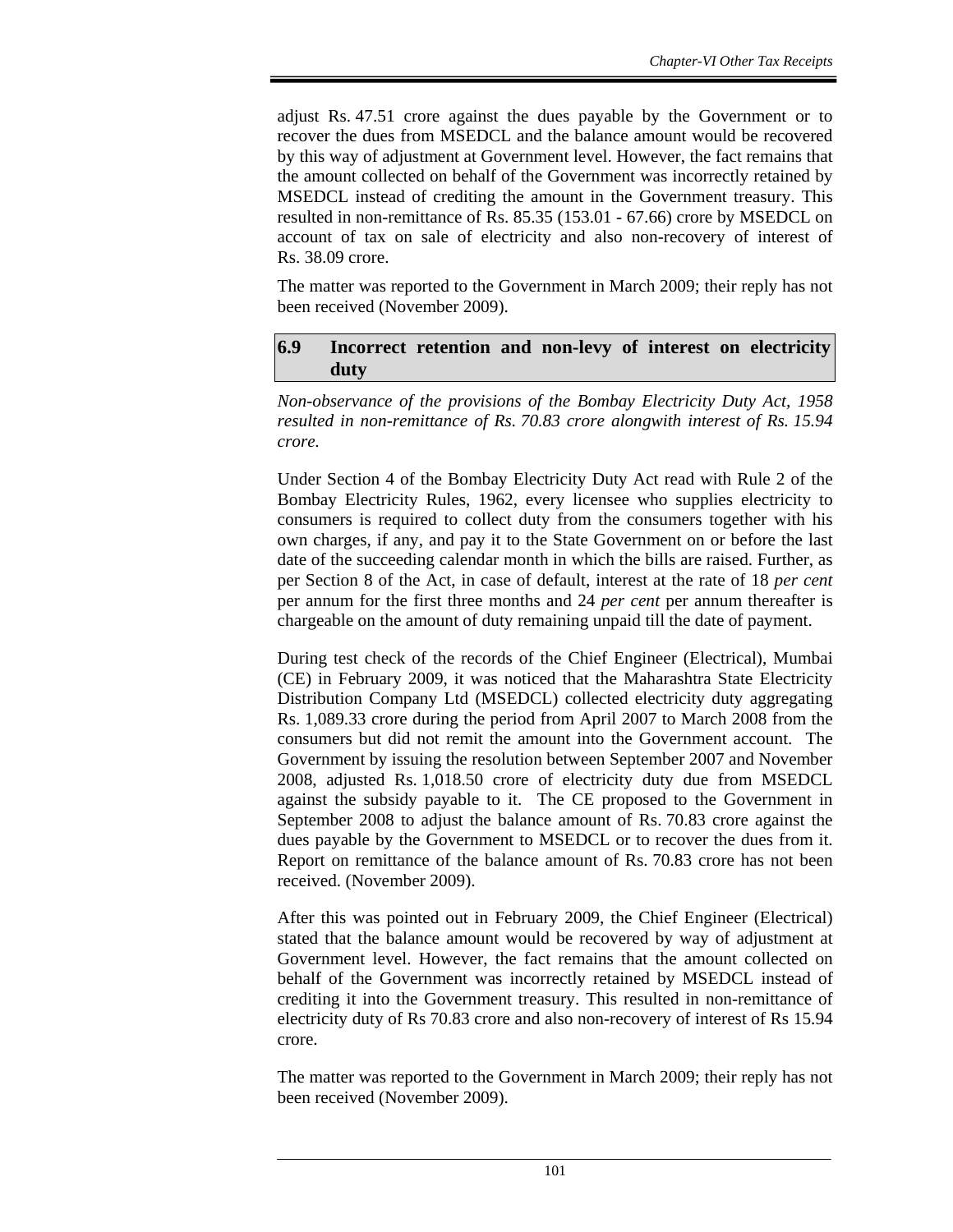## **6.10 Non recovery of inspection fees**

*Non-observance of the Indian Electricity Rules, 1956 resulted in non-realisation of inspection fees of Rs. 41.90 lakh.* 

Under Rule 4 of the Indian Electricity Rules, 1956, inspection fees are required to be paid by the consumers within 10 days from the date of the inspection, examination or test of electrical installations. The rates of fees payable are regulated by notifications issued by the Government from time to time.

During test check of the records of the offices of the Electrical Inspectors in seven districts<sup>34</sup> between December 2007 and January 2009, it was noticed that inspection fees aggregating Rs. 41.90 lakh for the inspection of electrical installations carried out during 2006-07 and 2007-08 were not paid by 328 consumers. No action was taken by the department to recover the amount.

After the cases were pointed out, the department accepted the observations between December 2007 and January 2009 and recovered Rs. 21.53 lakh between December 2007 and August 2009, from 157 consumers. A report on recovery of the balance amount has not been received (November 2009).

The matter was reported to the Government in April 2009; their reply has not been received (November 2009).

## **SECTION F PROFESSION TAX**

## **6.11 Non-realisation of Profession Tax**

*Under the provisions of the Profession Tax Act, 1975, every person liable to pay tax under the Act is required to obtain an enrolment certificate. Nonenrolment of the medical practitioners with the profession tax department resulted into non-realisation of the profession tax to the tune of Rs. 14.35 crore.* 

Under Section 3 of the Profession Tax Act, 1975, every person liable to pay tax under the Act is required to obtain an enrolment certificate and pay tax annually at the rates specified in Schedule I to the Act. Section 5(5) of the Act provides that, if a person liable for enrolment fails to apply for such certificate, a penalty of Rs. 2 per day is leviable.

In order to ascertain whether all the medical practitioners in allopathic, homeopathy, ayurvedic and dental medicine in respect of Pune district are brought under the purview of the Act, details of medical practitioners who were registered with the four medical councils $35$  were collected between January and March 2009. As per the information received from the medical councils 16,668 medical practitioners were registered with the medical councils upto March 2008. Cross check of these details with the information

l

<sup>&</sup>lt;sup>34</sup> Ahmednagar, Aurangabad, Kolhapur, Nashik, Pune, Sangli and Thane.<br><sup>35</sup> Maharashtra Medical Council (Allopathic), Mumbai, Homeopathic

<sup>35</sup> Maharashtra Medical Council (Allopathic), Mumbai, Homeopathic Medical Council, Maharashtra, Mumbai, Medical Council for Indian Medicines (Ayurvedic), Mumbai and Maharashtra Dental Council, Mumbai.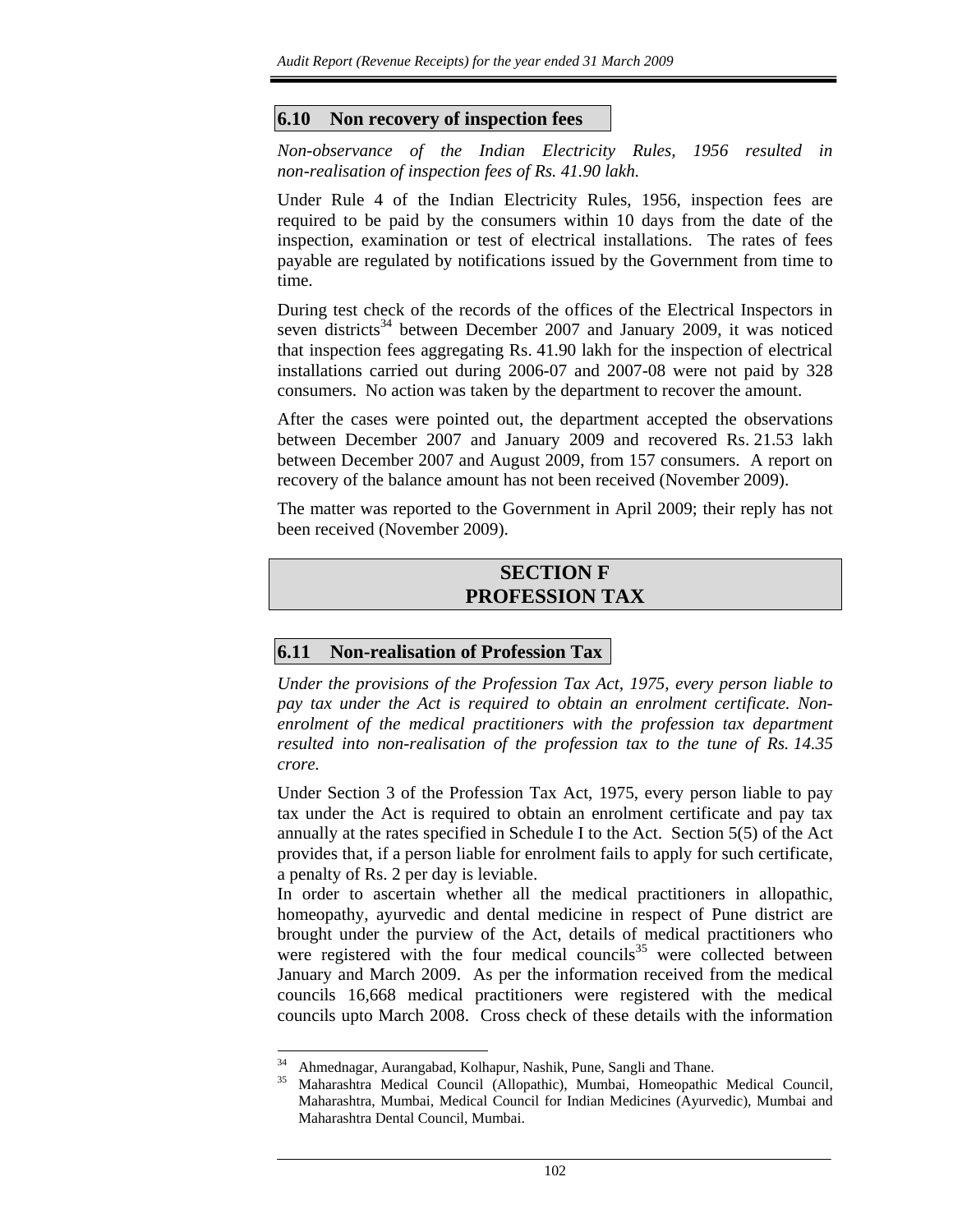furnished by the five<sup>36</sup> profession tax officers of Pune district indicated that only 287 medical practitioners were enrolled with the profession tax department. This resulted in non-realisation of profession tax of Rs. 14.35 crore in respect of 16,381 non-enrolled persons for the period from 2005-06 to 2008-09.

The matter was reported to the department in April 2009; their reply has not been received (November 2009).

 $36\,$ Profession Tax Officers, Pune division: 1,2,3,4 and 5.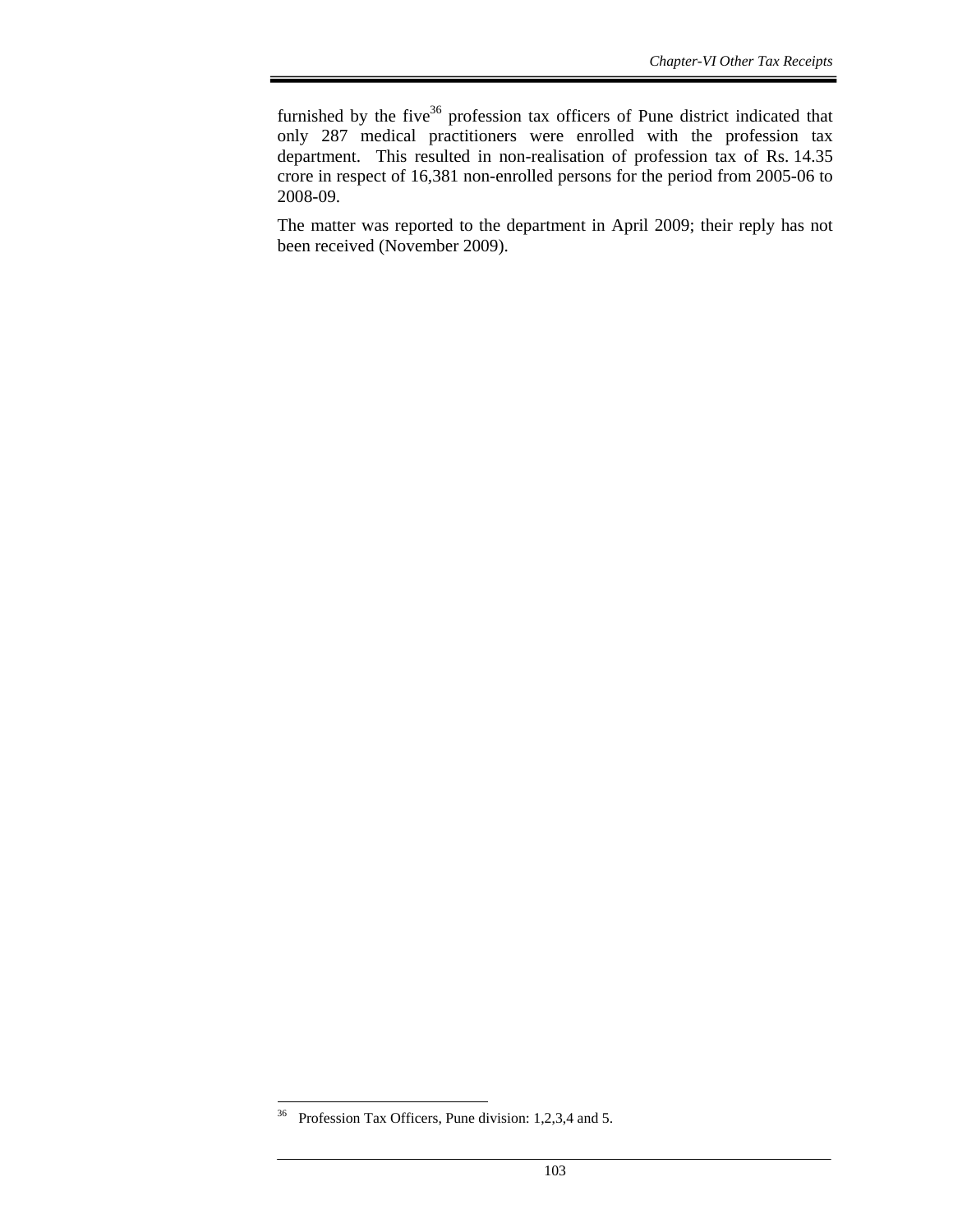## **CHAPTER VII : NON-TAX RECEIPTS**

## **7.1 Results of audit**

Test check of the records of non-tax receipts conducted during the year 2008-09 indicated underassessments/short levy, loss of revenue etc., of Rs. 504.92 crore in 18 cases as shown below:

|            |                                                                                                                                               |                 | (Rupees in crore) |
|------------|-----------------------------------------------------------------------------------------------------------------------------------------------|-----------------|-------------------|
| SI.<br>no. | Category                                                                                                                                      | No. of<br>cases | Amount            |
| 1.         | User charges for supply of water from<br><b>Irrigation Projects (A review)</b>                                                                |                 | 195.58            |
| 2.         | Non-recovery of interest receipt                                                                                                              |                 | 292.60            |
| 3.         | Loss of revenue on sale of <i>tendu</i> leaves                                                                                                | 6               | 7.02              |
| 4.         | Loss on miscellaneous items                                                                                                                   | 7               | 6.70              |
| 5.         | Loss of revenue due to deterioration in<br>transit/in sale /in re-sale/due to non-<br>extraction/non-lifting of material other than<br>bamboo | $\overline{c}$  | 2.39              |
| 6.         | Loss of forest revenue                                                                                                                        | 1               | 0.63              |
|            | Total                                                                                                                                         | 18              | 504.92            |

In response to the observations made in the local audit reports during the year 2008-09 as well as during earlier years, the department accepted under assessments and other deficiencies and recovered Rs. 1.55 crore in three cases which were pointed out during earlier years.

A review on **"User charges for supply of water from Irrigation Projects"**  involving a total financial effect of Rs. 195.58 crore and an illustrative audit observation involving Rs. 292.60 crore are included in the succeeding paragraphs.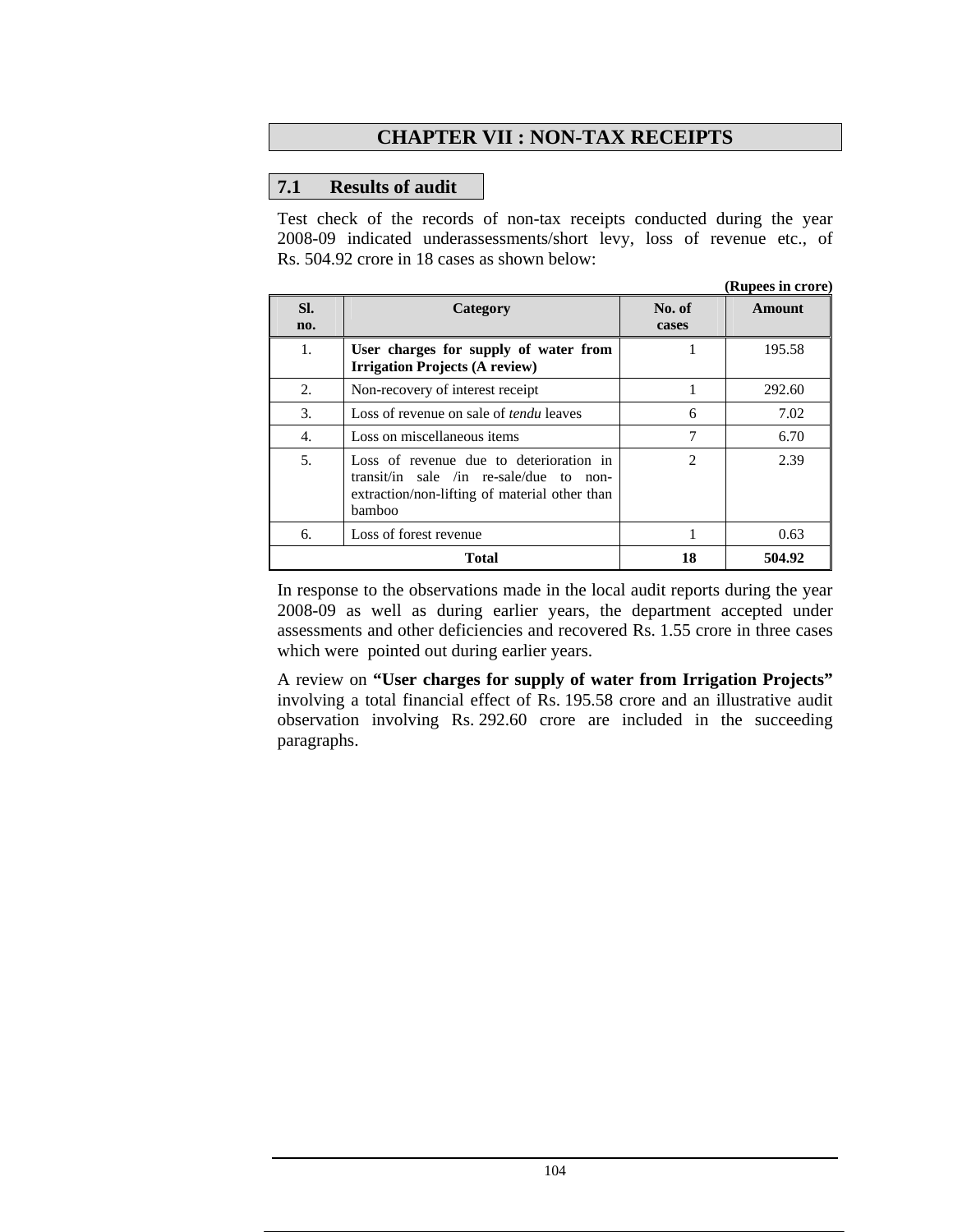## **7.2 Review on "User charges for supply of water from irrigation projects"**

## **7.2.1 Highlights**

Timely and guaranteed water supply is of paramount importance for agriculture production and development of irrigation plays a key role in supply of water. The Government of Maharashtra had created irrigation potential through Major, Medium and Minor Irrigation Projects. In most of the Major and Medium Irrigation project water is harnessed for domestic and industrial use and is supplied to the irrigators and non irrigators at the prescribed rates. A comprehensive study by audit revealed some important finding as indicated below:

• Huge arrears of water charges amounting to Rs. 1,005.21 crore were pending for recovery as on 31 March 2009

## **(Paragraph 7.2.8)**

• Shortfall in utilisation of irrigation facilities created resulted in loss of revenue of Rs. 125.77 crore during the period 2004-05 to 2008-09

#### **(Paragraph 7.2.9.1)**

- Wastage and non-utilisation of water resulted in loss of Rs 57.01 crore **(Paragraph 7.2.10)**
- Non-recovery of water charges from well owners amounted to Rs. 36.15 crore

## **(Paragraph 7.2.13)**

• Supply of water to the tune of Rs. 12.80 crore was made without executing agreement

## **(Paragraph 7.2.14)**

## **7.2.2 Introduction**

The State of Maharashtra has 223.81 lakh hectares of cultivable land of which 36.67 lakh hectares are under irrigation. Irrigation Divisions levy and collect water charges for water supply from reservoir, tanks, flowing canals and lakes etc. for irrigation and non-irrigation purposes. This is governed by the Maharashtra Irrigation (MI) Act 1976, Bombay Canal Rules (BCR), 1934 and Maharashtra Water Resources Regulatory Authority (MWRRA) Act, 2005. The Irrigation year begins in July and consists of three seasons viz. Kharif (July 1 to October 14), Rabi (October 15 to February 28/29) and hot weather (March 1 to June 30).

The collection of water charges for the irrigation purposes is based on seasonal cropping pattern per hectare whereas it is on volumetric basis in respect of the Water Users Association. The rate in respect of non-irrigation purposes is levied on the quantity of water supplied from the source of water. The last revision in levy of water charges was made in September 2001 by the Government of Maharashtra (GoM) with the instruction to increase the rates every year from July by adding 15 *per cent* to the existing rates. However, in subsequent orders issued in 2004 and 2006 the rates applicable from 01-07-03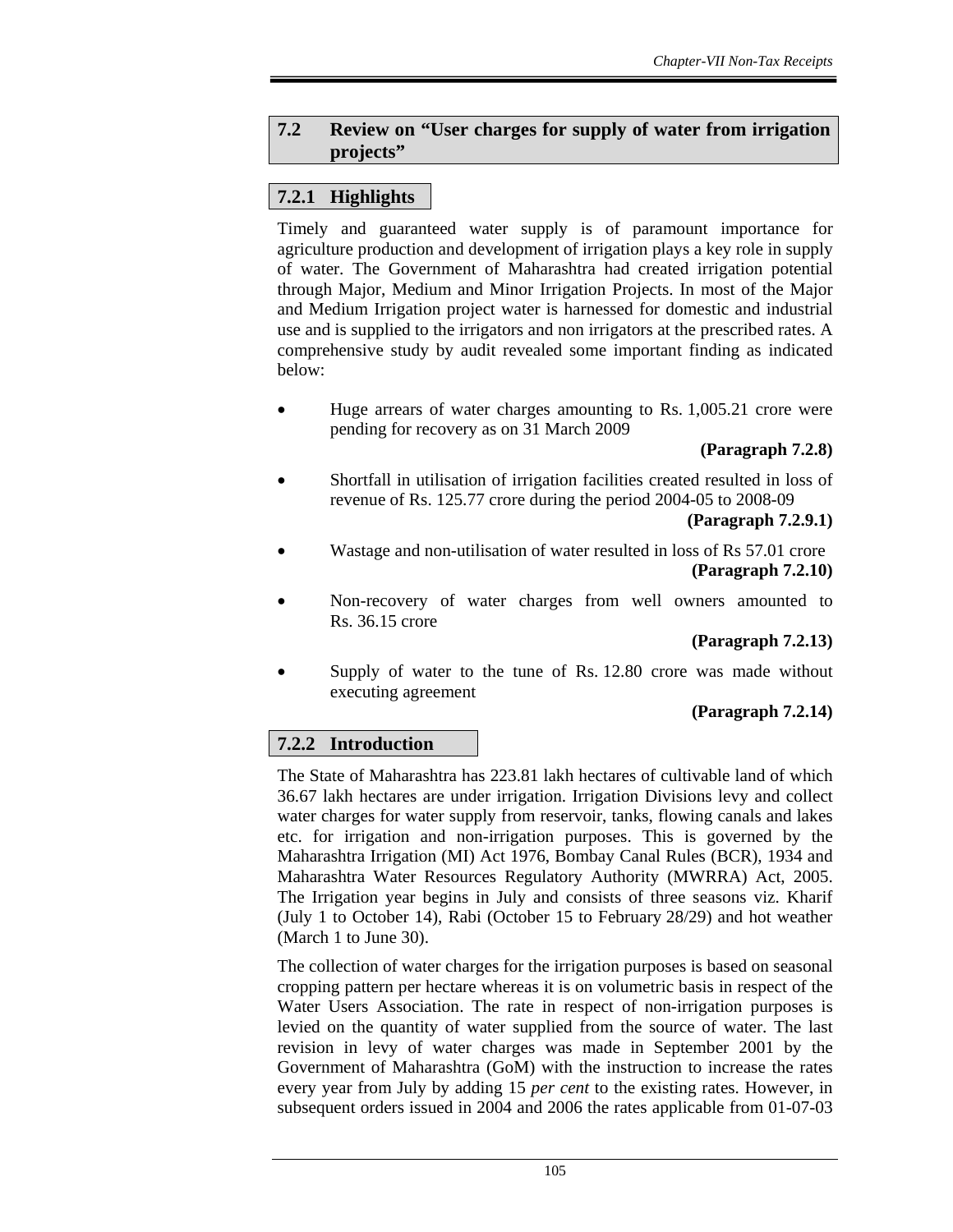as communicated in September 2001 were permitted to be continued. Similarly the water rates for non-irrigation purpose fixed in the year 2003-04 were continued till 31-08-06 and thereafter periodical increase in rates was introduced with effect from 01-09-06. Besides,as per the instructions of Government local cess at 20 *per cent* of water rate is also levied. In cases of unauthorised use of water and for the defective electronic meter penalty at the rate 50 and 10 *per cent* respectively of the normal rates are leviable. A review on the above subject included in the Report of the Comptroller and Auditor General of India for the year ended 31 March 2003, and discussed by the Public Accounts Committee.

## **7.2.3 Organisational Structure**

The Water Resources Department (WRD) is headed by Secretary, WRD and Secretary, Command Area Development Authority (CADA) at Government level and Chief Engineer (CE) at the department level. The CE is assisted by the Superintending Engineers (SE) who are assisted by the Executive Engineers (EE), the Sub-Divisional Officers and the Section Officers.

## **7.2.4 Scope of audit**

The records relating to levy and collection of water charges in 18 out<sup>1</sup> of 72 irrigation divisions covering the period 2004-05 to 2008-09 were test checked between November 2008 and April 2009. The results of the test check have been incorporated in the succeeding paragraphs.

## **7.2.5 Audit objectives**

The review has been conducted with a view to:

- ascertain the appropriateness of water charges with reference to applicable provisions of the Acts, rules and orders;
- ascertain the efficiency and accuracy in assessment of water charges;
- ascertain the efficiency and effectiveness of the departmental efforts for recovery of the water charges;
- correlate the irrigation potential created and utilised by the department; and
- ascertain meeting out the cost of operation and maintenance expenditure.

## **7.2.6 Acknowledgement**

l

Indian Audit and Accounts Department acknowledges the co-operation of Irrigation Department and their subordinate offices in providing necessary information and records for the audit. The Draft Review was forwarded to Department and the Government in May 2009.

<sup>&</sup>lt;sup>1</sup> Ahmednagar, Amravati, Aurangabad, Bag Itiadoh, Girna, Gondia, Jalgaon, Jayakwadi, Khadakwasla, Kolhapur, Malegaon, Mula, Nanded, Pune, Raigad, Sangli, Thane and Upper Wardha Dam.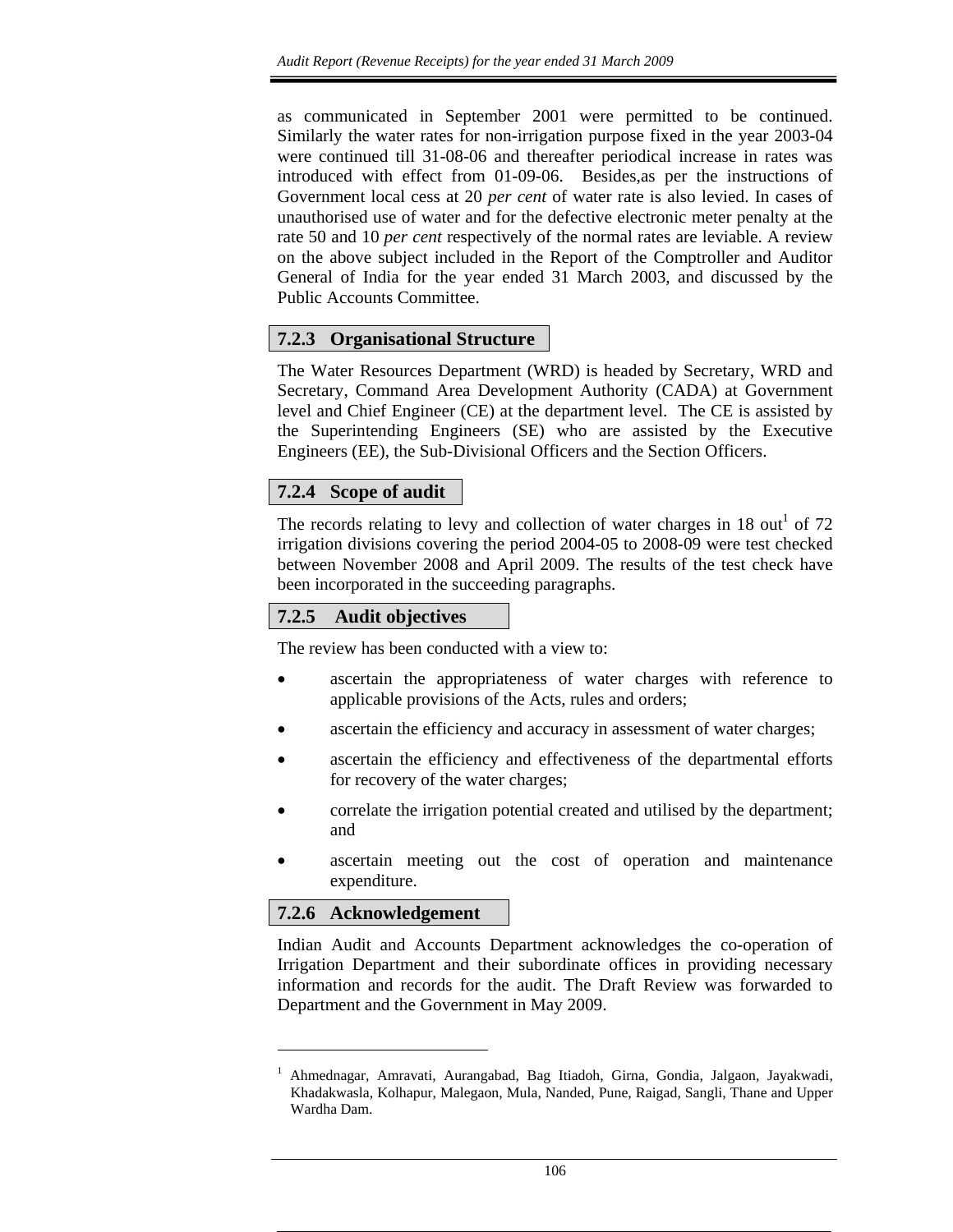The entry conference to explain the audit objective, scope and methodology could not be held as the department did not give any response despite several requests from audit. No reply to the Review Report has been received. The exit conference to discuss the audit conclusions and recommendations also could not be held, though requested, due to lack of response from the department.

## **7.2.7 Trend of revenue**

As per the Maharashtra Budget Manual, budget estimates should be prepared to achieve as close an approximation to the actuals as possible based on the collection of receipts and arrears of past years, any recognisable regularity in the figures of past years, amount likely to remain outstanding at the end of the current year and the amount likely to be collected in the next financial year out of the next revenue year's demand. Details of budget estimates and actual receipts of the state as a whole on account of water charges during the years 2004-05 to 2008-09 are as follows:

|         |                |                           |                                 |                                 |                               | (Rupees in crore)             |
|---------|----------------|---------------------------|---------------------------------|---------------------------------|-------------------------------|-------------------------------|
| Year    | <b>Arrears</b> | <b>Budget</b><br>estimate | <b>Total</b><br>recovery<br>due | <b>Actual</b><br><b>Receipt</b> | <b>Variation</b><br>$(5 - 3)$ | Percentage<br>of<br>variation |
| (1)     | (2)            | (3)                       | (4)                             | (5)                             | (6)                           | (7)                           |
| 2004-05 | 737.74         | 497.06                    | 1,234.79                        | 448.35                          | $(-)48.71$                    | $(-)9.79$                     |
| 2005-06 | 687.21         | 418.54                    | 1,105.75                        | 413.47                          | $(-)5.06$                     | $(-)1.20$                     |
| 2006-07 | 668.46         | 507.29                    | 1,175.75                        | 494.99                          | $(-)12.30$                    | $(-)2.42$                     |
| 2007-08 | 701.68         | 674.24                    | 1,375.92                        | 627.01                          | $(-)47.23$                    | $(-)7.00$                     |
| 2008-09 | 870.05         | 808.32                    | 1,678.37                        | 673.17                          | $(-)135.15$                   | $(-)16.71$                    |

It could be seen from the above table that the percentage of variation ranged from 1.20 *per cent* (2005-06) to 16.71 *per cent* (2008-09). However, not even in a single year the BE was recovered. Consequently, the arrear has increased from Rs. 737.74 crore (2004-05) to Rs. 870.05 crore (2008-09). The department did not take any effective action to liquidate these arrears.

## **7.2.8 Position of arrears**

The overall position of arrears under irrigation and non-irrigation purposes in respect of the State as a whole for the period 2004-05 to 2008-09 as furnished by the Government is given below in table A and B respectively:

**(Rupees in crore)** 

|         | <b>Table A</b>                   |                                  |                 |                                |                            |                           |  |
|---------|----------------------------------|----------------------------------|-----------------|--------------------------------|----------------------------|---------------------------|--|
| Year    | <b>Opening</b><br><b>Balance</b> | <b>Budget</b><br><b>Estimate</b> | Amount to<br>be | <b>Actual</b><br><b>Amount</b> | <b>Balance</b><br>recovery | Percentage<br>of recovery |  |
|         |                                  |                                  | recovered       | recovered                      |                            |                           |  |
| 2004-05 | 379.54                           | 78.68                            | 458.22          | 45.78                          | 412.45                     | 9.98                      |  |
| 2005-06 | 405.96                           | 68.25                            | 474.21          | 64.03                          | 410.18                     | 13.50                     |  |
| 2006-07 | 410.07                           | 95.60                            | 505.67          | 74.73                          | 430.95                     | 14.77                     |  |
| 2007-08 | 433.82                           | 110.35                           | 544.17          | 70.47                          | 473.70                     | 12.94                     |  |
| 2008-09 | 489.20                           | 112.95                           | 602.15          | 71.05                          | 531.10                     | 11.79                     |  |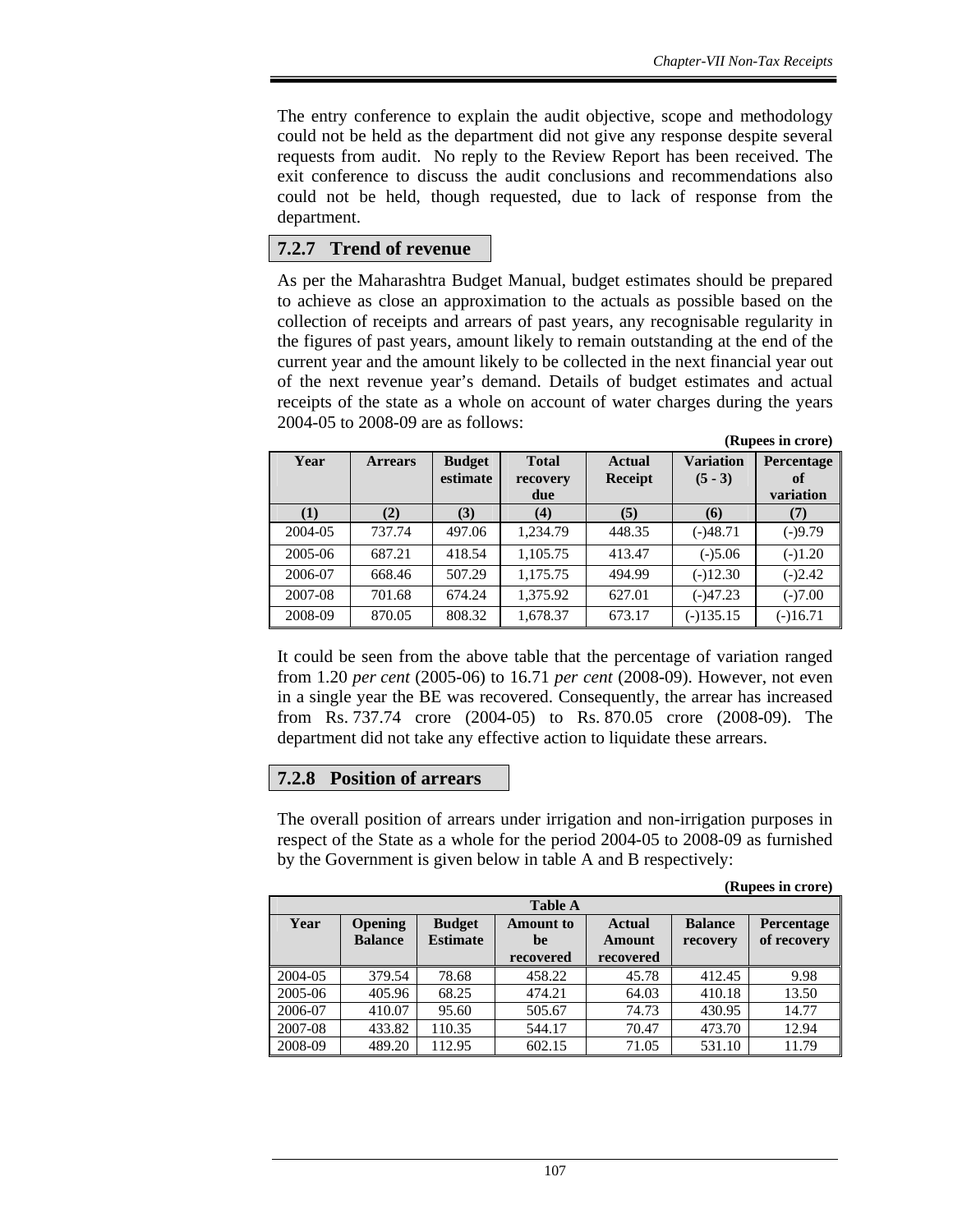|         |                |                 |           |               |                | $(1.00)$ in $(0.00)$ |  |
|---------|----------------|-----------------|-----------|---------------|----------------|----------------------|--|
|         | <b>Table B</b> |                 |           |               |                |                      |  |
| Year    | <b>Opening</b> | <b>Budget</b>   | Amount    | <b>Actual</b> | <b>Balance</b> | <b>Percentage</b>    |  |
|         | <b>Balance</b> | <b>Estimate</b> | to be     | Amount        | recovery       | of recovery          |  |
|         |                |                 | recovered | recovered     |                |                      |  |
| 2004-05 | 358.20         | 418.38          | 776.57    | 402.57        | 326.00         | 51.83                |  |
| 2005-06 | 281.25         | 350.29          | 631.54    | 349.44        | 282.10         | 55.33                |  |
| 2006-07 | 258.39         | 411.69          | 670.07    | 420.26        | 249.81         | 62.71                |  |
| 2007-08 | 267.86         | 563.89          | 831.74    | 556.54        | 275.10         | 66.92                |  |
| 2008-09 | 380.85         | 695.37          | 1.076.22  | 602.12        | 474.11         | 55.94                |  |

**(Rupees in crore)** 

Above tables indicate that the percentage of recovery of the water charges during the years 2004-05 to 2008-09 in respect of the irrigators ranged between 9.98 and 14.77 *per cent* and in respect of the non-irrigators it was between 51.83 to 66.92 *per cent*. It could also be seen that though the arrears had reduced during 2005-06 compared to the arrears as on 2004-05 but it had been increasing thereafter indicating lack of efforts for recovering the arrears from the defaulters by the divisions concerned. Audit observations on departmental inaction for recovery of the arrears have been included in this review at paragraphs 7.2.12.1 and 7.2.12.2. Further, the closing balances shown were not the opening balance of the next year. The Government has not furnished (November 2009) its explanation.

Divisions (April 2009) attributed the arrears (i) towards the penal assessment (for non-irrigation) which is 50 *per cent* more than the actual assessment of charges; (ii) the defaulters were not in a position to pay water charges in full due to weak financial condition, continuous lesser yield resulted in weaker financial condition of farmers; and (iii) waiver of the recovery of water charges by Government of Maharashtra (GoM) created a tendency among the farmers to expect write off by the Government.

The fact, however, remains that the GoM had not issued mass waiver order so far but empowered (February 2004) the Executive Engineers and the Superintending Engineers of the Divisions/Circles concerned to write off arrears of the irrigators and the non-irrigators respectively subject to certain conditions i.e. if in one financial year (i) 40 *per cent* paid in one installment 60 *per cent* would be waived; (ii) 50 *per cent* paid in two installments 50 *per cent*  would be waived; and (iii) 60 *per cent* paid in three installments 40 *per cent*  would be waived. Despite these concessions, the department failed to recover the arrears and the arrears are increasing. Further, the arrears amounting to Rs. 474.11 crore are recoverable for the water charges from the non-irrigators to whom the argument of weaker financial condition due to less yield is not applicable. Thus, there was no sustained effort from the divisions to effect recovery from the defaulters. In the cases of the defaulters of the non-irrigators even though the divisions could disconnect the supply of water in view of huge arrears, no step was taken in this direction.

**Government may direct the department for speedy recovery of water charges and especially the recovery from non-irrigators should be pursued vigorously by the divisions.** 

**The PAC in its 12th Report (June 2009) has also recommended to fix responsibility on the officers concerned who failed in this aspect.**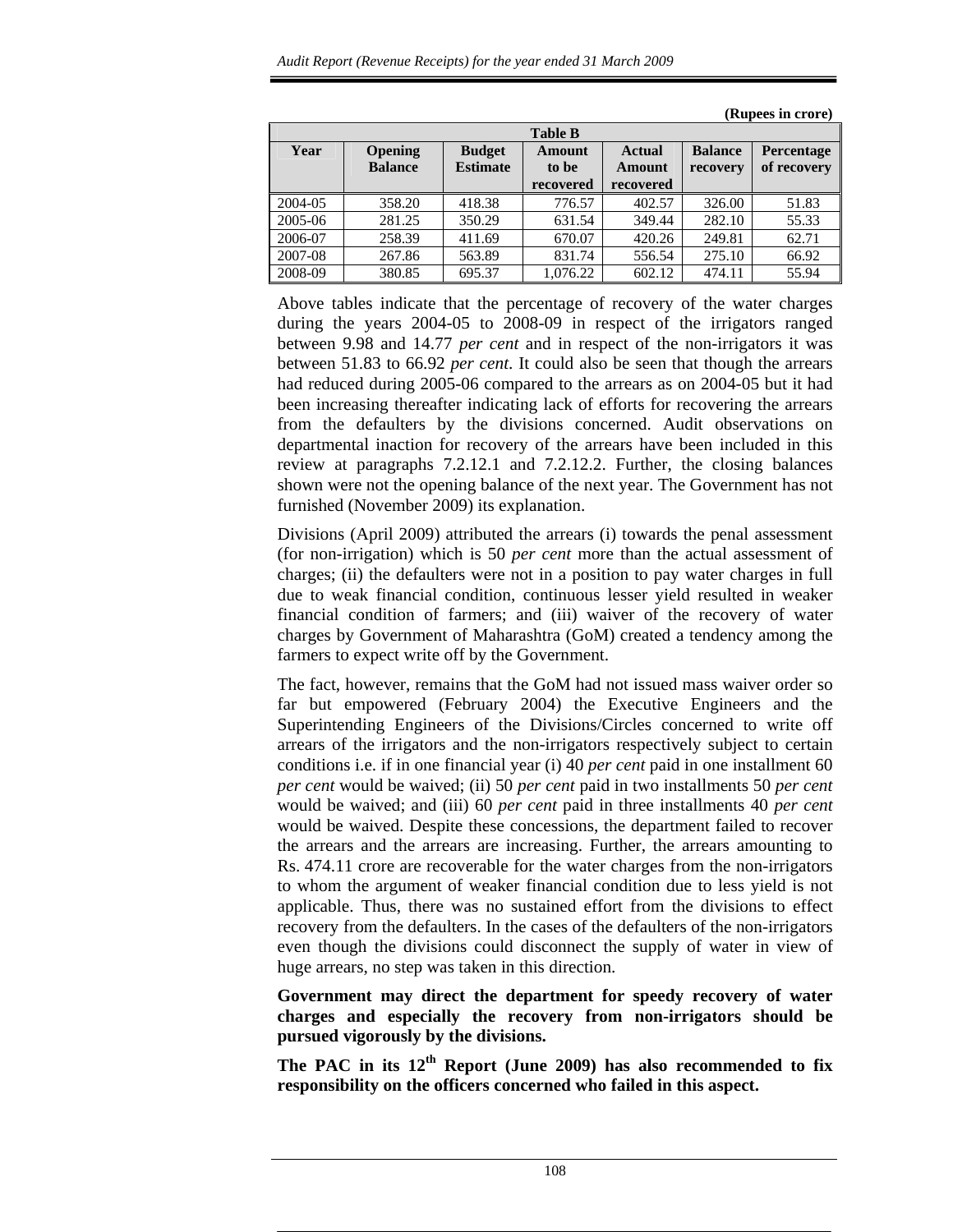## **Audit findings**

## **System deficiencies**

## **7.2.9 Shortfall in utilisation of irrigation potential created**

| <b>Type of</b><br><b>Projects</b> | Average<br><b>Potential</b><br>created | <b>Potential Utilised (in hectares)</b> |          |          |          |          | Average<br><b>Potential</b><br>utilised | Percent-<br>age of<br>utilisat- |  |
|-----------------------------------|----------------------------------------|-----------------------------------------|----------|----------|----------|----------|-----------------------------------------|---------------------------------|--|
|                                   | (in<br>hectares)                       | 2004-05                                 | 2005-06  | 2006-07  | 2007-08  | 2008-09  | (in<br>ion<br>hectare)                  |                                 |  |
| Major                             | 6,96,256                               | 3,11,919                                | 3,94,976 | 4,36,704 | 4,76,441 | 4,09,737 | 4,05,955.40                             | 58.30                           |  |
| Medium                            | 1,49,034                               | 30,383                                  | 30,638   | 53,601   | 62,118   | 59.921   | 47.332.20                               | 31.75                           |  |
| Minor                             | 2,57,003                               | 90,109                                  | 1,03,211 | 1,29,700 | 1,47,589 | 1,31,901 | 1,20,502.00                             | 46.88                           |  |
| <b>Total</b>                      | 11,02,293                              | 4,32,411                                | 5,28,825 | 6,20,005 | 6,86,148 | 6,01,559 | 5,73,789.60                             | 52.05                           |  |

The irrigation potential created and actual utilisation under major, medium and minor projects in respect of 18 Irrigation Divisions<sup>2</sup> is shown below:

The average percentage of utilisation during last five years was high at 58.30 *per cent* in respect of major projects and for medium projects and minor schemes utilisation was below 50 *per cent*. It can be further seen from the **Annexure VI** that in respect of major project for which data was available from 11 Divisions<sup>3</sup> the percentage of utilisation of irrigation potential varied widely between 16.57 *per cent* (Jalgaon Irrigation division) to 87.30 *per cent* (Kolhapur Irrigation division). Similarly, in medium and minor project the variation ranged between 16.97 *per cent* to 53.21 *per cent* and 11.68 *per cent* to 101.98 *per cent* respectively.

It was further noticed that Kolhapur, Bagh Itiadoh and Sangli Irrigation divisions had recorded the highest potential utilisation ranging between 80.53 and 87.30 *per cent* in respect of major projects. In respect of minor projects Gondia and Pune utilised the highest potential ranging between 80.90 and 101.98 *per cent*. Utilisation in respect of majority of the medium projects was noticed to be below 50 *per cent*, the highest utilisation being 53.21 *per cent*. In Jalgaon and Malegaon divisions the percentage of utilisation against the potential created during the years 2004-05 to 2008-09 in respect of major, medium and minor projects was very low ranging between 16.57 and 31.21 *per cent*. No explanation for this wide variation was furnished by the divisions.

l 2 Ahmednagar, Amravati, Aurangabad, Bag Itiadoh, Girna, Gondia, Jalgaon, Jayakwadi, Khadakwasla, Kolhapur, Malegaon, Mula, Nanded, Pune, Raigad, Sangli, Thane and Upper Wardha Dam.

<sup>3</sup> Bagh Itiadoh, Girna, Jalgaon, Jayakwadi, Khadakwasla, Kolhapur, Malegaon, Mula, Nanded, Sangli, Upper Wardha Dam.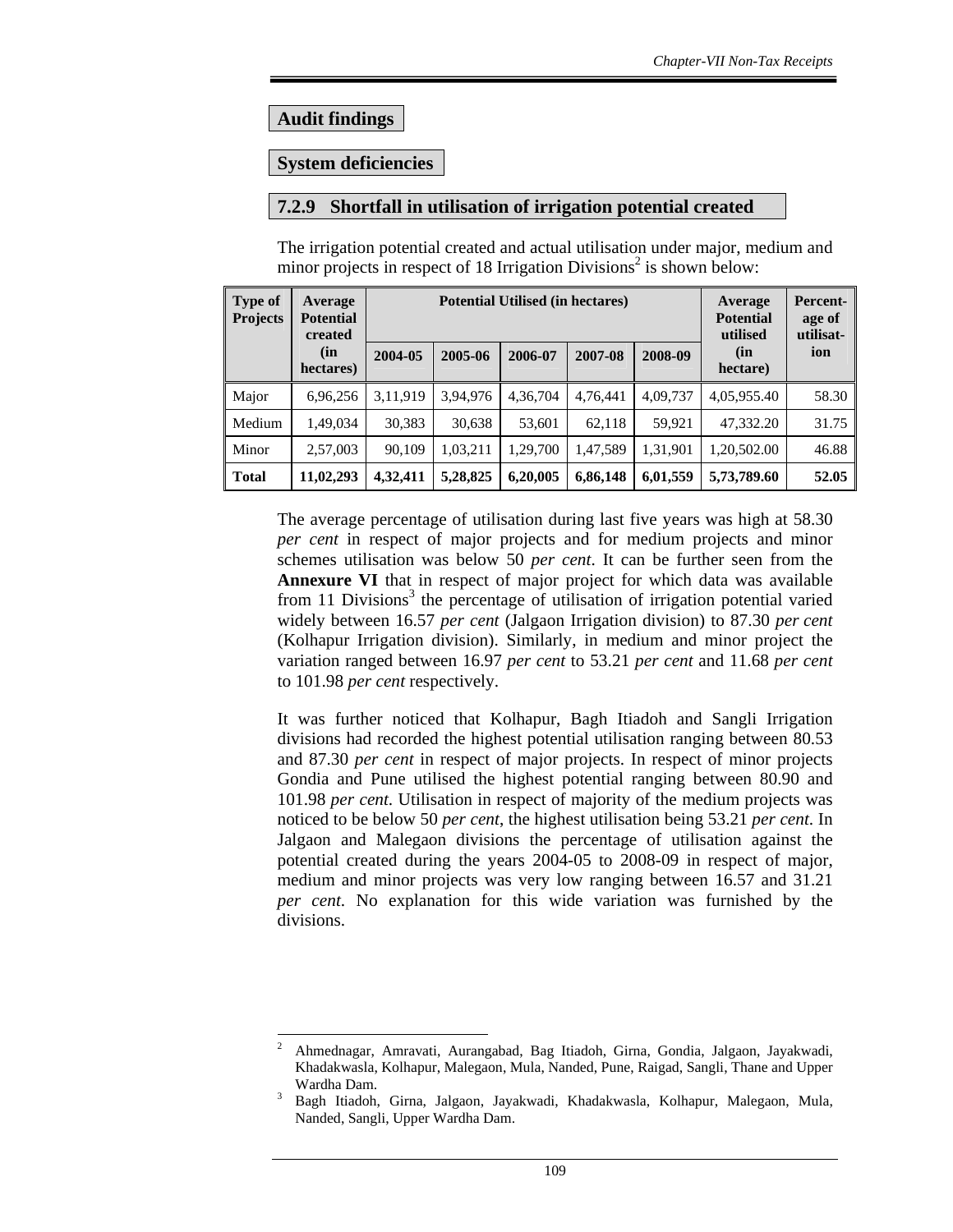## **7.2.9.1 Loss of revenue due to under utilisation**

Under utilisations lead to loss of water charge revenue. The potential loss of the revenue on account of shortfall in utilisation of the irrigation facilities created by applying the paddy rate of Rs. 476 per hectare during last five years from 2004-05 to 2008-09 worked out to Rs. 125.77 crore as given below:

|                                   |                                           |                                                   |                                | (Rupees in crore) |
|-----------------------------------|-------------------------------------------|---------------------------------------------------|--------------------------------|-------------------|
| <b>Type of</b><br><b>Projects</b> | <b>Potential</b><br>created<br>(hectares) | <b>Potential</b><br><b>Utilised</b><br>(hectares) | <b>Shortfall</b><br>(hectares) | Loss              |
| Major                             | 34,81,280                                 | 20,29,777                                         | 14,51,503                      | 69.09             |
| Medium                            | 7,45,170                                  | 2,36,661                                          | 5,08,509                       | 24.20             |
| Minor                             | 12,85,015                                 | 6,02,510                                          | 6,82,505                       | 32.48             |
| <b>Total</b>                      | 55, 11, 465                               | 28,68,948                                         | 26, 42, 517                    | 125.77            |

The divisions attributed shortfall in utilisation of potential created to:

(i) less demand of water from the cultivators especially during the rainy season; (ii) due to urbanisation and industrialisation in the command area there was less demand of water for the cultivation; (iii) the irrigation system was 25 to 30 years old and due to paucity of fund there is poor maintenance of the irrigation system; and (iv) leakage through the head regulator and underground pipe lines.

**The Government may issue instructions to the department for full utilisation of the potential created. The department may take all necessary steps to stop loss of revenue due to underutilisation of potential created.** 

#### **7.2.10 Loss of water released for irrigation purpose**

As per WRDs circular dated 5-12-2001 the area of land irrigable in hot weather season and other seasons (Kharif and Rabi) should not be less than 110 and 150 hectare, respectively, from the one million cubic metre water released.

The actual irrigation carried out by farmers with reference to water released from the major, medium and minor projects in 10 test checked divisions<sup>4</sup> indicate huge loss of water. The consequential loss of revenue for the period from 2004-05 to 2008-09 arrived at Rs. 57.01 crore by applying minimum paddy rate of Rs. 476 per hectare, as detailed in the following table:

**(Rupees in crore)**

| Year    | <b>Quantity of</b><br>water released<br>for irrigation<br>(m. cum) | Area of land<br>to be<br>irrigated<br>(hectare) | Area of land<br>actually<br>irrigated<br>(hectare) | Area of land<br>less irrigated<br>(hectare) | <b>Loss of</b><br>revenue |
|---------|--------------------------------------------------------------------|-------------------------------------------------|----------------------------------------------------|---------------------------------------------|---------------------------|
| 2004-05 | 3,658.56                                                           | 4,99,285                                        | 2,37,639                                           | 2,61,646                                    | 12.45                     |
| 2005-06 | 3,770.92                                                           | 5,04,995                                        | 2,90,421                                           | 2,14,573                                    | 10.18                     |
| 2006-07 | 4,547.43                                                           | 6,00,879                                        | 2,88,781                                           | 3,12,098                                    | 14.85                     |
| 2007-08 | 4,560.61                                                           | 6,19,417                                        | 3,31,942                                           | 2,87,476                                    | 13.68                     |
| 2008-09 | 1,709.63                                                           | 2,39,285                                        | 1,16,354                                           | 1,22,931                                    | 5.85                      |
|         |                                                                    | <b>Total</b>                                    |                                                    |                                             | 57.01                     |

<sup>4</sup> Amravati, Girna, Jalgaon, Jayakwadi, Khadakwasla, Kolhapur, Mula, Raigad, Thane and Upper Wardha Dam Division.

l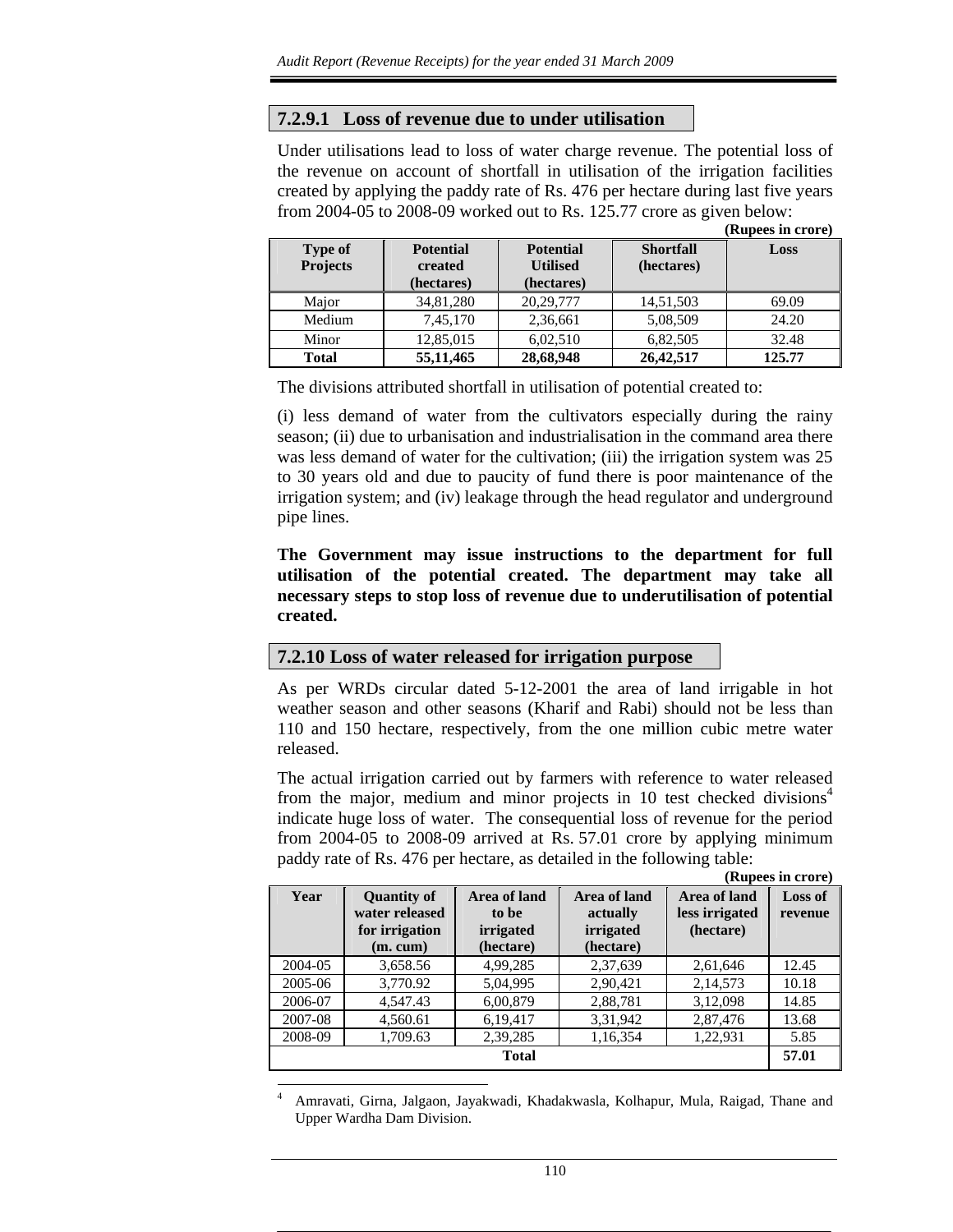It was noticed that out of the total loss of Rs. 57.01 crore the major portion of 48 *per cent* and 22 *per cent* pertain to Khadakwasla and Kolhapur divisions. In Khadakwasla division the loss of Rs. 6.66 crore in 2004-05 had almost remained the same in the year 2006-07 (Rs. 6.66 crore) and 2007-08 (Rs. 6.12 crore). In Kolhapur division the loss which was Rs. 1.94 crore in 2004-05 had increased to Rs. 2.86 crore in 2005-06, Rs. 4.60 crore in 2006-07 and Rs. 3.09 crore in 2007-08 during hot weather and other seasons.

After this was pointed out, the department stated that (i) distribution system being very old, structure of canal system is damaged; (ii) a large portion in the command area is covered by hills and forest and some part is urbanised; and (iii) the demand for irrigation in the command area is of scattered nature which results in heavy transit losses during irrigation.

Audit observed that though the department was aware of the deficiency, they have failed to take action to address the problem of loss of water. Further in other 8 test checked divisions<sup>5</sup>, the area of land irrigated was noticed to be more than the norms prescribed by the government.

**The department needs to take action to avoid leakage of water which is resulting in loss of revenue besides reducing availability of water to the needy farmers/users**.

#### **7.2.11 Excess expenditure on operation and maintenance**

As per the recommendations of Maharashtra State Water Policy 2003 and various commissions the cost of operation and maintenance of Irrigation Projects (Working expenses) were to be met from the water charges collected from the water users. It was, however, noticed that the expenditure on operation and maintenance in respect of five Irrigation divisions were in excess of the actual revenue assessed for recovery during the year 2004-05 to 2008-09 as detailed below:

|                |                                        |                                                                  |                                                        |                                                             |                                                              | (Rupees in lakh)                                                  |
|----------------|----------------------------------------|------------------------------------------------------------------|--------------------------------------------------------|-------------------------------------------------------------|--------------------------------------------------------------|-------------------------------------------------------------------|
| SI.<br>no.     | Name of<br><b>Division</b>             | <b>Current</b><br>vear's<br>assessment<br>for last<br>five years | <b>Actual</b><br>recovery<br>for last<br>five<br>years | <b>Expenditure</b><br>incurred<br>during last<br>five years | Percentage<br>of excess<br>expenditure<br>over<br>assessment | Percentage<br>of excess<br>expenditure<br>over actual<br>recovery |
| 1.             | Bagh Itiadoh<br>Irrigation<br>division | 1,226.01                                                         | 864.19                                                 | 2,668.63                                                    | 117.66                                                       | 208.80                                                            |
| 2.             | Gondia<br>Irrigation<br>division       | 576.44                                                           | 362.71                                                 | 1,222.98                                                    | 112.16                                                       | 237.17                                                            |
| 3.             | Ahmednagar<br>Irrigation<br>divsion.   | 3,084.00                                                         | 2,835.65                                               | 5,276.30                                                    | 71.08                                                        | 86.07                                                             |
| 4.             | Aurangabad<br>Irrigation<br>division   | 635.09                                                           | 563.51                                                 | 935.00                                                      | 47.22                                                        | 65.92                                                             |
| 5 <sub>1</sub> | Amravati<br>Irrigation<br>division     | 527.00                                                           | 384.00                                                 | 692.92                                                      | 31.48                                                        | 80.44                                                             |
|                | <b>Total</b>                           | 6,048.54                                                         | 5,010.06                                               | 10,795.83                                                   | 78.48                                                        | 115.48                                                            |

5 Ahmednagar, Aurangabad, Bagh Itiadoh, Gondia, Malegaon, Nanded, Pune and Sangli.

 $\overline{a}$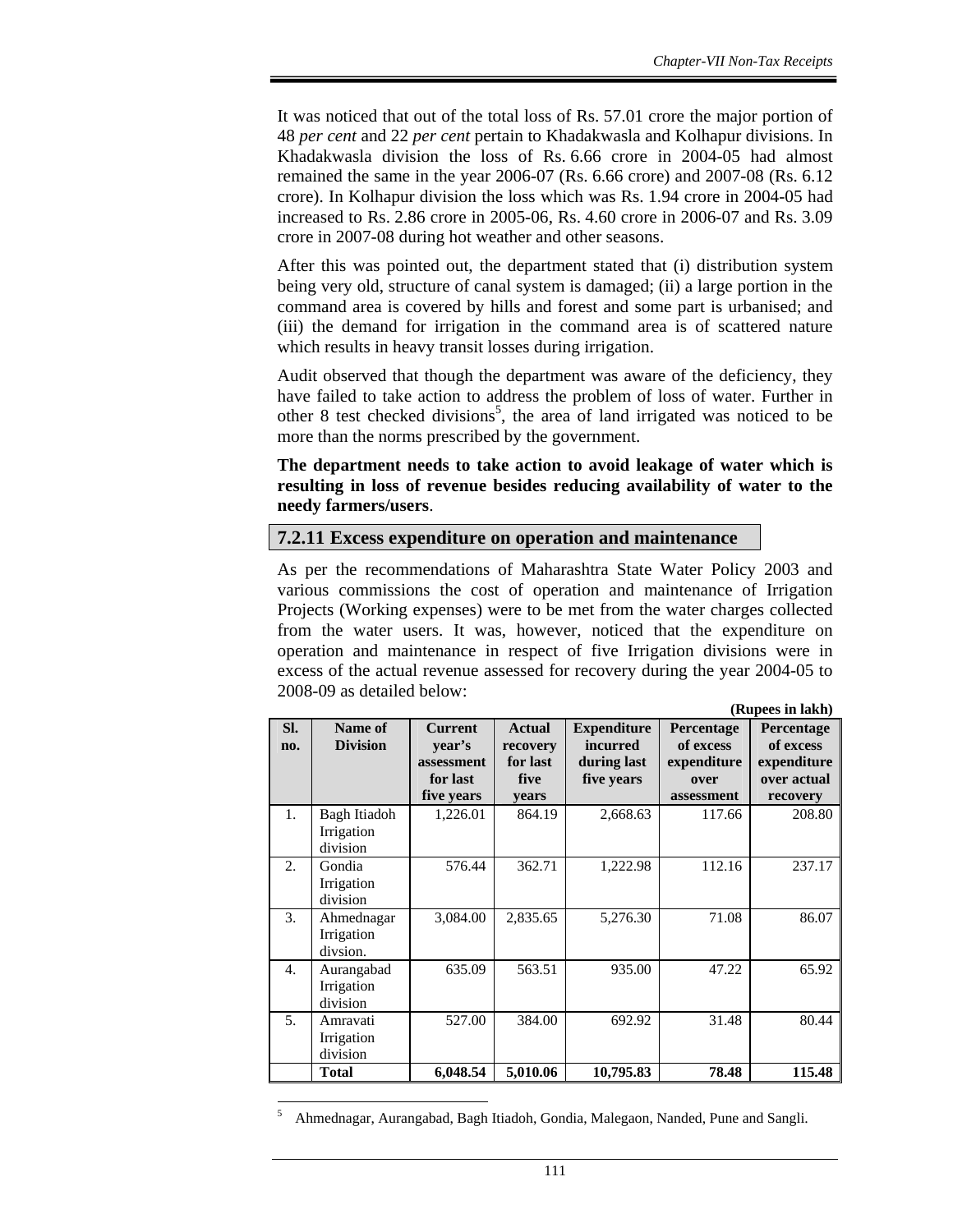It could be seen from the above table that in Bagh Itiadoh Irrigation Division that the percentage of assessment over operation and maintenance was in excess by 117.66 *per cent* of the actual amount assessed for recovery. Likewise, in Gondia, Ahmednagar, Aurangabad and Amravati divisions it was 112.16, 71.08, 47.22 and 31.48 *per cent* respectively. Further, actual recovery was even less than the amount assessed.

After this was pointed out, these divisions stated that the authority for fixation of water charges rests with the Maharashtra Water Resources Regulatory Authority. However, audit observed that the water rates are same throughout the State, as such the argument of non-revision of rates is not sustainable. Further, out of 18 divisions test checked, only in these divisions expenditure on operation and maintenance was in excess of the amount assessed/recovered.

**The department needs to look into the problem areas of these loss making divisions and find out the reasons for excess of expenditure over assessment/recovery and take immediate steps to rectify them**.

## **Compliance deficiencies**

 $\overline{a}$ 

## **7.2.12.1 Recovery through Revenue Recovery Certificate (RRC)**

Section 88 of the MI Act, 1976, provides that the water rate or installment thereof which is not paid on the date when it become due shall be deemed as an arrears of land revenue due on account of land and shall be recoverable as such by any of the processes specified in section 176 of the Maharashtra Land Revenue (MLR) Code, 1966.

A test check of the records in nine divisions indicated that Rs. 106.73 crore was pending for recovery as of March 2009 as shown in table below:

|         |                                        |               | (Rupees in crore)   |
|---------|----------------------------------------|---------------|---------------------|
| Sl. no. | <b>Name of Division</b>                | <b>Amount</b> | Period              |
| 1.      | Bagh Itiadoh Division, Gondia          | 3.97          | 2003-04 and 2007-08 |
| 2.      | Gondia Irrigation Division             | 0.59          | 2003-04 and 2004-05 |
| 3.      | Jalgaon Irrigation Division            | 62.50         | Since 2007-08       |
| 4.      | Girna Irrigation Division, Jalgaon     | 1.42          | 1999 to 11/2003     |
| 5.      | Ahmednagar Irrigation Division         | 17.84         | 2004                |
| 6.      | Mula Irrigation Division, Ahmednagar   | 0.66          | 2004-05 to 2008-09  |
| 7.      | Pune Irrigation Division               | 0.49          | 2003-04 and 2004-05 |
| 8.      | Jayakwadi Irrigation Division, Paithan | 0.73          | 2004-05 to 2008-09  |
| 9.      | Kolhapur Irrigation Division           | 18.53         | 2007-08             |
|         | <b>Total</b>                           | 106.73        |                     |

It was noticed that out of the above nine divisions, recovery of the arrears amounting to Rs. 102.17 crore (95.72 *per cent*) through RRC was not proposed by seven divisions.

The other two $<sup>6</sup>$  divisions though proposed the recovery through RRC during</sup> the period 2003-04, the EE, Gondia Irrigation division, Gondia stated that no response was received when they approached the revenue authorities concerned to ascertain the actual quantum of recovery effected through RRC.

<sup>6</sup> Gondia Irrigation Division and Bagh Itiadoh Irrigation Division and Gondia.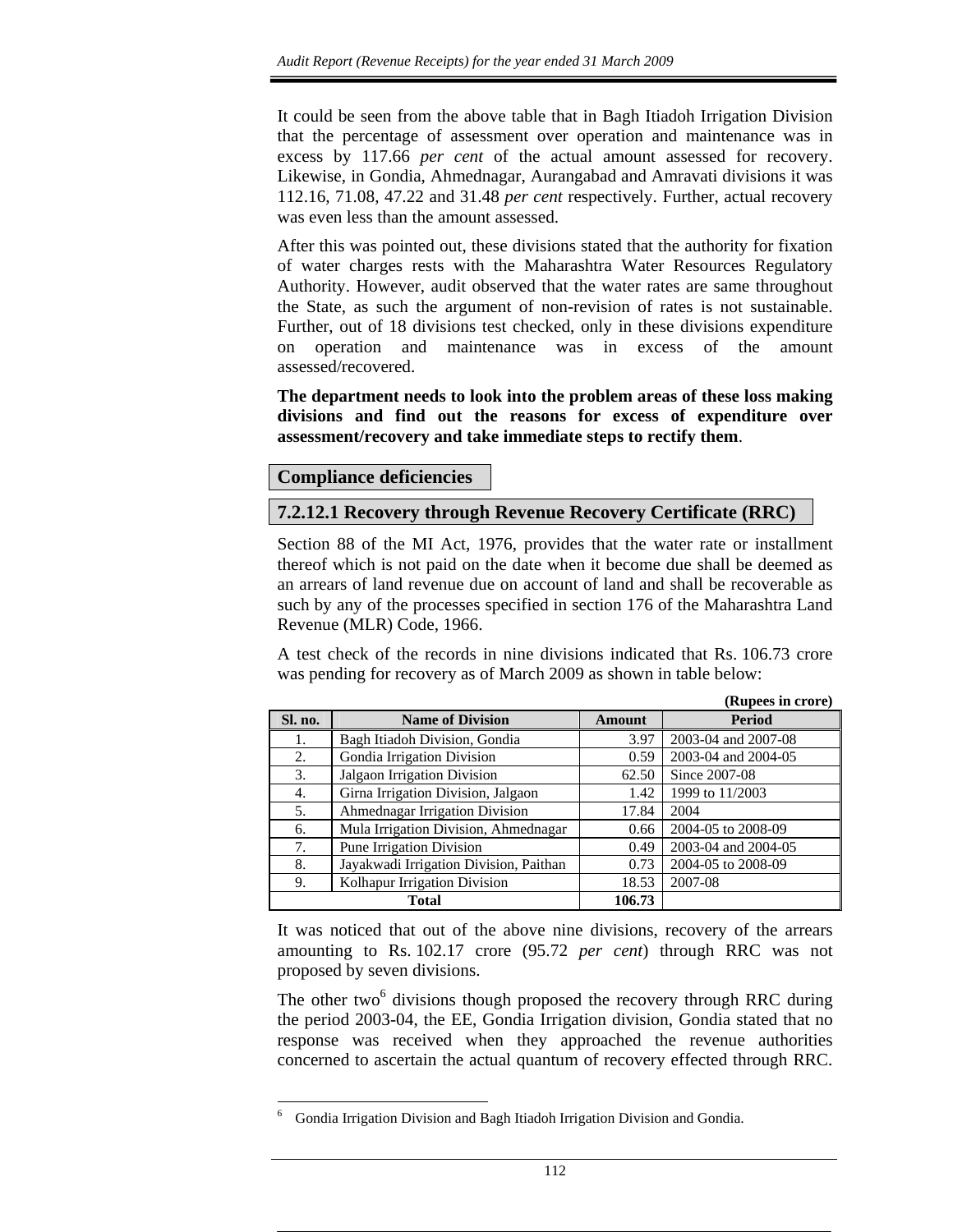EE, Bagh Itiadoh Irrigation division, Gondia stated that it had not followed up the matter with the revenue authorities. In the absence of follow up, the divisional records showed no recovery through RRC.

## **7.2.12.2 Heavy pendency from sugar factories and thermal power station**

During the course of review it was noticed in the test checked divisions that out of total the arrears of Rs. 188.80 crore under non-irrigation purpose, recovery of Rs. 38.93 crore as on March 2009 was pending from 35 sugar factories which was 20.62 *per cent* of the total pending arrears.

The following are some of the sugar factories from which huge arrears of water charges were pending recovery as of March 2009. **(Rupees in crore)** 

|     |                   |        | (Kupees in Crore)                                  |
|-----|-------------------|--------|----------------------------------------------------|
| SI. | Name of the sugar | Amount | <b>Remarks</b>                                     |
| no. | factories         |        |                                                    |
| 1.  | Sant Muktabai     | 2.36   | The arrears of Rs. 2.36 crore was pending prior to |
|     | Sahakari Sakhar   |        | 2003-2004 and water connection was disconnected    |
|     | Karkhana,         |        | since February 2002. But the department had not    |
|     | Muktainagar       |        | declared the arrears for recovery through R.R.C.   |
| 2.  | Augusti Sahakari  | 7.21   | The arrears of Rs. 4.12 crore were pending since   |
|     | Sakhar Karkhana   |        | March 2003 which further accumulated to Rs. 7.21   |
|     |                   |        | crore.                                             |
| 3.  | Dr. V. V. Patil   | 3.36   | The arrears of Rs. 2.30 crore were pending since   |
|     | Sahakari Sakhar   |        | March 2003 which further accumulated to Rs. 3.36   |
|     | Karkhana          |        | crore.                                             |
| 4.  | Ashok Sahakari    | 1.12   | The arrears of Rs. 39.25 lakh were pending since   |
|     | Sakhar Karkhana   |        | March 2003 which further accumulated to Rs. 1.12   |
|     |                   |        | crore.                                             |
| 5.  | Dr. B.B. Tanpure  | 1.03   | The arrears of Rs. 41.36 lakh were pending since   |
|     | Sahakari Sakhar   |        | March 2003 which further accumulated to Rs. 1.03   |
|     | Karkhana          |        | crore.                                             |
|     | Total             | 15.08  |                                                    |

It was also noticed that Rs. 35.98 crore was pending from Bhusawal Thermal Power Station at Deep Nagar, Bhusawal as of March 2009 against the outstanding arrears of Rs. 5.31 crore during March 2004 which showed that arrears were increasing.

The EE, Jalgaon division stated that in respect of Bhusawal Thermal Power Station from the total outstanding arrears of Rs. 49.29 crore, it had recovered Rs. 13.41 crore in March 2009 and the balance was Rs. 35.88 crore only which pertain to penalty imposed.

The Executive Engineers, Jalgaon, Mula and Kolhapur divisions stated (March/April 2009) that the reasons for non-recovery of water charges from the sugar factories were that as per Govt. Circular the non-irrigators were liable to pay water charges on 90 *per cent* of the quota granted to them irrespective of the actual quantity of water consumed by them and therefore they were not ready to pay the penal assessment.

The fact remains that the concerned divisions failed to enforce the contractual conditions.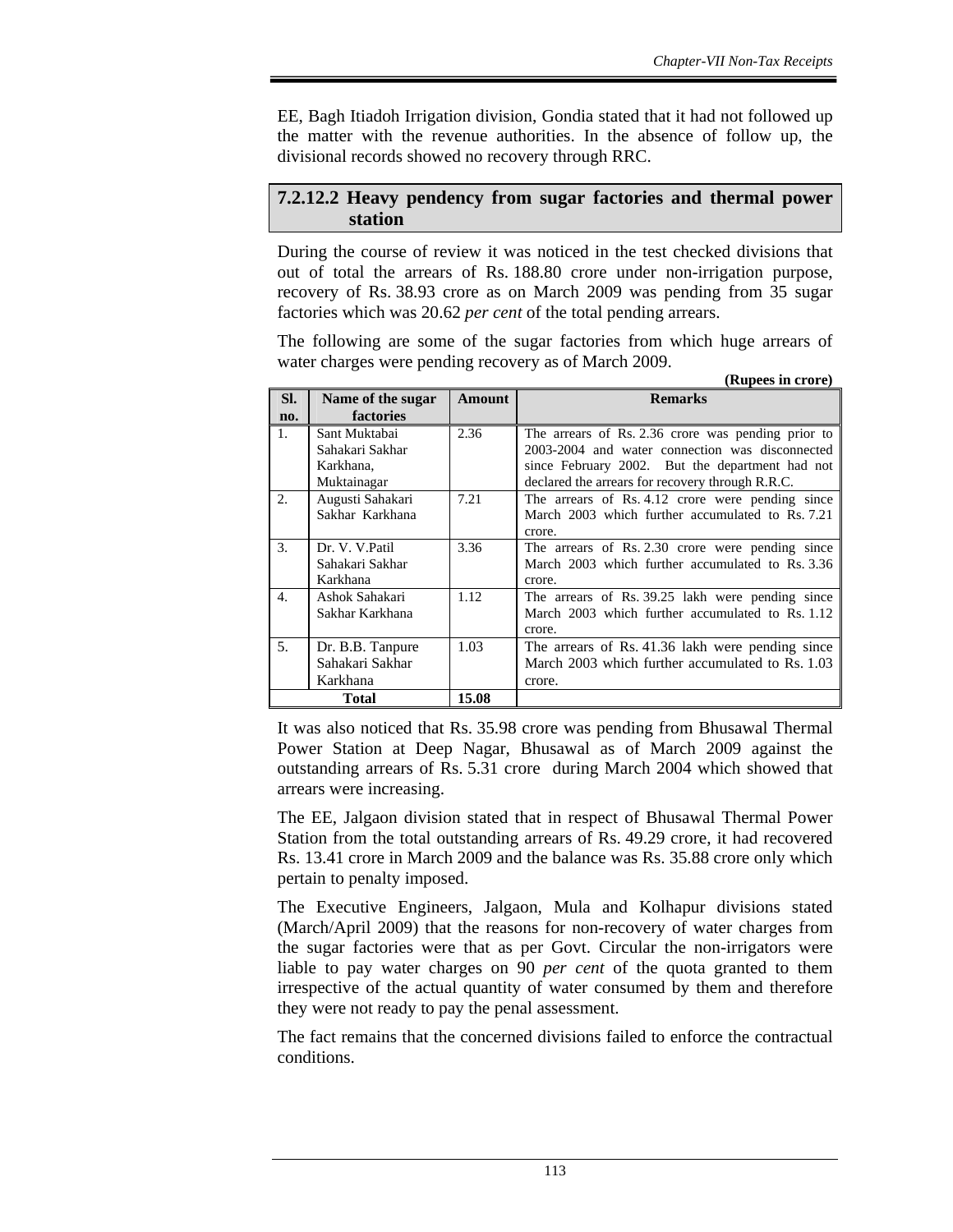## **7.2.13 Non-recovery of the water charges from the well owners**

Section 55 (b) of the MI Act, 1976, provides that water charges for irrigation of sugarcane, fruit crops, vegetables and other similar perennial crops and seasonal crops like cotton, ground nut and other cash crop etc. if carried through old or new well situated within a distance of 35 metres from the nearest boundary of the command area of irrigation project and all main canals, branch canals, distributaries, field or drainage channels, flood barrages, notified rivers, nallas and seepages etc. shall be charged at half of the normal rates prescribed by Government.

Test check of the records revealed that in 10 divisions the water charges amounting to Rs. 36.15 crore was pending recovery as on 31-03-2009 from the well owners as mentioned below:

|                                        | (Rupees in crore)         |
|----------------------------------------|---------------------------|
| Name of division                       | <b>Outstanding Amount</b> |
| Amravati Irrigation division           | 0.23                      |
| Aurangabad Irrigation division         | 8.21                      |
| Ahmednagar Irrigation division         | $6.19*$                   |
| Jalgaon Irrigation division, Jalgaon   | 0.33                      |
| Khadakwasla Irrigation division, Pune  | 2.15                      |
| Girna Irrigation division,. Jalgaon    | 0.41                      |
| Nanded Irrigation division, Nanded     | 0.46                      |
| Sangli Irrigation division, Sangli     | 0.78                      |
| Kolhapur Irrigation division, Kolhapur | 6.70                      |
| Pune Irrigation division, Pune         | 10.69                     |
| <b>Total</b>                           | 36.15                     |

\* Pending as on 31 March 2008

The reasons for pendency were stated to be the farmers' denial to make payment on the ground that they were not getting water directly from the storage point.

## **7.2.14 Supply of water without execution of agreement**

As per Government Resolution dated 21-1-2003, supply of water to any agency or institute for non-irrigation purpose shall not be made unless an agreement therefor is executed by the agency/institute in the prescribed form.

Test check of the records in the following six divisions revealed that the water costing Rs. 12.80 crore was drawn by the 16 agencies without executing formal agreement with the appropriate authorities.

|                               |                        | (Rupees in crore) |
|-------------------------------|------------------------|-------------------|
| <b>Name of Division</b>       | <b>No. of Agencies</b> | <b>Amount</b>     |
| Gondia Irrigation Division    | 02                     | 0.07              |
| Jalgaon Irrigation Division   | 03                     | 2.70              |
| Nanded Irrigation Division    | 03                     | 4.97              |
| Jayakwadi Irrigation Division | 03                     | 2.72              |
| Sangli Irrigation Division    | 04                     | 2.14              |
| Malegaon Irrigation Division  | 01                     | 0.20              |
| Total                         | 16                     | 12.80             |

The department stated (February, March and April 2009) that the above agencies are concerned with supply of water for drinking purpose and efforts were being made for execution of the agreement. Further, inspite of protracted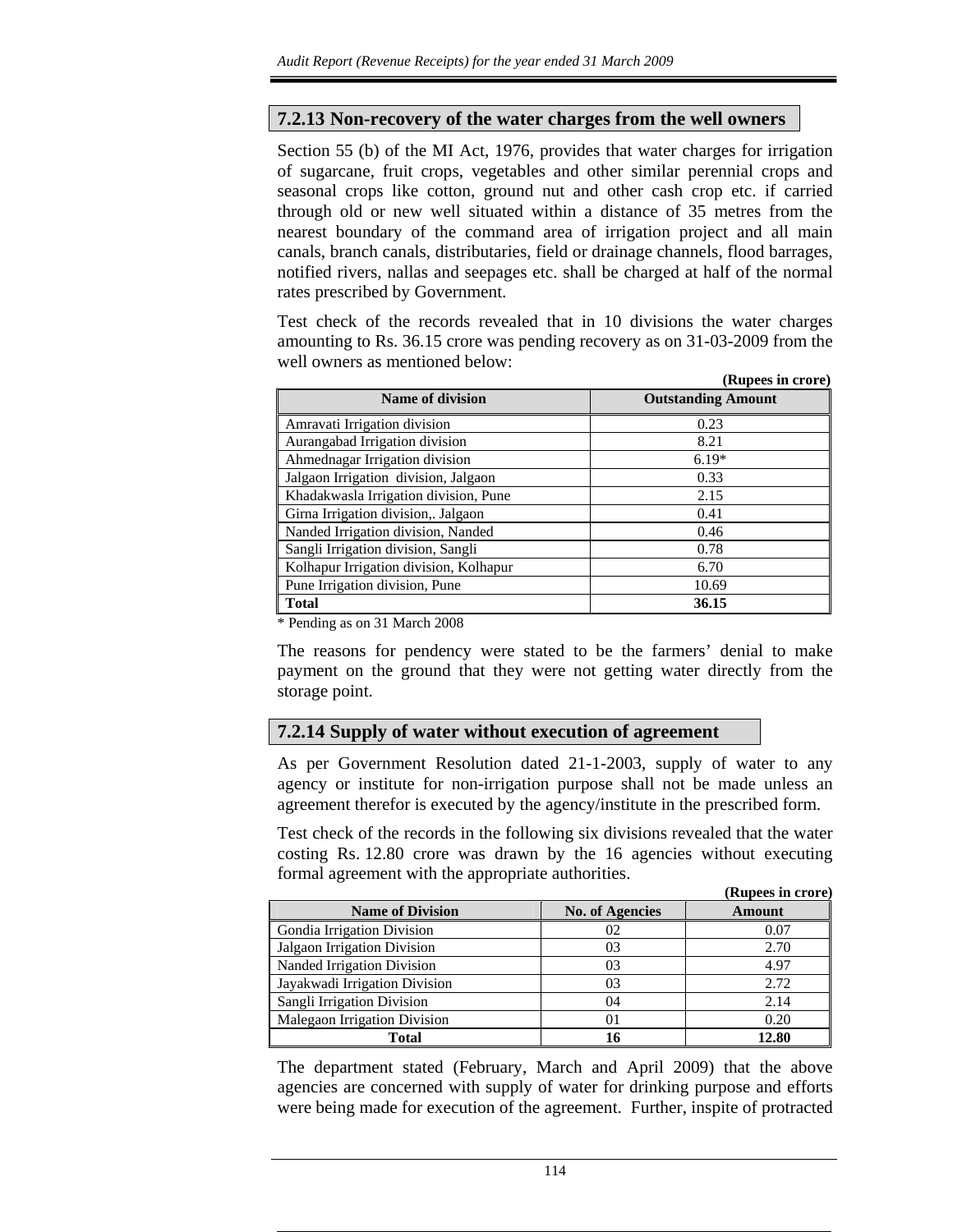correspondence made with the agencies concerned there was no response from them. However, the department stated that recovery was made from the unauthorised water users by multiplying the volume of water by 1.5 times of the water actually consumed.

## **7.2.15 Conclusion**

The study highlights that one of the major areas of concern is the continuous shortfall in collection of water revenue. The accumulation of arrears has been increasing year after year but adequate efforts have not been made to recover the current revenue let alone the outstanding in this regard. The department had failed to utilise full potential of the irrigation facilities created. There is heavy pendency in referring the arrear cases to District Revenue Department for recovery through RRC. Even in a few cases which have been referred to Revenue Department, no follow up action has been taken.

## **7.2.16 Summary of recommendations**

**The Government consider the following to improve the revenue collection:** 

- **Government may issue direction to the department for vigorous pursuance of recovery through RRC;**
- **Take urgent action to avoid leakage of water, which is also resulting in loss of revenue besides depriving availability of water to the needy farmers/users;**
- **the department may analyse the problem areas in the divisions where office and maintenance expenditure is more than the amount assessed for recovery and find out the reasons of such excess of expenditure over assessment/recovery and take immediate steps to rectify them**.
- **Cultivators may be motivated for full utilisation of water by adopting rotation of crop in all the three seasons.**
- **The Government may take necessary steps to ensure full utilisation of the potential created.**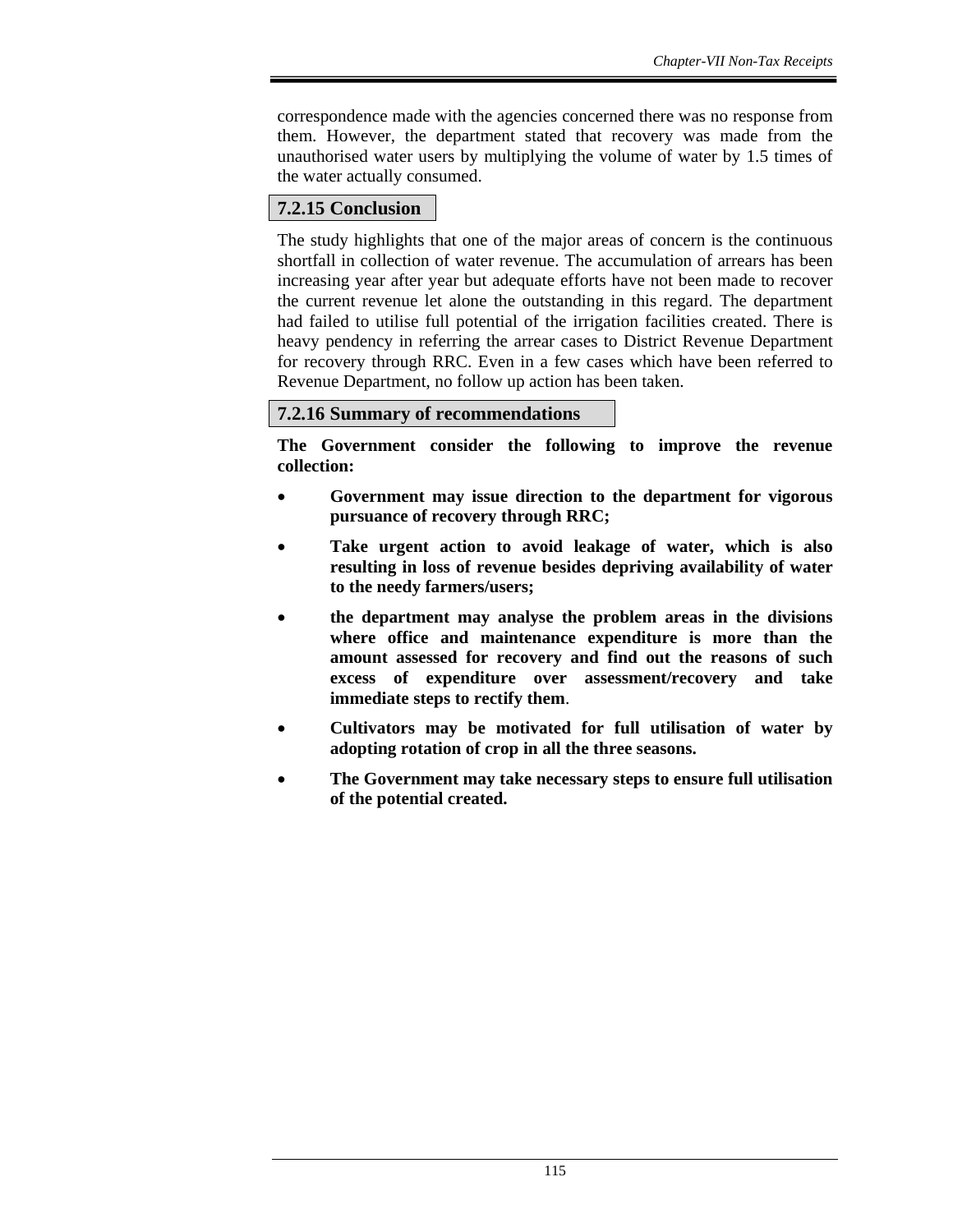## **7.3 Non-recovery of interest receipt from Maharashtra State Textile Corporation**

### *Non-raising of demand of interest by the Co-operation and Textile Department resulted in non-recovery of interest of Rs. 292.60 crore.*

The loans advanced by the Government usually carry the interest at the rates fixed by the sanctioning authorities keeping in view the financial resources and purpose for which the loan is provided. The period and manner of repayment of the loans as well as the rate of the interest are generally specified before grant of the loans and are indicated in the sanction order itself.

During the scrutiny of Financial Accounts of Maharashtra State Textile Corporation (MSTC) Ltd. in May 2008, it was noticed that the Government had sanctioned loans aggregating Rs. 280.19 crore between December 1997 and December 2002 to the Corporation. The loans carried the interest at the rate of 15 *per cent* per annum which was also leviable during the moratorium period of two years. On completion of the moratorium period, the loan was repayable along with the interest in five equal annual installments. The Penal interest at the rate of two *per cent* is chargeable on delayed payment of interest as per the conditions of sanction. The interest payable on these loans upto March 2008 by the Corporation was Rs. 292.60 crore. Out of the principal amount of Rs. 280.19 crore, the Government had converted Rs. 29.28 crore into share capital between February 1999 and March 2006 and the MSTC had paid the principal of Rs. 25 crore in May 2007 to the Government. The department neither demanded nor recovered the balance amount of loan of Rs. 225.91 crore and interest of Rs. 292.60 crore. This resulted in nonrecovery of the interest of Rs. 292.60 crore including penal interest as on 31 March 2008.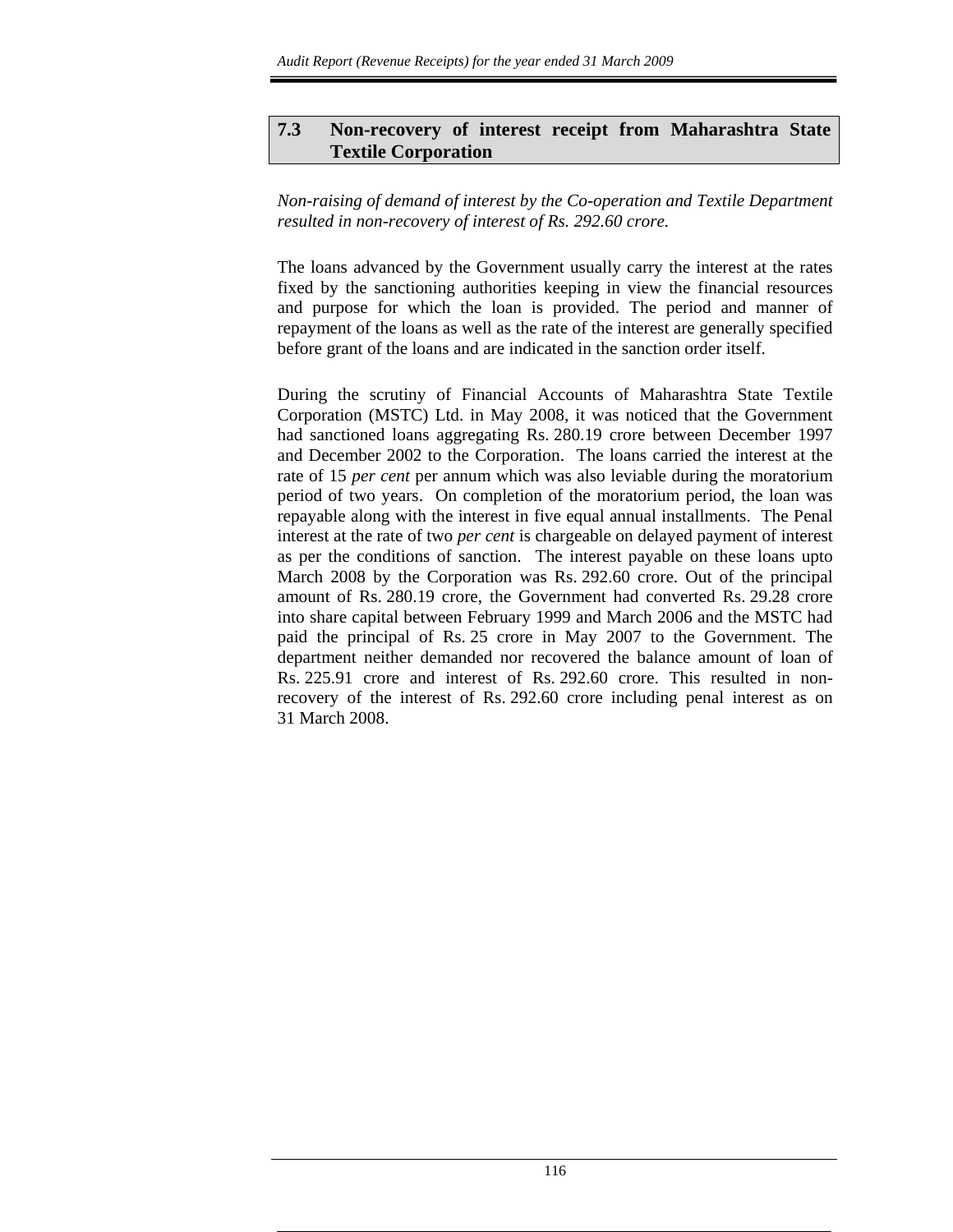The matter was referred to the Government in May 2009. The Government stated (June 2009) that MSTC has been facing financial crisis and the Government has decided to wind up the activities of the Corporation and decision to waive-off the loan and interest would be taken at the time of closure of the Corporation. Further reply in the matter has not been received. (November 2009).

**(RAJIB SHARMA) Mumbai, Principal Accountant General (Audit)-I, The Maharashtra** *Maharashtra* 

 **Countersigned** 

**The** 

 **(VINOD RAI) New Delhi, Comptroller and Auditor General of India**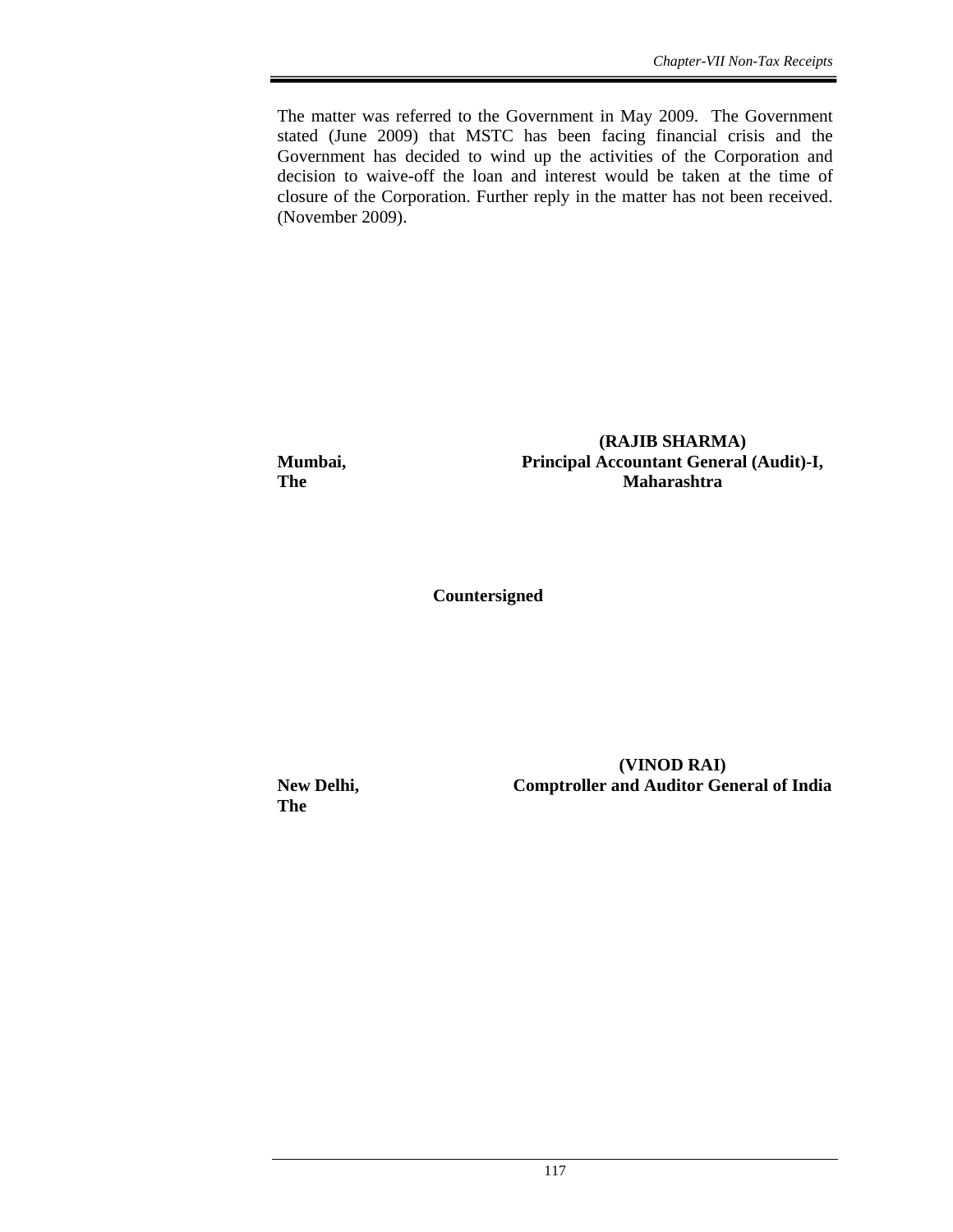# **ANNEXURE I YEARWISE DETAILS OF OUTSTANDING INSPECTION REPORTS AND AUDIT OBSERVATIONS UNDER**<br>VARIOUS RECEIPTS AS OF 30<sup>TH</sup> JUNE 2009<br>(Reference: Paragraph 1.10)

| SI. | Nature of                                                 | upto 2004-05 |       |           | 2005-06    |                 | 2006-07   |            |       | 2007-08                  |            |             | 2008-09   |            |       | <b>Total</b> |            |        |             |
|-----|-----------------------------------------------------------|--------------|-------|-----------|------------|-----------------|-----------|------------|-------|--------------------------|------------|-------------|-----------|------------|-------|--------------|------------|--------|-------------|
| no. | receipt                                                   | <b>IRs</b>   | Objs  | Amount    | <b>IRs</b> | Objs            | Amount    | <b>IRs</b> | Objs  | Amount                   | <b>IRs</b> | Objs        | Amount    | <b>IRs</b> | Objs  | Amount       | <b>IRs</b> | Objs   | Amount      |
|     | Sales tax/VAT etc                                         | 527          | 1,006 | 5,485.05  | 170        | 378             | 2,410.68  | 255        | 623   | 484.95                   | 425        | 1,295       | 5,812.43  | 148        | 541   | 1,467.49     | 1,525      | 3,843  | 15,660.60   |
|     | Land revenue                                              | 569          | 1,218 | 18,173.22 | 142        | 260             | 1,367.56  | 123        | 346   | 8,824.56                 | 157        | 272         | 3,369.13  | 225        | 514   | 17,093.92    | 1,216      | 2,610  | 48,828.39   |
| 3.  | Stamp Duty and<br><b>Registration Fees</b>                | 265          | 562   | 8,839.65  | 142        | 293             | 4,814.74  | 141        | 324   | 10,091.67                | 119        | 267         | 2,495.56  | 146        | 345   | 9,413.24     | 813        | 1,791  | 35,654.86   |
| 4.  | Taxes on motor<br>vehicles                                | 39           | 60    | 296.37    | 25         | 45              | 159.84    | 39         | 87    | 177.61                   | 40         | 98          | 338.95    | 36         | 171   | 815.98       | 179        | 461    | 1.788.75    |
| 5.  | Forests receipts                                          | 122          | 211   | 845.17    | 19         | 40              | 1.197.96  | 25         | 46    | 3,162.37                 | 20         | 41          | 229.83    | 18         | 55    | 263.04       | 204        | 393    | 5,698.37    |
| 6.  | <b>Entertainments duty</b>                                | 32           | 35    | 32.69     | 20         | 26              | 32.92     | 31         | 37    | 19.75                    | 63         | 91          | 132.03    | 73         | 143   | 367.15       | 219        | 332    | 584.54      |
| 7.  | State excise                                              | 13           | 13    | 159.53    | 12         | 17              | 134.08    | 13         | 17    | 13.58                    | 29         | 34          | 21.28     | 36         | 65    | 71.05        | 103        | 146    | 399.52      |
| 8.  | Electricity duty                                          |              | 3     | 1.86      |            |                 | 49.69     |            |       |                          |            | 9           | 8.54      | 14         | 19    | 682.44       | 29         | 37     | 742.53      |
| 9.  | Tax on professions                                        | 34           | 47    | 39.86     | 22         | 30 <sup>1</sup> | 26.94     | 33         | 42    | 35.35                    |            | 6           | 13.07     | 14         | 20    | 22.99        | 108        | 145    | 138.21      |
| 10. | <b>Tax on residential</b><br>premises                     | 10           | 10    | 7.67      | 11         | 13              | 9.77      | 10         | 10    | 19.11                    |            |             |           | 8          | 8     |              | 44         | 46     | 36.55       |
|     | State education cess<br>$\&$ employment<br>guarantee cess | 26           | 30    | 67.99     | 17         | 22              | 362.18    | 25         | 40    | 178.48                   | 19         | 33          | 225.97    | 12         | 17    | 196.40       | 99         | 142    | 1.031.02    |
|     | Repair cess                                               |              |       | 20.79     |            |                 | 1.93      |            |       | $\overline{\phantom{m}}$ |            |             |           | 3          |       | 260.13       |            | 8      | 282.85      |
| 13. | Other Non-tax<br>receipts                                 | 100          | 118   | 4,389.06  |            |                 | $\sim$    |            |       | 17.07                    | 6          | $\mathbf Q$ | 155.52    | 12         | 12    |              | 126        | 147    | 4,561.65    |
|     | <b>Total</b>                                              | 1,741        | 3,314 | 38.358.91 | 584        | 1,128           | 10,568.29 | 706        | 1,584 | 23,024.50                | 896        | 2,161       | 12,802.31 | 745        | 1.914 | 30,653.83    | 4.672      | 10,101 | 1,15,407.84 |

**(Rupees in lakh)**

IRs - Inspection Reports

Objs. - Objections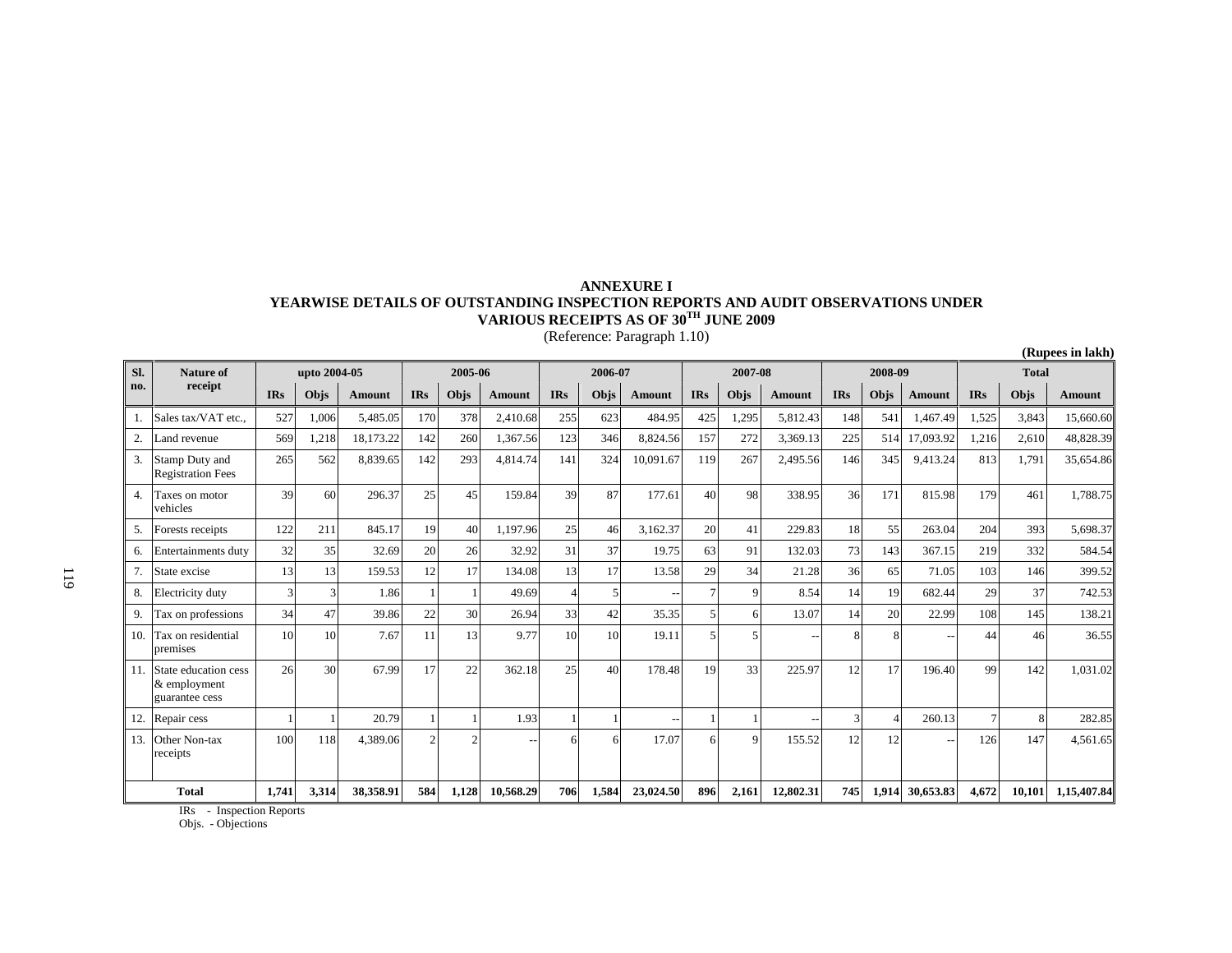#### **ANNEXURE-II STATEMENT SHOWING STATISTICAL SAMPLING METHOD FOR REVIEW ON "SALES TAX INCENTIVES UNDER PACKAGE SCHEME OF INCENTIVES"**

| SI.          |                 | <b>Deferral</b>        |           | <b>Exemption</b>              |           | <b>Total</b>                  |           |                 | <b>Cumulative</b> |             |                   |  |
|--------------|-----------------|------------------------|-----------|-------------------------------|-----------|-------------------------------|-----------|-----------------|-------------------|-------------|-------------------|--|
| no.          | <b>District</b> | No of<br>ECs<br>issued | Amount    | No of<br><b>ECs</b><br>issued | Amount    | No of<br><b>ECs</b><br>issued | Amount    | <b>Rounding</b> | <b>Value</b>      | Range       | <b>Table Nos.</b> |  |
|              | Amravati        | $\Omega$               | 0.00      | $\mathcal{Z}$                 | 8.21      | 3                             | 8.21      | 8               | 8                 | 00000-00008 |                   |  |
| 2.           | Aurangabad      | 211                    | 2.690.11  | 255                           | 2,498.67  | 466                           | 5,188.78  | 5,189           | 5,197             | 00009-05198 | 00076             |  |
| 3.           | Kolhapur        | 196                    | 1.156.85  | 289                           | 2,417.13  | 485                           | 3,573.98  | 3,574           | 8.771             | 05199-08773 |                   |  |
| 4.           | Nagpur          | 132                    | 1.420.82  | 322                           | 8.269.86  | 454                           | 9.690.68  | 9,691           | 18.462            | 08774-18465 | 15591             |  |
| 5.           | Nanded          |                        | 7.85      | $\Omega$                      | 0.00      |                               | 7.85      | 8               | 18.470            | 18466-18474 |                   |  |
| 6.           | <b>Nashik</b>   | 316                    | 3.306.39  | 262                           | 2.270.64  | 578                           | 5,577.03  | 5,577           | 24,047            | 18475-24052 | 22620             |  |
| 7.           | Pune            | 310                    | 3.471.35  | 257                           | 4.104.91  | 567                           | 7.576.26  | 7,576           | 31,623            | 24053-31629 | 29789             |  |
| 8.           | Solapur         | 2                      | 47.83     |                               | 2.47      | 3                             | 50.30     | 50              | 31,673            | 31630-31680 |                   |  |
| 9.           | Thane           | 274                    | 6.809.17  | 447                           | 10.857.49 | 721                           | 17.666.66 | 17.667          | 49.340            | 31681-49348 | 43773             |  |
| <b>Total</b> |                 | 1,442                  | 18.910.37 | 1,836                         | 30,429.38 | 3.278                         | 49,339.75 | 49,340          |                   |             |                   |  |

**(**Reference: Paragraph 2.2.3)

(Rupees in crore)

For the selection of sample of five divisions the above data of nine divisions was taken as the population and these were arranged in alphabetical order. As per the guidelines, table number 5, vertical column of the booklet "Random Sampling Numbers" of the National Sample Survey Organisation of the Government of India was used by applying simple random sampling without replacement technique (SRSWOR). The five divisions selected by this method were Aurangabad, Nagpur, Nashik, Pune and Thane.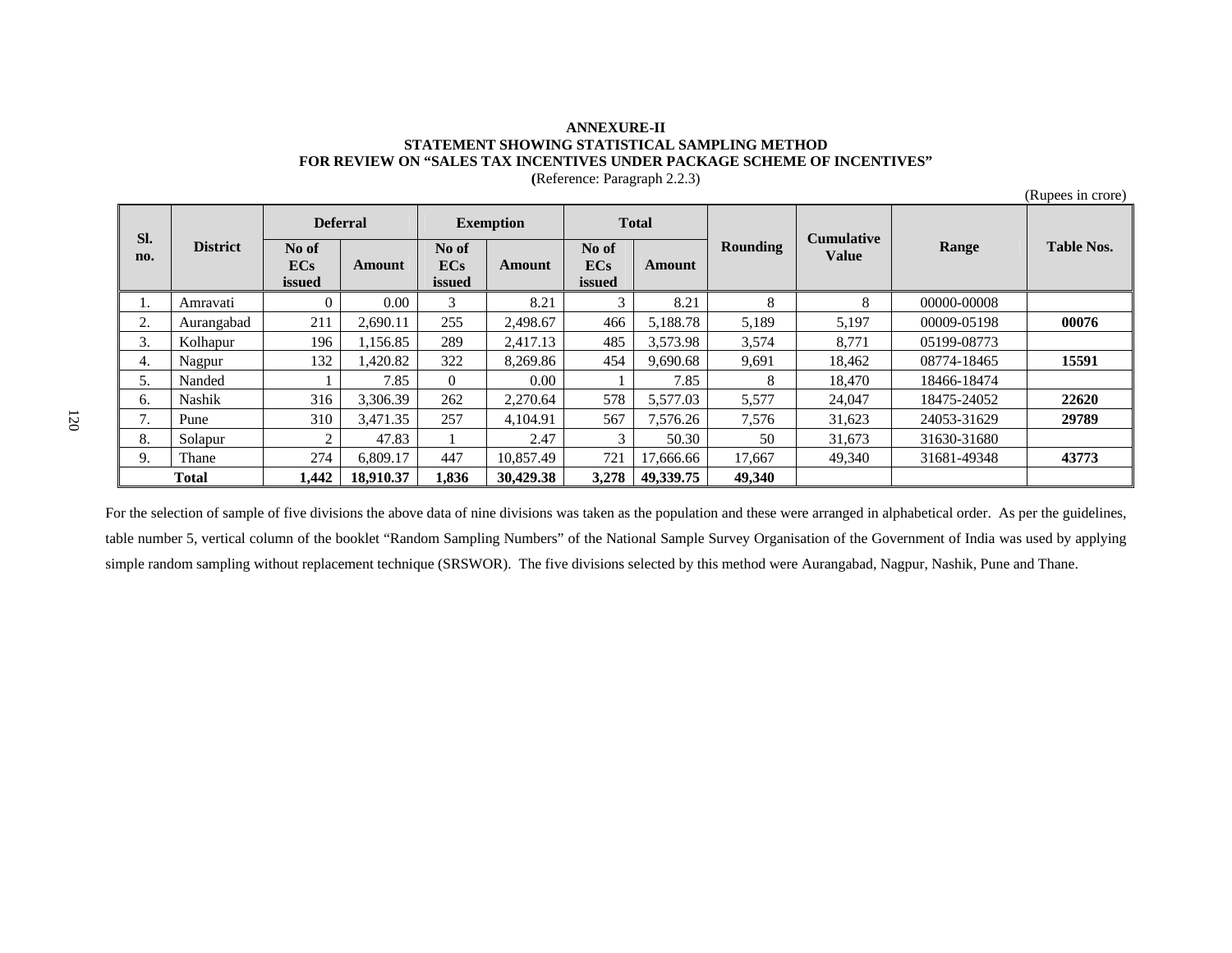

 **ANNEXURE-III ORGANISATION STRUCTURE OF THE OFFICE OF COMMISSIONER OF SALES TAX**

121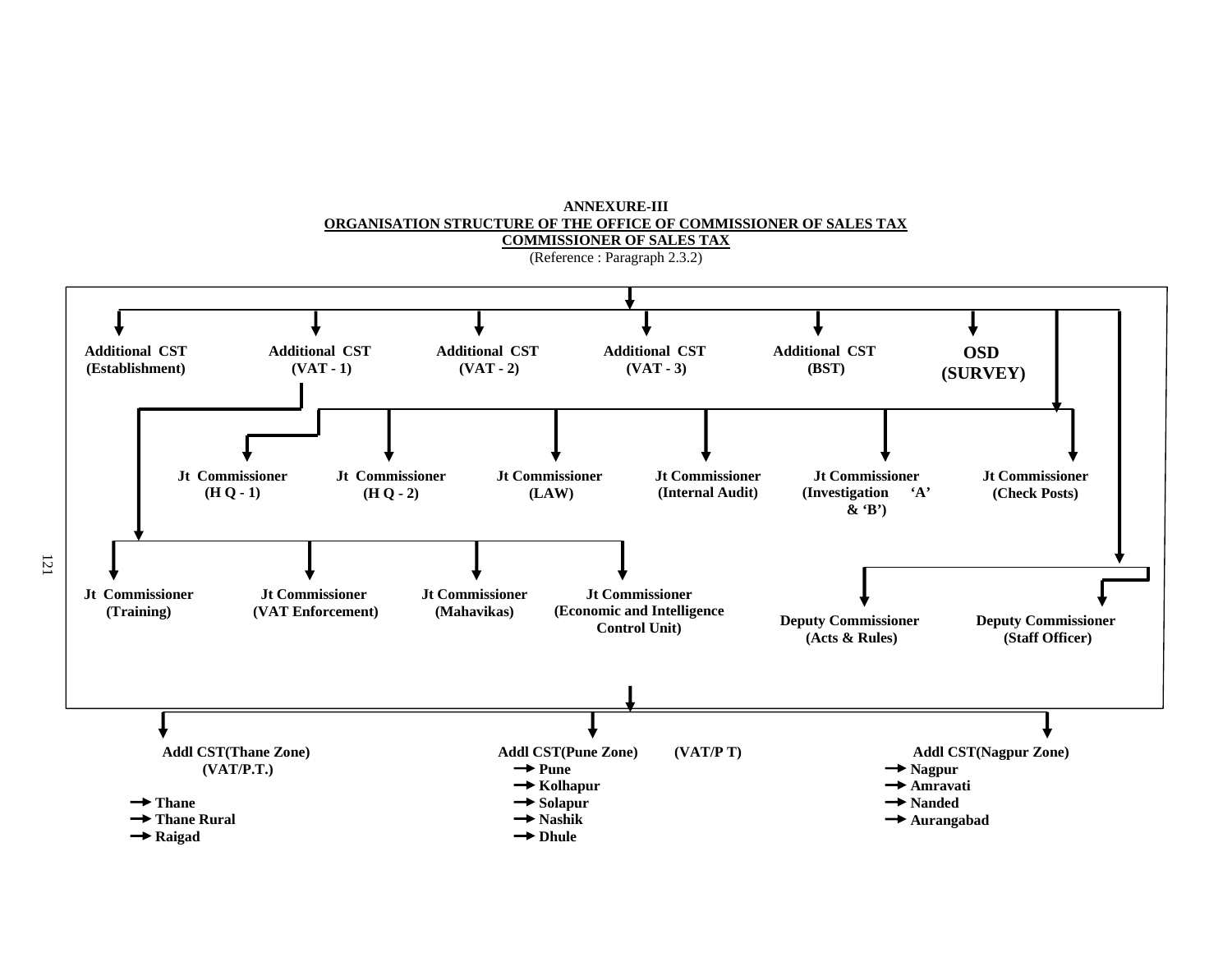#### **ANNEXURE-IV STATEMENT SHOWING STATISTICAL SAMPLING METHOD FOR REVIEW ON "TRANSITION FROM BST TO VAT"**

**(**Reference: Paragraph 2.3.4)

|            |                 |           |           |           |                                 |                                 |             | (Rupees in Crore)         |
|------------|-----------------|-----------|-----------|-----------|---------------------------------|---------------------------------|-------------|---------------------------|
| SI.<br>no. | <b>Divisons</b> | 2005-06   | 2006-07   | 2007-08   | <b>Total</b><br><b>Receipts</b> | Cumu-<br>lative<br><b>Value</b> | Range       | <b>Sampling</b><br>number |
| 1.         | Amravati        | 94.95     | 130.43    | 178.44    | 404                             | 404                             | 00000-00404 |                           |
| 2.         | Aurangabad      | 491.78    | 593.64    | 710.02    | 1,795                           | 2,199                           | 00405-02199 |                           |
| 3.         | Dhule           | 0.00      | 183.26    | 240.88    | 424                             | 2,624                           | 02200-2624  |                           |
| 4.         | Kolhapur        | 375.88    | 500.83    | 558.33    | 1,435                           | 4,059                           | 02625-04059 |                           |
| 5.         | Mumbai          | 13,339.46 | 15,707.73 | 17,611.01 | 46,658                          | 50,717                          | 04060-50717 | 50548                     |
| 6.         | Nagpur          | 706.87    | 882.33    | 1,033.09  | 2,622                           | 53,339                          | 50718-53339 |                           |
| 7.         | Nanded          | 0.00      | 77.88     | 106.53    | 184                             | 53,524                          | 53340-53524 |                           |
| 8.         | <b>Nasik</b>    | 719.37    | 790.76    | 940.46    | 2,451                           | 55,974                          | 53525-55974 | 54797                     |
| 9.         | Palghar         | 0.00      | 239.28    | 275.46    | 515                             | 56,489                          | 55975-56489 | 56052                     |
| 10.        | Pune            | 2,142.26  | 3,052.40  | 3,630.35  | 8,825                           | 65,314                          | 56490-65314 | 63431                     |
| 11.        | Raigad          | 329.29    | 413.98    | 445.23    | 1,189                           | 66,502                          | 65315-66502 |                           |
| 12.        | Solapur         | 0.00      | 236.97    | 283.18    | 520                             | 67,023                          | 66503-67023 |                           |
| 13.        | Thane           | 676.21    | 662.25    | 803.31    | 2,142                           | 69,164                          | 67024-69164 |                           |

For the selection of sample of four divisions the above data of 13 divisions was taken as the population and these were arranged in alphabetical order. As per the guidelines, table number 9, vertical row no.1 of the booklet "Random Sampling Numbers" of the National Sample Survey Organisation of the Government of India was used by applying simple random sampling without replacement technique (SRSWOR). The four divisions selected by this method were Mumbai, Nasik, Pune and Thane Rural.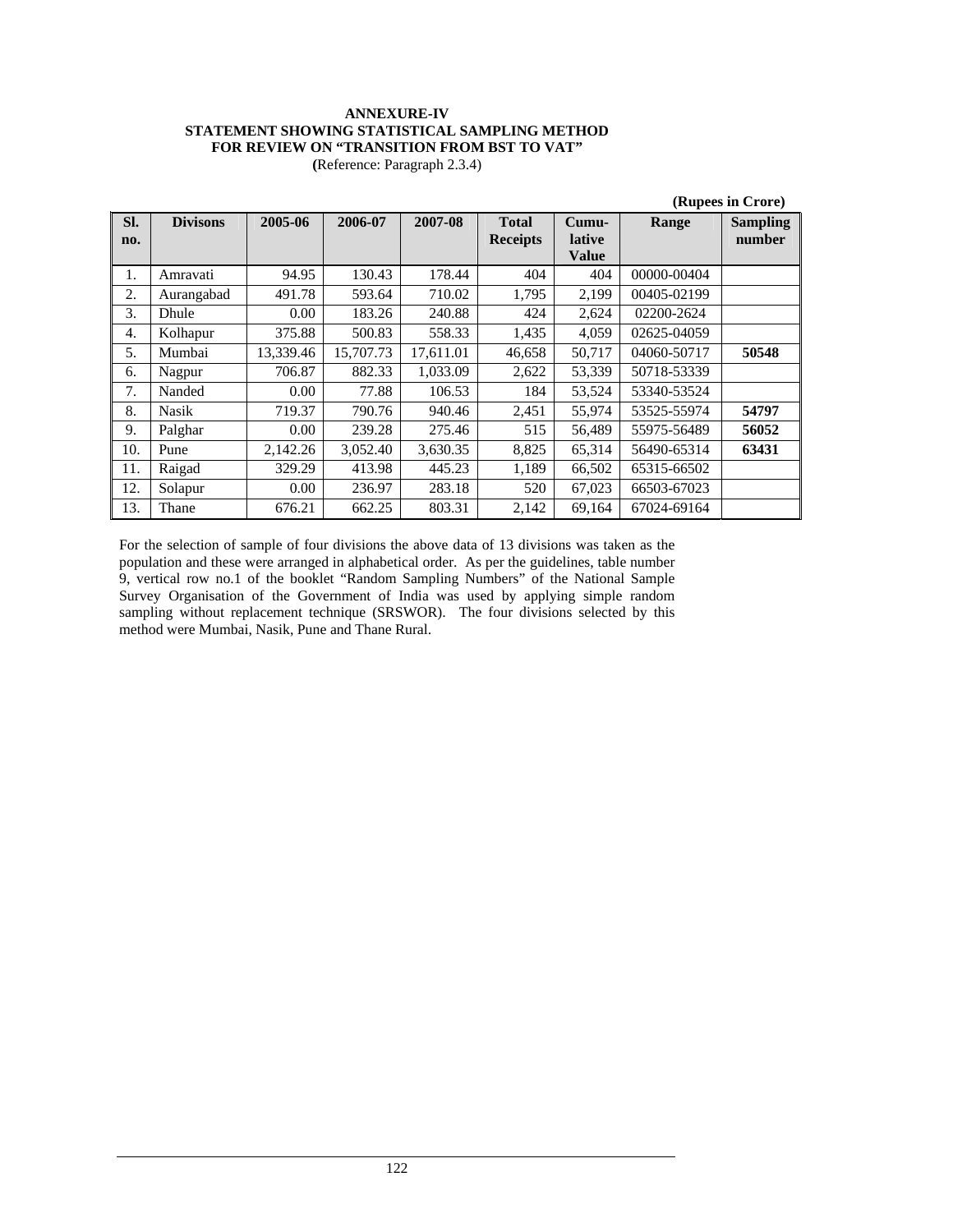#### **ANNEXURE-V STATEMENT SHOWING IRREGULAR GRANT OF EXEMPTION FROM ED OF MTCs ON ACCOUNT OF NON-FULFILLMENT OF PRESCRIBED CONDITIONS**

**(**Reference: Paragraph 6.2.7.6)

|            |                                          |                      |                    |                                                         |                                         | (Rupees in crore)                                             |
|------------|------------------------------------------|----------------------|--------------------|---------------------------------------------------------|-----------------------------------------|---------------------------------------------------------------|
| Sl.<br>no. | Name of the MTC/ District                | Para No.             | Period             | <b>Amount involved in</b><br>para 6.2.7.1 to<br>6.2.7.5 | Amount*<br>included in<br>column 5 also | <b>Irregular exemption of</b><br><b>ED</b> granted<br>$(5-6)$ |
| (1)        | (2)                                      | (3)                  | (4)                | (5)                                                     | (6)                                     | (7)                                                           |
|            | 24 Carot, Jogeshwari, Mumbai Suburban    | 6.2.7.1              | 2003-04 to 2007-08 | 7.28                                                    |                                         | 7.28                                                          |
|            |                                          | 6.2.7.2              | 2003-04 to 2006-07 | 4.71                                                    | 4.71                                    |                                                               |
| 2.         | Cinemax, Kandivali, Mumbai Suburban      | 6.2.7.2              | 2006-07 to 2007-08 | 3.05                                                    |                                         | 3.05                                                          |
|            |                                          | 6.2.7.5              | 2006-07 to 2007-08 | 3.05                                                    | 3.05                                    |                                                               |
| 3.         | Cinemax, Varsova, Mumbai Suburban        | 6.2.7.2              | 2006-07 to 2007-08 | 11.25                                                   |                                         | 11.25                                                         |
| 4.         | Fame Adlab, Andheri, Mumbai Suburban     | 6.2.7.2              | 2003-04 to 2006-07 | 14.94                                                   |                                         | 14.94                                                         |
| 5.         | Fame, Kandivali, Mumbai Suburban         | 6.2.7.1              | 2002-03 to 2007-08 | 18.90                                                   |                                         | 18.90                                                         |
|            |                                          | 6.2.7.2              | 2006-07 to 2007-08 | 5.78                                                    | 5.78                                    |                                                               |
|            |                                          | 6.2.7.4              | 2006-07 to 2007-08 | 5.78                                                    | 5.78                                    |                                                               |
| 6.         | Fame, Malad, Mumbai Suburban             | 6.2.7.1              | 2005-06 to 2007-08 | 13.20                                                   |                                         | 13.20                                                         |
|            |                                          | 6.2.7.2              | 2005-06 to 2007-08 | 13.20                                                   | 13.20                                   |                                                               |
| 7.         | Fun Republic, Andheri, Mumbai Suburban   | 6.2.7.2              | 2004-05 to 2007-08 | 11.64                                                   |                                         | 11.64                                                         |
| 8.         | I-Max Adlab, Wadala, Mumbai Suburban     | 6.2.7.1              | 2001-02 to 2007-08 | 24.00                                                   |                                         | 24.00                                                         |
| 9.         | Huma Adlab, Kanjur Marg, Mumbai Suburban | 6.2.7.1              | 2005-06 to 2007-08 | 6.27                                                    |                                         | 6.27                                                          |
|            |                                          | 6.2.7.2              | 2005-06to 2006-07  | 3.50                                                    | 3.50                                    |                                                               |
|            |                                          | 6.2.7.5              | 2005-06 to 2007-08 | 6.27                                                    | 6.27                                    |                                                               |
| 10.        | Movie Time, Goregaon, Mumbai Suburban    | 6.2.7.1              | 2005-06 to 2007-08 | 6.74                                                    |                                         | 6.74                                                          |
|            |                                          | 6.2.7.2              | 2006-07 to 2007-08 | 6.74                                                    | 6.74                                    |                                                               |
| 11.        | PVR, Mulund, Mumbai Suburban             | 6.2.7.1              | 2006-07 to 2007-08 | 5.91                                                    |                                         | 5.91                                                          |
|            |                                          | 6.2.7.2              | 2006-07 to 2007-08 | 5.91                                                    | 5.91                                    |                                                               |
|            |                                          | 6.2.7.4              | 2006-07 to 2007-08 | 5.91                                                    | 5.91                                    |                                                               |
| 12.        | PVR, Juhu, Mumbai Suburban               | $6.\overline{2.7.2}$ | 2006-07 to 2007-08 | 5.90                                                    |                                         | 5.90                                                          |
| 13.        | R Adlab, Mulund, Mumbai Suburban         | 6.2.7.1              | 2003-04 to 2007-08 | 10.32                                                   |                                         | 10.32                                                         |
|            |                                          | 6.2.7.2              | 2003-04 to 2006-07 | 6.13                                                    | 6.13                                    |                                                               |
|            |                                          | 6.2.7.5              | 2003-04 to 2007-08 | 10.32                                                   | 10.32                                   |                                                               |
| 14.        | Cine Prime, Mira Road, Thane             | 6.2.7.1              | 2004-05 to 2007-08 | 4.27                                                    |                                         | 4.27                                                          |
|            |                                          | 6.2.7.2              | 2004-05 to 2006-07 | 3.66                                                    | 3.66                                    |                                                               |
|            |                                          | 6.2.7.3              | 2004-05 to 2007-08 | 4.27.                                                   | 4.27.                                   |                                                               |
| 15.        | Meghraj, Vashi, Thane                    | 6.2.7.1              | 2004-05 to 2007-08 | 5.53                                                    |                                         | 5.53                                                          |
| 16.        | Gold Adlab, Pune                         | 6.2.7.2              | 2005-06 to 2007-08 | 4.32                                                    |                                         | 4.32                                                          |
| 17.        | PVR, Aurangabad                          | 6.2.7.4              | 2006-07 to 2007-08 | 1.25                                                    |                                         | 1.25                                                          |
| 18.        | PVR, Latur                               | 6.2.7.4              | 2006-07 to 2007-08 | 1.03                                                    |                                         | 1.03                                                          |
| 19.        | G-7. Mumbai Suburban                     | 6.2.7.3              | 2006-07 to 2007-08 | 4.60                                                    |                                         | 4.60                                                          |
|            | <b>Total</b>                             |                      |                    | 245.63                                                  | 85.23                                   | 160.40                                                        |

\* Relating to multiple observations in respect of same MTCs regarding non-fulfillment of more than one specified conditions.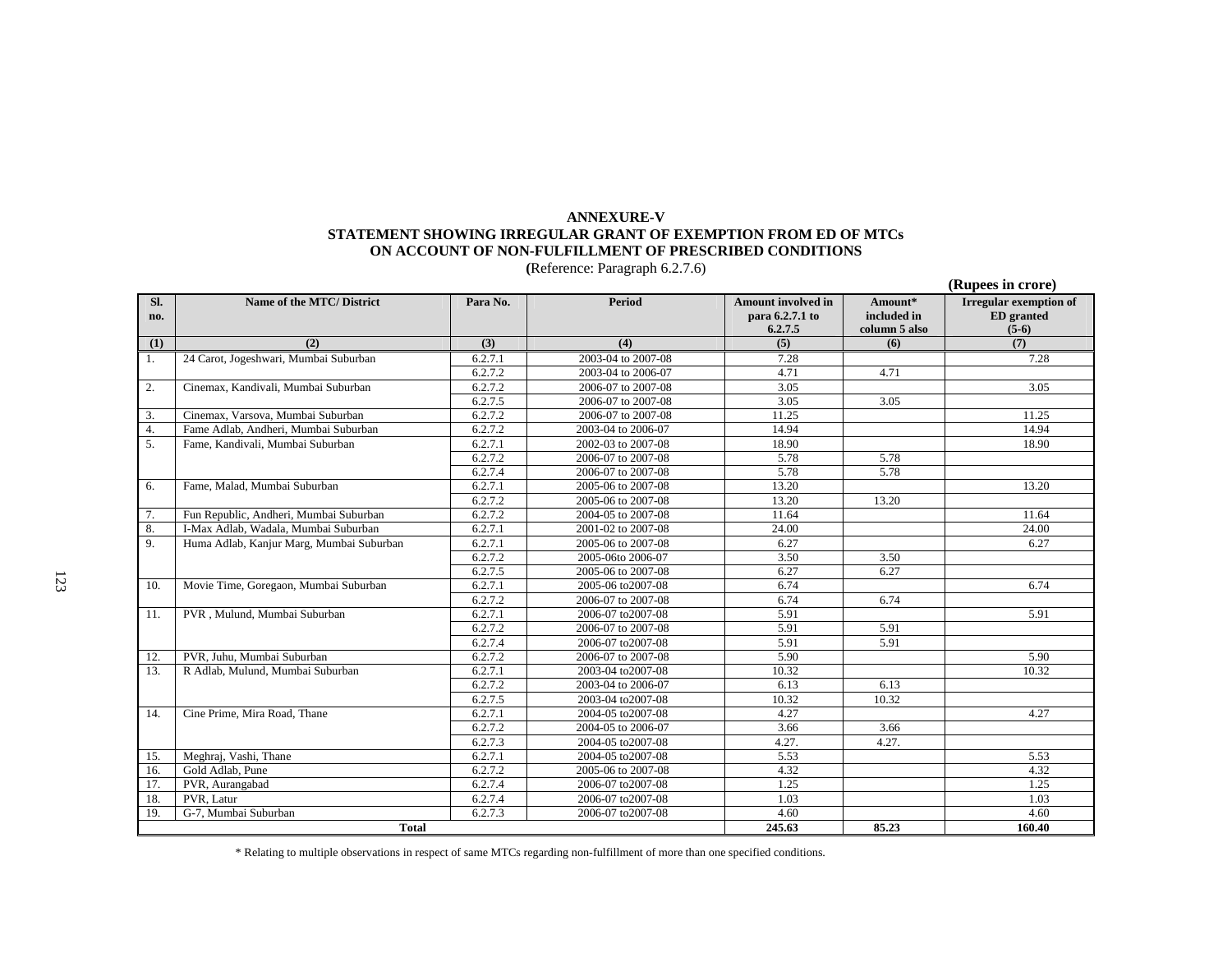### **Annexure VI Statement showing the irrigation potential created and short utilisation thereof**  (Reference: Paragraph 7.2.9)

## **Major Projects**

| SI.<br>no. | <b>Name of the Divisions</b>                | No.<br>of       | <b>Average</b><br><b>Potential</b> | Average<br><b>Potential</b> | Percentage<br>of average |          |          |          |                 |                                                               |
|------------|---------------------------------------------|-----------------|------------------------------------|-----------------------------|--------------------------|----------|----------|----------|-----------------|---------------------------------------------------------------|
|            |                                             | <b>Projects</b> | created                            | 2004-05                     | 2005-06                  | 2006-07  | 2007-08  | 2008-09  | <b>Utilised</b> | <b>Potential</b><br><b>Utilised</b><br>during last<br>5 years |
| 1.         | Mula Irrigation Division,<br>Ahmednagar     |                 | 70,689                             | 33,820                      | 42,080                   | 37,802   | 39,763   | 19,643   | 34,621.60       | 48.97                                                         |
| 2.         | Jayakwadi Irrigation<br>Project, Paithan    |                 | 44,200                             | 11,182                      | 28,383                   | 23,490   | 34,728   | 42,460   | 28,048.60       | 63.45                                                         |
| 3.         | Bagh Itiadoh Irrigation<br>Division, Gondia | $\overline{c}$  | 60,106                             | 41,916                      | 59,929                   | 55,504   | 58,469   | 40,734   | 51,310.40       | 85.36                                                         |
| 4.         | Jalgaon Irrigation Division, Jalgaon        |                 | 51,861                             | 8,572                       | 9,272                    | 8,414    | 8,949    | 7,769    | 8,595.20        | 16.57                                                         |
| 5.         | Girna Irrigation Division, Jalgaon          |                 | 69,350                             | 20,016                      | 40,641                   | 33,248   | 42,213   | 36,011   | 34,425.80       | 49.64                                                         |
| 6.         | Malegaon Irrigation Division,<br>Malegaon   |                 | 18,460                             | 2,851                       | 4,290                    | 3,064    | 2,788    | 2,459    | 3,090.40        | 16.74                                                         |
| 7.         | Upper Wardha Dam Division,<br>Amravati      |                 | 74,468                             | 16,890                      | 16,606                   | 27,543   | 36,119   | 12,648   | 21,961.20       | 29.49                                                         |
| 8.         | Nanded Irrigation Division                  | 2               | 41,402                             | 22,525                      | 25,595                   | 29,951   | 25,643   | 14,494   | 23,641.60       | 57.10                                                         |
| 9.         | Kolhapur Irrigation Division                |                 | 32,270                             | 28,877                      | 29,469                   | 27,200   | 26,905   | 28,410   | 28,172.20       | 87.30                                                         |
| 10.        | Sangli Irrigation Division                  |                 | 1,52,334                           | 81,835                      | 90,748                   | 1,42,075 | 1,47,073 | 1,51,655 | 1,22,677.20     | 80.53                                                         |
| 11.        | Khadakwasla Irrigation Division,            | 3               | 81,116                             | 43,435                      | 47,963                   | 48,413   | 53,791   | 53,454   | 49,411.20       | 60.91                                                         |
|            | <b>Total</b>                                | 15              | 6,96,256                           | 3,11,919                    | 3,94,976                 | 4,36,704 | 4,76,441 | 4,09,737 | 4,05,955.40     | 58.30                                                         |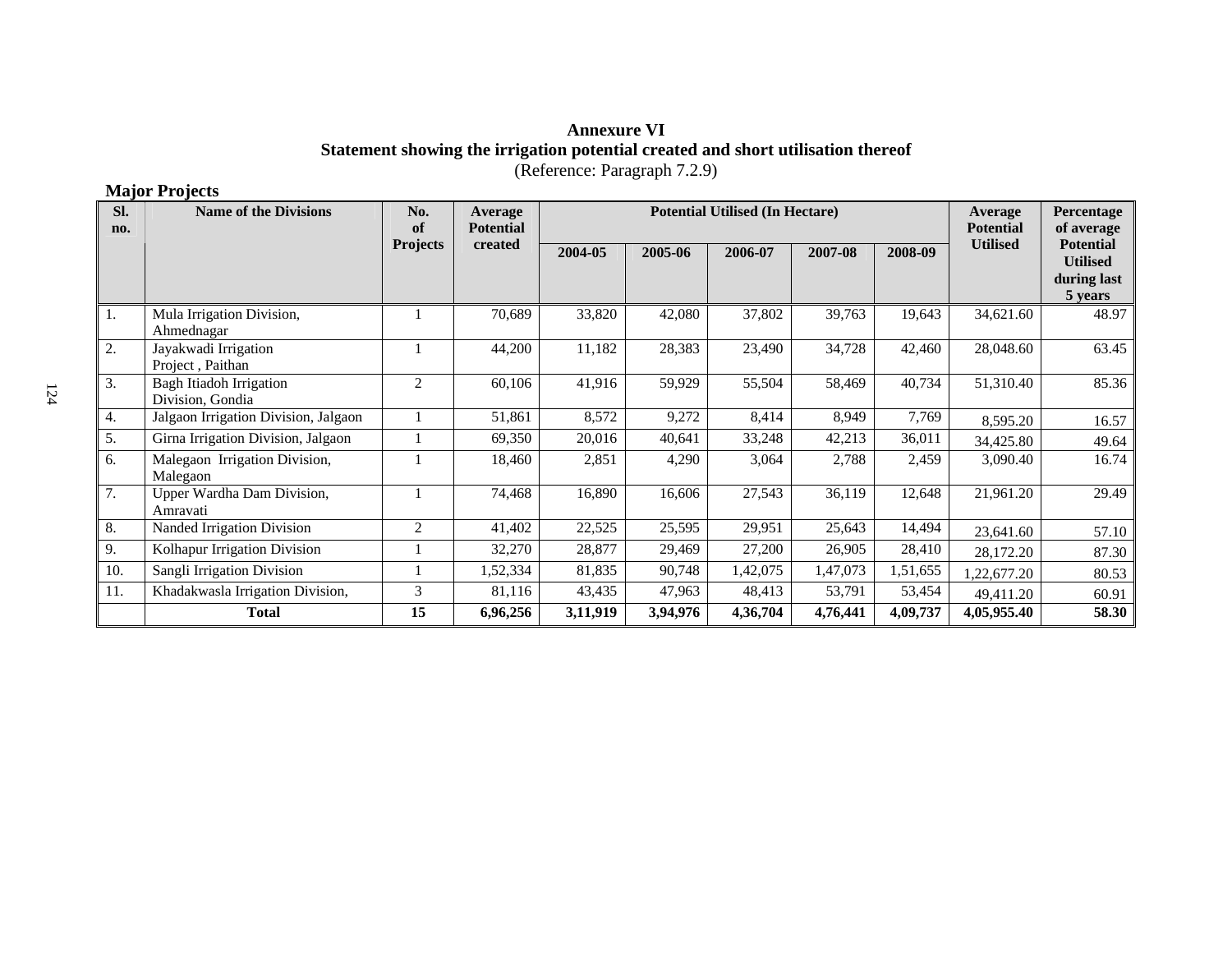## **Annexure VI (Contd.)**

## **Medium Projects**

| SI.<br>no. | <b>Name of the Division</b>                   | No.<br>of      | <b>Average</b><br><b>Potential</b> |        | <b>Potential Utilised (In Hectares)</b> |         | Average<br><b>Potential</b> | Percentage<br>of average<br><b>Potential</b> |                 |                                           |
|------------|-----------------------------------------------|----------------|------------------------------------|--------|-----------------------------------------|---------|-----------------------------|----------------------------------------------|-----------------|-------------------------------------------|
|            |                                               |                | <b>Projects</b><br>created         |        | 2005-06                                 | 2006-07 | 2007-08                     | 2008-09                                      | <b>Utilised</b> | <b>Utilised</b><br>during last 5<br>years |
| 1.         | Ahmednagar Irrigation Division,<br>Ahmednagar | 3              | 7,840                              | 4,036  | 3,977                                   | 3,976   | 4,138                       | 3,544                                        | 3,934.20        | 50.18                                     |
| 2.         | Amravati Irrigation<br>Division, Amravati     | $\overline{2}$ | 11,360                             | 463    | 2,145                                   | 2,796   | 3,309                       | 3,290                                        | 2,400.60        | 21.13                                     |
| 3.         | Aurangabad Irrigation Division,<br>Aurangabad | 21             | 40,605                             | 1,649  | 2,537                                   | 13,033  | 23,139                      | 21,367                                       | 12,345.00       | 30.40                                     |
| 4.         | Girna Irrigation Division, Jalgaon            | $\overline{4}$ | 15,660                             | 3,891  | 2,404                                   | 6,741   | 7,413                       | 6,285                                        | 5,346.80        | 34.14                                     |
| 5.         | Pune Irrigation Division, Pune                | 2              | 8,987                              | 1,609  | 1,168                                   | 1,505   | 2,327                       | 3,104                                        | 1,942.60        | 21.61                                     |
| 6.         | Sangli Irrigation Division, Sangli            | $\overline{7}$ | 19,047                             | 5,473  | 5,537                                   | 9,793   | 7,854                       | 9,703                                        | 7,672.00        | 40.27                                     |
| 7.         | Jalgaon Irrigation Division, Jalgaon          | 5              | 13,450                             | 3,838  | 1,614                                   | 2,075   | 1,715                       | 2,175                                        | 2,283.40        | 16.97                                     |
| 8.         | Malegaon Irrigation Division,<br>Malegaon     | 3              | 20,564                             | 6,138  | 4,823                                   | 5,866   | 6,455                       | 5,529                                        | 5,762.20        | 28.02                                     |
| 9.         | Jayakwadi Irrigation Division, Paithan        |                | 2,200                              | 336    | 467                                     | 974     | 798                         | 850                                          | 685.00          | 31.13                                     |
| 10.        | Nanded Irrigation Division, Nanded            | 8              | 9,321                              | 2,950  | 5,966                                   | 6,842   | 4,970                       | 4,074                                        | 4,960.40        | 53.21                                     |
|            | <b>Total</b>                                  | 56             | 1,49,034                           | 30,383 | 30,638                                  | 53,601  | 62,118                      | 59,921                                       | 47,332.20       | 31.75                                     |